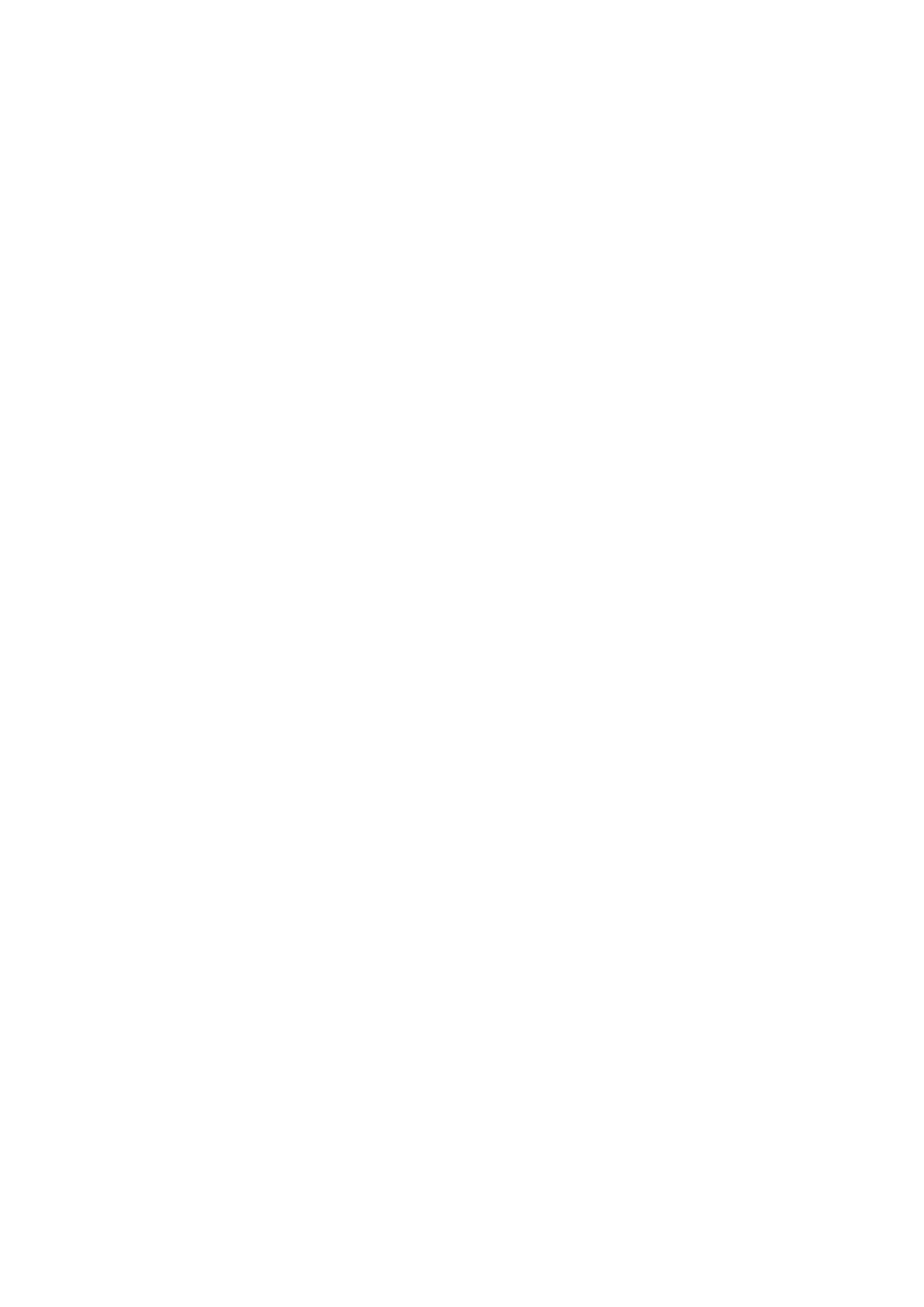Regulatory and Governance Gaps in the International Regime for the Conservation and Sustainable Use of Marine Biodiversity in Areas beyond National Jurisdiction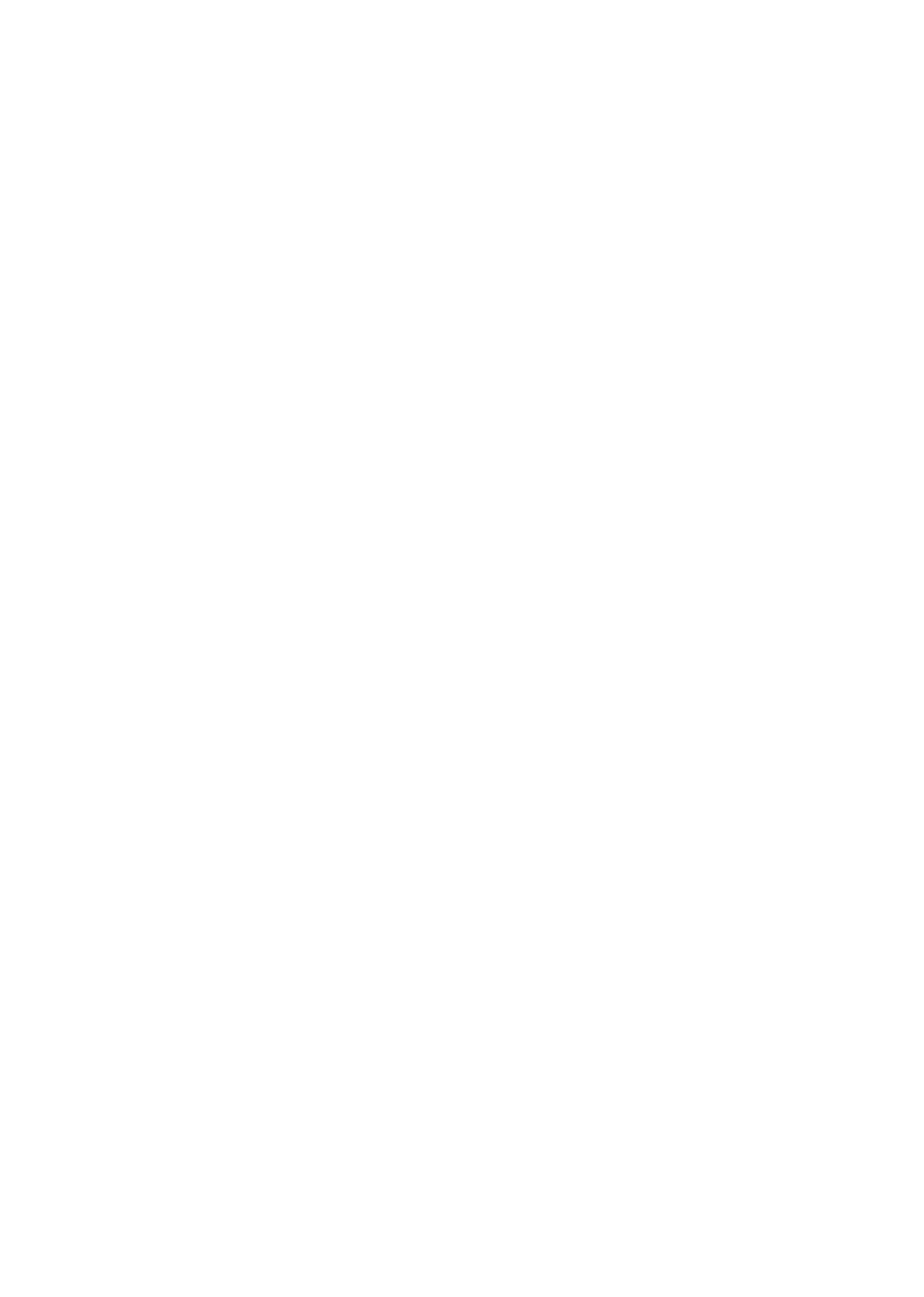Regulatory and Governance Gaps in the International Regime for the Conservation and Sustainable Use of Marine Biodiversity in Areas beyond National Jurisdiction

Kristina M. Gjerde, IUCN Global Marine Program, Warsaw, Poland

With the assistance of:

Harm Dotinga, Netherlands Institute for the Law of the Sea, Utrecht University, School of Law, The Netherlands

Sharelle Hart, IUCN Environmental Law Centre, Bonn, Germany

Erik Jaap Molenaar, Netherlands Institute for the Law of the Sea, Utrecht University, School of Law, The Netherlands

Rosemary Rayfuse, Faculty of Law, University of New South Wales, Sydney, Australia

Robin Warner, Australian National Centre for Ocean Resources and Security, University of Wollongong, Australia

IUCN Environmental Policy and Law Papers online – Marine Series No. 1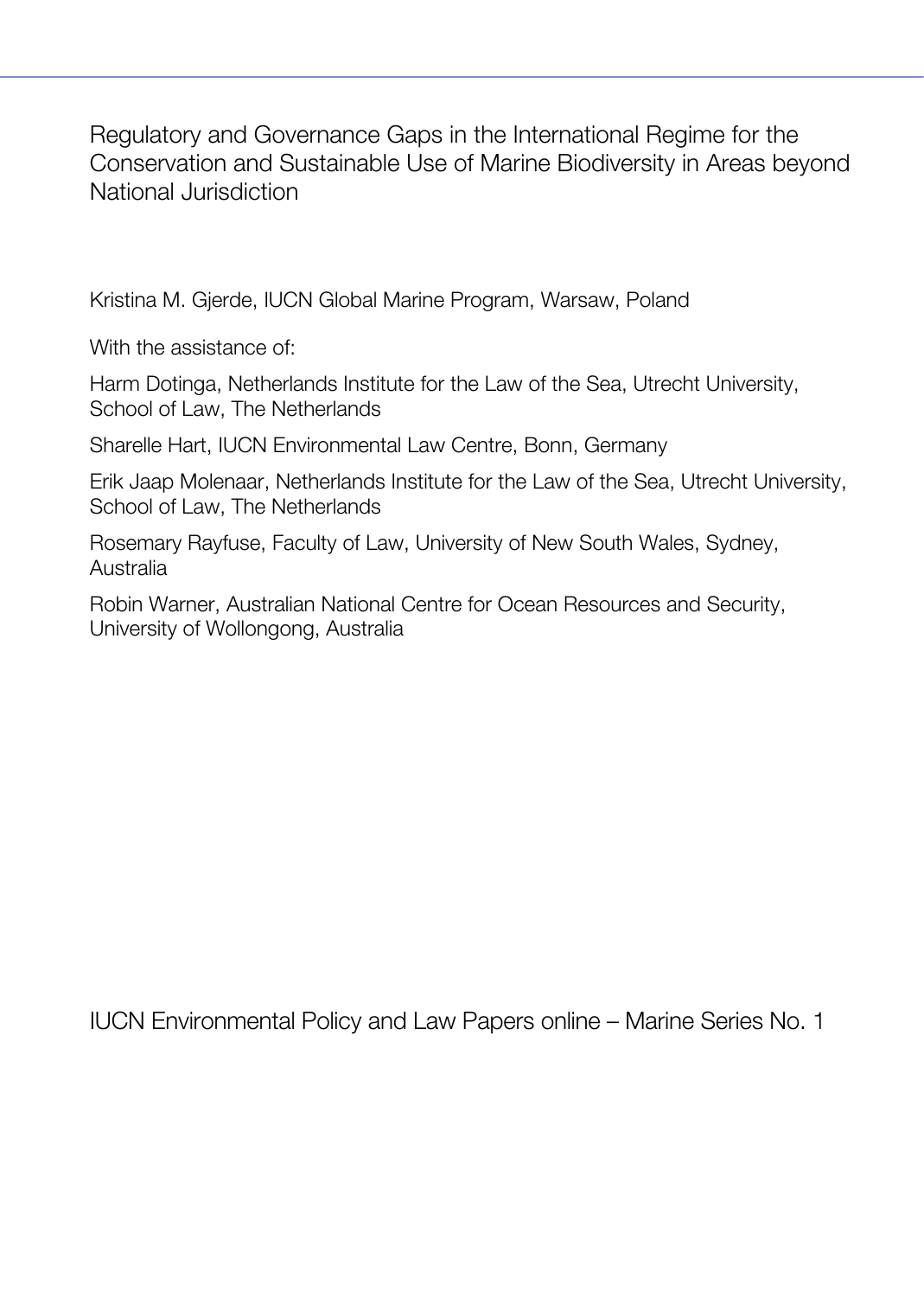

The designation of geographical entities in this book, and the presentation of the material, do not imply the expression of any opinion whatsoever on the part of IUCN, the German Federal Ministry for the Environment, Nature Conservation and Nuclear Safety (BMU) or the Dutch Ministry of Agriculture, Nature and Food Quality concerning the legal status of any country, territory, or area, or of its authorities, or concerning the delimitation of its frontiers or boundaries.

The views expressed in this publication do not necessarily reflect those of IUCN, the German Federal Ministry for the Environment, Nature Conservation and Nuclear Safety, the Dutch Ministry of Agriculture, Nature and Food Quality, nor of the authors´ affiliated institutions.

This publication has been made possible in part by funding from the German Federal Ministry for the Environment, Nature Conservation and Nuclear Safety and the Dutch Ministry of Agriculture, Nature and Food Quality.

The authors would like to thank the German Federal Ministry for the Environment, Nature Conservation and Nuclear Safety, the Dutch Ministry of Agriculture, Nature and Food Quality and the IUCN Environmental Law Centre for their support for this paper.

| Published by: | IUCN, Gland, Switzerland in collaboration with the IUCN Environmental Law Centre,<br>Bonn, Germany                                                                                                                                                 |
|---------------|----------------------------------------------------------------------------------------------------------------------------------------------------------------------------------------------------------------------------------------------------|
| Copyright:    | © 2008 International Union for Conservation of Nature and Natural Resources                                                                                                                                                                        |
|               | Reproduction of this publication for educational or other non-commercial purposes is<br>authorized without prior written permission from the copyright holder provided the source<br>is fully acknowledged.                                        |
|               | Reproduction of this publication for resale or other commercial purposes is prohibited<br>without prior written permission of the copyright holder.                                                                                                |
| Citation:     | Kristina M. Gjerde et al. (2008). Regulatory and Governance Gaps in the International<br>Regime for the Conservation and Sustainable Use of Marine Biodiversity in Areas beyond<br><i>National Jurisdiction.</i> IUCN, Gland, Switzerland. x + 70. |
| ISBN:         | 978-2-8317-1050-1                                                                                                                                                                                                                                  |
|               | Cover design by: IUCN Environmental Law Centre                                                                                                                                                                                                     |
| Cover image:  | IUCN Photo Library © Jim Thorsell                                                                                                                                                                                                                  |
| Layout by:    | DCM Druck Center Meckenheim GmbH                                                                                                                                                                                                                   |
| Produced by:  | <b>IUCN</b> Environmental Law Centre                                                                                                                                                                                                               |
|               | Download from: IUCN Environmental Law Centre website at www.iucn.org/law                                                                                                                                                                           |
|               | A catalogue of IUCN publications is also available from:                                                                                                                                                                                           |

IUCN (International Union for Conservation of Nature) Publications Services Rue Mauverney 28 1196 Gland Switzerland Tel +41 22 999 0000 Fax +41 22 999 0010 books@iucn.org www.iucn.org/publications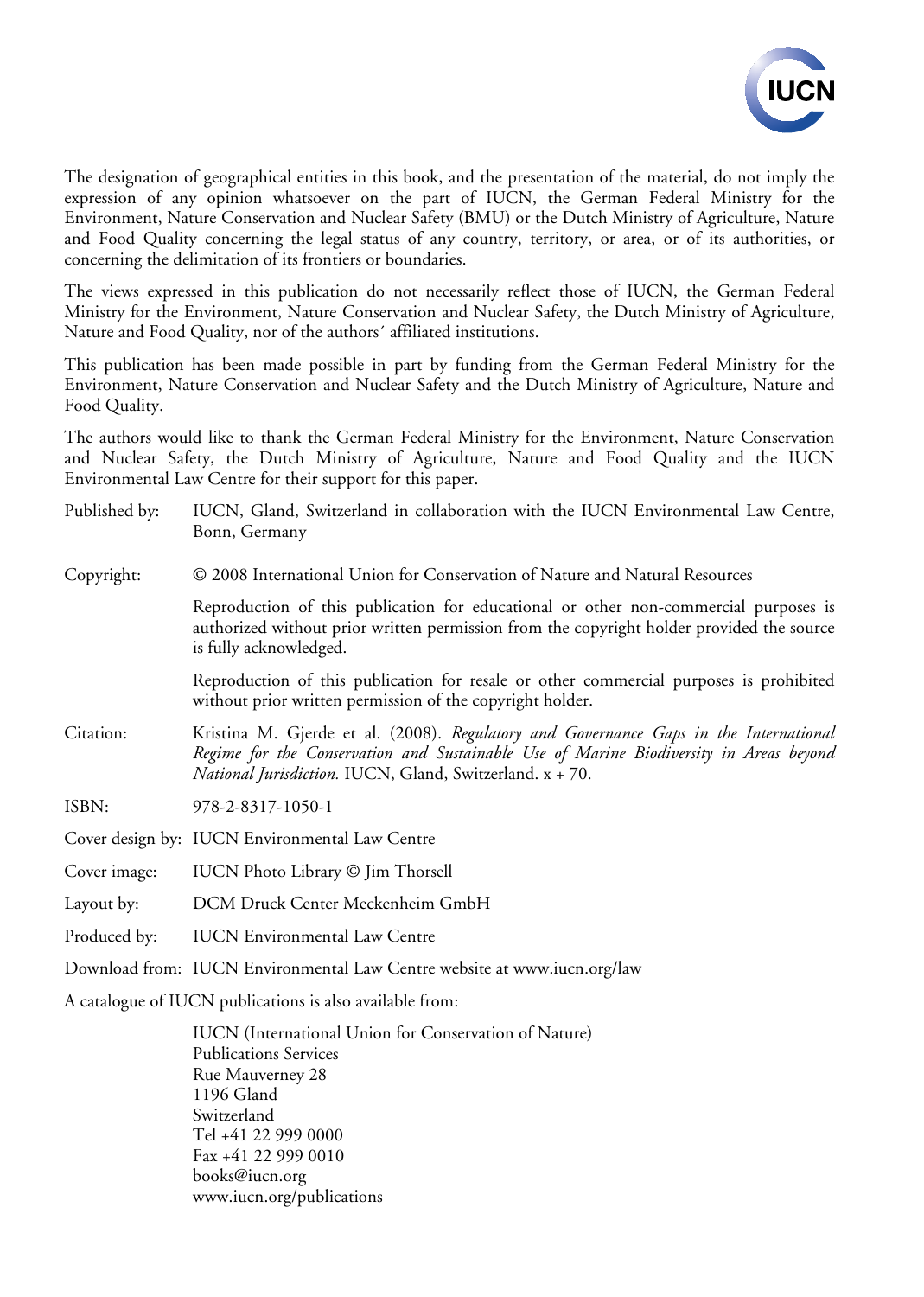### **Table of Contents**

|                | <b>Executive Summary</b><br><b>Introduction</b>                                                           | vii<br>$\mathbf{1}$ |
|----------------|-----------------------------------------------------------------------------------------------------------|---------------------|
| 1.1            | Background and purpose of the study                                                                       | $\mathbf{1}$        |
| 1.2            | Definitions of regulatory and governance gaps                                                             | $\mathbf{1}$        |
| 1.3            | Outline of the gap analysis                                                                               | $\mathbf{1}$        |
| 2              | <b>Summary Tables</b>                                                                                     | $\mathfrak{Z}$      |
|                | Table 1: Summary of Regulatory and Governance Gaps at the Global Level                                    | $\mathfrak{Z}$      |
|                | Table 2: Summary of Regulatory and Governance Gaps at the Regional Level                                  | 5                   |
| 3              | <b>Complete Tables</b>                                                                                    | 7                   |
|                | Table 1: Regulatory and governance gaps at the global level                                               | $\overline{7}$      |
|                | General                                                                                                   | $\overline{7}$      |
|                | <b>Existing Activities</b>                                                                                | $\mathfrak{g}$      |
|                | Fishing                                                                                                   | 9                   |
|                | Shipping                                                                                                  | 11                  |
|                | Dumping Of Wastes And Other Matter                                                                        | 12                  |
|                | Marine Scientific Research (MSR)                                                                          | 13                  |
|                | <b>Bioprospecting For MGR</b>                                                                             | 14                  |
|                | Constructing Artificial Islands and Installations                                                         | 15                  |
|                | Laying Cables And Pipelines                                                                               | 16                  |
|                | Archaeology                                                                                               | 17                  |
|                | <b>Military Activities</b>                                                                                | 18                  |
|                | Overflight                                                                                                | 18                  |
|                | New and emerging Activities                                                                               | 19                  |
|                | Table 2: Regulatory and governance gaps at the regional level                                             | 22                  |
|                | Arctic                                                                                                    | 22                  |
|                | Antarctic                                                                                                 | 22                  |
|                | Atlantic<br>Indian Ocean                                                                                  | 23                  |
|                | Mediterranean                                                                                             | 27<br>28            |
|                | Pacific                                                                                                   | 28                  |
|                | All oceans (bluefin tuna)                                                                                 | 32                  |
|                |                                                                                                           |                     |
| <b>Annexes</b> |                                                                                                           | 33                  |
|                | Annex I: Actual or potential impacts of activities (existing and emerging) on marine biodiversity in ABNJ | 33                  |
|                | Existing activities                                                                                       | 33                  |
|                | Fishing                                                                                                   | 33                  |
|                | Shipping                                                                                                  | 34                  |
|                | Dumping of wastes and other matter                                                                        | 34                  |
|                | Laying cables and pipelines                                                                               | 35                  |
|                | Marine scientific research (MSR)                                                                          | 35                  |
|                | Bio-prospecting                                                                                           | 35                  |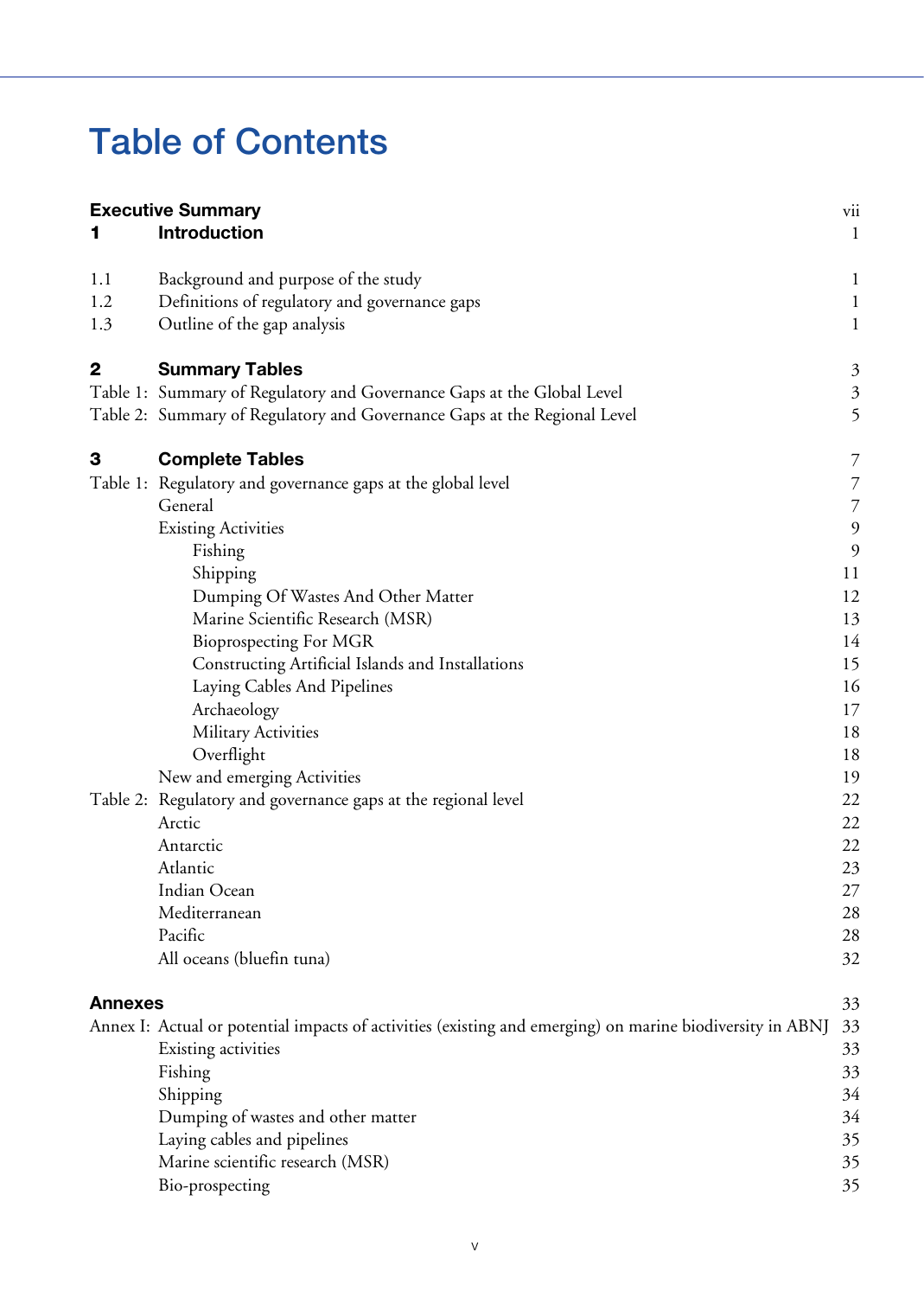|          | Constructing artificial islands and installations                                         | 36 |  |  |  |  |  |  |
|----------|-------------------------------------------------------------------------------------------|----|--|--|--|--|--|--|
|          | Military activities                                                                       | 36 |  |  |  |  |  |  |
|          | Overflight                                                                                | 36 |  |  |  |  |  |  |
|          | Archaeological/ salvage activities                                                        | 37 |  |  |  |  |  |  |
|          | <b>Emerging Activities</b>                                                                | 37 |  |  |  |  |  |  |
|          | Activities proposed to sequester $CO2$                                                    | 37 |  |  |  |  |  |  |
|          | Exploration and exploitation of seabed mineral resources                                  | 39 |  |  |  |  |  |  |
|          | Energy facilities (e.g. wave, solar)                                                      | 41 |  |  |  |  |  |  |
|          | Open ocean aquaculture                                                                    | 41 |  |  |  |  |  |  |
|          | Deep sea tourism (e.g. submersibles to vents, coral reefs, wrecks)                        | 41 |  |  |  |  |  |  |
|          | Annex II: Key global agreements and UN bodies relevant to marine biodiversity in ABNJ     | 42 |  |  |  |  |  |  |
|          | Key Global Agreements                                                                     | 42 |  |  |  |  |  |  |
|          | United Nations Convention on the Law of the Sea (UNCLOS), 1982. in force 1994             | 42 |  |  |  |  |  |  |
|          | Agreement for the Implementation of the Provisions of UNCLOS Relating to the              |    |  |  |  |  |  |  |
|          | Conservation and Management of Straddling Fish Stocks and Highly Migratory Fish Stocks    |    |  |  |  |  |  |  |
|          | (referred to as the Fish Stocks Agreement or UNFSA), 1995, in force: 2001                 | 48 |  |  |  |  |  |  |
|          | Convention on Biological Diversity (CBD), 1992                                            | 50 |  |  |  |  |  |  |
|          | Convention on the Conservation of Migratory Species of Wild Animals (CMS), 1979, in force |    |  |  |  |  |  |  |
|          | 1983                                                                                      | 51 |  |  |  |  |  |  |
|          | Convention on International Trade in Endangered Species of Wild Fauna and Flora (CITES),  |    |  |  |  |  |  |  |
|          | 1973, in force: 1975                                                                      | 52 |  |  |  |  |  |  |
|          | International Whaling Convention (IWC), 1946, in force: 1948                              | 53 |  |  |  |  |  |  |
|          | International Convention for the Prevention of Pollution from Ships, 1973, as modified by |    |  |  |  |  |  |  |
|          | the Protocol of 1978 relating thereto (MARPOL 73/78), Annexes I, II, IV, V and VI,        | 53 |  |  |  |  |  |  |
|          | International Convention for the Control and Management of Ships' Ballast Water and       |    |  |  |  |  |  |  |
|          | Sediments (Ballast Water Convention), 2004, not yet in force                              | 54 |  |  |  |  |  |  |
|          | Convention on the Prevention of Marine Pollution by Dumping of Wastes and Other Matter,   |    |  |  |  |  |  |  |
|          | (London Convention), 1972, in force: 1975                                                 | 55 |  |  |  |  |  |  |
|          | Protocol to the London Convention, 1996, in force: 2006                                   | 56 |  |  |  |  |  |  |
|          | Agreement to Promote Compliance with International Conservation and Management            |    |  |  |  |  |  |  |
|          | Measures by Fishing Vessels on the High Seas (FAO Compliance Agreement), 1993, in force:  |    |  |  |  |  |  |  |
|          | 2003                                                                                      | 56 |  |  |  |  |  |  |
|          | UNECE Convention on Access to Information, Public Participation in Decision-making and    |    |  |  |  |  |  |  |
|          | Access to Justice in Environmental Matters (Aarhus Convention), in force: 2001            | 57 |  |  |  |  |  |  |
|          | Convention on Environmental Impact Assessment in a Transboundary Context (Espoo           |    |  |  |  |  |  |  |
|          | Convention) and its Protocol on Strategic Environmental Assessment (SEA Protocol), Espoo  |    |  |  |  |  |  |  |
|          | Convention in force: 1997                                                                 |    |  |  |  |  |  |  |
|          | KEY UN AND OTHER BODIES                                                                   | 59 |  |  |  |  |  |  |
|          | Annex III: List of acronyms and abbreviations used in the report                          | 63 |  |  |  |  |  |  |
| Endnotes |                                                                                           | 65 |  |  |  |  |  |  |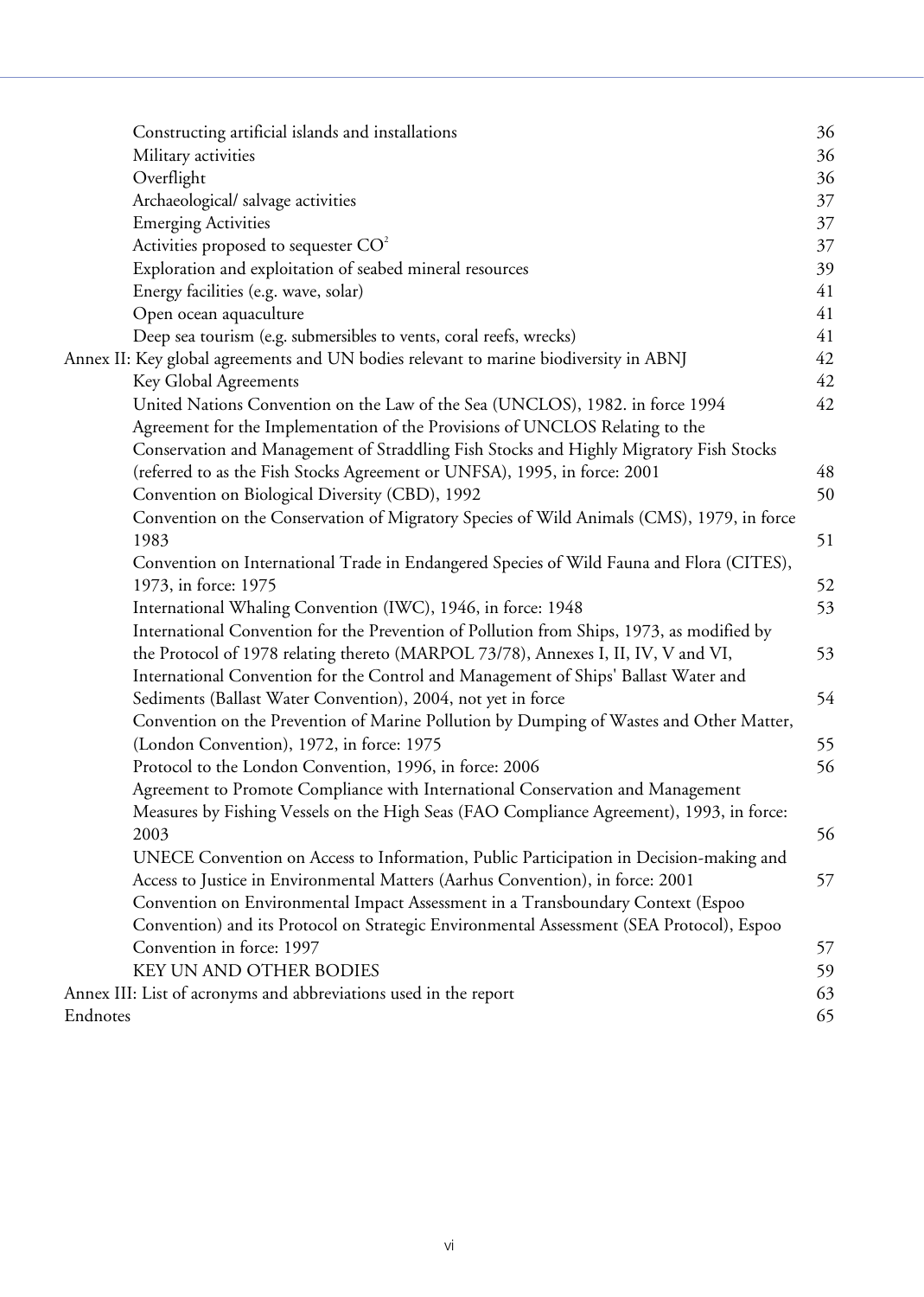### **Executive Summary**

In April, 2008, the United Nations *Ad Hoc Openended Informal Working Group to study issues relating to the conservation and sustainable use of marine biological diversity beyond areas of national jurisdiction* (UNWG BBNJ) will convene to discuss a range of topics critical to the health of the 64% of the world ocean that lies in areas beyond national jurisdiction (ABNJ). One of the key items on the agenda will be "Whether there is a regulatory or governance gap and, if so, how it should be addressed."

This paper identifies regulatory and governance gaps at a global level (see Table 1) and at a regional level (see Table 2). The terms regulatory and governance gaps are defined in section 1.2.

Our knowledge of the marine environment and its components, including marine biodiversity, in ABNJ and the impacts of human activities thereon is limited. While fishing activities are widely recognized as the most significant threat to marine biodiversity in ABNJ, the individual and cumulative impacts of the full range of human activities is still largely unknown. The actual or potential impacts of human activities (existing and emerging) on marine biodiversity in ABNJ are summarized in Annex I.

Notwithstanding the recognized role of the United Nations Convention on the Law of the Sea (UNCLOS) as the overarching international legal framework for human activities in or affecting ABNJ and the existence of a variety of treaties and competent international organizations regulating specific activities in ABNJ such as dumping, shipping and fishing (see Annex II), this study reveals that important regulatory and governance gaps still exist in the international regime for the conservation and sustainable use of biodiversity in ABNJ.

### **Regulatory gaps identified in this study include:**

• The absence of an instrument or mechanism to ensure that modern conservation principles building on the general obligations contained in treaties such as UNCLOS, the Convention on

Biological Diversity (CBD) and the United Nations Fish Stocks Agreement (UNFSA) such as the ecosystem approach and the precautionary approach are consistently incorporated and/or applied in all existing global and regional instruments that apply to ABNJ.

- The absence of detailed international rules and standards to implement modern conservation principles for existing activities (marine scientific research (MSR), bio-prospecting, laying of cables and pipelines and construction of various types of installations); unregulated fisheries (e.g. some discrete high seas fish stocks, sharks), and new and emerging activities (e.g. ocean fertilization, climate change mitigation techniques, and potential construction and operation of floating energy and aquaculture facilities).
- The lack of regulation to manage increasing impacts from traditional uses such as shipping, MSR and military activities (e.g. underwater noise, weapons testing) in line with modern conservation principles.
- The lack of specific requirements for modern conservation tools such as environmental impact assessments (EIAs), monitoring and reporting, area-based measures, networks of representative marine protected areas (MPAs), strategic environmental assessments  $(SEAs)$ , and marine spatial planning to apply to the full range of oceanbased human activities in or having an effect on ABNJ.
- The lack of effective compliance and enforcement mechanisms at global and regional levels for all human activities and measures.
- The absence of legally binding instruments in all ocean regions to provide integrated coverage at the regional level for fisheries and biodiversity conservation.
- The lack of rules or a process to coordinate regulation of interactions between activities occurring in the high seas water column and those

<sup>1</sup> Strategic environmental assessment is the formalized, systematic and comprehensive process of identifying and evaluating the environmental consequences of proposed policies, plans or programmes to ensure that they are fully included and appropriately addressed at the earliest possible stage of decision-making on a par with economic and social considerations, while environmental impact assessment is a process of evaluating the likely environmental impacts of a proposed project or development (CBD COP decision VI/7).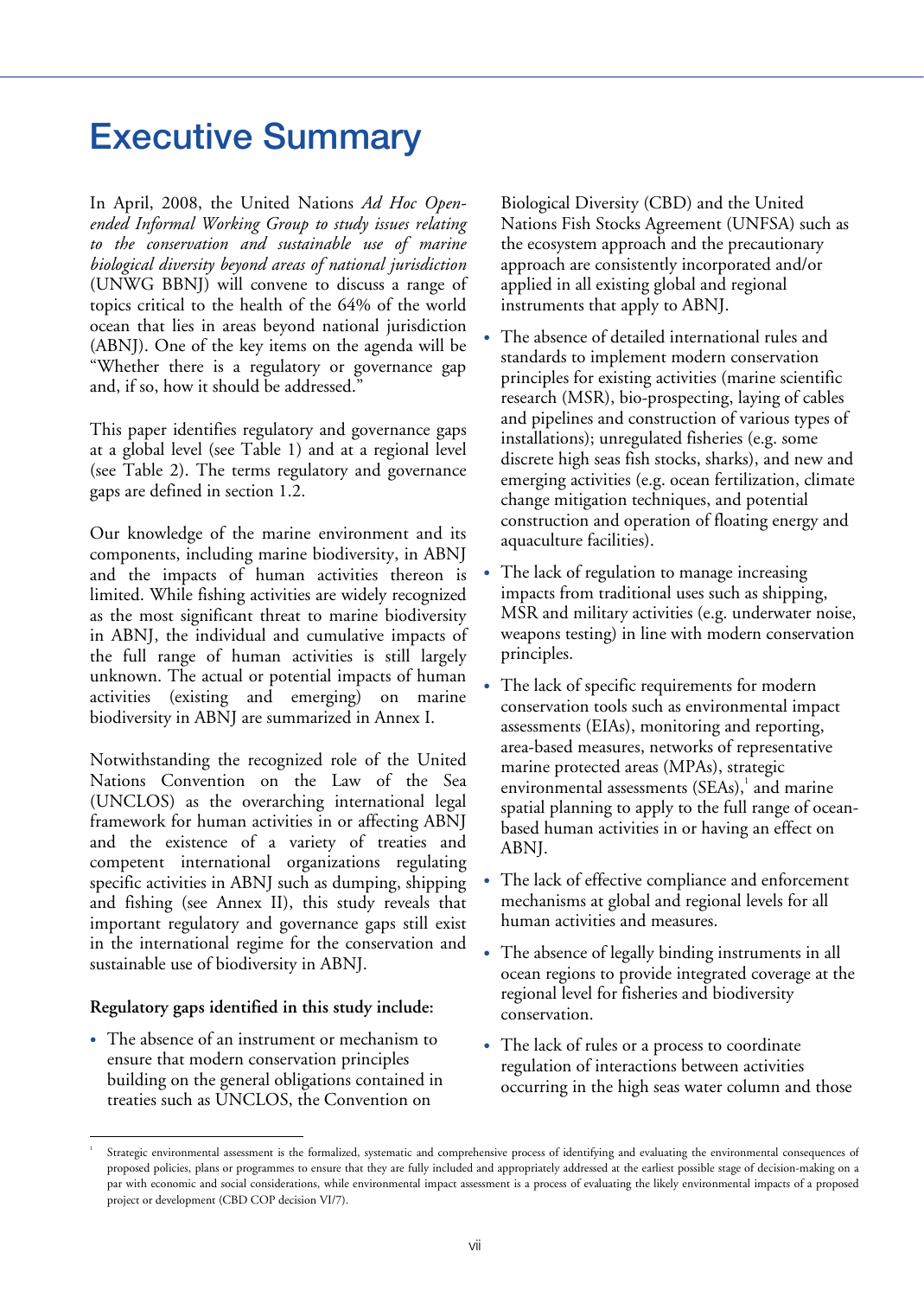occurring on the extended continental shelf of coastal States.

### **Governance gaps identified in this study include:**

- The absence of mechanisms to ensure coordination and cooperation within and across sectors, States and institutions.
- The lack of an institution or process to oversee and assist where necessary the application of modern conservation principles and management tools to all human activities.
- The lack of an institution or process to ensure the consistent application of modern environmental governance principles such as transparency, accountability, stakeholder participation and intergenerational and intragenerational equity (only the international regime for the mineral resources of the seabed Area has explicit provisions for equitable sharing of economic benefits).
- The absence of an institution or mechanism to assess existing and emerging uses of the oceans, in terms of the obligation to protect and preserve the marine environment and conserve and manage its biodiversity.
- The absence of recognition of standing on the part of States and international organizations both on their own behalf and on behalf of the international community to pursue claims in international tribunals and other fora relating to safeguarding marine biodiversity and the environment in ABNJ.
- The lack of an institution or mechanism to ensure effective compliance and enforcement, including a legal framework for non-flag enforcement at global and regional levels, for all activities and measures to protect the international communities' interest in safeguarding marine biodiversity and the environment in ABNJ.
- Lack of clarity on the applicable regime relating to bio-prospecting and equitable use of marine genetic resources (MGR) in ABNJ.

### **Lack of participation in and implementation of existing international instruments**

The identified regulatory and governance gaps are compounded by:

- a lack of participation in existing global and regional treaties:
	- a number of existing global and regional treaties have not yet entered into force;
	- not all states are party to existing global and regional treaties and states parties normally cannot regulate non-parties or enforce measures against them.
- failures to implement and/or enforce existing global and regional treaties, as well as legally binding and non-legally binding measures adopted by competent international organizations in ABNJ. This includes:
	- failure of states to adequately implement and enforce existing obligations such as the general obligations for states to cooperate in the protection and preservation of the marine environment and the conservation and sustainable use of marine biodiversity and to adequately assess, monitor and control the activities of their nationals, or processes and activities otherwise under their jurisdiction and control in ABNJ, as exemplified in the absence of specific requirements for EIA and on-going monitoring of existing, emerging and new human activities;
	- failure of flag states to implement and enforce these duties on the high seas; and
	- failure of members of RFMOs and other sectoral or global agreements and arrangements to adequately implement and enforce their<br>obligations under these agreements and under these agreements and arrangements.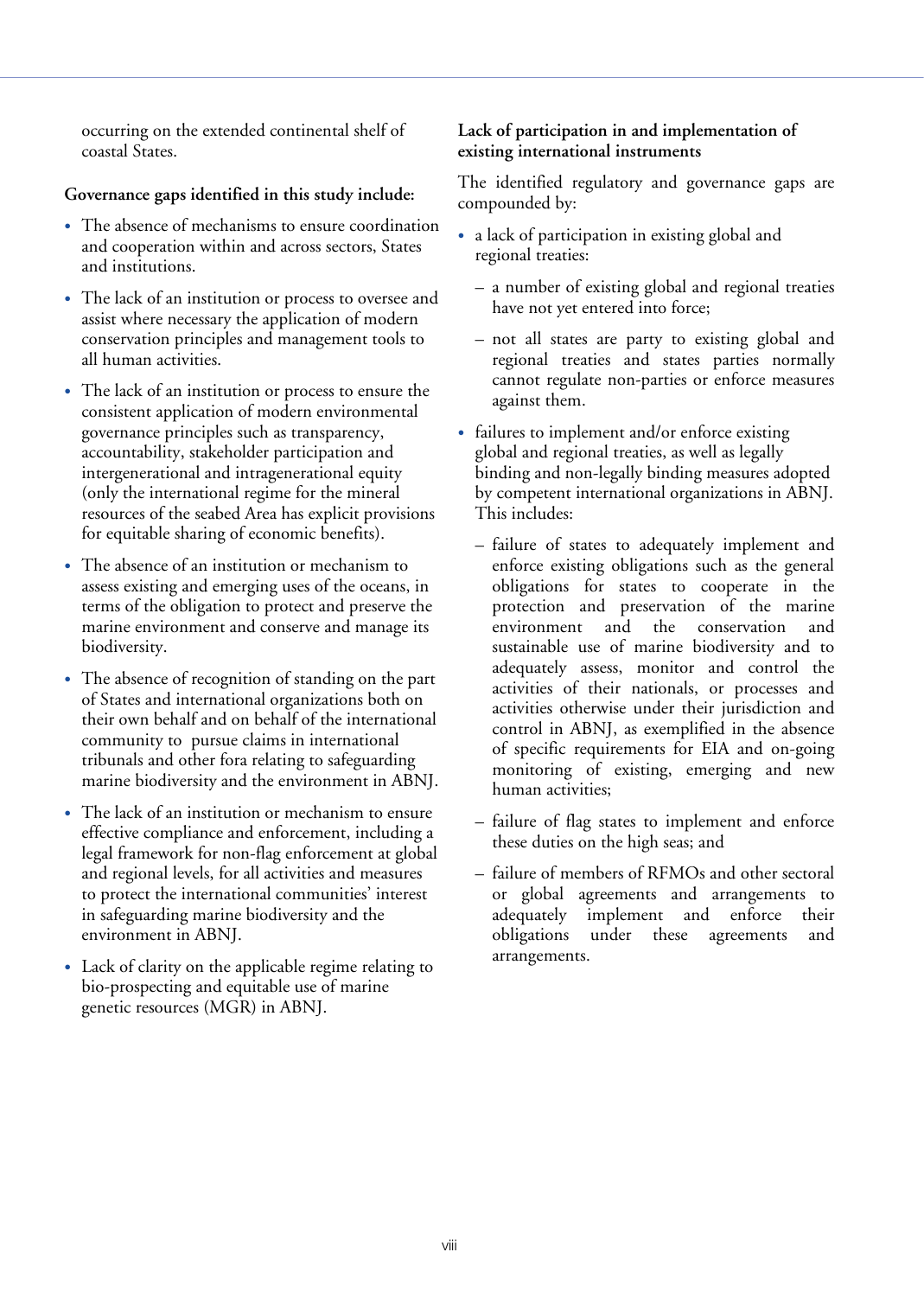## **1 Introduction**

### **1.1 Background and purpose of the study**

This 'Gap Analysis' identifies and summarizes regulatory and governance gaps in the international regime for the conservation and sustainable use of marine biodiversity in ABNJ. The Gap Analysis complements and should be read in conjunction with *PAPER 2: Options for Addressing Regulatory and Governance Gaps in the International Regime for the Conservation and Sustainable Use of Marine Biodiversity in Areas beyond National Jurisdiction*  ('Options paper'), *PAPER 3: Case Study on the Mid-Atlantic Ridge* and *PAPER 4: Elements of a Possible Implementation Agreement to UNCLOS for the Conservation and Sustainable Use of Marine Biodiversity in Areas beyond National Jurisdiction.* The four papers are intended to facilitate discussions at the second meeting of the UNWG BBNJ (and beyond), where one of the key items on the agenda will be "Whether there is a regulatory or governance gap, and if so, how it should be addressed."

### **1.2 Definitions of regulatory and governance gaps**

The terms regulatory and governance gaps are understood to mean the following:

*Regulatory gaps*: substantive and/or geographical gaps in the international legal framework, i.e. issues which are currently unregulated or insufficiently regulated at a global, regional or subregional level.

*Governance gaps*: gaps in the international institutional framework, including the absence of institutions or mechanisms at a global, regional or sub-regional level and inconsistent mandates of existing organizations and mechanisms.

Issues can fall under both 'gap' categories. For example the absence of a Regional Fisheries Management Organization (RFMO) results in the lack of a competent organization (governance gap) that can regulate fisheries in the region (regulatory gap).

### **1.3 Outline of the gap analysis**

Section 2 contains two tables summarizing the main regulatory and governance gaps at the global level (Table 1) and at the regional level (Table 2). The complete tables are contained in Section 3. The three Annexes provide information on actual or potential impacts of activities (existing and emerging) on marine biodiversity in ABNJ (Annex I) and key existing international instruments and organisations (Annex II). Annex III contains a list of acronyms and abbreviations used in the report.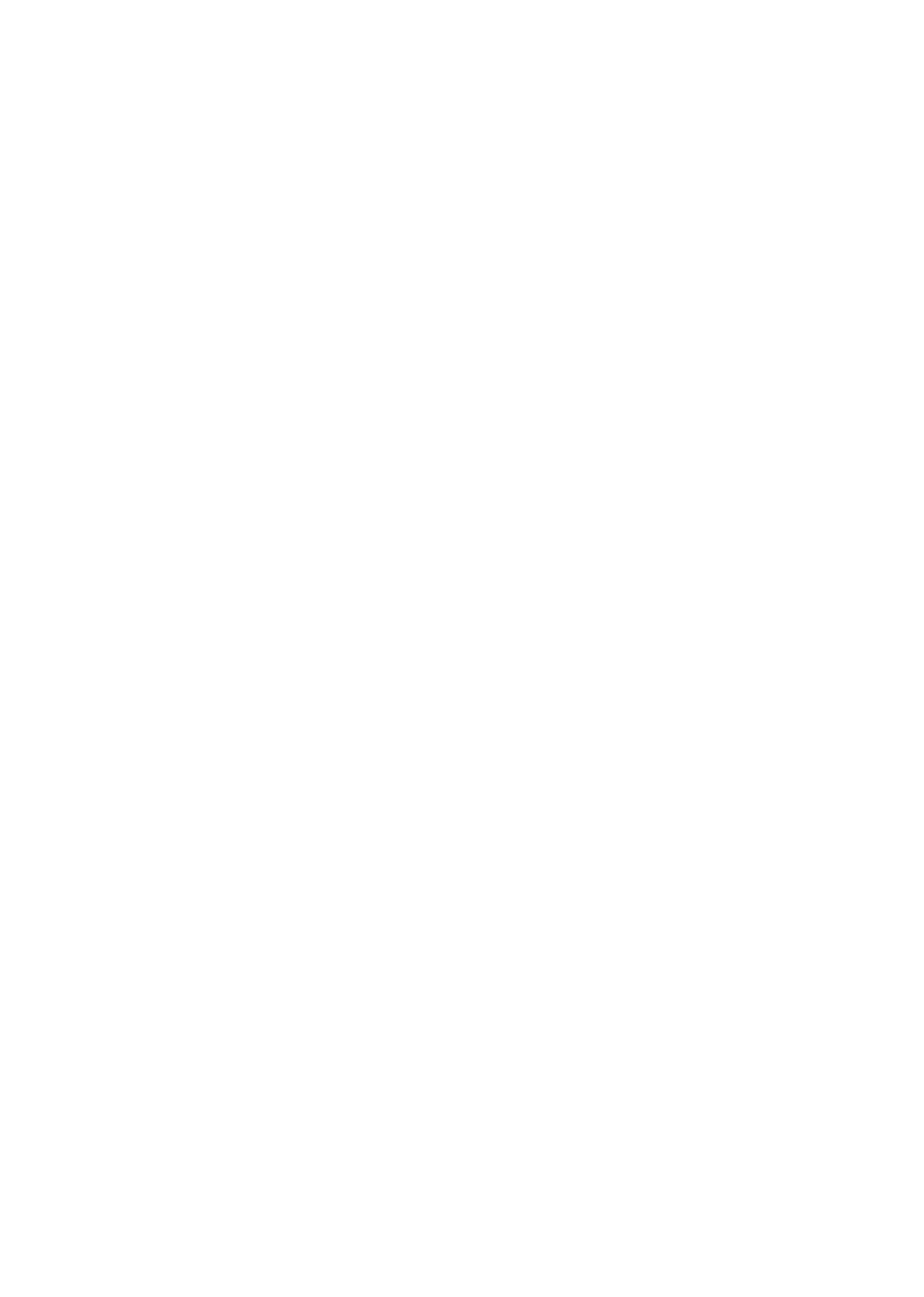| <u>(</u> )<br>$\mathbf{f}$ |
|----------------------------|
| ٢<br><b>RUI</b>            |
| $\overline{\mathbf{C}}$    |
|                            |

# **Table 1: Summary of Regulatory and Governance Gaps at the Global Level**  Table 1: Summary of Regulatory and Governance Gaps at the Global Level

| Governance gaps | Lack of institutions or mechanisms to ensure effective<br>assessment of consistency of existing and emerging<br>Lack of clarity on the applicable regime relating to<br>cooperation within and across sectors, States and<br>conservation principles and tools and modern<br>Lack of mechanisms to ensure coordination and<br>• the consistent and coherent application of<br>Lack of standing of States and international<br>uses of the oceans with these norms.<br>organisations for community interests.<br>Lack of a responsible body to ensure:<br>compliance and enforcement.<br>governance norms***;<br>MGR in ABNJ.<br>institutions. |
|-----------------|-----------------------------------------------------------------------------------------------------------------------------------------------------------------------------------------------------------------------------------------------------------------------------------------------------------------------------------------------------------------------------------------------------------------------------------------------------------------------------------------------------------------------------------------------------------------------------------------------------------------------------------------------|
| Regulatory gaps | in all relevant existing instruments.<br>onitoring and reporting, area-based<br>water column and on the extended<br>Lack of rules or a process to coordinate regulation of interactions between<br>measures and other modern conservation tools to the full range of ocean-<br>Modern conservation principles* and management tools** are not<br>Lack of effective compliance and enforcement mechanisms.<br>consistently incorporated and/or applied<br>Lack of specific requirements for EIA, m<br>activities occurring within the high seas<br>continental shelf of coastal states.<br>based human activities in ABNJ.                     |
| Activity        | General                                                                                                                                                                                                                                                                                                                                                                                                                                                                                                                                                                                                                                       |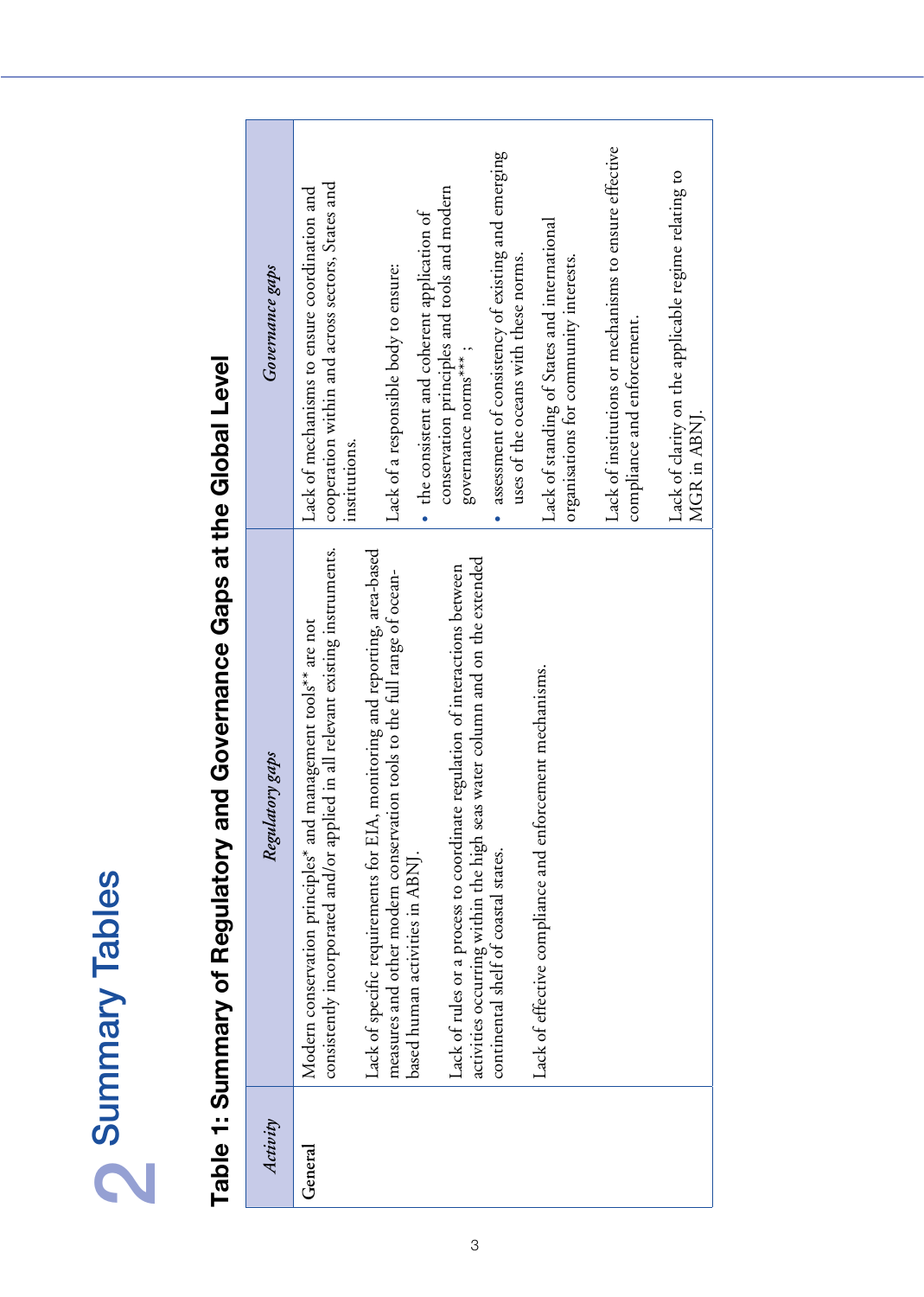| Activity                          | Regulatory gaps                                                                                                                                                                                                               | Governance gaps                                                                                                                                        |
|-----------------------------------|-------------------------------------------------------------------------------------------------------------------------------------------------------------------------------------------------------------------------------|--------------------------------------------------------------------------------------------------------------------------------------------------------|
| Activities<br>Existing            | Lack of detailed international rules and standards for certain activities in<br>ABNJ such as:                                                                                                                                 | Lack of a regulatory body for the activities in ABNJ<br>listed under regulatory gaps.                                                                  |
|                                   | · MSR;                                                                                                                                                                                                                        | Existing institutions with inconsistent or insufficient                                                                                                |
|                                   | · bio-prospecting;                                                                                                                                                                                                            | mandates.                                                                                                                                              |
|                                   | · laying of cables and pipelines;                                                                                                                                                                                             |                                                                                                                                                        |
|                                   | · construction of various types of installations.                                                                                                                                                                             |                                                                                                                                                        |
|                                   | Unregulated fisheries such as some discrete high seas fish stocks or sharks.                                                                                                                                                  |                                                                                                                                                        |
|                                   | Insufficient regulation of increasing impacts from activities such as shipping<br>and military activities.                                                                                                                    |                                                                                                                                                        |
| Emerging<br>Activities<br>New and | Lack of detailed international rules and standards for new and emerging<br>construction and operation of floating energy and aquaculture facilities.<br>activities such as climate change mitigation techniques and potential | Lack of a responsible body for reviewing, assessing or<br>regulating new and emerging activities in ABNJ.                                              |
|                                   | Lack of a regime for assessment of cumulative impacts over time and across<br>all the different sectors.                                                                                                                      |                                                                                                                                                        |
|                                   | Lack of specific requirements for EIA, prevention or minimization of adverse<br>or ongoing monitoring of effects.<br>impacts or conflicts with other activities,                                                              |                                                                                                                                                        |
|                                   | Modern conservation principles include: the ecosystem approach, the precautionary                                                                                                                                             | approach, user/polluter pays principle, stakeholder consultation, use of best available scientific information, application of best practices and best |

available technologies, integrated and adaptive management.<br>\*\* Modern conservation tools include: EIAs, SEAs, cumulative impact assessments, marine spatial planning and representative MPA networks. \*\* Modern conservation tools include: EIAs, SEAs, cumulative impact assessments, marine spatial planning and representative MPA networks. available technologies, integrated and adaptive management.

\*\*\* Modern governance norms include: regular review of a treary's effectiveness; transparency in decision-making processes and access to information; accountability (performance review) of institutions and States; mechanis \*\*\* Modern governance norms include: regular review of a treaty's effectiveness; transparency in decision-making processes and access to information; accountability (performance review) of institutions and States; mechanis as an ombudsman) or procedures to receive complaints from civil society groups or affected populations; stakeholder participation; and equitable use of resources (intragenerational and intergenerational equity).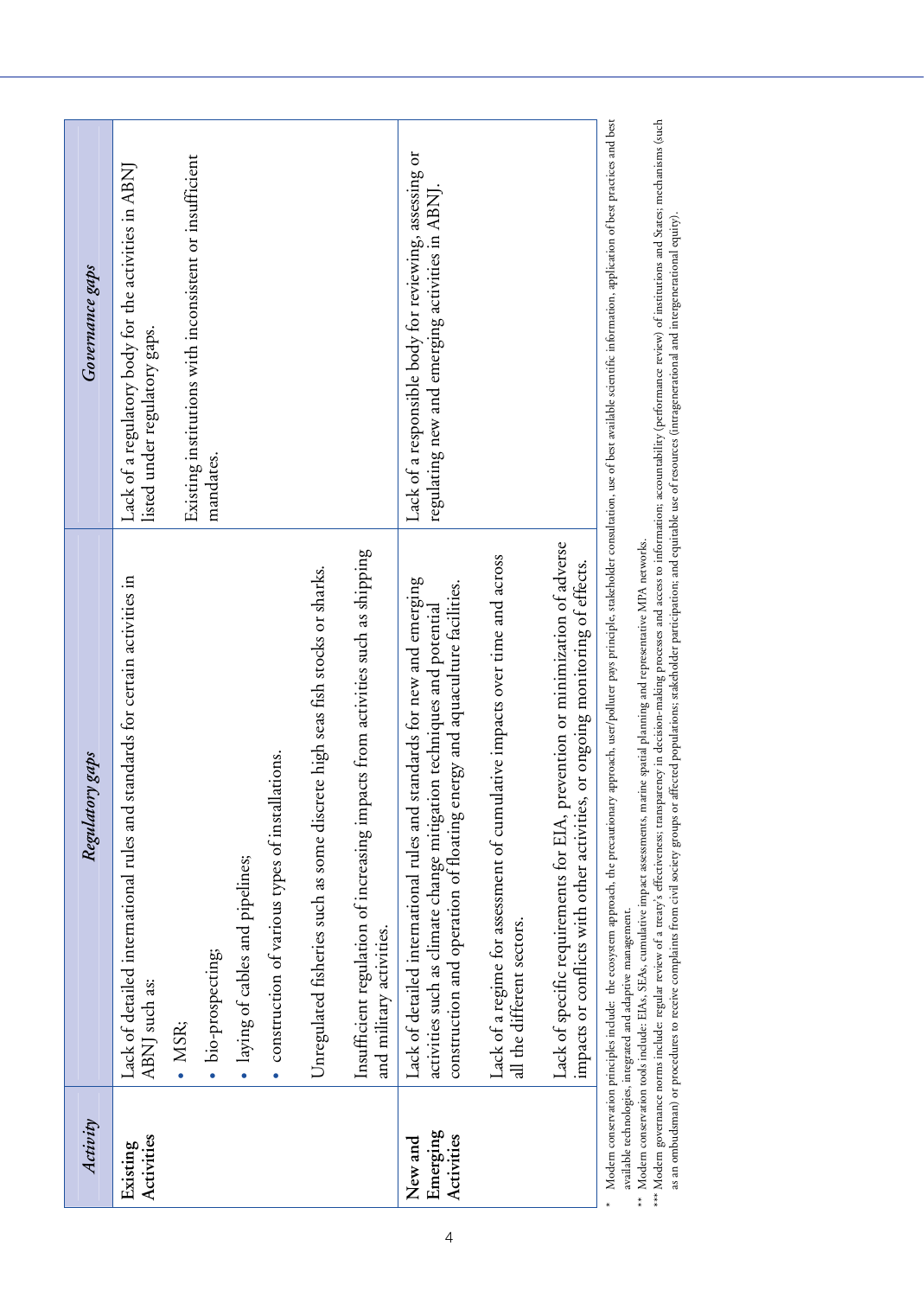| Region         | Regulatory gaps                                                                                                                                                                                                                                                                                                                          | Governance gaps                                                                                                                                                                                                                                                                |
|----------------|------------------------------------------------------------------------------------------------------------------------------------------------------------------------------------------------------------------------------------------------------------------------------------------------------------------------------------------|--------------------------------------------------------------------------------------------------------------------------------------------------------------------------------------------------------------------------------------------------------------------------------|
| General        | applicable to ABNJ does not always<br>Coverage of ABNJ by RFMOs does not always mean coverage of all<br>types of fisheries and/or that biodiversity concerns are taken into<br>In many ocean regions, ABNJ are not covered by regional seas<br>agreements and/or RFMOs or arrangements.<br>Existing regional seas agreements<br>account. | No regulatory institutions for comprehensive oceans<br>management, biodiversity conservation and/or<br>Insufficient coordination and sharing of<br>Institutions with inconsistent mandates;<br>In many ocean regions, ABNJ have:<br>fisheries management;<br>data/information. |
| Antarctic      | imply coverage by regional regulation of all appropriate types of<br>No major gaps.<br>activities.                                                                                                                                                                                                                                       | No major gaps.                                                                                                                                                                                                                                                                 |
| Arctic         | biodiversity conservation (except North East Atlantic sector).<br>No legally binding instrument for fisheries management or                                                                                                                                                                                                              | Arctic Council has no regulatory competence.                                                                                                                                                                                                                                   |
| Atlantic Ocean | in the North East Atlantic and small areas of high seas in Caribbean<br>No legally binding instrument for biodiversity conservation (except<br>region).                                                                                                                                                                                  | No regional regulatory institution for biodiversity<br>North-West Atlantic;<br>conservation in:                                                                                                                                                                                |
|                | tuna/tuna-like fisheries) in East Central, West Central and South-<br>No legally binding instrument for fisheries management (except<br>West Atlantic.                                                                                                                                                                                   | fisheries) in East Central, West Central and South-<br>No RFMO or arrangement (except tuna/tuna-like<br>Central Atlantic;<br>South Atlantic.<br>West Atlantic.                                                                                                                 |
| Indian Ocean   | No legally binding instrument for fisheries management (except tuna<br>• the Northern Indian Ocean (i.e. region not encompassed by<br>No legally binding instrument for biodiversity conservation.<br>or tuna-like species) in:<br>SIOFA).                                                                                               | No RFMO or arrangement in Northern Indian Ocean<br>No regional regulatory institution for biodiversity<br>for other than tuna or tuna-like species).<br>conservation.                                                                                                          |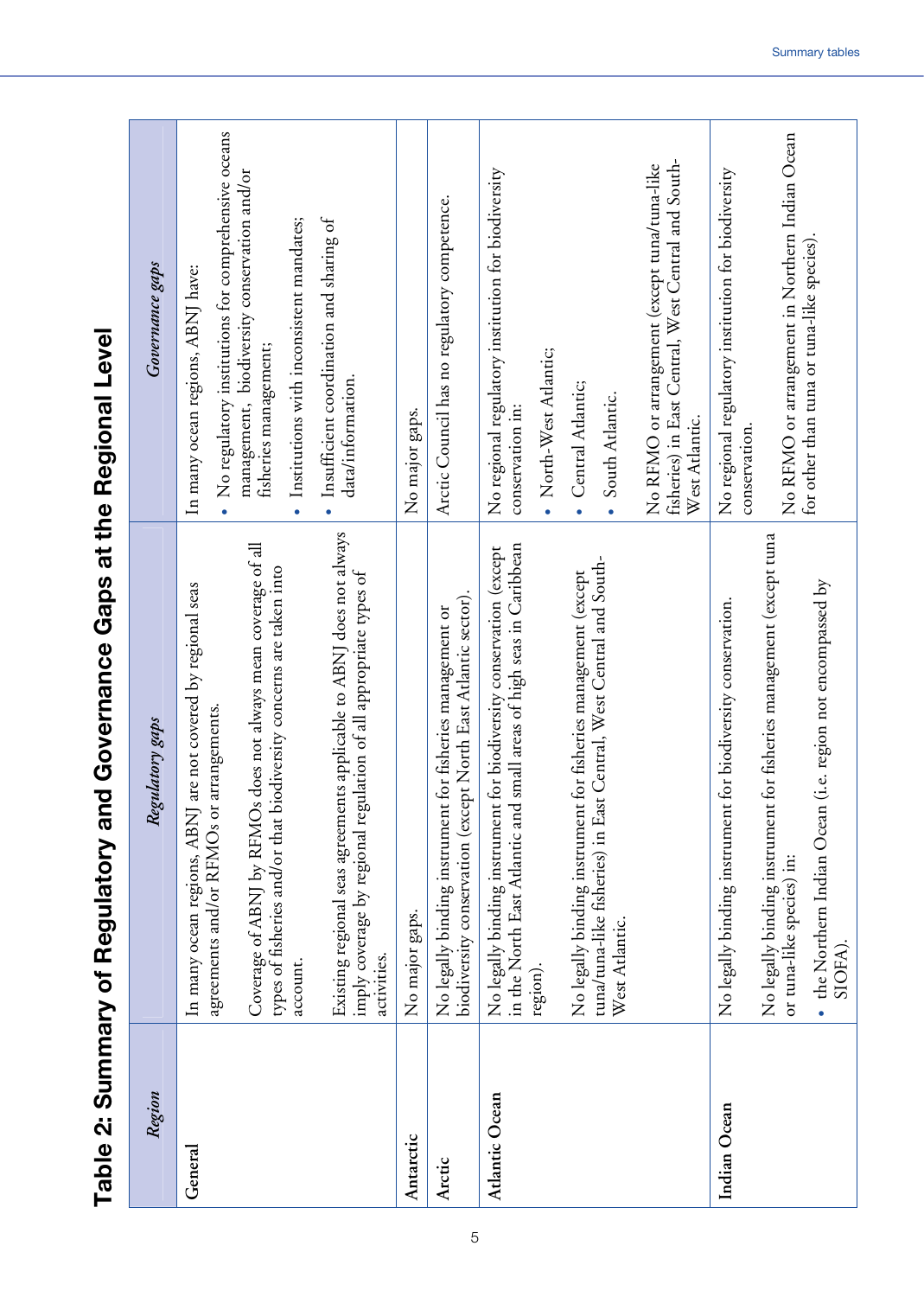| Western Central Pacific: for non-highly migratory<br>No regional regulatory institution for biodiversity<br>conservation (except for small high seas enclaves<br>covered by Noumea Convention).<br>No RFMO or arrangement in:<br>fish stocks.<br>for tuna);<br>Central and North Eastern Pacific (except IATTC Convention for<br>for biodiversity conservation (except<br>Western Central Pacific for non-highly migratory fish stocks.<br>for fisheries management in:<br>small high seas enclaves covered by Noumea Convention).<br>No legally binding instrument<br>No legally binding instrument<br>tuna);<br>Pacific | Region        | Regulatory gaps | Governance gaps                                           |
|---------------------------------------------------------------------------------------------------------------------------------------------------------------------------------------------------------------------------------------------------------------------------------------------------------------------------------------------------------------------------------------------------------------------------------------------------------------------------------------------------------------------------------------------------------------------------------------------------------------------------|---------------|-----------------|-----------------------------------------------------------|
|                                                                                                                                                                                                                                                                                                                                                                                                                                                                                                                                                                                                                           | Mediterranean | No major gaps.  | No major gaps.                                            |
|                                                                                                                                                                                                                                                                                                                                                                                                                                                                                                                                                                                                                           |               |                 |                                                           |
|                                                                                                                                                                                                                                                                                                                                                                                                                                                                                                                                                                                                                           |               |                 |                                                           |
|                                                                                                                                                                                                                                                                                                                                                                                                                                                                                                                                                                                                                           |               |                 | $\bullet$ Central and North Eastern Pacific (except IATTC |
|                                                                                                                                                                                                                                                                                                                                                                                                                                                                                                                                                                                                                           |               |                 |                                                           |
|                                                                                                                                                                                                                                                                                                                                                                                                                                                                                                                                                                                                                           |               |                 |                                                           |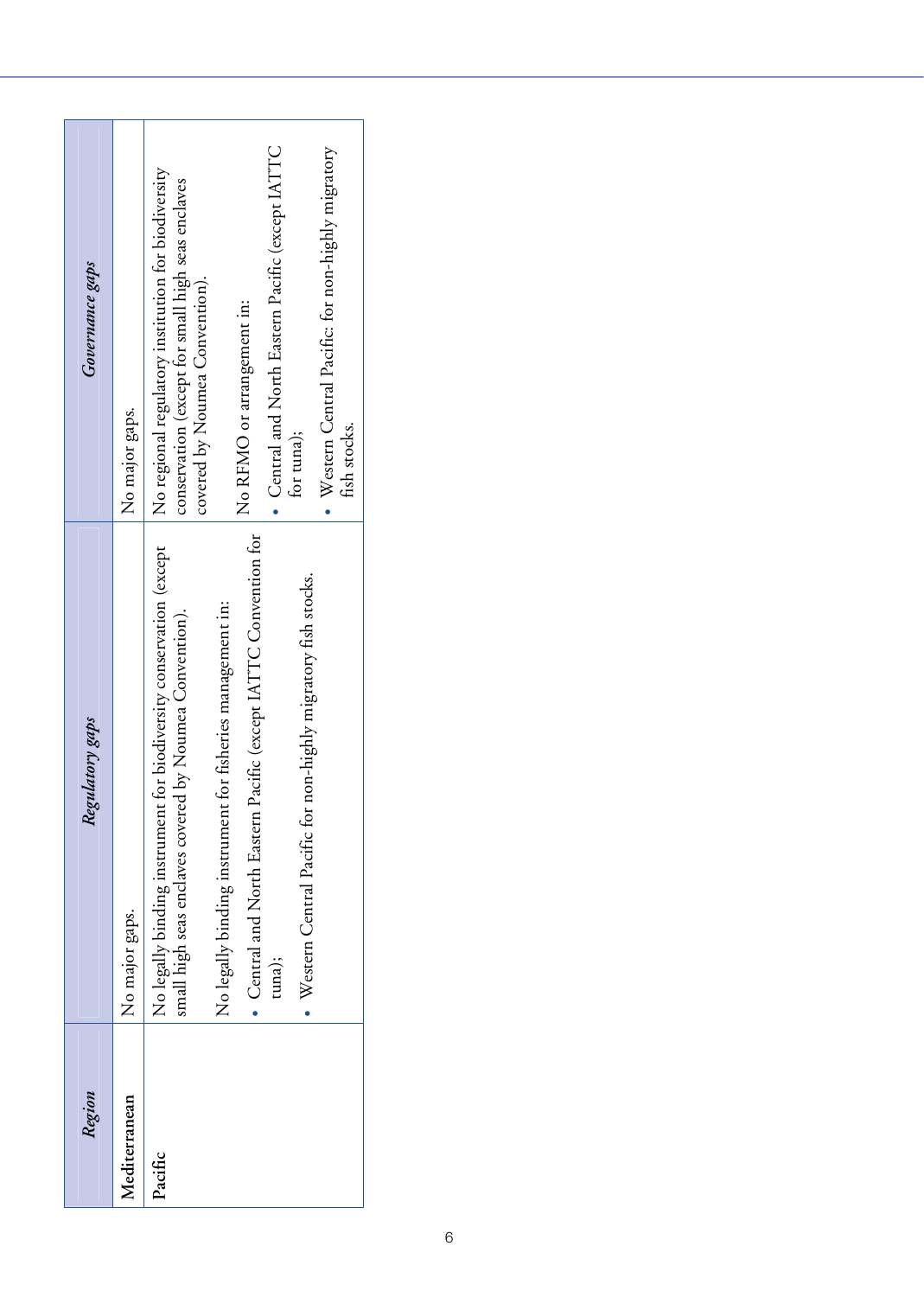| <u>ဇာ</u><br>$\overline{\overline{\mathbf{c}}}$  |
|--------------------------------------------------|
| ؚڕ<br>$\mathbf \zeta$<br>$\frac{1}{1}$<br>。<br>D |
|                                                  |
|                                                  |

## **Table 1: Regulatory and governance gaps at the global level**  Table 1: Regulatory and governance gaps at the global level

| Governance gaps                                                  | Lack institutions to enable consistent application of: | Modern conservation principles such as:       | • the ecosystem approach                             | the precautionary approach                              | · user/polluter pays principle        | stakeholder consultation                                                                           | use of best available scientific information     | application of best practices and best available | technologies                                   | · integrated and adaptive management | Modern conservation tools such as:                                                            | · SEAs                                        | cumulative impact assessments     | marine spatial planning                        | representative MPA networks                                              |                                                      |
|------------------------------------------------------------------|--------------------------------------------------------|-----------------------------------------------|------------------------------------------------------|---------------------------------------------------------|---------------------------------------|----------------------------------------------------------------------------------------------------|--------------------------------------------------|--------------------------------------------------|------------------------------------------------|--------------------------------------|-----------------------------------------------------------------------------------------------|-----------------------------------------------|-----------------------------------|------------------------------------------------|--------------------------------------------------------------------------|------------------------------------------------------|
| Regulatory gaps                                                  | Substantive gaps                                       | No detailed requirements for conservation and | sustainable use of marine biodiversity, or resources | (other than minerals and fish) of the Area <sup>1</sup> | No general mandate or requirement for | marine ecosystems', ecologically and biologically<br>cooperation for the protection of 'vulnerable | significant areas, or networks of representative | MPA <sub>s</sub> .                               | Insufficient conservation standards for living | resources as they:                   | • Are based on outdated concept of 'maximum<br>sustainable yield' for target fish stocks, and | seriously threatened reproductive status' for | associated and dependent species; | Focus mostly on regulating direct exploitation | (i.e., fishing) rather than other uses that may<br>have adverse impacts. |                                                      |
| Existing instruments and<br>(see also Annex II)<br>organizations | Key treaties                                           | . UNCLOS                                      | CBD (arts. 1-7, 14, 22)<br>$\bullet$                 | (including meeting of<br>parties)                       | Key soft law instruments              | $•$ Agenda 21                                                                                      |                                                  | · Rio Declaration                                | WSSD Johannesburg<br>Plan Of                   | Implementation                       | Relevant                                                                                      | organizations                                 | • UN General Assembly             | <b>UNICPOLOS</b>                               | FAO, IMO, ISA, IWC<br>Sectoral bodies such as                            | Scientific bodies such<br>as UNESCO/IOC<br>$\bullet$ |
| Activity                                                         | General                                                |                                               |                                                      |                                                         |                                       |                                                                                                    |                                                  |                                                  |                                                |                                      |                                                                                               |                                               |                                   |                                                |                                                                          |                                                      |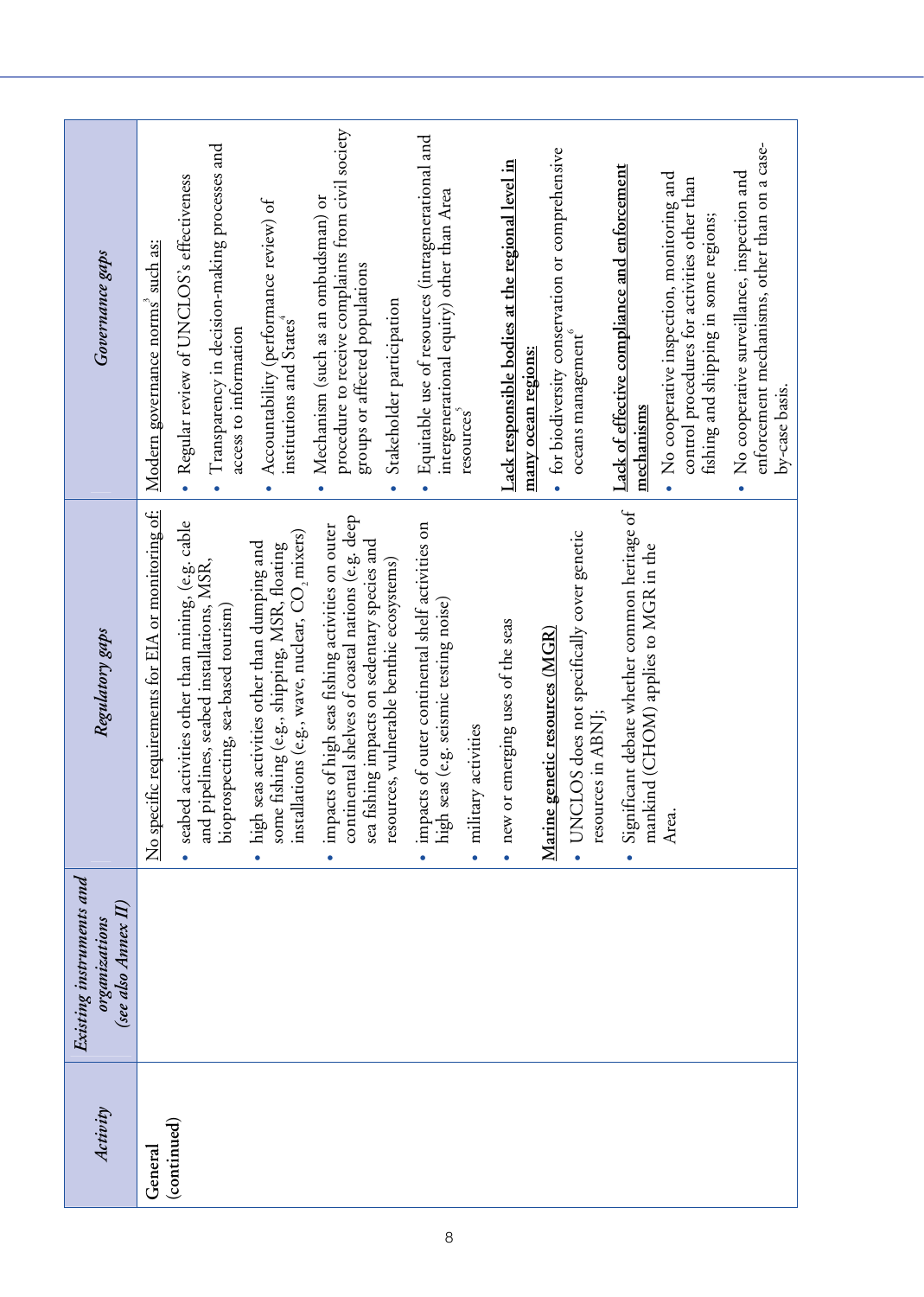| ഗ്ഗ    |  |
|--------|--|
|        |  |
|        |  |
|        |  |
|        |  |
|        |  |
|        |  |
|        |  |
|        |  |
|        |  |
|        |  |
|        |  |
|        |  |
|        |  |
| c<br>ı |  |
|        |  |
|        |  |
|        |  |
|        |  |
|        |  |
|        |  |
|        |  |
|        |  |
|        |  |

| Activity | Existing instruments and<br>organizations                         | Regulatory gaps                                                                                                                                    | Governance gaps                                                                                                           |
|----------|-------------------------------------------------------------------|----------------------------------------------------------------------------------------------------------------------------------------------------|---------------------------------------------------------------------------------------------------------------------------|
|          | (see also Annex II)                                               |                                                                                                                                                    |                                                                                                                           |
| Fishing  | UNCLOS, esp. Parts VII<br>and XII                                 | <b>UNFSA</b>                                                                                                                                       | Institutional gaps                                                                                                        |
|          | · Flag state duties: arts.<br>art. 91(1), 94                      | • Applies only to highly migratory and straddling<br>fish stocks, but not specifically to discrete high<br>stocks<br>seas fish                     | Ongoing coordination and information sharing<br>No formal mechanism or responsible body for:<br>among RFMOs               |
|          | · Conservation of high<br>seas living resources:<br>arts. 116-120 | RFMOs to ensure conformity with UNFSA.<br>Does not explicitly require Parties to reform<br>$\bullet$                                               | Review of flag State, port State or RFMO<br>performance<br>$\bullet$                                                      |
|          | General environmental                                             | Compliance Agreement                                                                                                                               | Monitoring and control of trade at a global level®<br>$\bullet$                                                           |
|          | obligations: arts. 192,<br>194, 195, 196. 197,                    | unregulated fisheries in areas where no RFMO;<br>• Some consider it not to be strictly applicable to                                               | Ongoing coordination and cooperation with<br>regional oceans management organizations<br>$\bullet$                        |
|          | Other Instruments<br>204-206.                                     | Exemption for vessels under 24m subject to<br>abuse.                                                                                               | RFMO governance in some regions has not been<br>updated to include:                                                       |
|          | parties where applicable)<br>(including meeting of                | Insufficient regulation                                                                                                                            | Modern conservation principles (e.g.<br>$\bullet$                                                                         |
|          | · UNFSA                                                           | Many RFMOs are:                                                                                                                                    | Some RFMOs continue to focus on optimum<br>precautionary approach, ecosystem approach)                                    |
|          | · FAO Compliance<br>Agreement                                     | • Not regulating all active fisheries within their<br>remit (e.g. sharks)                                                                          | use of target species;(e.g. ICCAT), and do not<br>address conservation or safeguarding marine<br>ecosystems (see Table 2) |
|          | management conven-<br>· Regional fisheries<br>tions (see Table 2) | ecosystems, discarded and abandoned fishing<br>Not assessing or minimizing the impacts of<br>fishing (e.g. bycatch, vulnerable marine<br>$\bullet$ | Modern conservation tools (e.g. EIAs, SEAs,<br>representative MPA networks)                                               |
|          | · CBD, CMS, CITES                                                 | gear, discharges).                                                                                                                                 | Exercise of opt out rights at times<br>Modern governance norms, e.g.                                                      |
|          | <b>UNGA</b> Resolutions<br>$\bullet$                              |                                                                                                                                                    | inconsistent with duty to cooperate and to<br>conserve <sup>9</sup>                                                       |
|          |                                                                   |                                                                                                                                                    | Decision-making often does not reflect<br>equitable concerns                                                              |
|          |                                                                   |                                                                                                                                                    | Often onerous rules for NGO participation.                                                                                |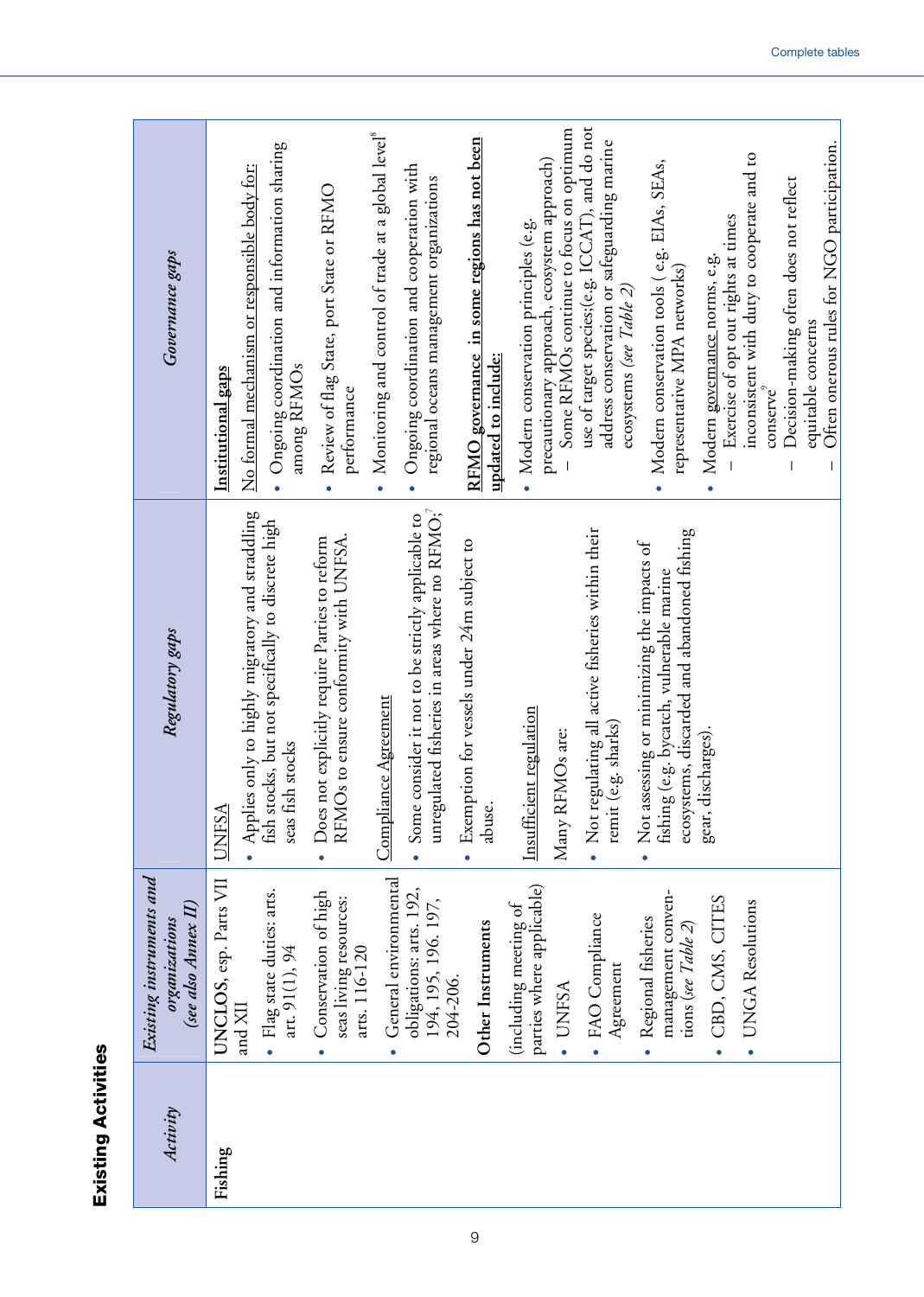| Activity               | Existing instruments and<br>(see also Annex II)<br>organizations                                                                    | Regulatory gaps                                                                                                                                                                                                                                                                                                                                                                                                                                                                                                                                                                                                                                                                                                 | Governance gaps                                                                                                                                                                                                                                                                                                                                                                                                                                                                                                                                                                                                                                                                 |
|------------------------|-------------------------------------------------------------------------------------------------------------------------------------|-----------------------------------------------------------------------------------------------------------------------------------------------------------------------------------------------------------------------------------------------------------------------------------------------------------------------------------------------------------------------------------------------------------------------------------------------------------------------------------------------------------------------------------------------------------------------------------------------------------------------------------------------------------------------------------------------------------------|---------------------------------------------------------------------------------------------------------------------------------------------------------------------------------------------------------------------------------------------------------------------------------------------------------------------------------------------------------------------------------------------------------------------------------------------------------------------------------------------------------------------------------------------------------------------------------------------------------------------------------------------------------------------------------|
| (continued)<br>Fishing | Relevant organizations:<br>Advisory bodies, e.g.,<br>ICES, WECAF,<br>• RFMOs (see Table 2)<br>CECAF<br>· UNGA<br>· FAO<br>$\bullet$ | Arrangements. The FAO fishery advisory bodies<br>in the Central Atlantic are not mandated to<br>and perhaps also the North East Pacific<br>standards for port state control to combat IUU<br>regulation by RFMOs or (interim) arrangements<br>The above means, <i>inter alia</i> , that straddling and<br>No uniform legally binding global minimum<br>• Arctic Ocean, except for the Atlantic sector<br>• Not all ABNJ are covered by RFMOs or<br>discrete high seas fish stocks are not under<br>adopt legally binding conservation and<br>and Southwest Atlantic<br>• Northern Indian Ocean<br>management measures.<br>Port State control<br>Geographic gaps<br>fishing (yet)<br>• Central<br>• Central<br>Ë | Some high seas fishing States deliberately fail to<br>participates on behalf of its 25 Member States,<br>sometimes not allowed full membership, or an<br>Fishing entities sometimes not allowed to join<br>• Only 36 Parties; note, however, that the EC<br>equitable allocation of fishing opportunities<br>which makes participation fairly similar to<br>High seas fishing States seeking to join<br>Major power blocks still not party<br>Major fishing states still not party<br>(e.g. most Latin American states)<br>(e.g. China, Republic of Korea)<br>Compliance Agreement<br>Lack of Participation<br>• 67 parties<br><u>In RFMOs</u><br>UNFSA<br><b>UNFSA</b><br>join |
|                        |                                                                                                                                     |                                                                                                                                                                                                                                                                                                                                                                                                                                                                                                                                                                                                                                                                                                                 |                                                                                                                                                                                                                                                                                                                                                                                                                                                                                                                                                                                                                                                                                 |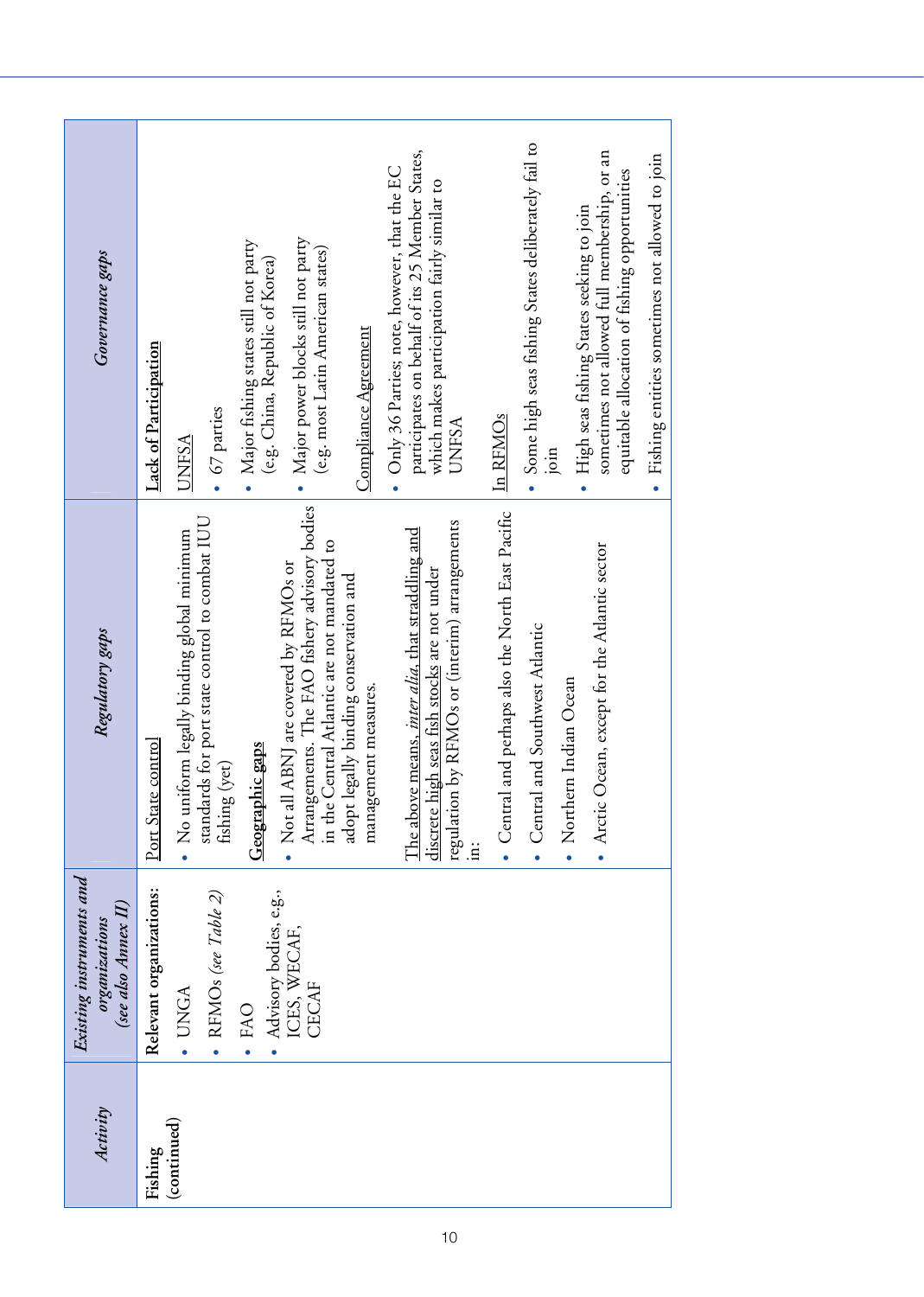| Governance gaps                                                  | Ensuring accountability for failure to implement<br>'networks of representative marine protected<br>instruments may enable major flag States to<br>IMO governance has not been updated to enable<br>incorporated into IMO standard setting or<br>Cooperative monitoring or enforcement with<br>Equity—decision making procedures and<br>Coordinating and harmonizing regional port<br>- Precautionary approach not yet formally<br>requirements for entry into force of new<br>respect to non-compliance with discharge<br>Limited provisions for protection of<br>· Modern conservation principles, e.g.<br>· Modern governance norms, e.g.<br>Modern conservation tools, e.g.<br>decision making procedures<br>block 'greener' regulation.<br>No formal mechanism for:<br>consistent application of:<br>State control regimes;<br>flag state duties.<br>Institutional gaps<br>requirements;<br>areas. <sup>15</sup>                                                                                                                                                                                                  |
|------------------------------------------------------------------|------------------------------------------------------------------------------------------------------------------------------------------------------------------------------------------------------------------------------------------------------------------------------------------------------------------------------------------------------------------------------------------------------------------------------------------------------------------------------------------------------------------------------------------------------------------------------------------------------------------------------------------------------------------------------------------------------------------------------------------------------------------------------------------------------------------------------------------------------------------------------------------------------------------------------------------------------------------------------------------------------------------------------------------------------------------------------------------------------------------------|
| Regulatory gaps                                                  | · Discharge requirements based on distance from<br>· Designating ballast water control areas in ABNJ. <sup>12</sup><br>g flag State or port State performance; <sup>10</sup><br>Requiring port States to provide adequate port<br>Ensuing rapid application of new technologies<br>construction, design and equipment standards<br>14<br>violations that take place on the high seas.<br>(existing ships are often 'grandfathered');<br>investigate and prosecute vessel discharge<br>Port States may, but are not required to,<br>• Noise, greenhouse gas emissions or alien<br>Ports of convenience may be weak link.<br>Use of evidence from aerial surveillance;<br>· Oil discharge control and monitoring;<br>to promote clean ships and clean seas.<br>• EIA and life cycle assessment of ship<br>· Marine debris tracking and retrieval;<br>land do not protect areas in ABNJ; <sup>13</sup><br>invasive species from hull spaces;<br>No legally binding regulations for<br>Insufficient regulations for<br>reception facilities; <sup>11</sup><br>Substantive gaps<br>Geographic gaps<br>Assessin<br>$\bullet$ |
| Existing instruments and<br>(see also Annex II)<br>organizations | General environmental<br>UNCLOS, esp. Parts VII<br>jurisdiction: arts. 211,<br>obligations: arts. 192,<br>$\bullet$ MARPOL 73/78 and<br>Relevant organizations:<br>Flag state duties: arts.<br>91(1), 94<br>194, 195, 196. 197,<br>Other conventions:<br>Prescriptive and<br>Ballast Water<br>Management<br>enforcement<br>Convention<br>204-206.<br>217-220<br>Annexes<br>SOLAS<br>and XII<br>OMI .                                                                                                                                                                                                                                                                                                                                                                                                                                                                                                                                                                                                                                                                                                                   |
| Activity                                                         | Shipping                                                                                                                                                                                                                                                                                                                                                                                                                                                                                                                                                                                                                                                                                                                                                                                                                                                                                                                                                                                                                                                                                                               |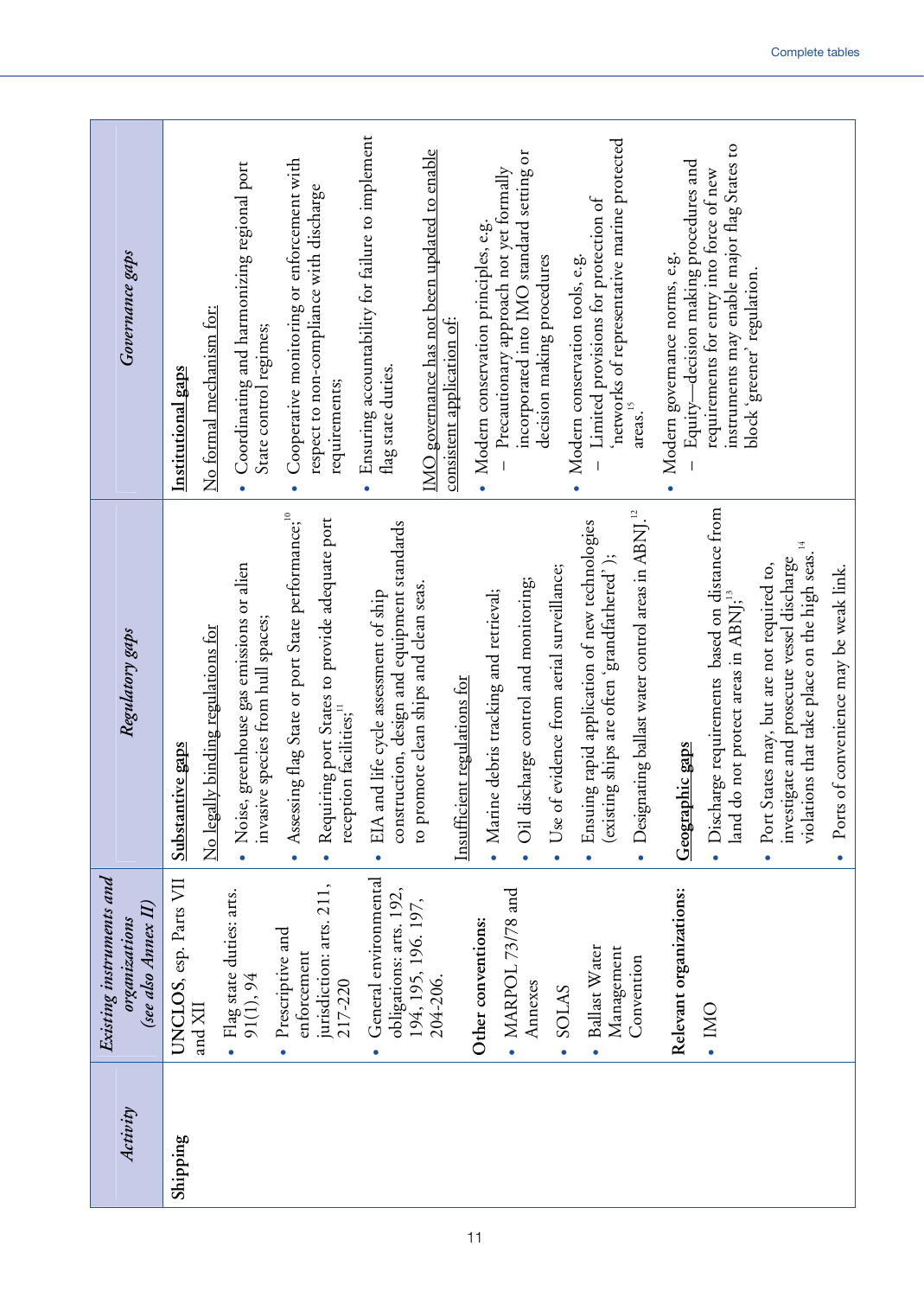| Activity                 | Existing instruments and<br>(see also Annex II)<br>organizations        | Regulatory gaps                                                                                                                                 | Governance gaps                                                                                                                                |
|--------------------------|-------------------------------------------------------------------------|-------------------------------------------------------------------------------------------------------------------------------------------------|------------------------------------------------------------------------------------------------------------------------------------------------|
| Dumping Of<br>Wastes And | Parts VII, especially Flag<br>UNCLOS                                    | <u>Insufficient regulation of:</u><br>Substantive gaps                                                                                          | No specific mechanisms regarding:<br><b>Institutional gaps</b>                                                                                 |
| Other Matter             | · Part XII, including<br>state duties: art. 94                          | Ocean fertilization (placement of matter (e.g.<br>iron) for the purposes of stimulating                                                         | • Non-compliance by States Parties to UNCLOS<br>but not to the London Convention                                                               |
|                          | arts. 192, 194, 195,<br>general obligations<br>196, 204-206.            | phytoplankton blooms should be subject to the<br>permitting requirements for dumping under<br>UNCLOS and the London Convention, and             | Cooperative monitoring and enforcement in<br>ABNI. <sup>18</sup>                                                                               |
|                          | Prescriptive and<br>enforcement<br>$\bullet$                            | the dumping prohibition of London Protocol <sup>16</sup><br>but such regulations have not yet been<br>adopted                                   | 1996 Protocol is meant to eventually replace the<br>Inconsistent mandates                                                                      |
|                          | jurisdiction: arts. 210,<br>216                                         | classified as dumping of industrial waste) is<br>Direct injection of CO2 (which could be                                                        | regimes apply on the high seas, depending on the<br>1972 Convention. Until then, two distinct<br>flag State of the vessel or the origin of the |
|                          | • London Convention<br>Other Conventions                                | Convention, but States and private entities are<br>arguably technically prohibited under London                                                 | material to be dumped.                                                                                                                         |
|                          | 1972                                                                    | still considering proposals.                                                                                                                    | Protocol is not reflected in other instruments<br>Precautionary approach embodied in 1996                                                      |
|                          | • London Protocol 1996                                                  | State responsibility gaps                                                                                                                       | related to marine pollution.                                                                                                                   |
|                          | organizations/MOPs:<br>Relevant                                         | nationals (other than vessels) in ABNJ, unlike<br>London Convention/Protocol do not directly<br>require States to regulate the conduct of their | Lack of Participation                                                                                                                          |
|                          | Convention &<br>$\bullet$ MOP London                                    | UNCLOS, e.g., with respect to activities in the<br>Area;                                                                                        | • London Convention: 82 Parties<br>• London Protocol: 31 Parties                                                                               |
|                          | Protocol                                                                | There are no specific international rules for                                                                                                   |                                                                                                                                                |
|                          | Some regional oceans<br>(see<br>organizations<br>management<br>Table 2) | State responsibility regarding acts done in ABNJ<br>by nationals (other than vessels) subject to their<br>jurisdiction or control               |                                                                                                                                                |
|                          | Protocol re: CO2<br>UNFCC/Kyoto<br>storage?<br>$\bullet$                |                                                                                                                                                 |                                                                                                                                                |
|                          | • Kyoto Protocol re:<br>carbon credits?                                 |                                                                                                                                                 |                                                                                                                                                |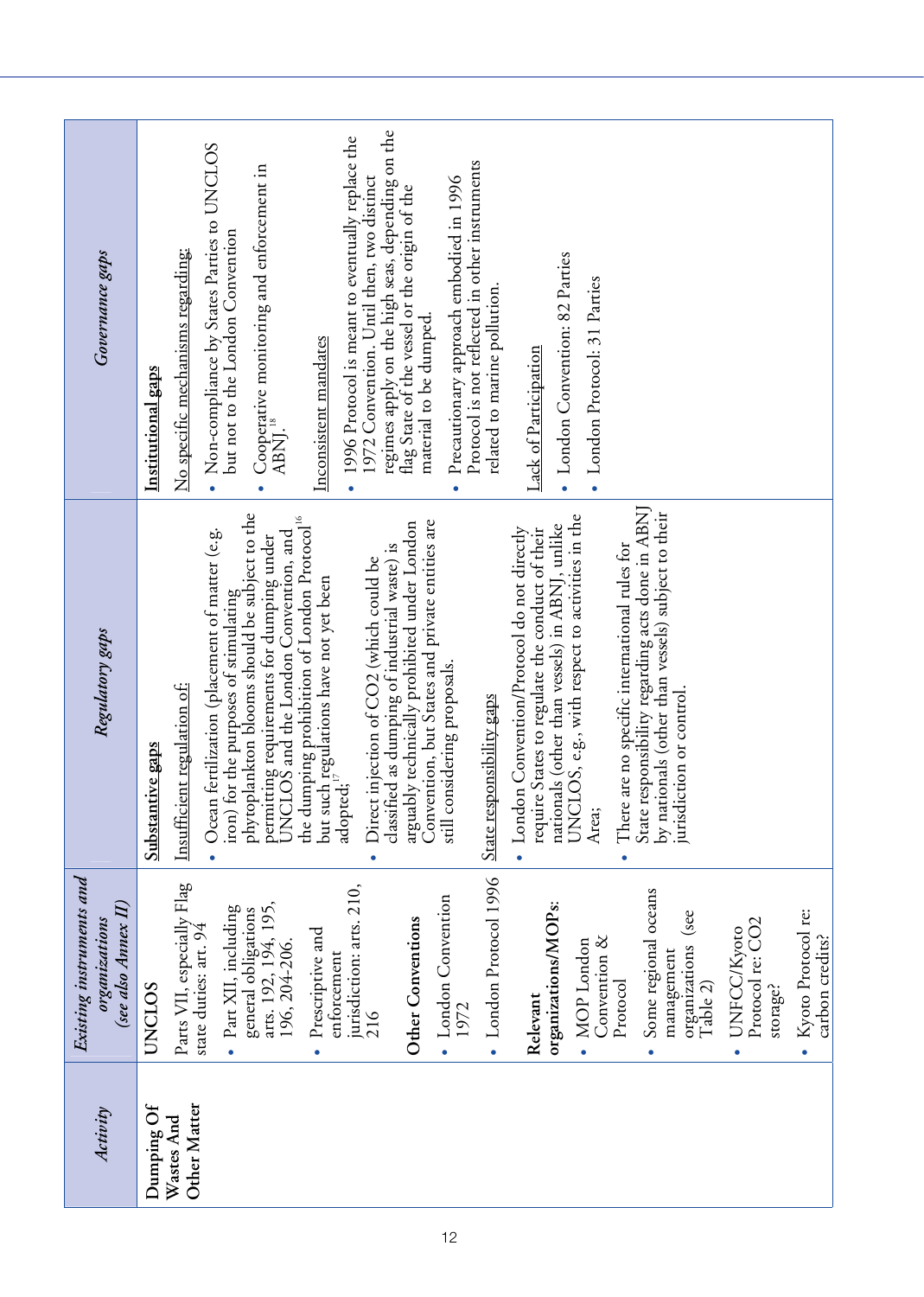| Governance gaps                                                  | Enhance sharing of information and coordination<br>For research on the legal continental shelf, coastal<br>may be caused by a particular experiment against<br>• Review EIAs and assess potential and cumulative<br>Unlike MSR relevant to mineral resources of the<br>provisions exist for non-mining related MSR in<br>States may withhold their consent to MSR if it<br>Balance any potentially unavoidable harm that<br>Area, MSR for other purposes is not subject to<br>involves drilling, the use of explosives or the<br>and cooperation, other than with respect to<br>potential for adverse impact), but no such<br>Update requirements to enable consistent<br>seabed mining related studies in the Area.<br>introduction of harmful substances <sup>22</sup> (i.e.,<br>the benefits of the ensuing knowledge to<br>Lack of global institution/mechanism to:<br>application of modern governance and<br>conservation principles and tools<br>strict environmental standards<br>Inconsistent mandates<br>Institutional gaps<br>humanity. $3$<br>impacts<br>ABNJ.<br>$\bullet$ |
|------------------------------------------------------------------|-----------------------------------------------------------------------------------------------------------------------------------------------------------------------------------------------------------------------------------------------------------------------------------------------------------------------------------------------------------------------------------------------------------------------------------------------------------------------------------------------------------------------------------------------------------------------------------------------------------------------------------------------------------------------------------------------------------------------------------------------------------------------------------------------------------------------------------------------------------------------------------------------------------------------------------------------------------------------------------------------------------------------------------------------------------------------------------------|
| Regulatory gaps                                                  | latitude, and in the North East Atlantic, where the<br>prevention or minimization of adverse impacts<br>No regional regulation of MSR other than in the<br>Government research vessels are exempt from<br>Antarctic Treaty area south of 60 degrees south<br>or conflicts with other seabed activities, or<br>OSPAR Commission is developing a code of<br>• No international requirements for EIA,<br>MARPOL 73/78 discharge and other<br>ongoing monitoring of effects;<br>requirements <sup>21</sup><br>Geographic gaps<br>Substantive gaps<br>conduct,.                                                                                                                                                                                                                                                                                                                                                                                                                                                                                                                              |
| Existing instruments and<br>(see also Annex II)<br>organizations | Part XII environmental<br>• Part VI on Continental<br>Part XI on The Area,<br>Commission (IOC) <sup>19</sup><br>Relevant organizations<br>• Antarctic Treaty and<br><b>OSPAR</b> Convention<br>Regional Conventions<br>especially 143, 145,<br>arts. 192, 194, 195,<br>its Madrid Protocol<br>general obligations:<br>196.197, 204-206<br>Intergovernmental<br>Part XIII on MSR<br>International Seabed<br>duties, including<br>Oceanographic<br>Authority $\rm (ISA)^{\rm 20}$<br><b>UNESCO</b><br>UNCLOS<br>Shelf<br>147.                                                                                                                                                                                                                                                                                                                                                                                                                                                                                                                                                             |
| Activity                                                         | Marine Scientific<br>Research (MSR)                                                                                                                                                                                                                                                                                                                                                                                                                                                                                                                                                                                                                                                                                                                                                                                                                                                                                                                                                                                                                                                     |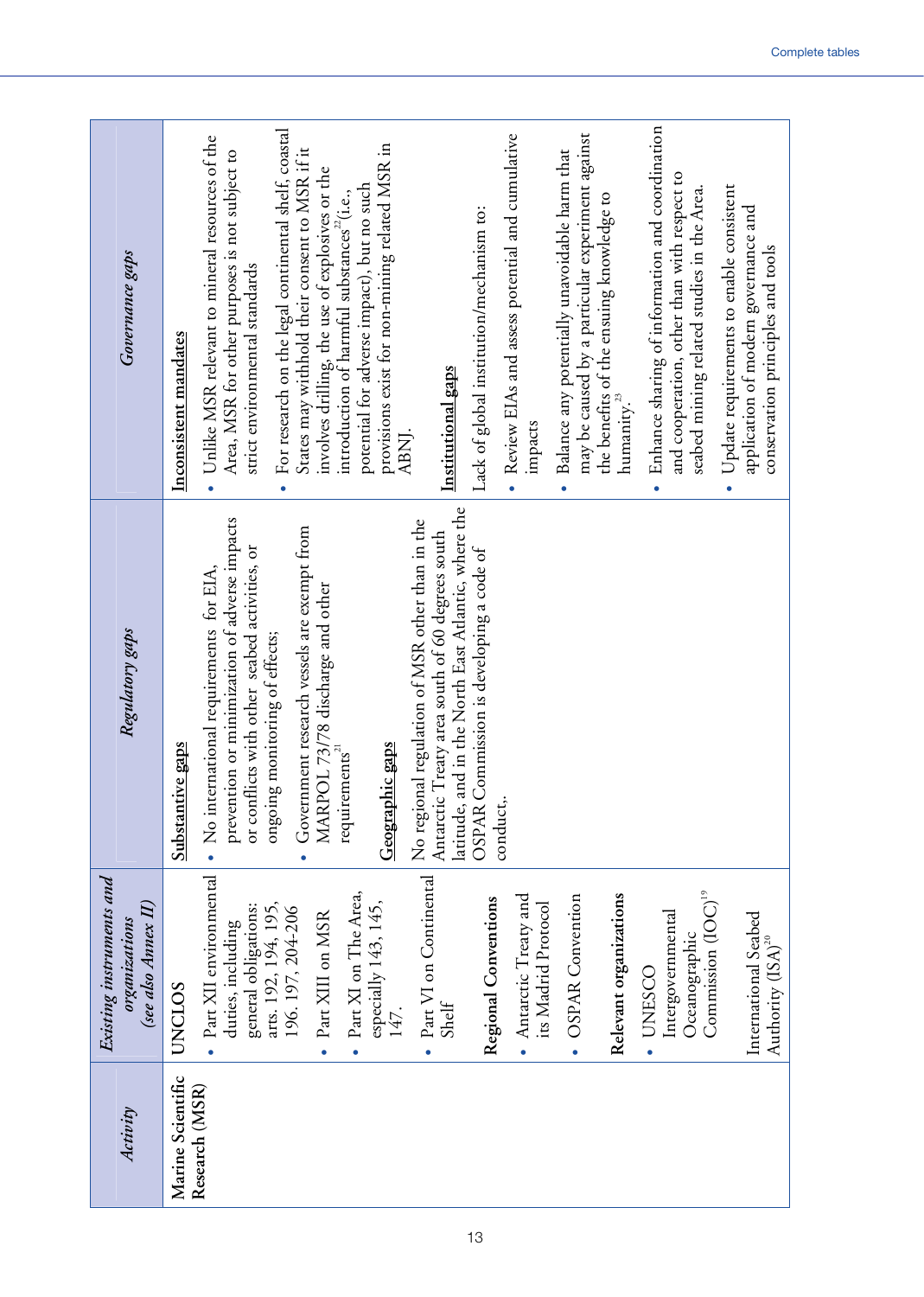| Activity       | Existing instruments and<br>(see also Annex II)<br>organizations  | Regulatory gaps                                                                                                                                | Governance gaps                                                                                                                                                              |
|----------------|-------------------------------------------------------------------|------------------------------------------------------------------------------------------------------------------------------------------------|------------------------------------------------------------------------------------------------------------------------------------------------------------------------------|
| Bioprospecting | <b>UNCLOS</b>                                                     | Substantive gaps                                                                                                                               | Institutional gaps                                                                                                                                                           |
| For MGR        | • Part XII environmental                                          | • The terms "bioprospecting" and "marine                                                                                                       | Lack of global institution/mechanism to:                                                                                                                                     |
|                | general obligations:<br>arts. 192, 194, 195,<br>duties, including | genetic resources" are not mentioned in<br>UNCLOS, and the provisions of CBD do not<br>fully govern MGR in ABNJ;                               | • Review EIAs and assess potential and cumulative<br>impacts;                                                                                                                |
|                | Part XIII MSR duties<br>196.197, 204-206<br>(see MSR above)       | prevention or minimization of adverse impacts<br>No detailed regulatory requirements for EIA,<br>or conflicts with other seabed activities, or | may be caused by a particular experiment against<br>Balance any potentially unavoidable harm that<br>the benefits of the ensuring knowledge to<br>humanity; $\frac{25}{3}$   |
|                | International Seabed<br>Part XI on the<br>Area?                   | Government research vessels are exempt from<br>MARPOL 73/78 discharge and other<br>ongoing monitoring of effects;                              | • Enhance sharing of information and coordination<br>and cooperation;                                                                                                        |
|                | Other Conventions                                                 | No specific requirements for equitable use of<br>requirements; $^{24}$                                                                         | other economic benefits derived from activities in<br>Provide for the equitable sharing of financial and<br>the Area (which exists for non-living resources);                |
|                | • CBD-general<br>principles                                       | MGR other than potentially with respect to<br>MGR in the Area.<br>Geographic gaps                                                              | Update requirements to enable consistent<br>application of modern governance and<br>conservation principles and tools.<br>$\bullet$                                          |
|                |                                                                   | • Other than in the Antarctic Treaty area south of<br>60 degrees south latitude, and in the North East                                         | Inconsistent mandates                                                                                                                                                        |
|                |                                                                   | Atlantic, where the OSPAR Commission is<br>developing a code of conduct, no regional<br>regulation of bioprospecting.                          | • Unlike MSR relevant to mineral resources of the<br>Area, research and bioprospecting related to<br>MGR are not subject to ISA regulation and<br>environmental protections. |
|                |                                                                   |                                                                                                                                                | indistinguishable from MSR <sup>26</sup> , but the end<br>Initial bioprospecting activities may be<br>products are quite different.<br>$\bullet$                             |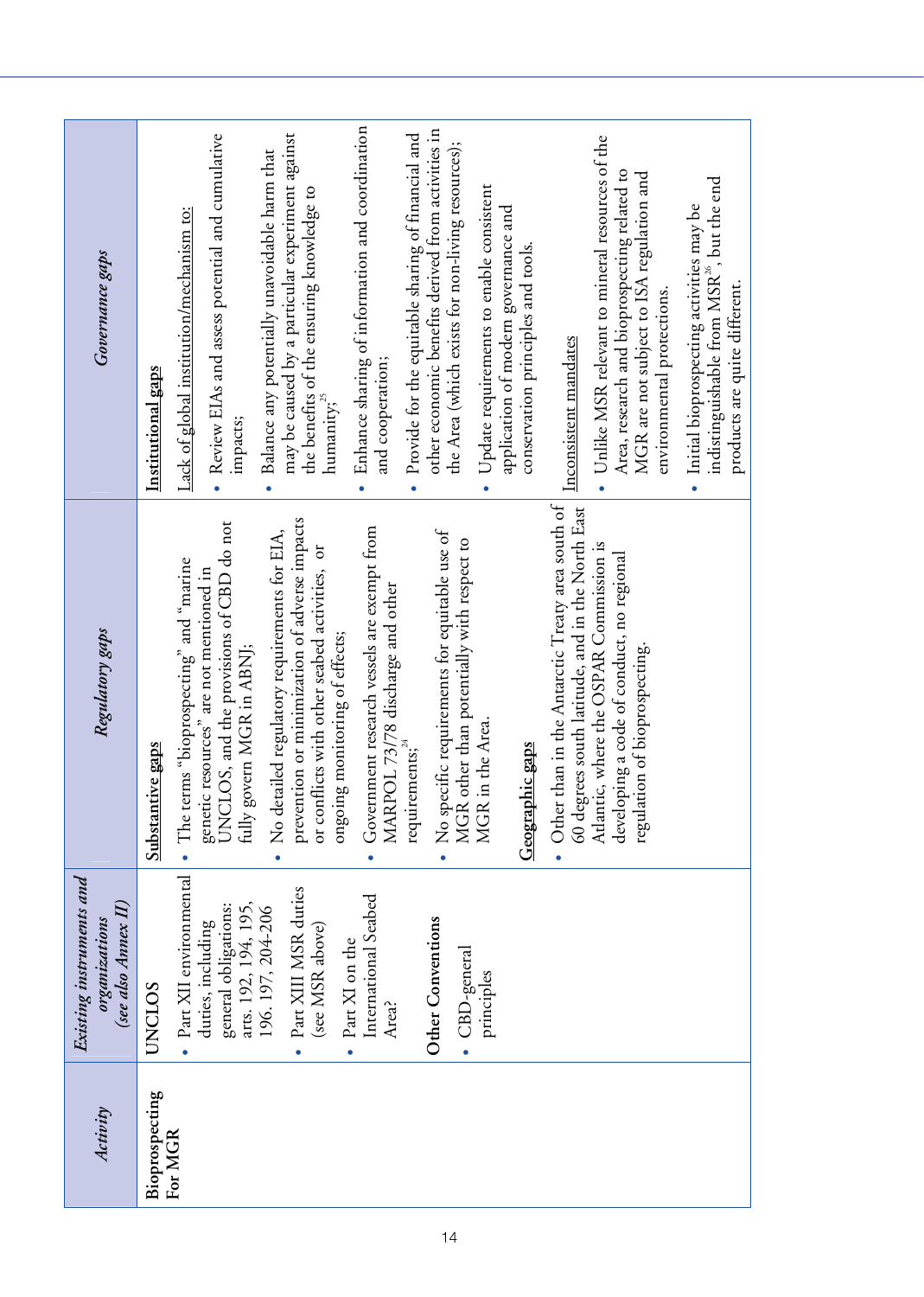| Governance gaps                                                  | Regulate seabed activities other than those related<br>regarding impacts from seabed activities not<br>Lack updating mechanism to enable consistent<br>Ensure consultation amongst users to prevent<br>- ISA has no mandate to adopt regulations<br>conflicts of use and to conserve biodiversity.<br>column (.e.g., noise), other than discharges;<br>Regulate impacts of activities in the water<br>application of modern governance and<br>conservation principles and tools.<br>to the resources of the Area:<br>related to minerals;<br>Institutional gaps<br>$\bullet$<br>$\bullet$<br>$\bullet$                                                                                                                                                               |
|------------------------------------------------------------------|----------------------------------------------------------------------------------------------------------------------------------------------------------------------------------------------------------------------------------------------------------------------------------------------------------------------------------------------------------------------------------------------------------------------------------------------------------------------------------------------------------------------------------------------------------------------------------------------------------------------------------------------------------------------------------------------------------------------------------------------------------------------|
| Regulatory gaps                                                  | Unclear if the references in Arts. 209 and 215 of   Lack of a responsible body to:<br>• No regulations for impacts, except those related<br>to discharges or seabed mining activities, other<br>UNCLOS to "activities in the Area" also refer<br>than in the Antarctic Treaty area and possibly<br>Is for prevention of pollution, but not<br>development of global and regional rules and<br>minimization of adverse impacts or conflicts<br>Arts. 208 and 209 of UNCLOS envision<br>the Northeast Atlantic through OSPAR.<br>No requirement for EIA, prevention or<br>with other seabed activities, or ongoing<br>to non-mining related activities;<br>for biodiversity conservation;<br>monitoring of effects.<br>Geographic gaps<br>Substantive gaps<br>standard |
| Existing instruments and<br>(see also Annex II)<br>organizations | MARPOL 73/78 and its<br>pollution from seabed<br>environmental duties,<br>Arts. 208 and 214 for<br>Arts. 209 and 215 for<br>obligations: arts. 192,<br>147.1-.2 for mining-<br>Relevant organisations:<br>IMO (for discharges)<br>194, 195, 196, 197,<br>activities in the Area<br>Part VI (continental<br>Part XI art. 145 and<br>national jurisdiction<br>related installations<br>activities subject to<br>194.3(d) for non-<br>Other Conventions<br>including general<br>mining-related<br>• ISA (for seabed<br>mineral-related<br>pollution from<br>Art. 147.3 and<br>instalations <sup>27</sup><br>activities)<br>Part XII:<br>204-206<br>Annexes<br>UNCLOS<br>shelf                                                                                           |
| Activity                                                         | and Installations<br>Artificial Islands<br>Constructing                                                                                                                                                                                                                                                                                                                                                                                                                                                                                                                                                                                                                                                                                                              |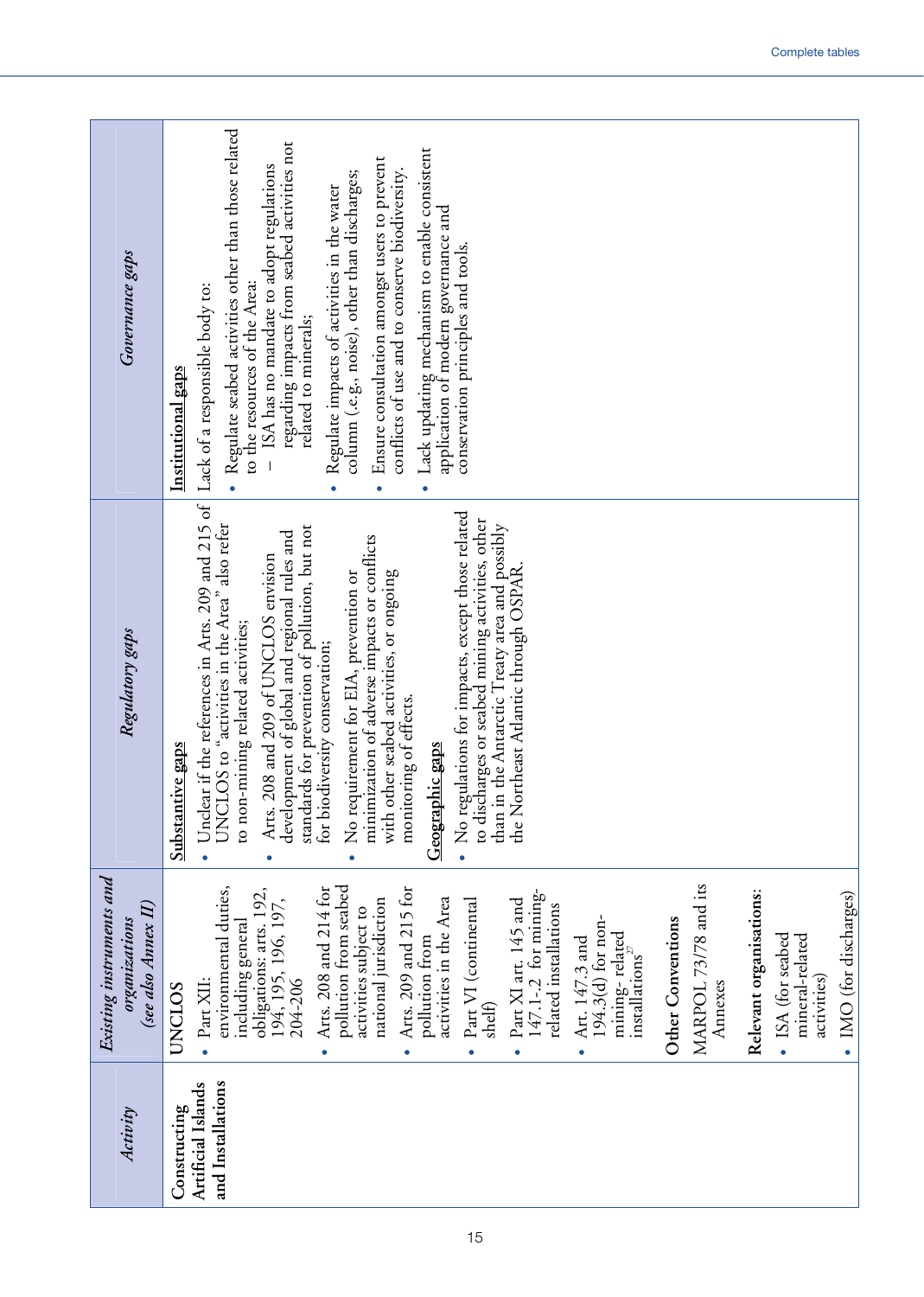| Activity      | Existing instruments and<br>(see also Annex II)<br>organizations  | Regulatory gaps                                                                                                | Governance gaps                                                                         |
|---------------|-------------------------------------------------------------------|----------------------------------------------------------------------------------------------------------------|-----------------------------------------------------------------------------------------|
| Laying Cables | <b>UNCLOS</b>                                                     | Substantive gaps                                                                                               | Inconsistent mandates                                                                   |
| And Pipelines | · Part VII, specific flag<br>state duties arts.                   | or minimization of adverse impacts or conflicts<br>No detailed requirements for EIA, prevention                | Unlike for the continental shelf, in ABNJ there is<br>no mechanism to:                  |
|               | Part XII environmental<br>duties, including<br>112-115, 79.5      | No regulations for ongoing monitoring of<br>with other seabed activities, or ongoing<br>monitoring of effects; | Review and regulate environmental impact of<br>cable or pipeline laying on seabed Area. |
|               | arts. 192, 194, 195,<br>196. 197, 204-206<br>general obligations: | condition of cables or pipelines and their regular<br>maintenance;                                             | Institutional gaps                                                                      |
|               |                                                                   | indemnity for damage to biodiversity in ABNJ,<br>No rules requiring personal responsibility or                 | • No responsible body for non-minerals related<br>activities in the Area                |
|               | Other Conventions                                                 | though UNCLOS requires States to adopt laws                                                                    | - ISA has no mandate to adopt regulations                                               |
|               | 1884 Convention for<br>the Protection of                          | and regulations necessary to ensure that persons<br>subject to their jurisdiction bear the cost of             | regarding impacts from seabed activities not<br>related to minerals.                    |
|               | Submarine Telegraph<br>Cables                                     | repair for damage to other cables or pipelines in<br>ABNJ. <sup>28</sup>                                       | Lack updating mechanism to enable consistent<br>application of modern governance and    |
|               | Environment Protocol<br>Antarctic Treaty<br>$\bullet$             |                                                                                                                | conservation principles and tools.                                                      |
|               | Convention at regional<br>and OSPAR                               |                                                                                                                |                                                                                         |
|               | level                                                             |                                                                                                                |                                                                                         |
|               | Relevant organization:                                            |                                                                                                                |                                                                                         |
|               | • None                                                            |                                                                                                                |                                                                                         |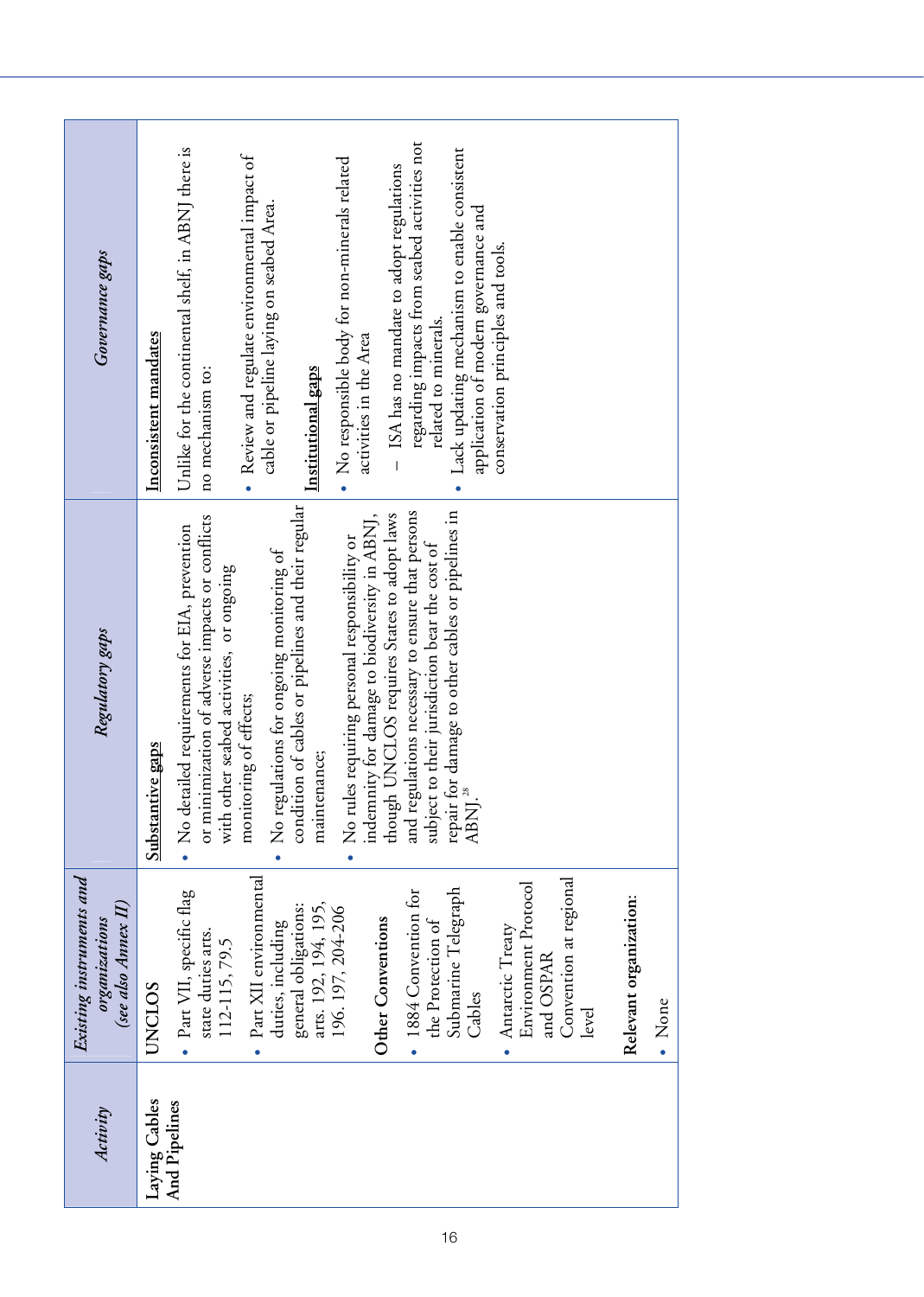| Governance gaps                                                  | · Lack updating mechanism to enable consistent<br>application of modern governance and<br>conservation principles and tools.                                                                                                                                                                                                                                                                                                                                                                                   |
|------------------------------------------------------------------|----------------------------------------------------------------------------------------------------------------------------------------------------------------------------------------------------------------------------------------------------------------------------------------------------------------------------------------------------------------------------------------------------------------------------------------------------------------------------------------------------------------|
| Regulatory gaps                                                  | observation and tourism, but no rules developed<br>Under the UCH Convention (not in force), the<br>UCH appears to apply only to objects found on<br>No regulations specific to this activity in ABNJ<br>annex on Rules concerning activities directed at<br>UCH Convention encourages non-intrusive<br>the continental shelf, not in the Area; <sup>29</sup><br>deep sea tourism (see below).<br>are in place;<br>to guide                                                                                     |
| Existing instruments and<br>(see also Annex II)<br>organizations | historical objects found<br>Part XII environmental<br>· UNESCO Convention<br>(archaeological objects<br>Heritage (UCH) (not<br>Underwater Cultural<br>on the Protection of<br>Relevant organization:<br>arts. 192, 194, 195,<br>Other conventions or<br>general obligations:<br>UNESCO and ISA<br>196. 197, 204-206<br>Art. 149<br>archaeological and<br>found in the Area)<br>Art. 303 (general<br>duties including<br>· Under UCH,<br>provisions on<br>regulations<br>in force)<br><b>UNCLOS</b><br>at sea). |
| Activity                                                         | Archaeology                                                                                                                                                                                                                                                                                                                                                                                                                                                                                                    |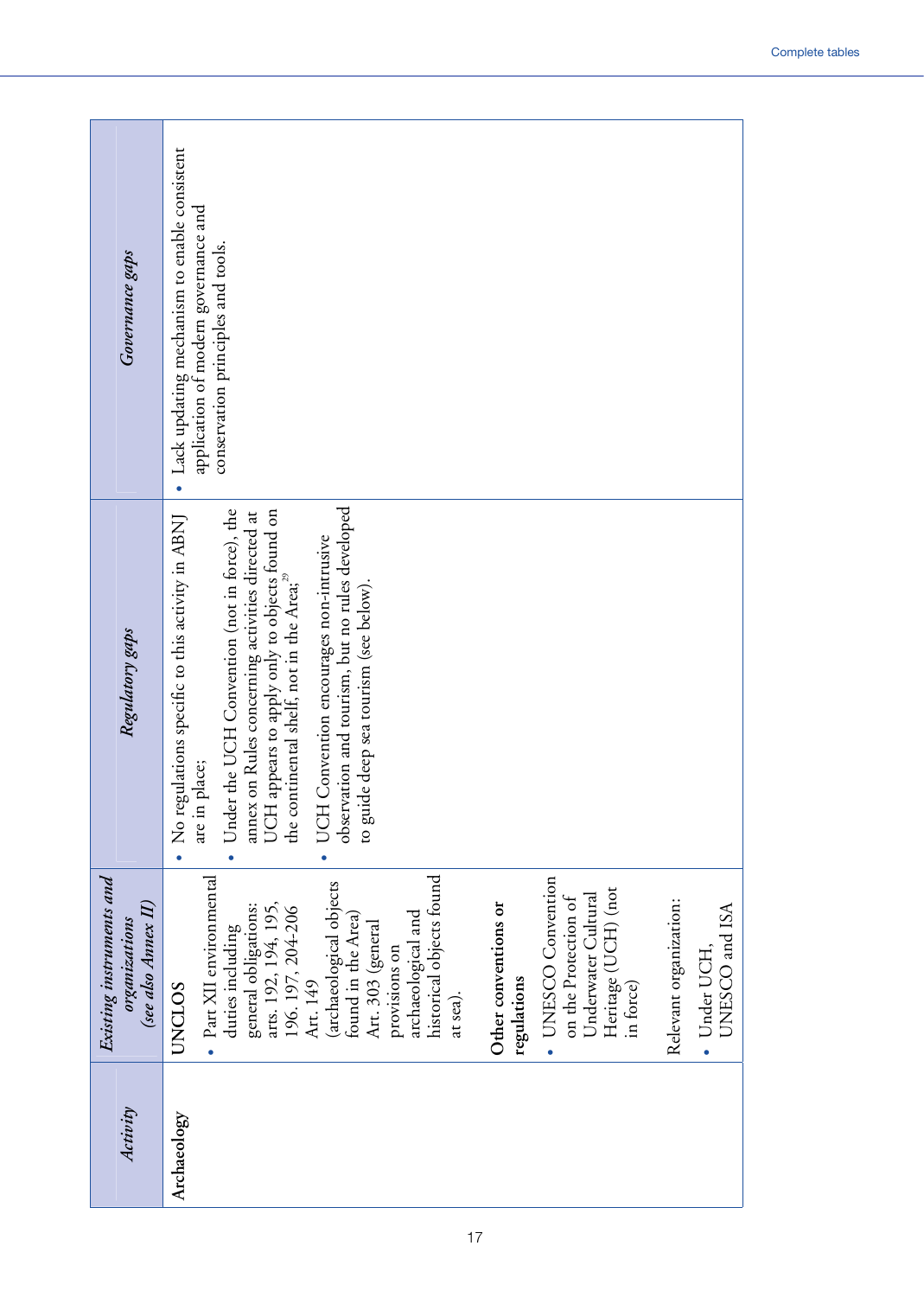| Governance gaps                                                  | modern governance and conservation principles<br>• No mechanisms to hold States accountable for<br>Lack mechanism to consistent application of<br>environmental damage<br>and tools.<br>$\bullet$                                                                                                                                                                                                                                                                                                                                                                                                   |                                                                                                                                                                                                                                                                                                                                                                                |
|------------------------------------------------------------------|-----------------------------------------------------------------------------------------------------------------------------------------------------------------------------------------------------------------------------------------------------------------------------------------------------------------------------------------------------------------------------------------------------------------------------------------------------------------------------------------------------------------------------------------------------------------------------------------------------|--------------------------------------------------------------------------------------------------------------------------------------------------------------------------------------------------------------------------------------------------------------------------------------------------------------------------------------------------------------------------------|
| Regulatory gaps                                                  | Under UNCLOS, each State is to ensure that its<br>No international measures exist to limit dangers<br>Many vessels are exempted from the obligations<br>with the environmental provisions in Part XII<br>vessels and aircraft act in a manner consistent<br>(as far as reasonable), but not all navies have<br>protection or pollution prevention policies;<br>under many international instruments (e.g.<br>MARPOL 73/78, Annexes of the Madrid<br>adopted well developed environmental<br>to marine living organisms;<br>Protocol to the Antarctic Treaty).<br>of sonar<br>$\bullet$<br>$\bullet$ | No consideration of the impacts of noise from<br>low altitude flights on marine biodiversity.<br>$\bullet$                                                                                                                                                                                                                                                                     |
| Existing instruments and<br>(see also Annex II)<br>organizations | Relevant organization:<br>Sovereign immunity<br>Arts. 95, 96, 23630<br>Other conventions or<br>regulations<br>UNCLOS.<br>UNCLOS<br>None<br>CBD                                                                                                                                                                                                                                                                                                                                                                                                                                                      | Environmental duties;<br>Aviation Organization<br>(ICAO) <sup>32</sup><br>jurisdiction: arts. 212,<br>1944 Convention on<br>London Convention<br>Relevant organization:<br>International Civil<br>• International Civil<br>Other Conventions<br>Prescriptive and<br>enforcement<br>and Protocol<br>$(dumping)^{31}$<br>Aviation<br>$\bullet$ Part XII<br>222<br>$\bullet$<br>٠ |
| Activity                                                         | Military Activities                                                                                                                                                                                                                                                                                                                                                                                                                                                                                                                                                                                 | Overflight                                                                                                                                                                                                                                                                                                                                                                     |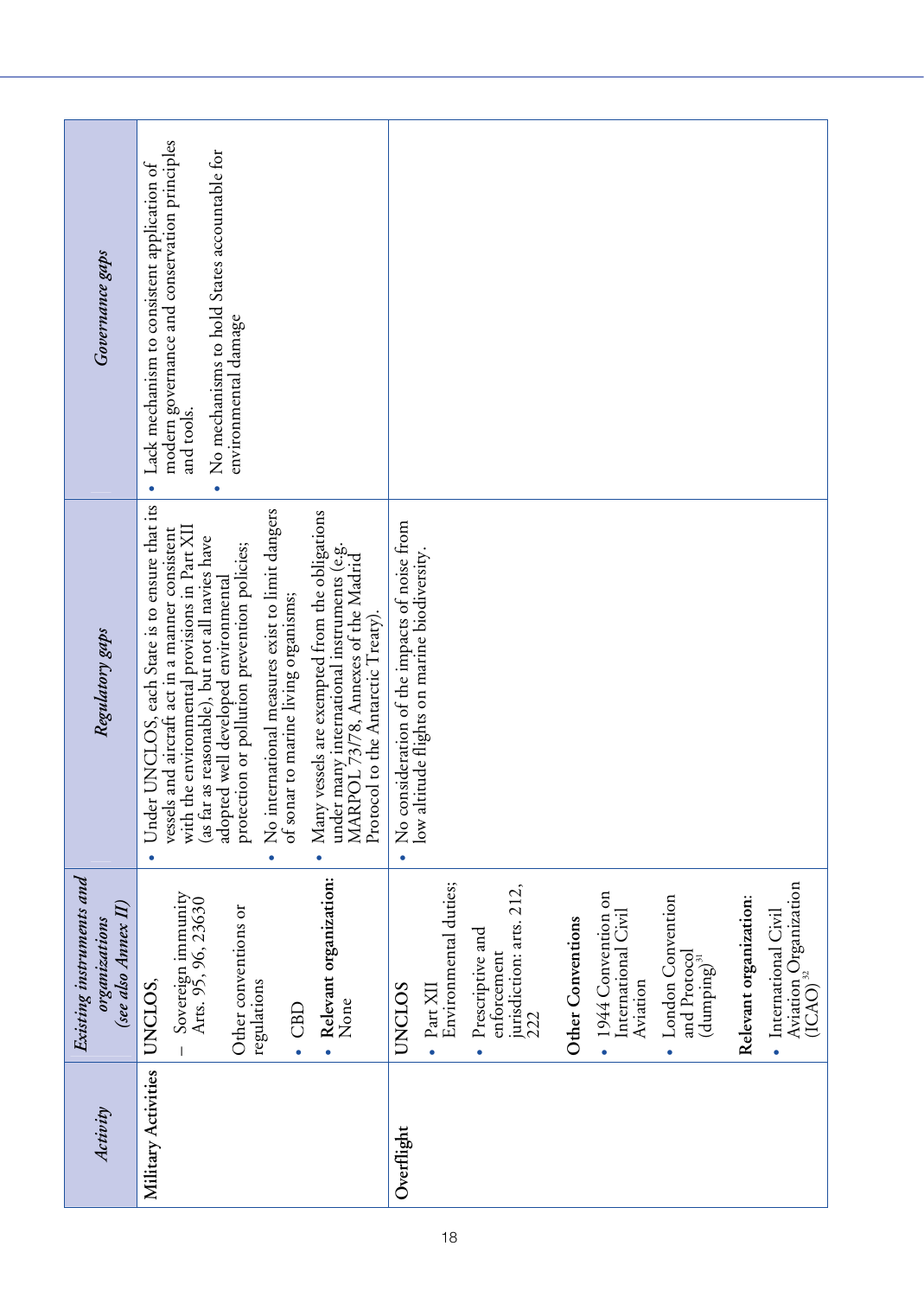| tivitie.         |  |
|------------------|--|
|                  |  |
|                  |  |
|                  |  |
| New and emerging |  |

| Activity                                         | Relevant legal instruments and international bodies                                                                                                                                                                         | <b>Gaps (regulatory and governance)</b>                                                                                                                     |
|--------------------------------------------------|-----------------------------------------------------------------------------------------------------------------------------------------------------------------------------------------------------------------------------|-------------------------------------------------------------------------------------------------------------------------------------------------------------|
| Methane Hydrate                                  | UNCLOS                                                                                                                                                                                                                      | Regulatory gaps                                                                                                                                             |
| Mining                                           | Part XII environmental duties. If in Area, Part XI; Part VII, flag State                                                                                                                                                    | Substantive gaps:                                                                                                                                           |
|                                                  | Area. If on extended continental shelf, Art. 208 and 214 with respect to<br>duties and arts. 209 and 215 with respect to pollution from activities in<br>pollution from sea-based activities subject to their jurisdiction. | minimization of adverse impacts or conflicts with<br>other seabed activities, or ongoing monitoring of<br>• No detailed requirements for EIA, prevention or |
|                                                  | Other Conventions                                                                                                                                                                                                           | effects;                                                                                                                                                    |
|                                                  | • MARPOL 73/78 (as regards discharges)                                                                                                                                                                                      | Conservation and sustainable use of the<br>No explicit requirements for the:                                                                                |
|                                                  | • CBD (processes and activities)                                                                                                                                                                                            | Recognition and protection of 'vulnerable<br>components' of marine biodiversity; or                                                                         |
|                                                  | Relevant organization                                                                                                                                                                                                       | biologically significant areas, or networks of<br>marine ecosystems', ecologically and                                                                      |
|                                                  | of resources in Area as "all solid, liquid<br>or gaseous mineral resources in situ" would include methane hydrates,<br>ISA if in the Area; the definition                                                                   | representative MPAs.                                                                                                                                        |
|                                                  | regulations would also guide methane hydrate related activities on the<br>but the ISA has not yet specifically regulated this activity. Such                                                                                | Governance gaps                                                                                                                                             |
|                                                  | continental shelf. <sup>33</sup>                                                                                                                                                                                            | • Lack institution/updating mechanisms to enable                                                                                                            |
| Energy Facilities                                | <b>UNCLOS</b>                                                                                                                                                                                                               | consistent application of modern governance and<br>conservation principles and tools.                                                                       |
| Nuclear Power,<br>(e.g. Floating<br>Wave, Solar) | rules relating to constructing artificial islands and installations (see above)<br>environmental duties and UNCLOS<br>Part VII flag State duties; Part XII                                                                  |                                                                                                                                                             |
|                                                  | Other Conventions                                                                                                                                                                                                           |                                                                                                                                                             |
|                                                  | • MARPOL 73/78 (discharges)                                                                                                                                                                                                 |                                                                                                                                                             |
|                                                  | • CBD (processes and activities)                                                                                                                                                                                            |                                                                                                                                                             |
|                                                  | Relevant organization                                                                                                                                                                                                       |                                                                                                                                                             |
|                                                  | • IMO for discharges                                                                                                                                                                                                        |                                                                                                                                                             |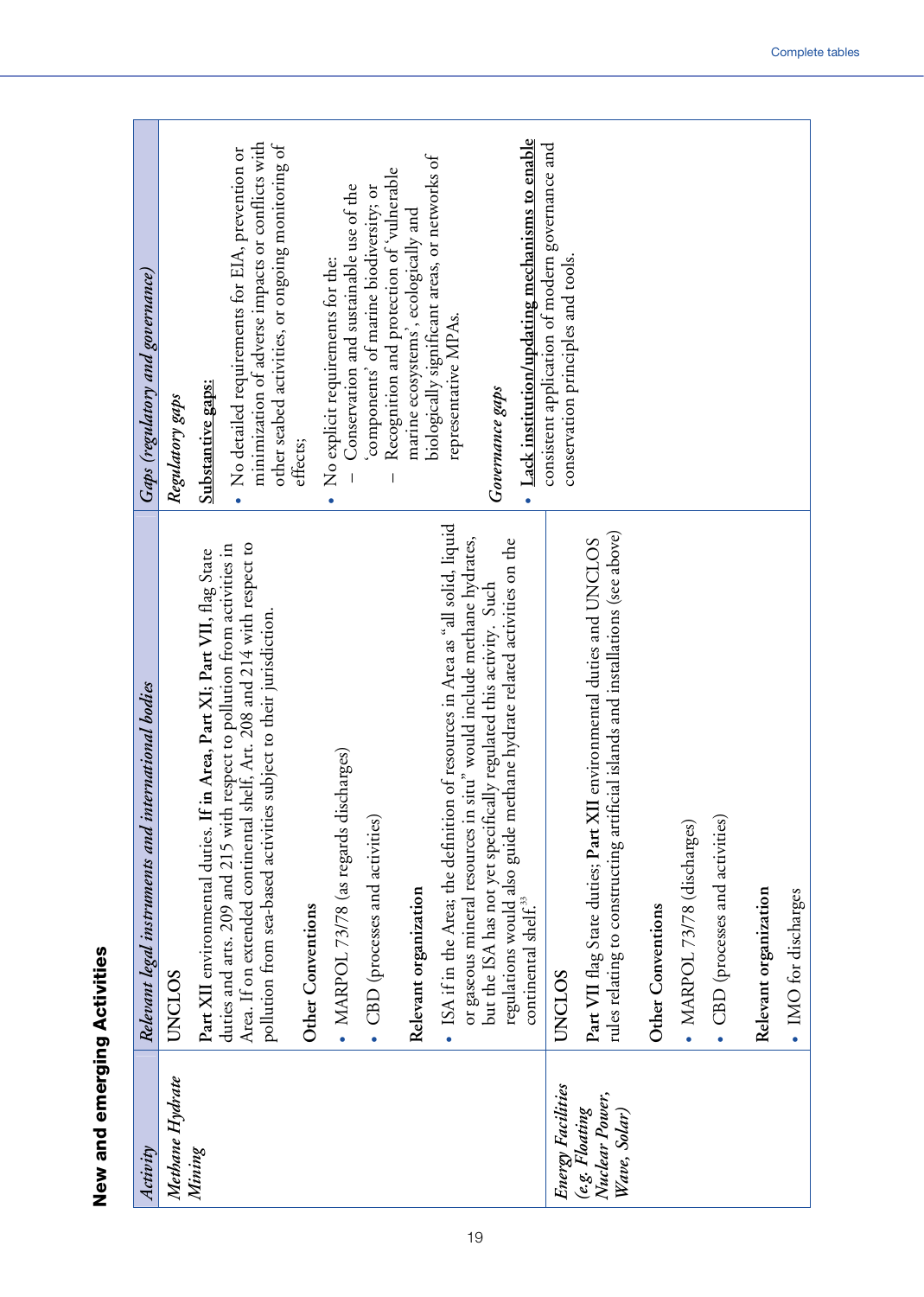| Activity                                 | Relevant legal instruments and international bodies                                                                                                                                                                       | <b>Gaps (regulatory and governance)</b> |
|------------------------------------------|---------------------------------------------------------------------------------------------------------------------------------------------------------------------------------------------------------------------------|-----------------------------------------|
| Open Ocean                               | <b>UNCLOS</b>                                                                                                                                                                                                             |                                         |
| Aquaculture                              | Part VII flag State duties; Part XII environmental duties (particularly art.<br>196 (introduction of alien or new species)) and UNCLOS rules relating to<br>constructing artificial islands and installations (see above) |                                         |
|                                          | Other Conventions                                                                                                                                                                                                         |                                         |
|                                          | • MARPOL 73/78 (discharges)                                                                                                                                                                                               |                                         |
|                                          | • CBD (processes and activities)                                                                                                                                                                                          |                                         |
|                                          | Relevant organization                                                                                                                                                                                                     |                                         |
|                                          | · FAO                                                                                                                                                                                                                     |                                         |
|                                          | · IMO (discharges)                                                                                                                                                                                                        |                                         |
|                                          | Other conventions or regulations                                                                                                                                                                                          |                                         |
|                                          | • CBD (processes and activities)                                                                                                                                                                                          |                                         |
| Deep Sea Tourism                         | UNCLOS                                                                                                                                                                                                                    |                                         |
| hydrothermal vents,<br>(e.g.~to~exphere) | Part VII, flag State duties and Part XII environmental duties                                                                                                                                                             |                                         |
| coral reefs and<br>wrecks)               | Other conventions or regulations                                                                                                                                                                                          |                                         |
|                                          | • CBD (processes and activities)                                                                                                                                                                                          |                                         |
|                                          | · UCH Convention                                                                                                                                                                                                          |                                         |
|                                          | Relevant organization: None                                                                                                                                                                                               |                                         |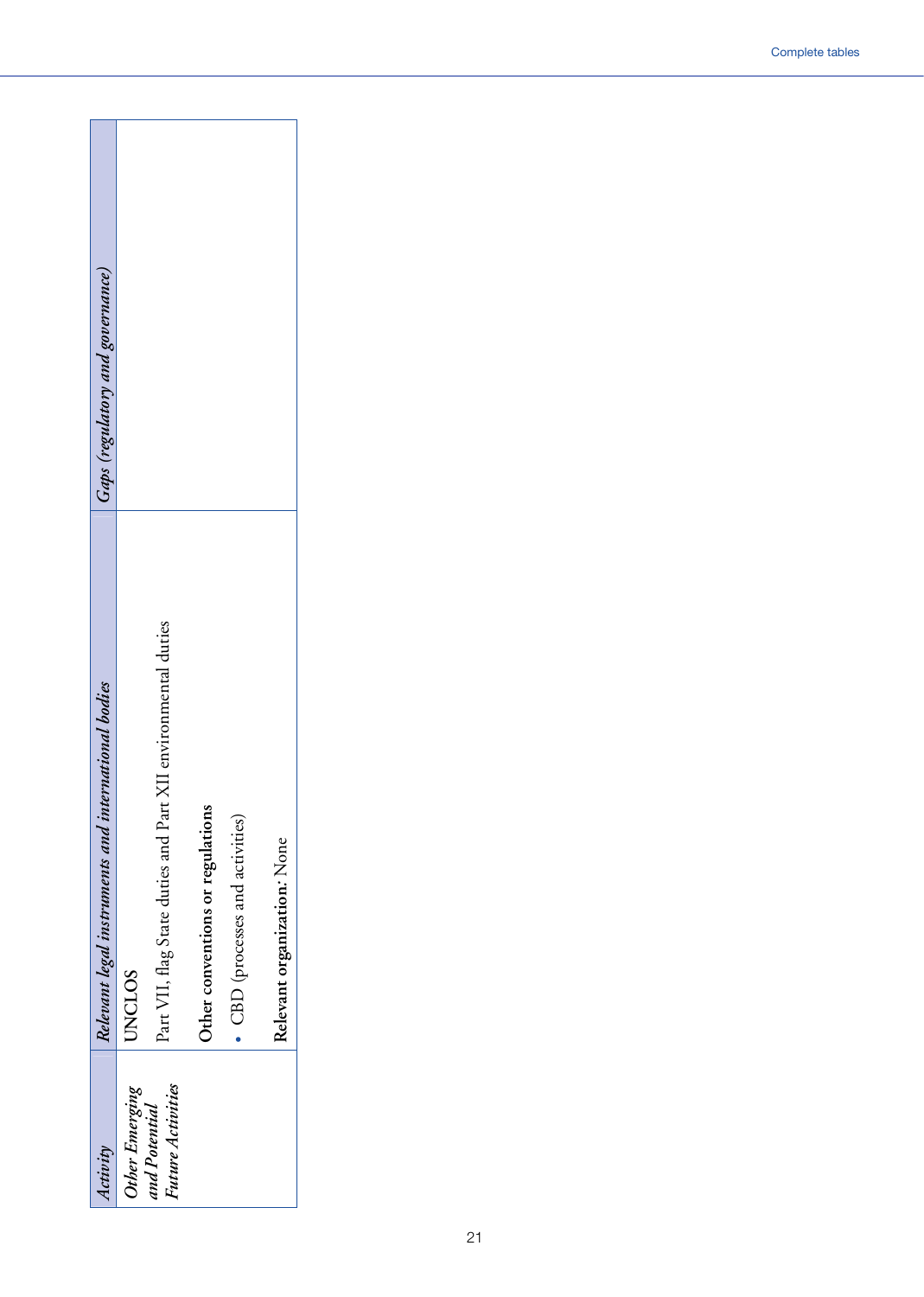| REGIONAL OCEAN<br><b>AGREEMENTS</b>                                                                                           | MANDATE OR OBJECTIVE                                                                                                                                                                                                                                | Regulatory Gaps                                                                                                                                                                                                                              | Governance Gaps                                                                                                                                                                                        |
|-------------------------------------------------------------------------------------------------------------------------------|-----------------------------------------------------------------------------------------------------------------------------------------------------------------------------------------------------------------------------------------------------|----------------------------------------------------------------------------------------------------------------------------------------------------------------------------------------------------------------------------------------------|--------------------------------------------------------------------------------------------------------------------------------------------------------------------------------------------------------|
| Arctic                                                                                                                        |                                                                                                                                                                                                                                                     |                                                                                                                                                                                                                                              |                                                                                                                                                                                                        |
|                                                                                                                               |                                                                                                                                                                                                                                                     | No binding legal instrument for<br>either fisheries or biodiversity<br>conservation outside of the<br>Atlantic sector. <sup>34</sup><br>$\bullet$                                                                                            | · Arctic Council has no regulatory<br>competence.                                                                                                                                                      |
| Antarctic                                                                                                                     |                                                                                                                                                                                                                                                     |                                                                                                                                                                                                                                              |                                                                                                                                                                                                        |
| Marine Living Resources,<br>(CCAMLR), <sup>35</sup> 1980, in force<br>Conservation of Antarctic<br>Convention for the<br>1982 | Antarctic living marine resources<br>To ensure the conservation,<br>ಕ<br>including rational use,                                                                                                                                                    | species of concern to the Antarctic<br>• No gaps in species or ecosystems<br>such species are located outside<br>ecosystem (e.g. seabirds) when<br>Cannot regulate by-catch of<br>within area of competence<br>the treaty area.<br>$\bullet$ | fishing vessels from non-member states<br>Inability to regulate the activities of<br>despite UNCLOS/UNFSA duty to<br>No RFMO performance review<br>Restricted transparency<br>cooperate. <sup>36</sup> |
| The Antarctic Treaty <sup>37</sup> , 1959, in<br>force 1963                                                                   | · to facilitate scientific research<br>To ensure that Antarctica shall<br>• to be used exclusively for<br>· to promote international<br>cooperation in scientific<br>peaceful purposes,<br>investigations. <sup>38</sup><br>continue forever<br>and | The boundaries of the Antarctic<br>coincide, as the AT excludes the<br>Treaty and CCAMLR do not<br>Antarctic convergence area. <sup>39</sup><br>$\bullet$                                                                                    | Inability to ensure compliance by non-<br>members, or by nationals of members<br>flagging their vessels to non-member<br>Lack of collaborative enforcement<br>measures.<br>States.                     |
| Environment Protocol), 1991, in<br>force 1998 (Annex V, 2002)<br>Protocol on Environment<br>Protection (Madrid                | environment and dependent and<br>environmental regime to ensure<br>the protection of the Antarctic<br>To establish a comprehensive<br>associated ecosystems. <sup>41</sup>                                                                          | established without the consent of<br>Managed Areas with a significant<br>marine component cannot be<br>Areas and Antarctic Specially<br>Antarctic Specially Protected<br>the members of CCAMLR.                                             | power to forbid projects likely to have<br>Activities subject to requirements for<br>Environmental Protection lacks the<br>EIA, <sup>42</sup> but the Committee for<br>significant adverse impacts.    |

**Table 2: Regulatory and governance gaps at the regional level** 

Table 2: Regulatory and governance gaps at the regional level

22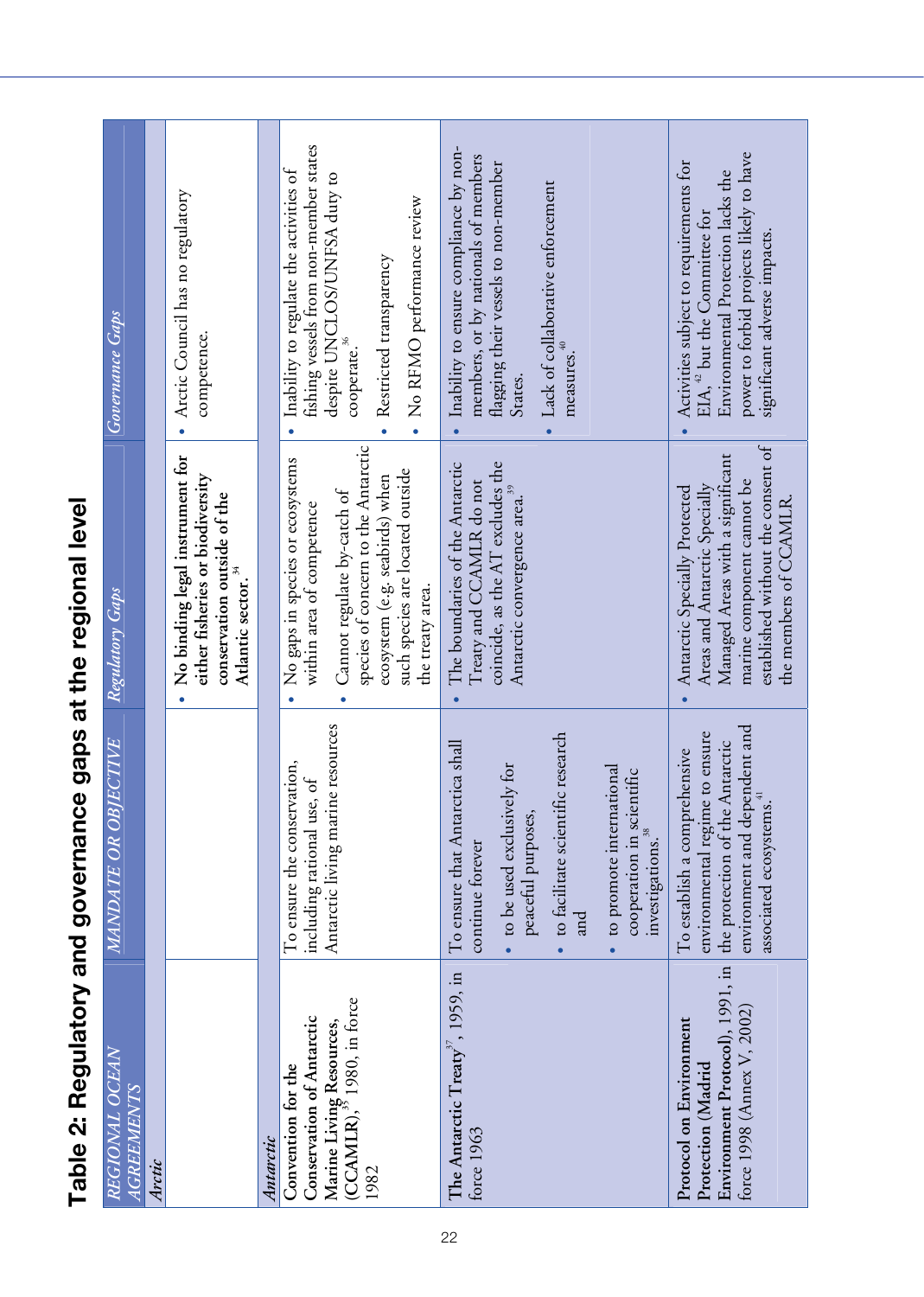| REGIONAL OCEAN<br><i>AGREEMENTS</i>                                                                                                | MANDATE OR OBJECTIVE                                                                                                                                                                                | Regulatory Gaps                                                                                                                                                                                                                                                                                                                                                                                                              | Governance Gaps                                                                                                                                                                                 |
|------------------------------------------------------------------------------------------------------------------------------------|-----------------------------------------------------------------------------------------------------------------------------------------------------------------------------------------------------|------------------------------------------------------------------------------------------------------------------------------------------------------------------------------------------------------------------------------------------------------------------------------------------------------------------------------------------------------------------------------------------------------------------------------|-------------------------------------------------------------------------------------------------------------------------------------------------------------------------------------------------|
| Atlantic                                                                                                                           |                                                                                                                                                                                                     |                                                                                                                                                                                                                                                                                                                                                                                                                              |                                                                                                                                                                                                 |
| International Convention for the To maintain populations of tuna<br>Conservation of Atlantic Tunas<br>(ICCAT), 1966, in force 1969 | permit the maximum sustainable<br>and tuna-like fishes found in the<br>Atlantic Ocean at levels which<br>purposes. Covers 30 tuna and<br>catch for food and other<br>tuna-like fishes.              | targeted fisheries resources occur.<br>By catch measures for sea turtles<br>and seabirds are only voluntary.<br>the marine ecosystems in which<br>No direct mandate to safeguard<br>Directed shark fisheries do not<br>appear to be regulated, though<br>ICCAT interprets MSY as a<br>No cooperative system for<br>boarding and inspection<br>instituted. <sup>45</sup><br>target, not a limit.<br>bycatch is. <sup>44</sup> | approach or precautionary approach in<br>review, and has not yet conducted an<br>• Not subject to outside performance<br>• No specific reference to ecosystem<br>internal audit.<br>Convention, |
| A North Atlantic                                                                                                                   |                                                                                                                                                                                                     |                                                                                                                                                                                                                                                                                                                                                                                                                              |                                                                                                                                                                                                 |
| Conservation Organization<br>North Atlantic Salmon<br>NASSCO) <sup>46</sup>                                                        | scientific evidence available to it. $\hspace{-.08in}^{\hspace{-.08in}47}$<br>management of salmon stocks<br>taking into account the best<br>Conservation, restoration,<br>enhancement and rational | on the high seas of the Convention<br>Prohibits fishing for salmon stocks<br>Only covers salmon stocks.<br>Area.                                                                                                                                                                                                                                                                                                             |                                                                                                                                                                                                 |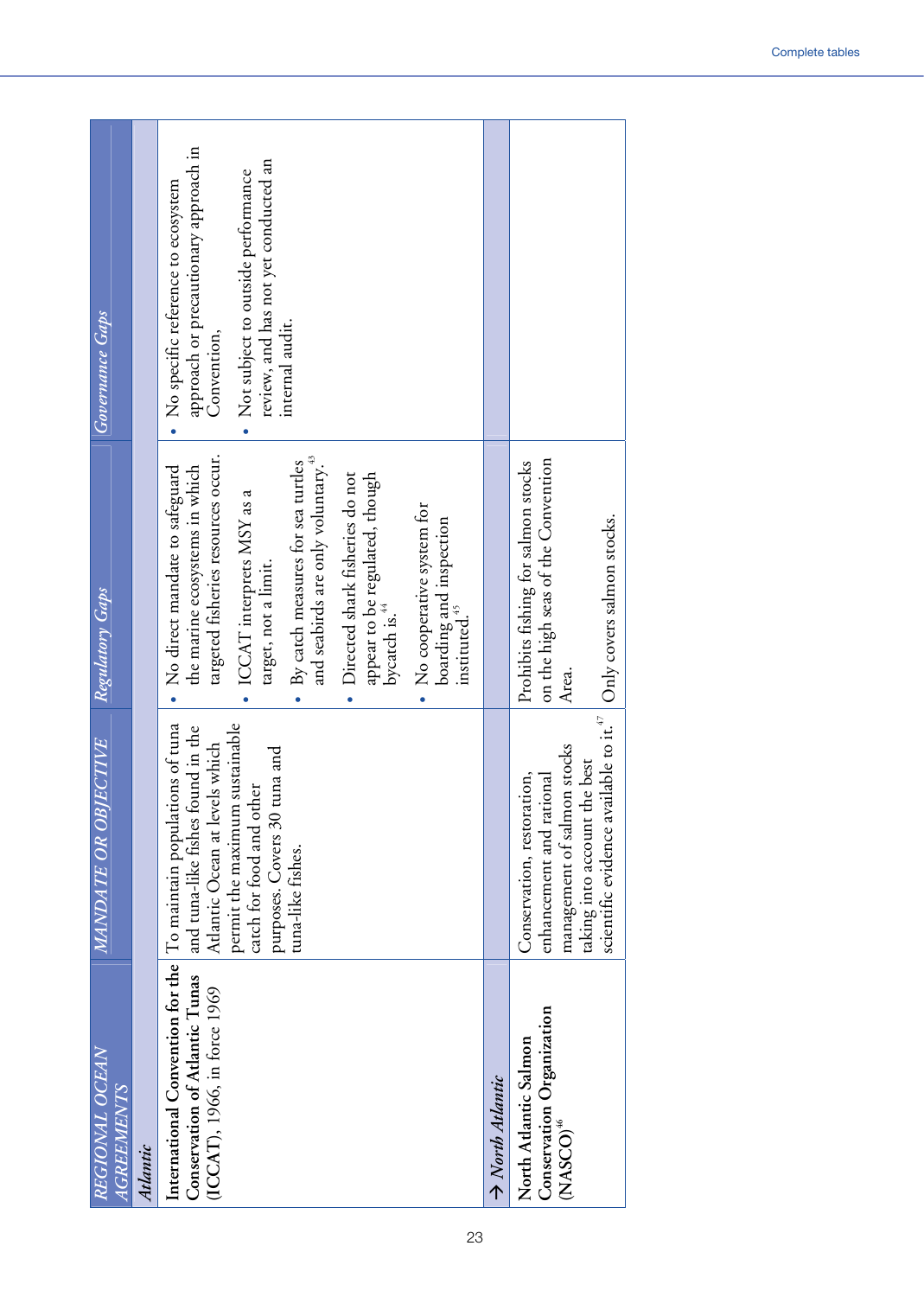| REGIONAL OCEAN<br><b>AGREEMENTS</b>                                                                                                                   | <i><b>MANDATE OR OBJECTIVE</b></i>                                                                                                        | Regulatory Gaps                                                                                                                                                                                                      | Governance Gaps                                                                                                                                          |
|-------------------------------------------------------------------------------------------------------------------------------------------------------|-------------------------------------------------------------------------------------------------------------------------------------------|----------------------------------------------------------------------------------------------------------------------------------------------------------------------------------------------------------------------|----------------------------------------------------------------------------------------------------------------------------------------------------------|
| $\rightarrow$ Northeast Atlantic                                                                                                                      |                                                                                                                                           |                                                                                                                                                                                                                      |                                                                                                                                                          |
| (NEAFC), 1980, in force 1982<br>Northeast Atlantic Fisheries <sup>48</sup><br>Multilateral Cooperation in<br>The Convention on Future                 | Original convention: To promote<br>utilization of fishery resources of<br>conservation and optimum<br>Convention area.                    | Only ad hoc actions taken prior to<br>non-target and associated species<br>the new Convention to manage<br>and habitats. <sup>49</sup>                                                                               | framework is consistent with modern<br>Original 1980 convention required<br>international legal commitments. $^{52}$<br>significant amendments to ensure |
|                                                                                                                                                       | resources in the Convention Area,<br>optimum utilisation of the fishery<br>New convention: To ensure the<br>and<br>long-term conservation | application of an ecosystem<br>approach into all aspects of<br>Historically, no systematic<br>management. $^{\mathrm{50}}$                                                                                           | Transparency-IGOs, NGOs and other<br>documents before Commission<br>meetings. <sup>53</sup><br>observers have had no access to                           |
|                                                                                                                                                       | environmental and social benefits.<br>providing sustainable economic,                                                                     | many are beyond safe biological<br>limits.51<br>regulated for many years, now<br>Deep sea species were not                                                                                                           |                                                                                                                                                          |
|                                                                                                                                                       |                                                                                                                                           | New Convention covers resources of<br>excluding, those covered by other<br>fish, molluscs, crustaceans and<br>including sedentary species,<br>international agreements.                                              |                                                                                                                                                          |
|                                                                                                                                                       |                                                                                                                                           | • Will not cover jellyfish or sea<br>cucumber fisheries that are<br>emerging elsewhere                                                                                                                               |                                                                                                                                                          |
| (OSPAR Convention) <sup>54</sup> , 1992, in<br>of the Marine Environment of<br>Convention for the Protection<br>the North-East Atlantic<br>force 1998 | prevent and eliminate marine<br>• Promote concerted action to<br>Achieve sustainable<br>pollution<br>Aims to:<br>$\bullet$                | $\mathfrak{a}$<br>are to be brought to the attention<br>Covers most human activities in<br>comprehensive fashion, but not<br>Impacts of fishing and shipping<br>of the relevant regional or<br>fishing and shipping. | Lacks a collaborative enforcement<br>mechanism. <sup>57</sup>                                                                                            |
|                                                                                                                                                       | management of the maritime<br>area, to meet the needs of<br>present and future<br>generations. <sup>55</sup>                              | memorandum of understanding is<br>There are no formal mechanisms<br>under discussion with NEAFC<br>for co-operation, though a<br>international organization.<br>and ICES                                             |                                                                                                                                                          |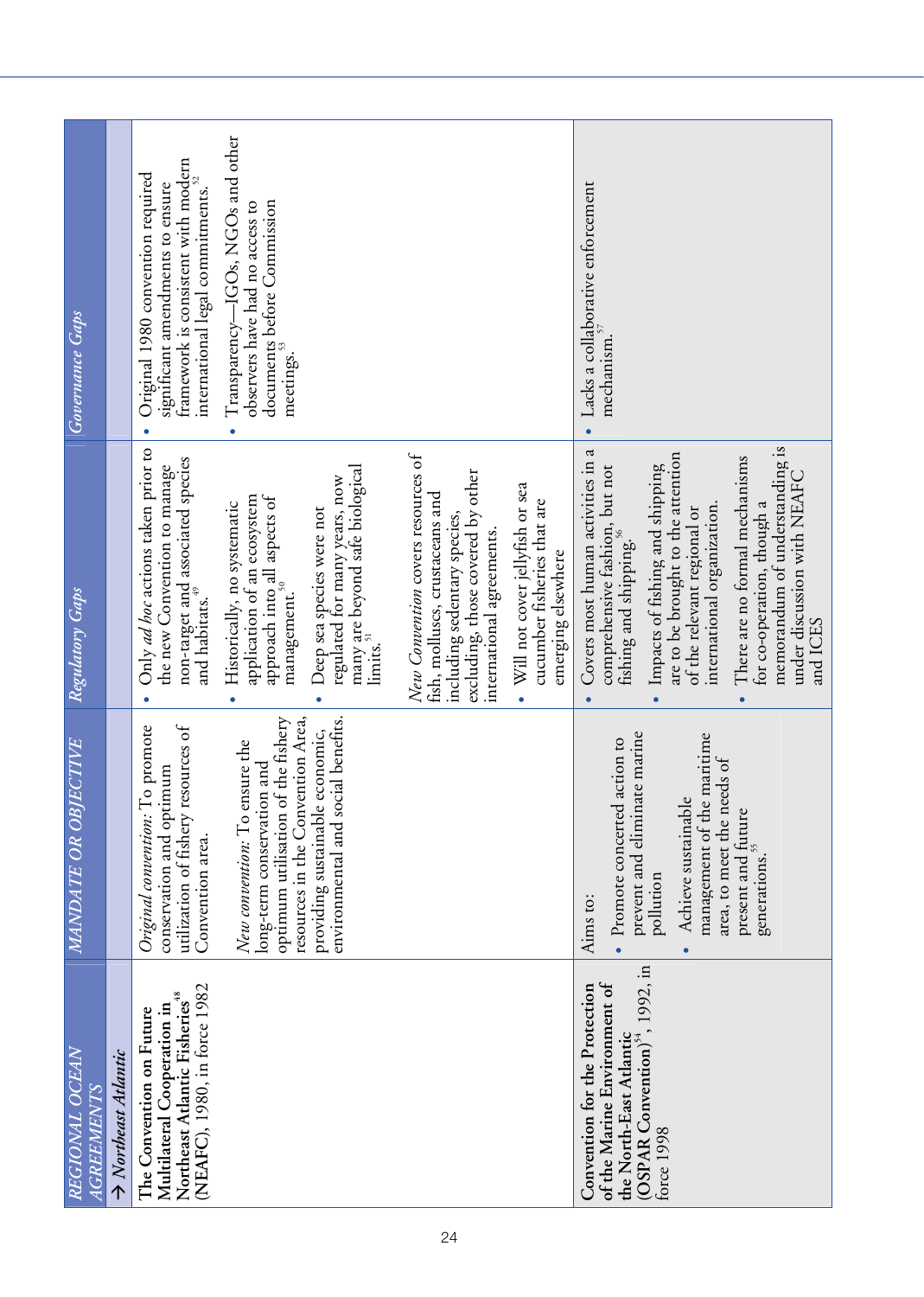| REGIONAL OCEAN<br><b>AGREEMENTS</b>                                                                                            | MANDATE OR OBJECTIVE                                                                                                                                                                                                                                                                                                                                                              | Regulatory Gaps                                                                                                                                                                                                                                                                                                                                                                                                                                                                                                                                                                   | Governance Gaps                                                                                                                                                                                                                                                             |
|--------------------------------------------------------------------------------------------------------------------------------|-----------------------------------------------------------------------------------------------------------------------------------------------------------------------------------------------------------------------------------------------------------------------------------------------------------------------------------------------------------------------------------|-----------------------------------------------------------------------------------------------------------------------------------------------------------------------------------------------------------------------------------------------------------------------------------------------------------------------------------------------------------------------------------------------------------------------------------------------------------------------------------------------------------------------------------------------------------------------------------|-----------------------------------------------------------------------------------------------------------------------------------------------------------------------------------------------------------------------------------------------------------------------------|
| $\rightarrow$ Northwest Atlantic                                                                                               |                                                                                                                                                                                                                                                                                                                                                                                   |                                                                                                                                                                                                                                                                                                                                                                                                                                                                                                                                                                                   |                                                                                                                                                                                                                                                                             |
| Multilateral Cooperation in the<br>Convention on the Future of<br>(NAFO), 1978, in force 1982<br>Northwest Atlantic Fisheries  | term conservation and sustainable<br>Convention area and to safeguard<br>management and conservation of<br>use of the fishery resources in the<br>Proposed new Convention (draft<br>the marine ecosystems in which<br>these resources are found. <sup>38</sup><br>20 June): To ensure the long-<br>Optimum utilization, rational<br>fishery resources of NAFO<br>Convention Area. | addressed under new Convention. <sup>62</sup><br>discrete high seas fish stocks (not<br>Covers straddling fish stocks and<br>Only ad hoc actions taken so far<br>associated species and habitats. <sup>61</sup><br>the marine ecosystems in which<br>No direct mandate to safeguard<br>Directed shark fisheries remain<br>unregulated, but should be<br>targeted fisheries resources<br>salmon, tuna, marlins and<br>whales). <sup>59</sup><br>to manage non-target and<br>Original convention:<br>occur. $\overset{\scriptscriptstyle{60}}{\phantom{\rule{0pt}{0.5pt}}\smash{}}$ | The objection procedure used frequently,<br>fishing vessels from non-member states <sup>63</sup><br>review, and has not yet conducted an<br>Not subject to outside performance<br>Inability to regulate the activities of<br>making management difficult<br>internal audit. |
|                                                                                                                                |                                                                                                                                                                                                                                                                                                                                                                                   | There is no regional biodiversity<br>agreement in the Northwest<br>Atlantic.                                                                                                                                                                                                                                                                                                                                                                                                                                                                                                      | There is no regional biodiversity<br>conservation organization in the<br>Northwest Atlantic.                                                                                                                                                                                |
| $\rightarrow$ Central-eastern Atlantic                                                                                         |                                                                                                                                                                                                                                                                                                                                                                                   |                                                                                                                                                                                                                                                                                                                                                                                                                                                                                                                                                                                   |                                                                                                                                                                                                                                                                             |
| FAO Article VI advisory body-<br>Fishery Committee for the<br>Eastern Central Atlantic<br>(CECAF), 1967<br>no regulatory power | promote the rational management<br>advisory management capacity in<br>(a) to facilitate the coordination<br>establishing rational policies to<br>in an<br>of research and to encourage<br>The main objectives of the<br>(b) to assist its members<br>education and training<br>Committee are:<br>of resources.                                                                    | No fisheries are regulated (other<br>than tuna and tuna like stocks<br>under ICCAT) in the Eastern<br>Central Atlantic.                                                                                                                                                                                                                                                                                                                                                                                                                                                           |                                                                                                                                                                                                                                                                             |
|                                                                                                                                |                                                                                                                                                                                                                                                                                                                                                                                   | agreement in the Central-eastern<br>There is no regional biodiversity<br>Atlantic.                                                                                                                                                                                                                                                                                                                                                                                                                                                                                                | conservation organization in the Central-<br>There is no regional biodiversity<br>eastern Atlantic.                                                                                                                                                                         |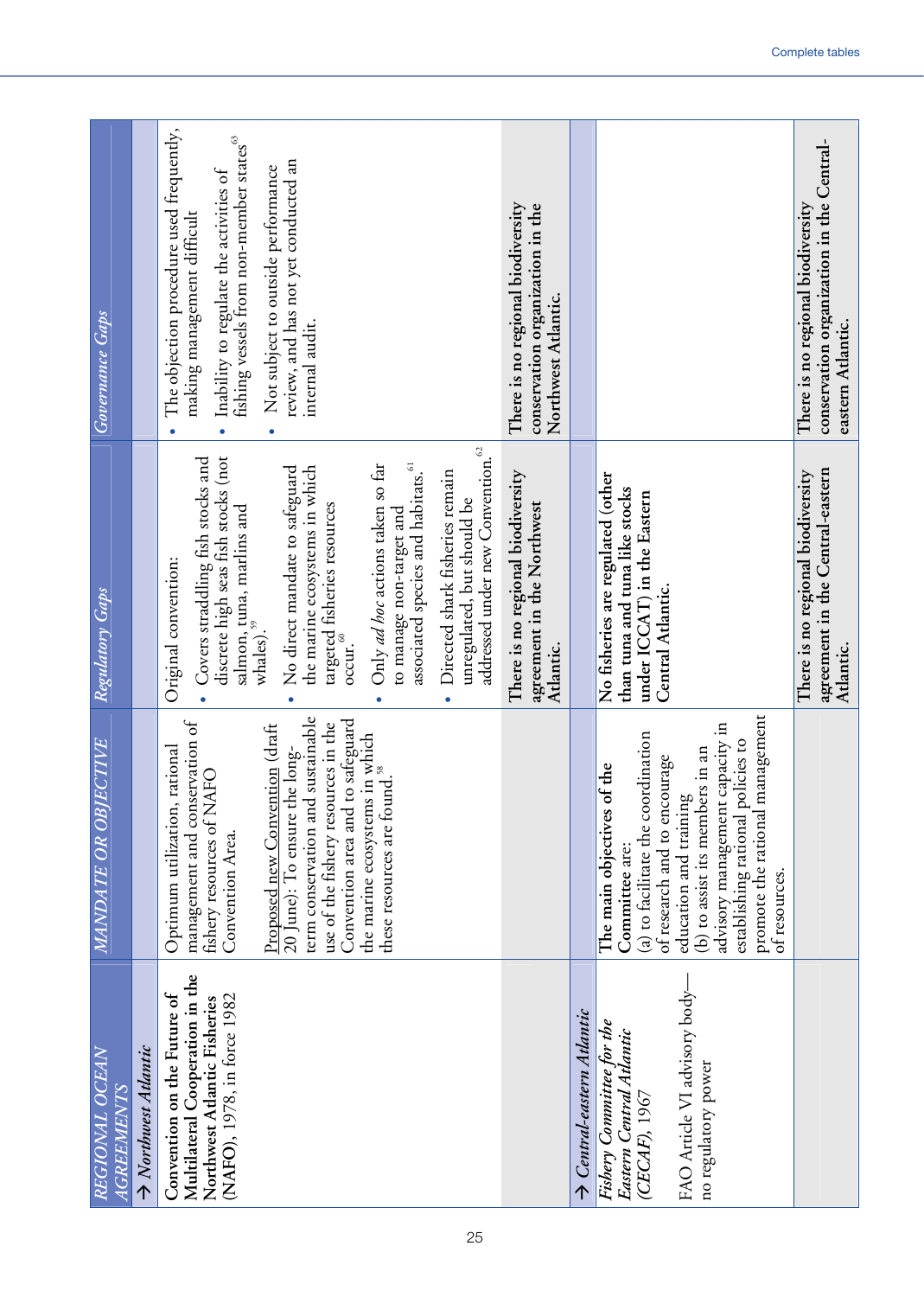| REGIONAL OCEAN<br><i>A GREEMENTS</i>                                                       | MANDATE OR OBJECTIVE                                                                                                                                     | Regulatory Gaps                                                                                                               | Governance Gaps                                                                                                                                                          |
|--------------------------------------------------------------------------------------------|----------------------------------------------------------------------------------------------------------------------------------------------------------|-------------------------------------------------------------------------------------------------------------------------------|--------------------------------------------------------------------------------------------------------------------------------------------------------------------------|
| $\rightarrow$ Central-western Atlantic                                                     |                                                                                                                                                          |                                                                                                                               |                                                                                                                                                                          |
| and Development of the Marine<br>Convention for the Protection<br>Environment of the Wider | To prevent, reduce and control<br>pollution of the Convention<br>area and                                                                                | Mexico and Caribbean as well as<br>Though Convention applies to<br>high seas enclaves in Gulf of<br>$\bullet$                 | UNEP regional seas conventions lack<br>Unlike the OSPAR convention, the<br>strong monitoring, reporting and                                                              |
| Caribbean Region (Cartagena<br>Convention)", adopted 1983, in<br>torce $198665$            | using for this purpose the best<br>gement,<br>practicable means at their<br>environmental mana<br>To ensure sound                                        | waters where parties have not yet<br>Atlantic coasts, most provisions<br>declared EEZs along their<br>focus on coastal areas. | assessment provisions.                                                                                                                                                   |
|                                                                                            | disposal and in accordance with<br>their capabilities.                                                                                                   | Two of the three protocols not in<br>force.                                                                                   |                                                                                                                                                                          |
| Western Central Atlantic<br>Fishery Commission <sup>67</sup>                               | To facilitate the coordination of                                                                                                                        | As WECAF is advisory only, no<br>fisheries are regulated (other<br>$\bullet$                                                  |                                                                                                                                                                          |
| (WECAFC), FAO Article VI                                                                   | research, encourage education and<br>training, and assist its members in                                                                                 | than tuna and tuna-like stocks                                                                                                |                                                                                                                                                                          |
| advisory body – no regulatory<br>power.                                                    | promote the rational management<br>establishing rational policies to                                                                                     | under $ICCAT$ ) in the Western<br>Central Atlantic.                                                                           |                                                                                                                                                                          |
|                                                                                            | of resources that are of interest for<br>two or more countries.                                                                                          |                                                                                                                               |                                                                                                                                                                          |
| $\rightarrow$ Southeast Atlantic                                                           |                                                                                                                                                          |                                                                                                                               |                                                                                                                                                                          |
| Convention on the Conservation<br>and Management of Fishery<br>Resources in the Southeast  | conservation and sustainable use<br>the high<br>To ensure the long-term<br>of fishery resources on                                                       | not addressed by ICCAT are also<br>Highly migratory stocks that are<br>not regulated by SEAFO                                 | fishing vessels from non-member states <sup>70</sup><br>Inability to regulate the activities of                                                                          |
| Atlantic Ocean® (SEAFO),<br>2001, in force 2003                                            | seas, other than highly migratory<br>stocks, taking into account other<br>and the<br>protection of the marine<br>living marine resources<br>environment. | water fishing states (only four of<br>potential 11 states are parties).<br>Poor participation by distant                      | Note: one of few agreements to require that<br>industries fishing in the convention area<br>parties ensure that their nationals and<br>comply with its provisions. $Z^1$ |
|                                                                                            |                                                                                                                                                          | There is no regional biodiversity<br>agreement in the South East<br>Atlantic                                                  | conservation organization in the South<br>There is no regional biodiversity<br>East Atlantic                                                                             |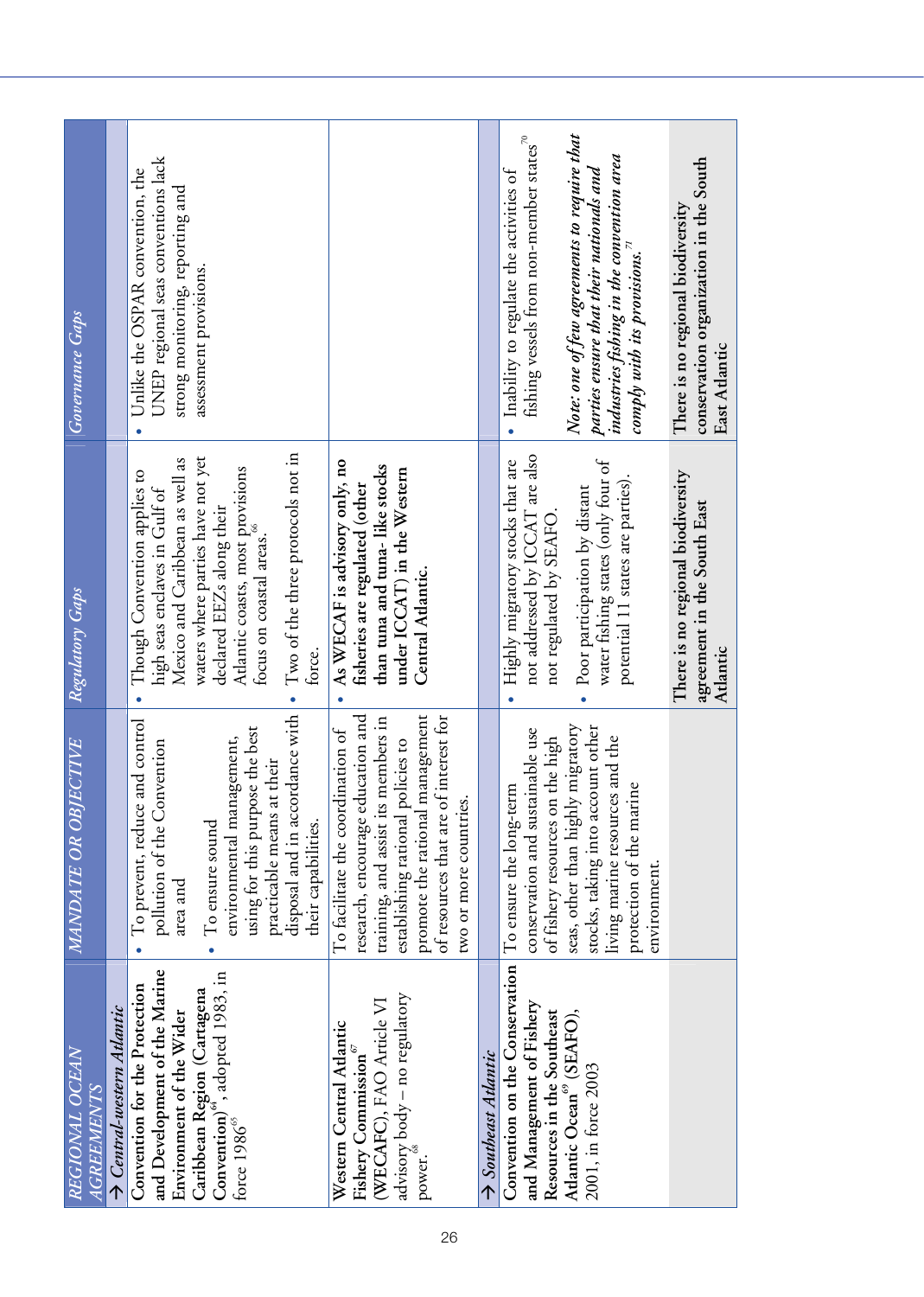| REGIONAL OCEAN<br><b>AGREEMENTS</b>                                                                                                            | MANDATE OR OBJECTIVE                                                                                                                                                                                                                                                                                                                                                   | Regulatory Gaps                                                                                                                                                                                                                                                                      | Governance Gaps                                                                                                                     |
|------------------------------------------------------------------------------------------------------------------------------------------------|------------------------------------------------------------------------------------------------------------------------------------------------------------------------------------------------------------------------------------------------------------------------------------------------------------------------------------------------------------------------|--------------------------------------------------------------------------------------------------------------------------------------------------------------------------------------------------------------------------------------------------------------------------------------|-------------------------------------------------------------------------------------------------------------------------------------|
| $\rightarrow$ Southwest Atlantic                                                                                                               |                                                                                                                                                                                                                                                                                                                                                                        |                                                                                                                                                                                                                                                                                      |                                                                                                                                     |
|                                                                                                                                                |                                                                                                                                                                                                                                                                                                                                                                        | area 41) nor a regional biodiversity<br>There is neither an RFMO (FAO<br>conservation agreement in the<br>Southwest Atlantic                                                                                                                                                         | There is neither an RFMO (FAO area 41)<br>nor a regional biodiversity conservation<br>organization in the Southwest Atlantic        |
| Indian Ocean                                                                                                                                   |                                                                                                                                                                                                                                                                                                                                                                        |                                                                                                                                                                                                                                                                                      |                                                                                                                                     |
| Convention), $1993^{72}$ , in Force<br>1996. FAO article XIV body<br>Establishment of the Indian<br>Tuna Commission (IOTC<br>Agreement for the | and optimum utilization of stocks<br>based on<br>view to ensuring the conservation<br>To promote cooperation with a<br>and encouraging sustainable<br>development of fisheries<br>such stocks.                                                                                                                                                                         | Does not regulate bycatch of most<br>species (16 species of tuna, several<br>Does not regulate directed shark<br>Only covers tuna and tuna-like<br>species of mackerel, marlin,<br>swordfish and sailfish.)<br>non-target species<br>fishing.<br>$\bullet$<br>$\bullet$<br>$\bullet$ | No provisions for precautionary approach<br>or ecosystem-based management in<br>Convention, recent resolutions or<br>practice. $73$ |
|                                                                                                                                                |                                                                                                                                                                                                                                                                                                                                                                        | There is no regional biodiversity<br>agreement in the Indian Ocean                                                                                                                                                                                                                   | conservation organization in the Indian<br>There is no regional biodiversity<br>Ocean                                               |
| Southern Indian Ocean                                                                                                                          |                                                                                                                                                                                                                                                                                                                                                                        |                                                                                                                                                                                                                                                                                      |                                                                                                                                     |
| , adopted<br>Southern Indian Oceans<br>2006, (not yet in force)<br>Fisheries Agreement <sup>74</sup>                                           | le marine<br>national jurisdictions. It contains<br>specific reference to the needs of<br>conservation and sustainable use<br>duty to<br>of fishery resources other than<br>tuna in areas that fall outside<br>developing countries, the<br>To ensure the long-term<br>precautionary approach,<br>ecosystem approach and<br>protect biodiversity in th<br>environment. | Does not cover northern Indian<br>Ocean.<br>$\bullet$                                                                                                                                                                                                                                |                                                                                                                                     |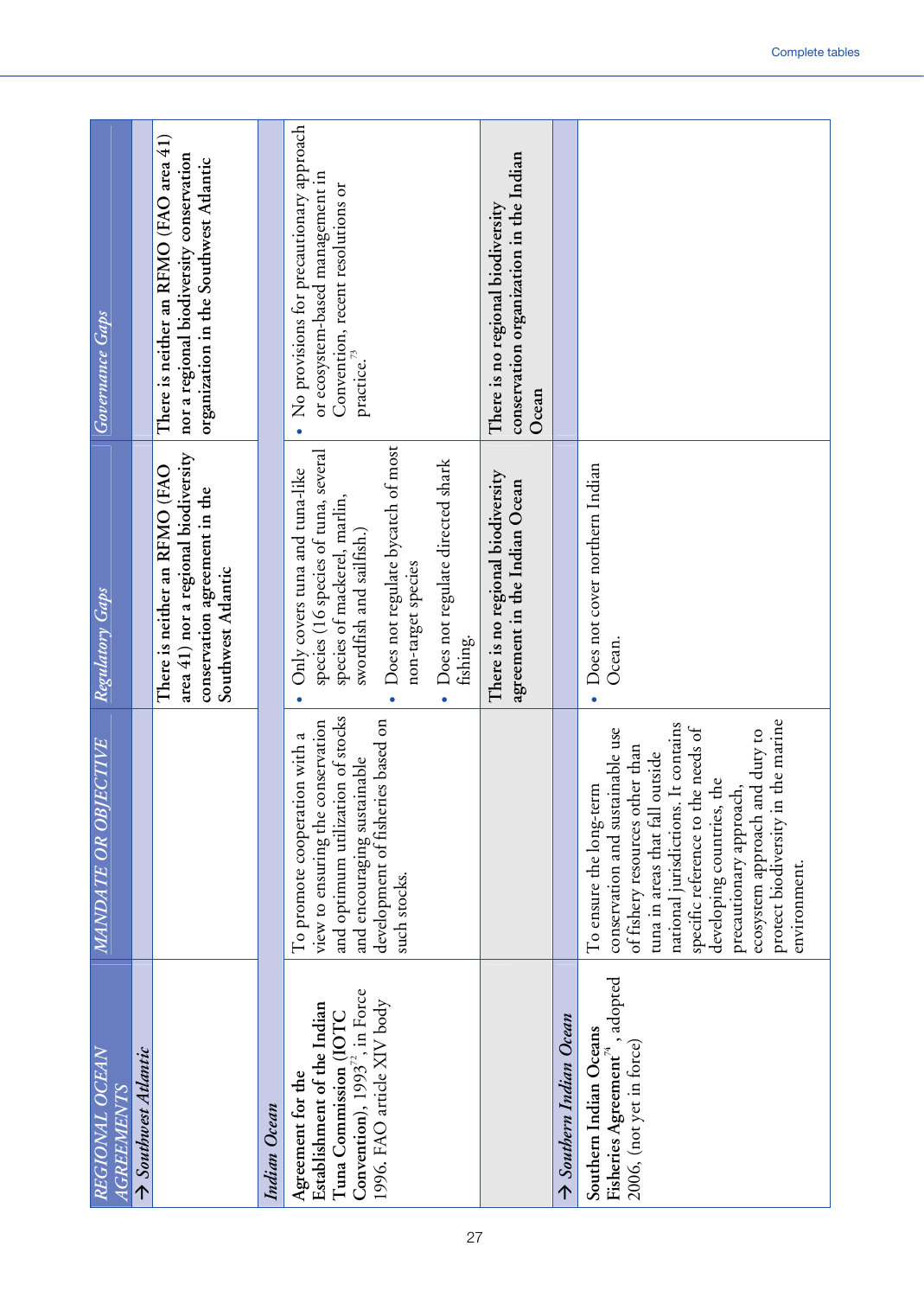| REGIONAL OCEAN<br><b>AGREEMENTS</b>                                                                                                                                                                    | MANDATE OR OBJECTIVE                                                                                                                                                                                          | Regulatory Gaps                                                                                                                                                                                                           | Governance Gaps                                                                                                                                             |
|--------------------------------------------------------------------------------------------------------------------------------------------------------------------------------------------------------|---------------------------------------------------------------------------------------------------------------------------------------------------------------------------------------------------------------|---------------------------------------------------------------------------------------------------------------------------------------------------------------------------------------------------------------------------|-------------------------------------------------------------------------------------------------------------------------------------------------------------|
| Mediterranean                                                                                                                                                                                          |                                                                                                                                                                                                               |                                                                                                                                                                                                                           |                                                                                                                                                             |
| for the Mediterranean (GFCM),<br>Fisheries Council/ Commission<br>1949, in force 1952. Amended<br>Establishment of the General<br>Agreement for the<br>in force $2004^{75}$<br>1997,                   | conservation and management of<br>To promote development,<br>living marine resources.                                                                                                                         | GFCM has not adopted measures<br>to address sea turtle interactions<br>Lack of reporting on bycatch<br>in marine capture fisheries<br>Slow implementation of<br>ecosystem approach. $^{76}$<br>from members.<br>$\bullet$ | • No cooperative enforcement provisions<br>accepted the 1997 amendments to the<br>Not all of the 24 GFCM parties have<br>agreement.<br>envisaged            |
| revised in 1995 (in force in July<br>1976 (Barcelona Convention);<br>Environment and the Coastal<br>Region of the Mediterranean,<br>Protection of the Marine<br>The Convention for the<br>$2004)^{78}$ | environment in the area, thereby<br>contributing to its sustainable<br>development $\overline{p}$<br>protect<br>To reduce pollution in the<br>and improve the marine<br>Mediterranean Sea and<br>development. | Not all of protocols are in force                                                                                                                                                                                         | regional marine environment protection<br>Lacks strong monitoring, reporting and<br>Unable to ensure compliance with<br>assessment provisions.<br>measures. |
| Pacific                                                                                                                                                                                                |                                                                                                                                                                                                               |                                                                                                                                                                                                                           |                                                                                                                                                             |
| → North Pacific                                                                                                                                                                                        |                                                                                                                                                                                                               |                                                                                                                                                                                                                           |                                                                                                                                                             |
| Central Bering Sea Convention <sup>82</sup><br>(CBS Convention)                                                                                                                                        | resources in the Convention Area.<br>Conservation, management and<br>optimum utilization of Pollock                                                                                                           | ecosystem protection; however, also<br>Only covers Pollock stocks (which<br>moratorium).with no mention of<br>possibility of application to other<br>are currently under<br>species.                                      |                                                                                                                                                             |
| North Pacific Anadromous<br>Fisheries Commission<br>(NPAFC) <sup>83</sup>                                                                                                                              | To promote the conservation of<br>anadromous stocks in the<br>Convention Area.                                                                                                                                | Covers only seven species of<br>$\mathrm{salmon}^{\mathrm{s}\mathrm{4}}$                                                                                                                                                  |                                                                                                                                                             |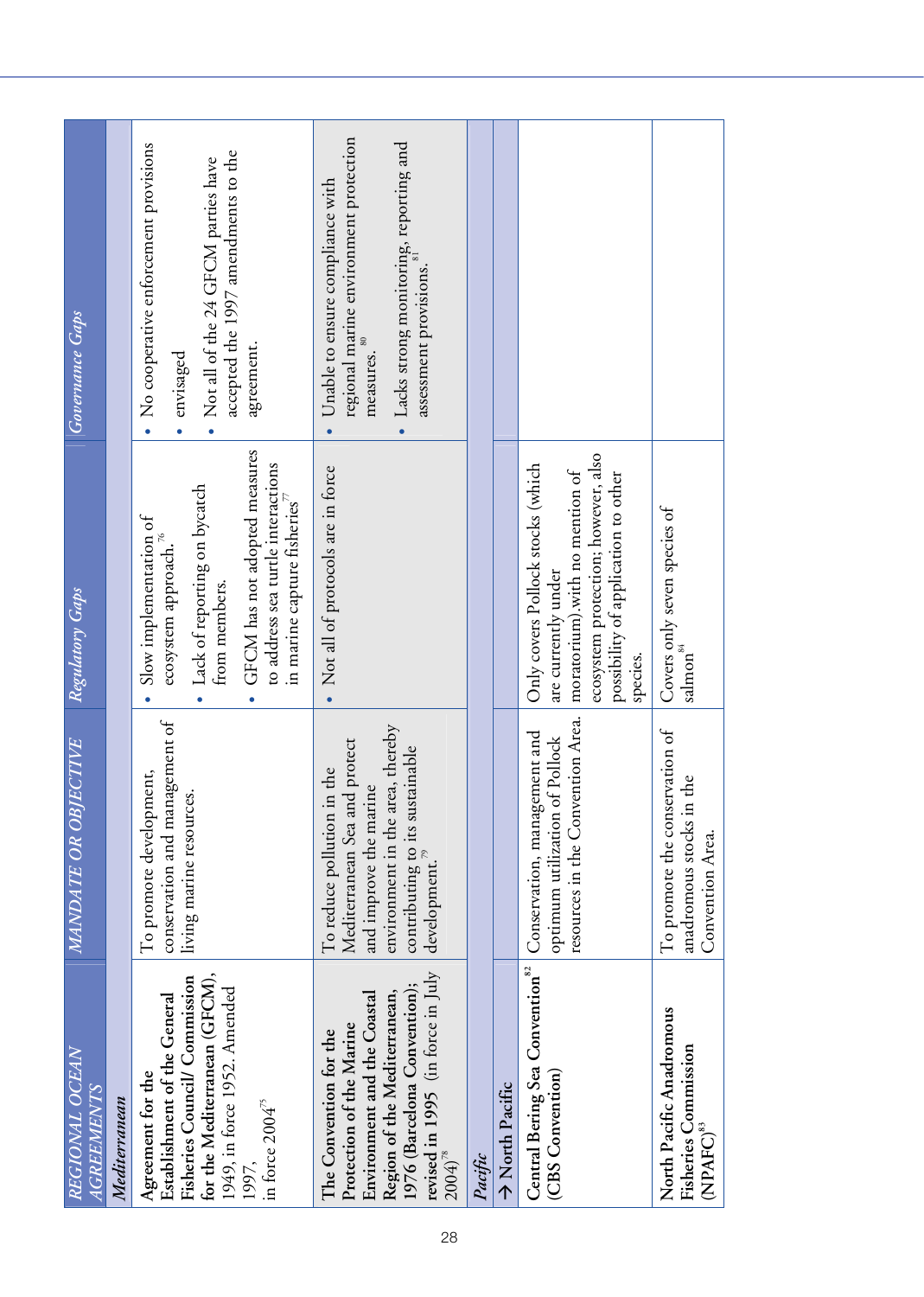| REGIONAL OCEAN<br><b>AGREEMENTS</b>                                                                                                                                                                           | MANDATE OR OBJECTIVE                                                                                                                                                                                                                                                                  | Regulatory Gaps                                                                                                                                                                                                                   | Governance Gaps                                                                                                 |
|---------------------------------------------------------------------------------------------------------------------------------------------------------------------------------------------------------------|---------------------------------------------------------------------------------------------------------------------------------------------------------------------------------------------------------------------------------------------------------------------------------------|-----------------------------------------------------------------------------------------------------------------------------------------------------------------------------------------------------------------------------------|-----------------------------------------------------------------------------------------------------------------|
| A North-East Pacific                                                                                                                                                                                          |                                                                                                                                                                                                                                                                                       |                                                                                                                                                                                                                                   |                                                                                                                 |
| and Sustainable Development of<br>Pacific; adopted 2002 (not yet in<br>force). <sup>85</sup><br>Environment of the Northeast<br>Cooperation in the Protection<br>the Marine and Coastal<br>The Convention for | Pacific for the benefit of present<br>marine and coastal resources of<br>the countries of the Northeast<br>of the<br>sustainable development of<br>encourage and facilitate the<br>cooperation framework to<br>and future generations<br>To establish a regional<br>region.           | agreement applicable in ABNJ in<br>there is no regional biodiversity<br>maritime areas of Parties, thus<br>The agreement only applies to<br>the Northeast Pacific                                                                 | conservation organization applicable in<br>There is no regional biodiversity<br>ABNJ in the Northeast Pacific   |
| Aorth West Pacific                                                                                                                                                                                            |                                                                                                                                                                                                                                                                                       |                                                                                                                                                                                                                                   |                                                                                                                 |
| North West Pacific Ocean<br>adopted in 2007                                                                                                                                                                   | Fisheries Agreement<br>(NWPOFA) <sup>86</sup> , interim agreement vulnerable marine ecosystems in<br>Sustainable management of fish<br>the high seas areas of the North<br>stocks and protection of<br>Western Pacific Ocean.                                                         | The NWPOFA may or may not be<br>extended to cover the Western and<br>Central Pacific.                                                                                                                                             |                                                                                                                 |
|                                                                                                                                                                                                               |                                                                                                                                                                                                                                                                                       | agreement applicable in ABNJ in<br>There is no regional biodiversity<br>the North West Pacific.                                                                                                                                   | conservation organization applicable in<br>ABNJ in the North West Pacific.<br>There is no regional biodiversity |
| $\rightarrow$ Western and Central Pacific                                                                                                                                                                     |                                                                                                                                                                                                                                                                                       |                                                                                                                                                                                                                                   |                                                                                                                 |
| Convention on the Conservation<br>Migratory Fish Stocks in the<br>Ocean <sup>87</sup> (WCPFC), 2000, in<br>Western and Central Pacific<br>and Management of the<br>force 2004                                 | of highly migratory fish stocks in<br>conservation and sustainable use<br>UNFSA. Agreement reflects the<br>accordance with UNCLOS and<br>principle environmental law<br>management, the long-term<br>To ensure, though effective<br>principles incorporated in<br>UNFSA <sup>88</sup> | Does not apply to straddling fish<br>include the Western and Central<br>stocks or discrete high seas fish<br>fisheries agreement for discrete<br>New South Pacific regional<br>high seas fisheries may not<br>Pacific.<br>stocks. |                                                                                                                 |
|                                                                                                                                                                                                               |                                                                                                                                                                                                                                                                                       |                                                                                                                                                                                                                                   |                                                                                                                 |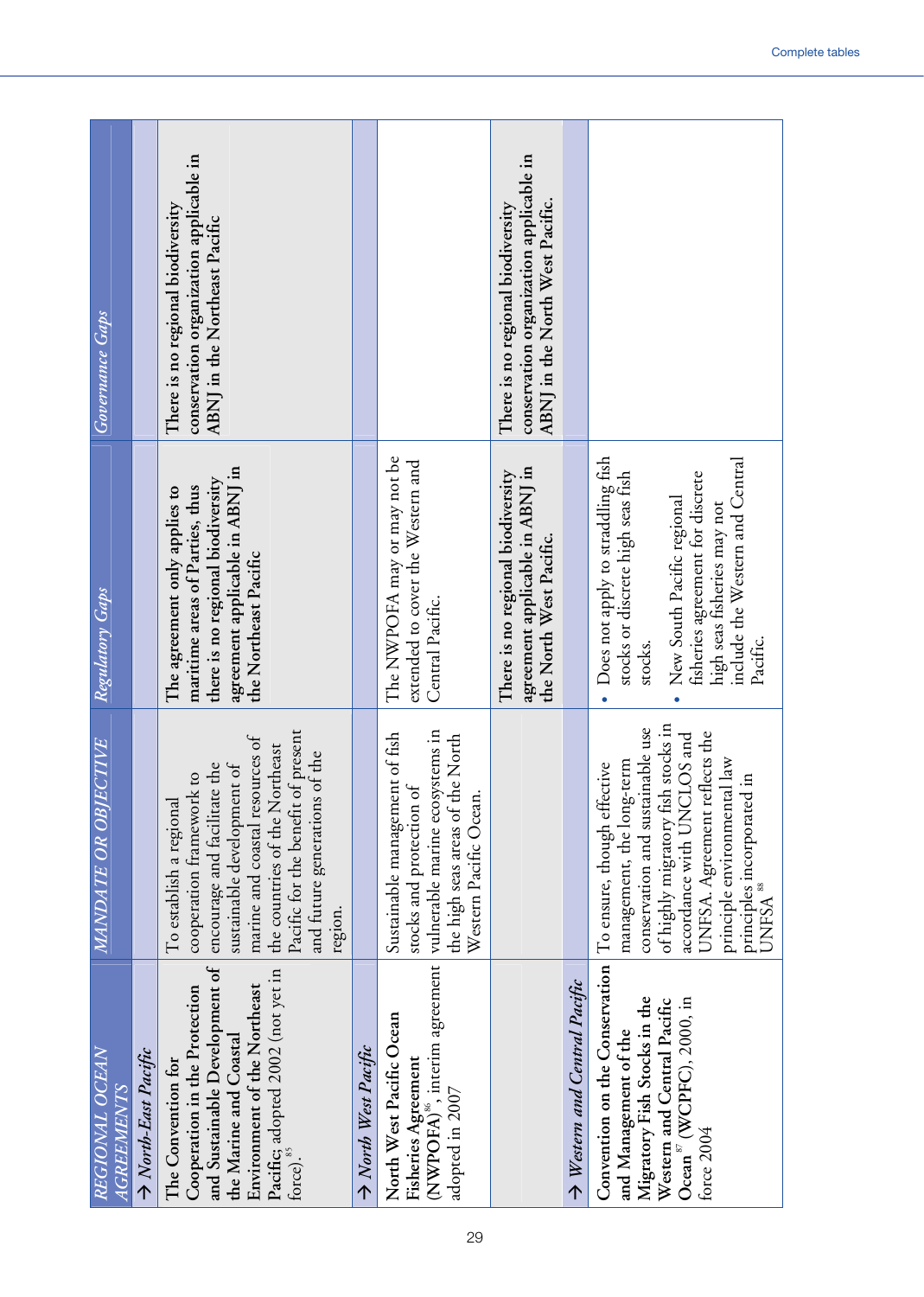| REGIONAL OCEAN<br><b>AGREEMENTS</b>                                                                                                                                                                                                                                                 | MANDATE OR OBJECTIVE                                                                                                                                                                                                                                                                                                                                                                                                    | Regulatory Gaps                                                                                                                                                                                                                                                                                                    | Governance Gaps                                                                                                                                                                                                   |
|-------------------------------------------------------------------------------------------------------------------------------------------------------------------------------------------------------------------------------------------------------------------------------------|-------------------------------------------------------------------------------------------------------------------------------------------------------------------------------------------------------------------------------------------------------------------------------------------------------------------------------------------------------------------------------------------------------------------------|--------------------------------------------------------------------------------------------------------------------------------------------------------------------------------------------------------------------------------------------------------------------------------------------------------------------|-------------------------------------------------------------------------------------------------------------------------------------------------------------------------------------------------------------------|
| Convention For the Protection<br>of the Natural Resources and<br>Convention), 1986, in force<br>Pacific Region. <sup>39</sup> (Noumea<br>Environment of the South<br>1990                                                                                                           | region and the evolving principles<br>development is in harmony with<br>the maintenance of the unique<br>dumping and cooperation in<br>environmental quality of the<br>management. <sup>30</sup> Protocols on<br>combating oil pollution. <sup>91</sup><br>To ensure that resource<br>of sustained resource                                                                                                             | high seas regions not enclosed by<br>exclusive economic zones (high<br>Agreement does not apply to<br>Lacks strong monitoring,<br>reporting and assessment<br>seas enclaves)<br>provisions.                                                                                                                        | ABNJ in the South Pacific Region other<br>conservation organization applicable in<br>There is no regional biodiversity<br>than in the high seas enclaves.                                                         |
| $\rightarrow$ Eastern Pacific                                                                                                                                                                                                                                                       |                                                                                                                                                                                                                                                                                                                                                                                                                         |                                                                                                                                                                                                                                                                                                                    |                                                                                                                                                                                                                   |
| Commission $[ATTC)^{\nu}$ , 1949,<br>Convention), 2004. (Not yet in<br>Strengthening of the Inter-<br>Establishment of an Inter-<br>American Tropical Tuna<br>American Tropical Tuna<br>Convention (Antigua<br>Convention for the<br>Convention for the<br>in force, 1950<br>force) | sustainable use of tunas and other<br>vessels in the EPO, in accordance<br>Antigua Convention <sup>93</sup> To ensure<br>levels permitting MSY year after<br>1949 Convention: To maintain<br>species taken by tuna vessels at<br>species taken by tuna-fishing<br>populations of yellowfin and<br>skipjack tuna as well as other<br>long-term conservation and<br>with relevant rules of<br>international law.<br>year. | Only voluntary bycatch measures<br>Does not regulate shark fisheries,<br>convention the IATTC adopted<br>only limited conservation and<br>for seabirds and sea turtles in<br>principally for bigeye tuna;<br>Under its original 1949<br>management measures,<br>only bycatch. <sup>94</sup><br>place;<br>$\bullet$ | The new IATTC convention has not yet<br>entered into a force and currently has a<br>• No co-operative system of monitoring<br>compliance and enforcement in the<br>very low level of ratification.<br>convention. |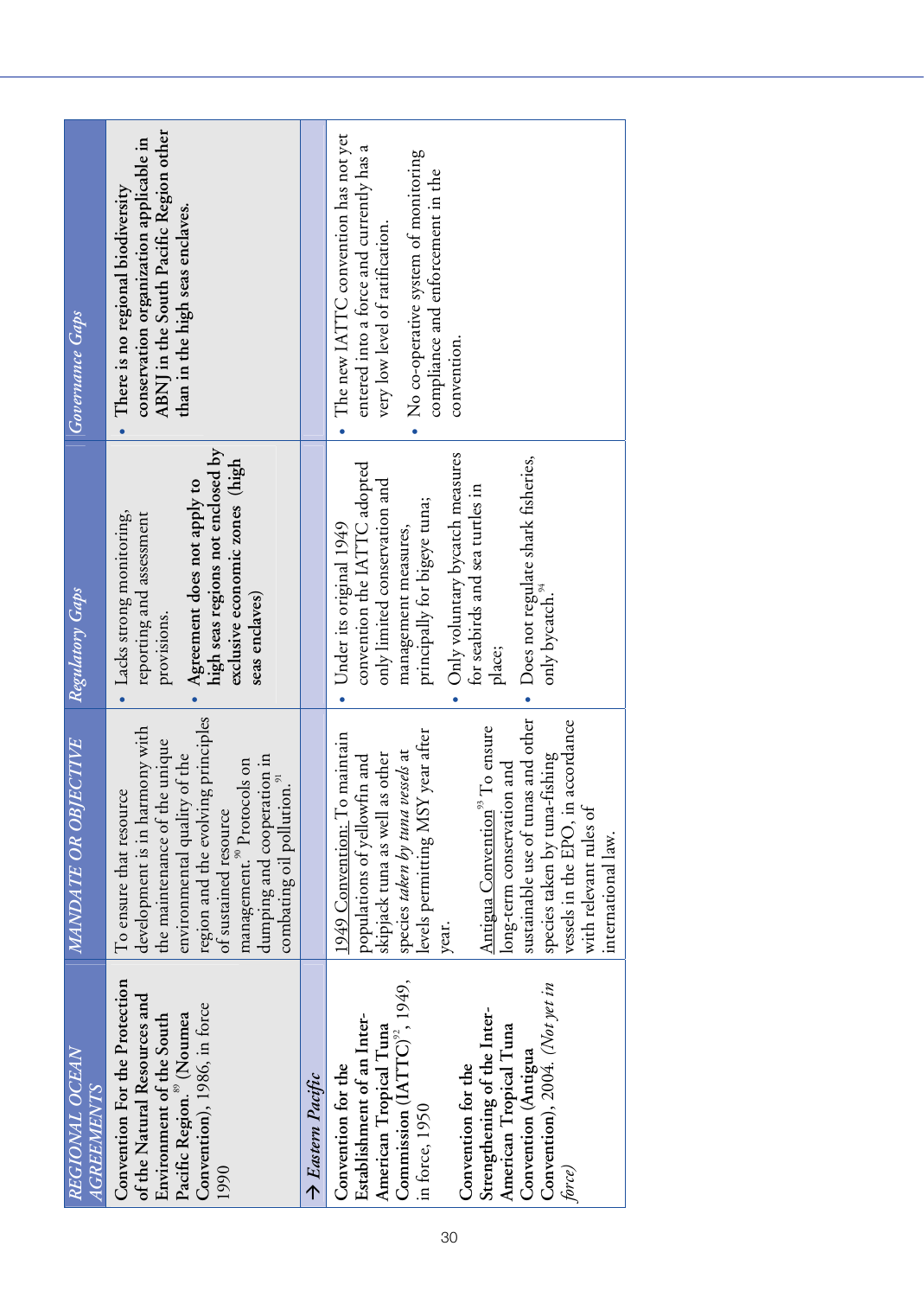| REGIONAL OCEAN<br><b>AGREEMENTS</b>                                                                                                                                                                                                                                                   | MANDATE OR OBJECTIVE                                                                                                                                                                                                                                                                                                                                                                                                                                                                                                                                                                        | Regulatory Gaps                                                                                                                                                                                                                                                                                                                                                                                                                                                                     | Governance Gaps                                                                                                                                            |
|---------------------------------------------------------------------------------------------------------------------------------------------------------------------------------------------------------------------------------------------------------------------------------------|---------------------------------------------------------------------------------------------------------------------------------------------------------------------------------------------------------------------------------------------------------------------------------------------------------------------------------------------------------------------------------------------------------------------------------------------------------------------------------------------------------------------------------------------------------------------------------------------|-------------------------------------------------------------------------------------------------------------------------------------------------------------------------------------------------------------------------------------------------------------------------------------------------------------------------------------------------------------------------------------------------------------------------------------------------------------------------------------|------------------------------------------------------------------------------------------------------------------------------------------------------------|
| $\Rightarrow$ Southeast Pacific                                                                                                                                                                                                                                                       |                                                                                                                                                                                                                                                                                                                                                                                                                                                                                                                                                                                             |                                                                                                                                                                                                                                                                                                                                                                                                                                                                                     |                                                                                                                                                            |
| Marine and Coastal Areas of the<br>of the Marine Environment and<br>Coastal Area of the South-East<br>Convention for the Protection<br>and Management of Protected<br>Protocol for the Conservation<br>Pacific (Lima Convention),<br>1981, in force $1986^{95}$<br>South-East Pacific | area of the South-East Pacific and<br>Protocol: To protect and preserve<br>restocking flora and fauna, where<br>fauna threatened by depletion or<br>Convention: To prevent, reduce<br>particular emphasis on flora and<br>marine environment and coastal<br>environmental management of<br>fragile, vulnerable or of unique<br>natural or cultural value, with<br>extinction, and shall conduct<br>restoring the environment or<br>and control pollution of the<br>are<br>studies for the purpose of<br>those ecosystems which<br>to ensure appropriate<br>natural resources.<br>necessary, | of their extended continental shelf<br>affect the 200 nm maritime area,<br>establish protected areas in parts<br>Under the Protocol, Parties can<br>Convention applies to the high<br>activities in the high seas water<br>pollution in the high seas may<br>but there is no cooperative<br>mechanism to control the<br>Lacks strong monitoring,<br>reporting and assessment<br>seas, but only in so far as<br>column above. <sup>96</sup><br>provisions.<br>$\bullet$<br>$\bullet$ | conservation organization applicable in<br>ABNJ in the Southeast Pacific other<br>than for limited pollution aspects.<br>There is no regional biodiversity |
| $\rightarrow$ Southern Pacific                                                                                                                                                                                                                                                        |                                                                                                                                                                                                                                                                                                                                                                                                                                                                                                                                                                                             |                                                                                                                                                                                                                                                                                                                                                                                                                                                                                     |                                                                                                                                                            |
| South Pacific Ocean Regional<br>Agreement (SPRFMA) <sup>97</sup><br>Fisheries Management                                                                                                                                                                                              | Fish Stocks and Highly Migratory<br>Nations Agreement on Straddling<br>Fish Stocks 1995 (UNFSA), and<br>international law, including the<br>United Nations Convention on<br>RFMO will be established and<br>(UNCLOS) and the United<br>the Law of the Sea 1982<br>operate consistent with<br>best practice. <sup>98</sup>                                                                                                                                                                                                                                                                   | Northern boundary not delimited,<br>thus may not include the Central<br>and Western Pacific region<br>$\bullet$                                                                                                                                                                                                                                                                                                                                                                     |                                                                                                                                                            |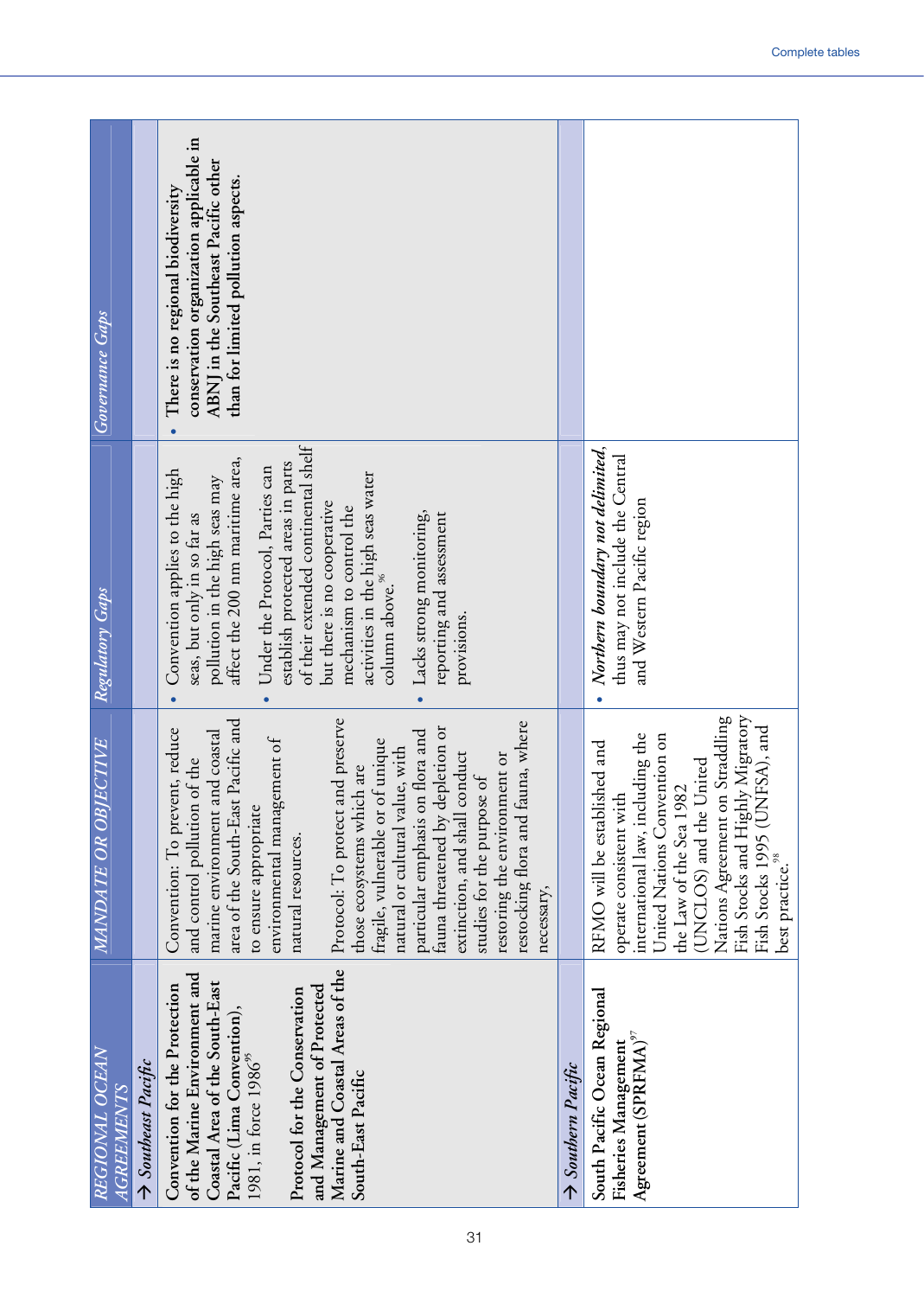| Governance Gaps                     | ABNJ in the Pacific, other than the areas<br>agreement for the Pacific for ABNJ, conservation organization applicable in<br>covered by the Noumea Convention.<br>There is no regional biodiversity |                           | $\bullet$ Transparency – very restrictive provisions<br>not expressly referred to in Convention,<br>• Ecosystem and precautionary approach<br>on access to NGOs. <sup>101</sup>                                                                              |
|-------------------------------------|----------------------------------------------------------------------------------------------------------------------------------------------------------------------------------------------------|---------------------------|--------------------------------------------------------------------------------------------------------------------------------------------------------------------------------------------------------------------------------------------------------------|
| Regulatory Gaps                     | and South Pacific and with regard<br>There is no regional biodiversity<br>enclaves" in the Western Central<br>other than the small "high seas<br>to pollution in the Southeast<br>Pacific.         |                           | overlaps with some other RFMOs<br>tuna, and not other targeted tuna<br>• Only applies to southern bluefin<br>No direct mandate to safeguard<br>the marine ecosystems in which<br>species, hence its jurisdiction<br>targeted fisheries resources<br>$ocu$ r. |
| MANDATE OR OBJECTIVE                |                                                                                                                                                                                                    |                           | To ensure, through appropriate<br>management, conservation and<br>optimum utilisation of SBT.                                                                                                                                                                |
| REGIONAL OCEAN<br><i>AGREEMENTS</i> |                                                                                                                                                                                                    | All oceans (bluefin tuna) | Conservation of Southern<br>Bluefin Tuna <sup>99</sup> (CCSBT)<br>Commission for the                                                                                                                                                                         |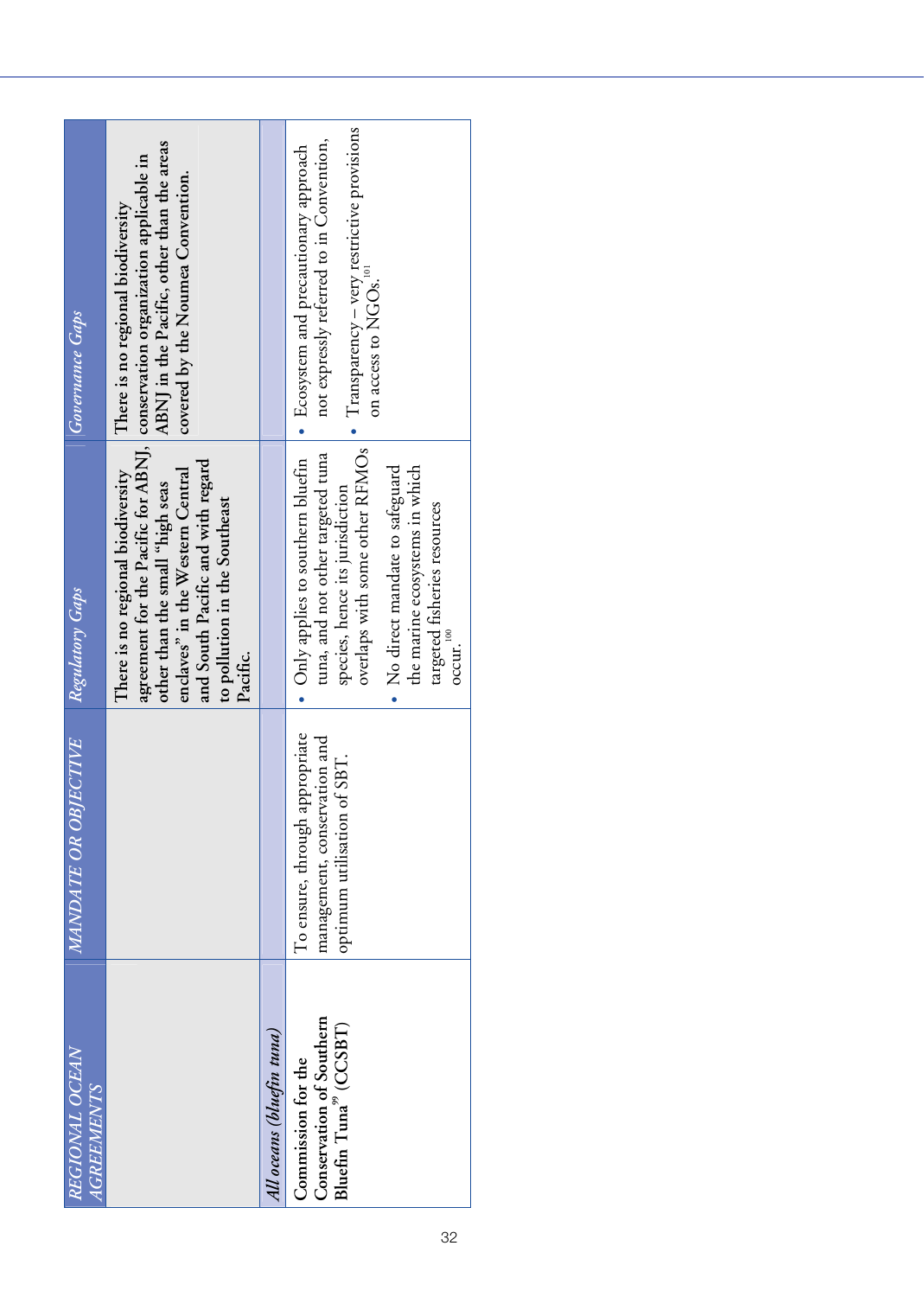| ¢<br>ſ |  |
|--------|--|
| ŗ      |  |
| ŗ      |  |
|        |  |
|        |  |
|        |  |

**Annex I: Actual or potential impacts of activities (existing and emerging) on marine biodiversity in ABNJ**  Annex I: Actual or potential impacts of activities (existing and emerging) on marine biodiversity in ABNJ

| activities<br>Existing | biodiversity in ABNJ<br>Actual or potential impacts on marine                                                                                                                                                                                                                                                                                                                                                                                 |
|------------------------|-----------------------------------------------------------------------------------------------------------------------------------------------------------------------------------------------------------------------------------------------------------------------------------------------------------------------------------------------------------------------------------------------------------------------------------------------|
| Fishing                | over-exploitation and the use of non-selective and destructive fishing gear), combined with<br>illegal, unregulated and unreported fishing activities, have made fishing the single greatest threat to species, habitats and ecosystems in<br>Unsustainable fishing practices (e.g.<br>marine ABNJ. <sup>102</sup>                                                                                                                            |
|                        | ie tuna species, sea turtles, cetaceans, sea birds, orange roughy, deep sea corals, and sponges) are<br>depletion and destruction.<br>Slow-growing species (e.g. sharks, som<br>particularly vulnerable to overfishing,                                                                                                                                                                                                                       |
|                        | The market for shark fins is motivating overfishing in some areas and as the catch is largely unregulated and unreported, it is placing<br>some shark species at high risk of depletion and potential extinction."                                                                                                                                                                                                                            |
|                        | Abandoned, lost and derelict fishing gear (e.g. nets, lines, pots, and traps) can ensnare fish and other marine species, damage habitats<br>and pose hazards to navigation for very long periods (decades or more). <sup>104</sup>                                                                                                                                                                                                            |
|                        | tuna stocks in the Mediterranean. The practice catches juveniles before they have had a chance to breed, demands large amounts of<br>Ranching (i.e., the capture of high value fish for rearing close to the coast) is a relatively new practice that is already depleting bluefin<br>s difficult to monitor. It can thus exacerbate the current problems of unsustainable fisheries<br>small fish as bait and for food, and i<br>management. |
|                        | the number of whale carcasses reaching the seafloor may well drive 30-50-% of the species dependant of whale-fall habitat to<br>Dramatic reductions in great-whale populations has driven some populations to the verge of extinction, and the associated decline in<br>extinction.                                                                                                                                                           |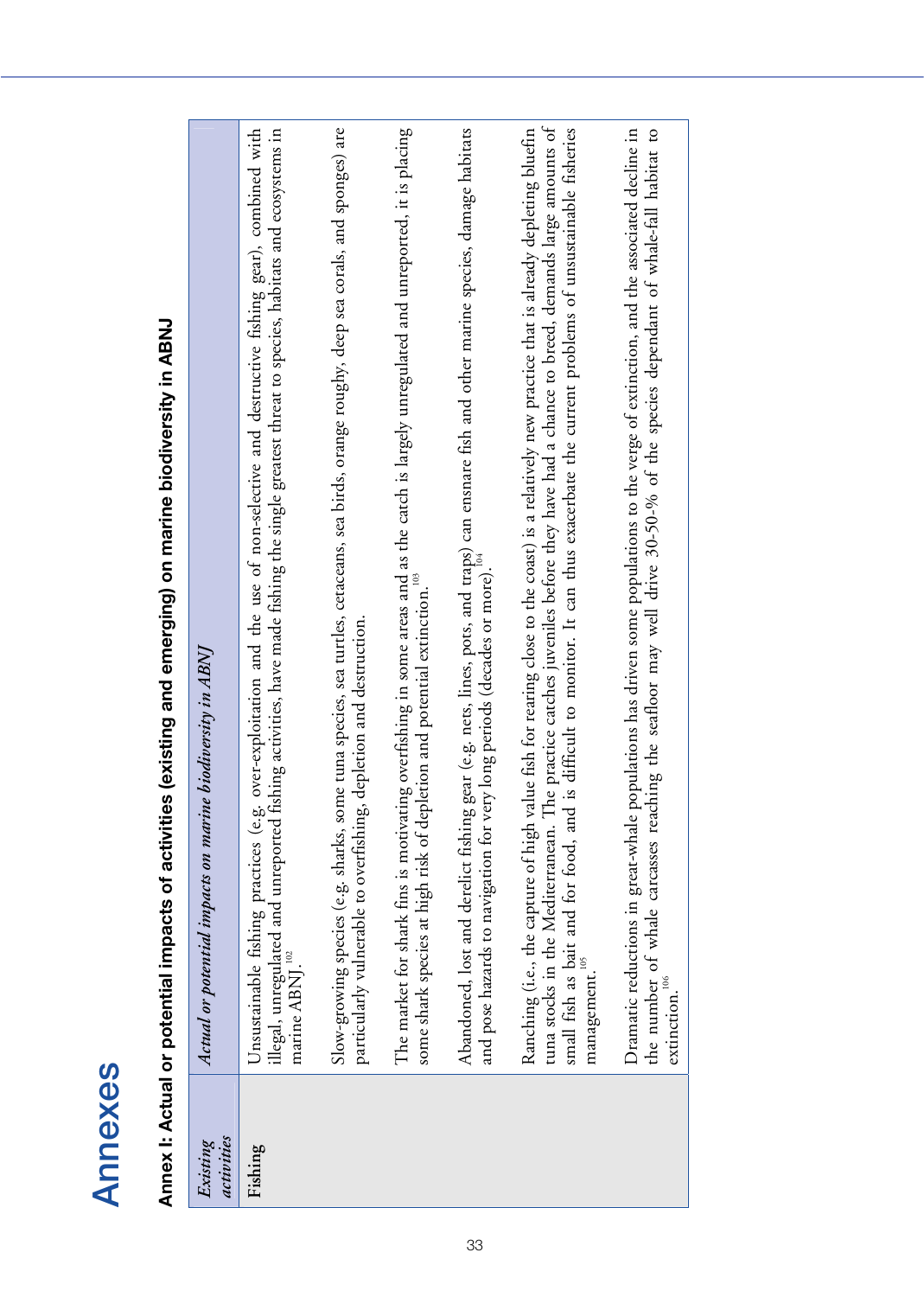| activities<br>Existing   | biodiversity in ABNJ<br>Actual or potential impacts on marine                                                                                                                                                                                                                           |
|--------------------------|-----------------------------------------------------------------------------------------------------------------------------------------------------------------------------------------------------------------------------------------------------------------------------------------|
| Shipping                 | Increased global density of shipping brings heightened risk of $^{\alpha\sigma}$ pollution from accidental spills and intentional discharges (legal and<br>illegal), " lost or damaged cargo, " illegally dumped cargoes, " sunken ships a                                              |
|                          | Marine debris in the high seas kill marine life that ingest or become entangled in them, and provide vectors for the spread of invasive<br>new areas via ballast water. <sup>111</sup><br>alien species that can be transported to                                                      |
|                          | pollutants and dumped materials eventually find their way to the deep sea floor with the ecosystems. <sup>112</sup><br>potential to damage the rare and fragile<br>Through currents and gravity, most                                                                                   |
|                          | Vessel emissions can exacerbate climate change, decrease ambient air quality and alter the solar radiation energy budget by increasing<br>cloudiness. Current estimates are that shipping contributes between 5-7% of the global<br>next 15 to 20 years. $^{\rm 113}$                   |
|                          | marine life and degrade high seas habitats, making them unsuitable for important life-cycle functions (e.g. breeding, feeding or<br>Rising underwater noise levels from propellers, machinery and hydrodynamic flow over the hull of ships has the potential to harm<br>nursery areas). |
|                          | es with large cetaceans and sharks, collisions, groundings and anchor damage around shallow<br>banks and seamounts) can threaten vulnerable species, human life and the environment.<br>Direct physical impacts (e.g. ship strik                                                        |
| Dumping of<br>wastes and | Physical impacts (e.g. smothering, sedimentation, and turbidity) can damage or destroy seabed biota and habitats.                                                                                                                                                                       |
| other matter             | Chemical, radioactive or biological pollution can kill or injure species, deplete oxygen, introduce alien invasive species and transfer<br>pathogens and diseases.                                                                                                                      |
|                          | Historic dumpsites of radioactive wastes, chemical weapons, munitions, industrial wastes, sewage sludge etc. are unmonitored and<br>impacts rarely studied.                                                                                                                             |
|                          | Sub-seabed storage of CO2, as recently authorized by parties to the London Protocol (see Annex 2), requires extreme care to prevent<br>and monitor any leakage from the seafloor.                                                                                                       |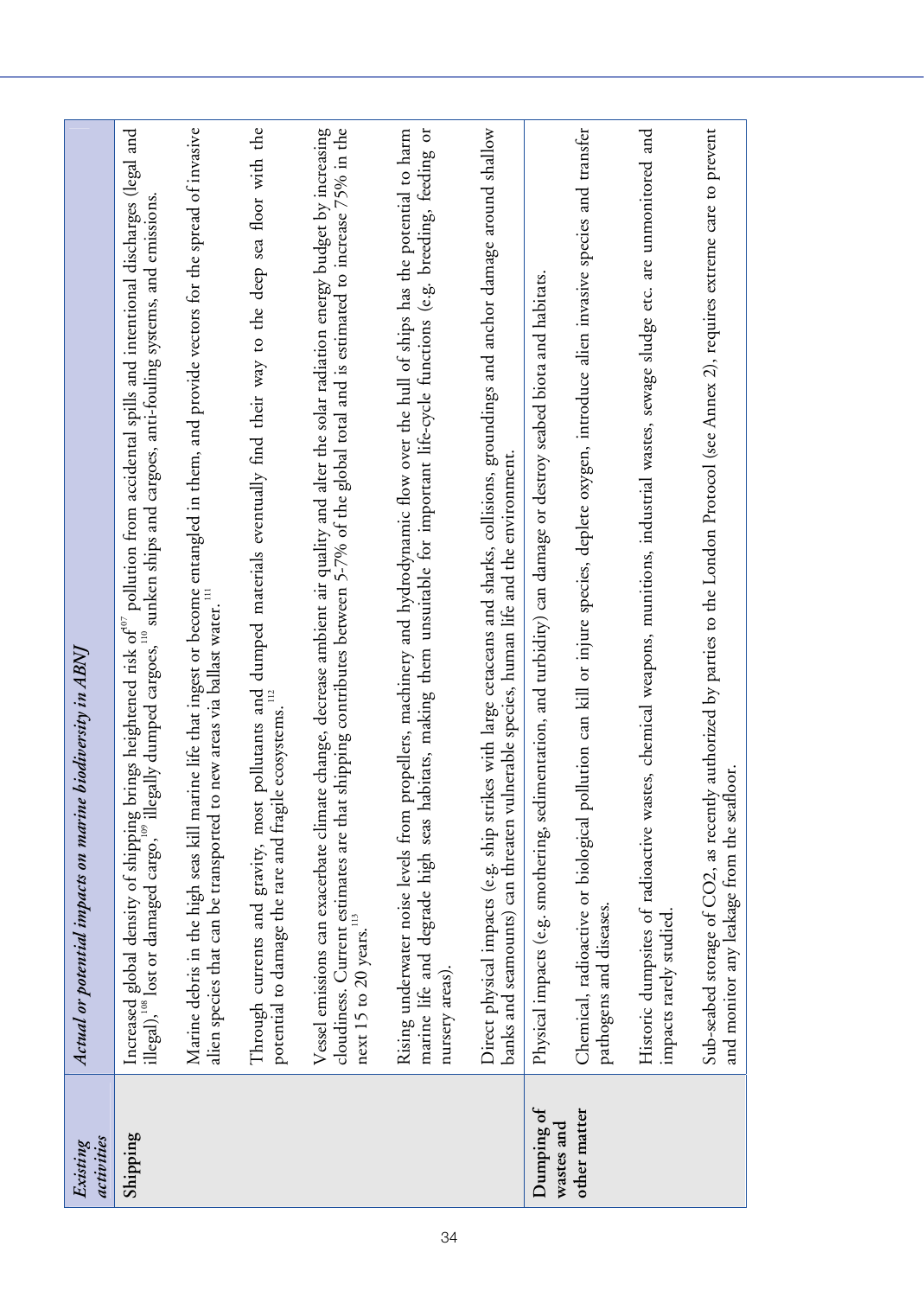| activities<br>Existing                 | Actual or potential impacts on marine biodiversity in ABNJ                                                                                                                                                                        |
|----------------------------------------|-----------------------------------------------------------------------------------------------------------------------------------------------------------------------------------------------------------------------------------|
| Laying cables<br>and pipelines         | Impact depends on facility siting, design characteristics, construction methods and the location, but overall impacts have received<br>little study to date. <sup>114</sup>                                                       |
|                                        | Can generate pollution and sedimentation that kills or smothers marine life and destroys habitat during construction and repair<br>(pipelines are vulnerable to leakage or breakage due to landslides, slope instability, or traw |
|                                        | Heavy anchors used by ships during placement or repair can cause extensive physical damage to sensitive benthic organisms such as<br>corals in an area much larger than the area damaged by the cable or pipeline."               |
|                                        | Noise, and possibly light and heat from cable ships, ploughs and remotely operated vehicles (ROVs) can affect sensitive wildlife (e.g.<br>whales, fish). <sup>116</sup>                                                           |
|                                        | monitoring and research sites that are important for understanding of marine biodiversity. <sup>117</sup><br>Can interfere with long-term scientific                                                                              |
| research (MSR)<br>scientific<br>Marine | frame/scale of the operation, the species and habitats targeted and the manner in which the<br>Impacts vary depending on the time<br>activity is conducted.                                                                       |
|                                        | Bottom sampling trawls and dredges and installation of scientific equipment can damage/destroy seabed species and habitats through<br>smothering, sedimentation and turbidity                                                     |
|                                        | Some experiments can introduce chemical, radioactive or biological pollution, invasive alien species and pathogens, and can disturb<br>sensitive species through intense and chronic noise, light and heat                        |
|                                        | Experimental introduction of nutrients such as iron can cause shifts in species composition and lower oxygen levels in the water<br>column and seabed <sup>118</sup> (see ocean fertilization below)                              |
|                                        | species for ex situ study could cause extinction of associated and dependant species. <sup>119</sup><br>Removal of samples of rare or endemic                                                                                     |
| Bio-prospecting                        | Similar impacts to MSR, which will also vary depending on the time frame/scale of the operation, the species and habitats targeted<br>and the manner in which the activity is conducted. <sup>120</sup>                           |
|                                        | Also potential for over-harvest (sampling) or by-catch of rare, endemic or fragile species, which could endanger such species and<br>degrade habitats.                                                                            |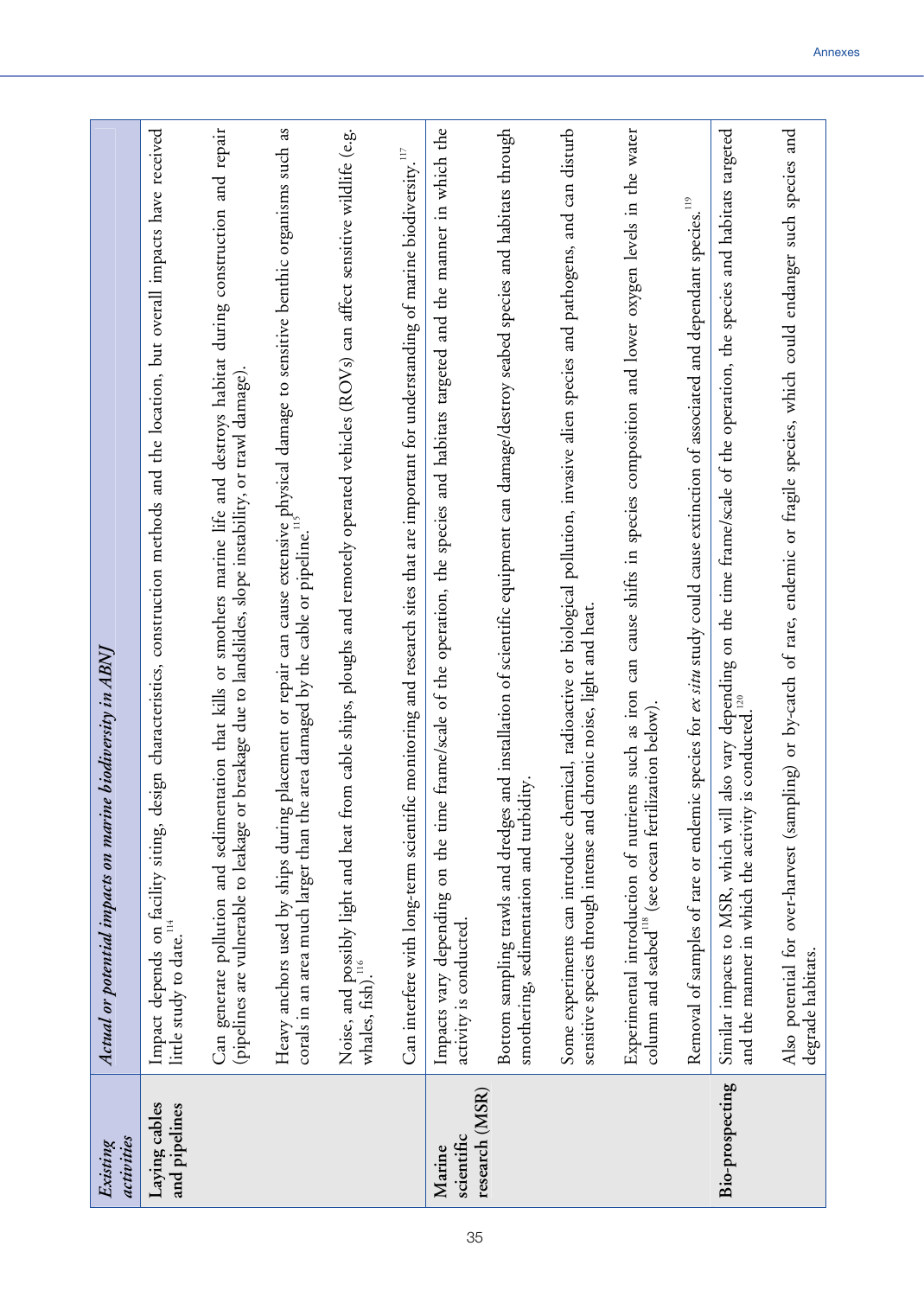| activities<br>Existing                                     | biodiversity in ABNJ<br>Actual or potential impacts on marine                                                                                                                                                                                                                                                                                                      |
|------------------------------------------------------------|--------------------------------------------------------------------------------------------------------------------------------------------------------------------------------------------------------------------------------------------------------------------------------------------------------------------------------------------------------------------|
| artificial islands<br>Constructing<br>installations<br>and | and potentially, energy facilities (thermal, wave, nuclear), Atmocean water pumps, open ocean aquaculture and tourist observatories<br>Examples of current seabed or floating facilities not related to seabed mining include scientific, military and industrial observatories,<br>(see emerging activities below).                                               |
|                                                            | can cause smothering, sedimentation, turbidity, damaging and destroying seabed biota and<br>Construction of seabed installations<br>habitats.                                                                                                                                                                                                                      |
|                                                            | ð<br>generate pollution from discharges and spills, when active and once abandoned<br>can<br>Floating and stationary installations<br>deteriorating.                                                                                                                                                                                                               |
|                                                            | 121<br>Large scale installations could potentially disrupt ocean current flows patterns, species distributions and migratory routes.                                                                                                                                                                                                                               |
|                                                            | Noise and other disturbances (acute during construction, chronic during operation) can harm species and habitats.                                                                                                                                                                                                                                                  |
| activities<br>Military                                     | activities are often not publicly available due to secrecy associated with operations and<br>technologies with activities generally unregulated or monitored<br>Environmental impacts of military                                                                                                                                                                  |
|                                                            | Impacts from military shipping, as above (e.g. pollution, debris, noise, invasive alien species, physical impacts).                                                                                                                                                                                                                                                |
|                                                            | underwater explosions, firing of conventional weapons and discharge of ordnance.<br>Acute noise from low frequency sonar,                                                                                                                                                                                                                                          |
|                                                            | Chronic noise introduced in subsurface waters from submarines may cause more direct effects to deep sea species than shipping.                                                                                                                                                                                                                                     |
|                                                            | Pollution, destruction and species depletion from missile tests, release of radioactive materials and other ultra-hazardous substances,<br>replenishment of fuel at sea, scuttling of ships, munitions and armaments, and discharges from military aircraft (e.g. sonar buoys and<br>er pollutants and waste materials).<br>other military equipment, fuel and oth |
|                                                            | Military engagements during armed conflicts at sea could result in marine pollution from sunken vessels, discharge of munitions, etc.                                                                                                                                                                                                                              |
| Overflight                                                 | Aircraft emissions can indirectly pollute marine ABNJ as well as contribute to global climate change.                                                                                                                                                                                                                                                              |
|                                                            | Potentially harmful effects of noise from low altitude flights on high seas species and their habitats.                                                                                                                                                                                                                                                            |
|                                                            | Increasing global air traffic heightens the risk of pollution and contamination from plane wrecks.                                                                                                                                                                                                                                                                 |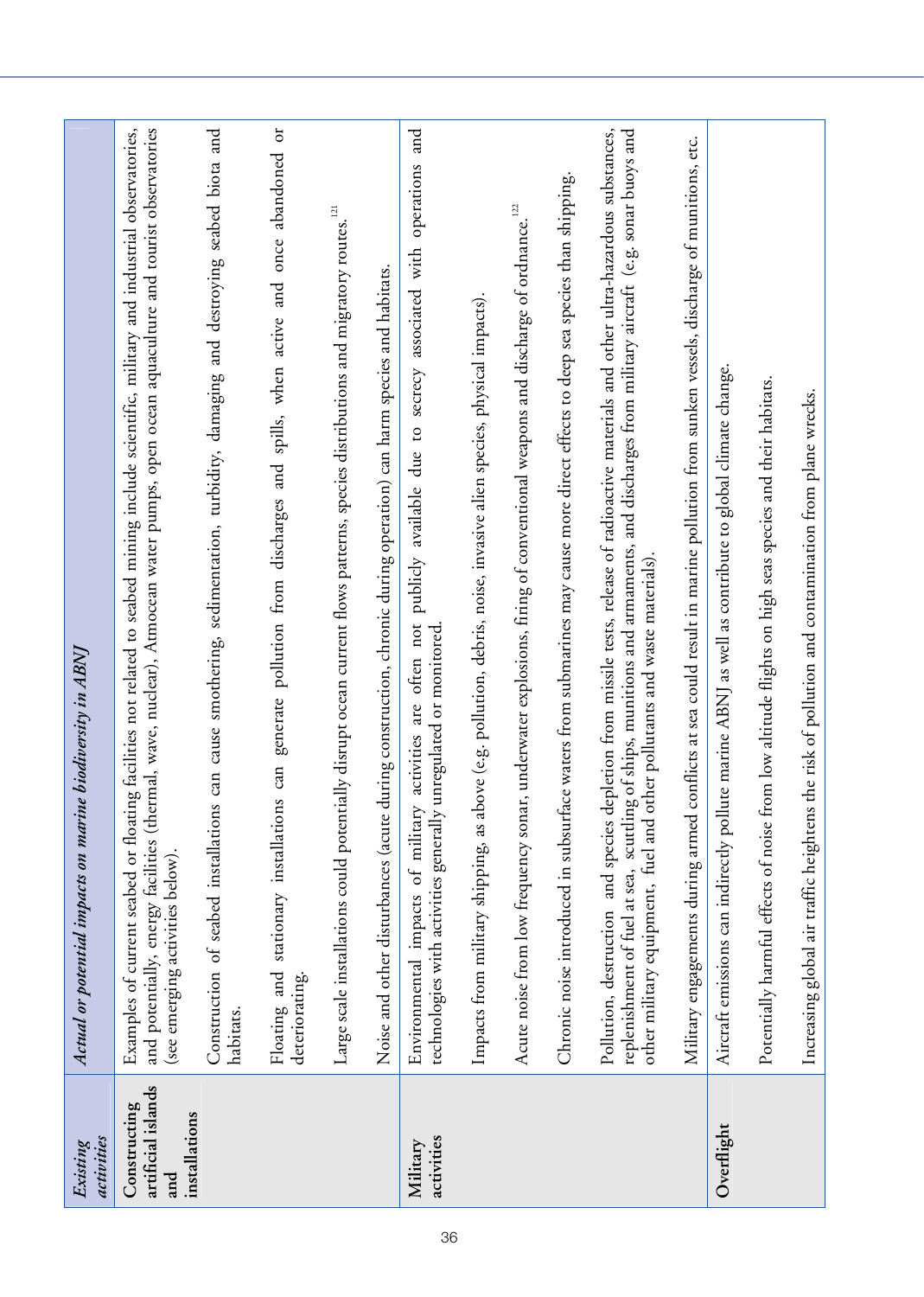| activities<br>Existing    | Actual or potential impacts on marine biodiversity in ABNJ                                                                                                                                                                                                                                                                                                                                                                                                                                               |
|---------------------------|----------------------------------------------------------------------------------------------------------------------------------------------------------------------------------------------------------------------------------------------------------------------------------------------------------------------------------------------------------------------------------------------------------------------------------------------------------------------------------------------------------|
| Archaeological/           | Physical impacts including damage to/destruction and burial of seabed species and habitats.                                                                                                                                                                                                                                                                                                                                                                                                              |
| activities<br>salvage     | Sediment plumes, turbidity and the return of nutrient rich deep ocean water and seafloor sediments could affect water column as well<br>as seabed species.                                                                                                                                                                                                                                                                                                                                               |
|                           | Potential for release of toxic or harmful cargoes and fuel oil in sunken ships.                                                                                                                                                                                                                                                                                                                                                                                                                          |
|                           |                                                                                                                                                                                                                                                                                                                                                                                                                                                                                                          |
| Emerging<br>Activities    | Anticipated or potential impacts on marine biodiversity in ABNJ                                                                                                                                                                                                                                                                                                                                                                                                                                          |
| proposed to<br>Activities | Growing number of activities are being proposed to sequester CO2 in the oceans to sell carbon offsets in the currently unregulated<br>market.                                                                                                                                                                                                                                                                                                                                                            |
| sequester $CO2$           | the phytoplankton sinks to deeper waters below), ii) direct injection of CO2 to the deep ocean, <sup>123</sup> and iii) mechanical mixing of the<br>up nutrient rich deeper waters to stimulate phytoplankton blooms. <sup>124</sup> Additional proposals are<br>These include: i) ocean fertilization with micro-nutrients such as iron (to stimulate phytoplankton blooms to sequester CO2 when<br>climate change.<br>water column through pumps to bring<br>likely to emerge in an effort to mitigate |
|                           | These proposals seek to deliberately alter ocean systems, so environmental effects are unavoidable and unpredictable. <sup>125</sup>                                                                                                                                                                                                                                                                                                                                                                     |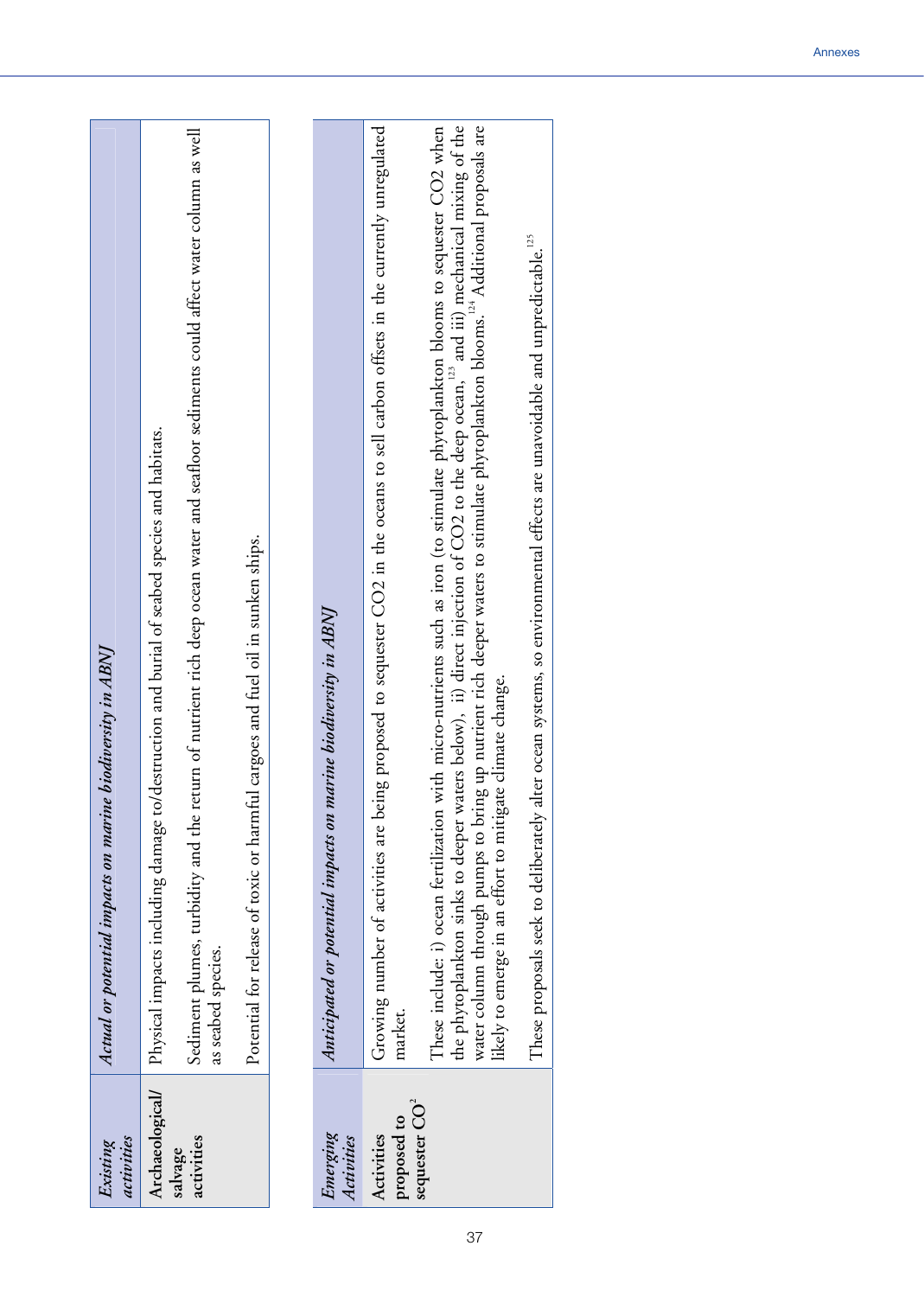|               | Emerging<br>Activities                    | Anticipated or potential impacts on marine biodiversity in ABNJ                                                                                                                                                                                                                                                                                                                                                                                                                                                                                                             |
|---------------|-------------------------------------------|-----------------------------------------------------------------------------------------------------------------------------------------------------------------------------------------------------------------------------------------------------------------------------------------------------------------------------------------------------------------------------------------------------------------------------------------------------------------------------------------------------------------------------------------------------------------------------|
| $\widehat{a}$ | Ocean<br>fertili-<br>sation               | more fully with a view to its regulation, and confirmed the Scientists Statement of Concern that there is insufficient knowledge about<br>n/London Protocol have agreed to consider the legal and scientific issues of ocean fertilisation<br>and its potential environmental impacts to justify large-scale operations <sup>126</sup> . Yet commercially<br>operated pilot projects are underway and voluntary carbon offset credits are already being sold and donated. <sup>127</sup><br>The Parties to the London Conventio<br>the effectiveness of ocean fertilization |
|               |                                           | and Antarctic waters indicate that even short-term iron enhancement can dramatically alter relagic ecosystems. <sup>128</sup><br>Iron-enrichment studies in equatorial<br>community structure in iron-limited p                                                                                                                                                                                                                                                                                                                                                             |
|               |                                           | Bacterial decay following the induced phytoplankton bloom will lower oxygen levels in the deep ocean, creating a possibility of<br>hypoxic events (i.e. dead zones), and may favour growth of microbes that produce powerful greenhouse gases (e.g. nitrous oxide), that<br>and that can destroy ozone (halogenated compounds).<br>can affect clouds (DMS and isoprene)                                                                                                                                                                                                     |
|               |                                           | Additional photosynthetic activity could warm the surface waters (by about 1 W/m2, not negligible) and potentially alter ocean<br>circulation and ice cover. <sup>129</sup>                                                                                                                                                                                                                                                                                                                                                                                                 |
|               |                                           | The types of phytoplankton expected to bloom and the potential impacts of any harmful algal blooms, is also a concern. <sup>130</sup>                                                                                                                                                                                                                                                                                                                                                                                                                                       |
| $\mathbf{D}$  | Injection of<br>CO <sub>2</sub> into      | Injection of CO2 directly to the deep sea would change the chemistry (pH) of local ocean water <sup>131</sup> and potentially accelerate<br>acidification.                                                                                                                                                                                                                                                                                                                                                                                                                  |
|               | deep ocean<br>waters                      | cause respiratory stress and decreased growth rates of species with carbonate-based skeletons<br>and shells (e.g. cocolithophores, pteropods, corals, mollusks and crustaceans), many of which form the base of the food web.<br>Increased CO2 levels are predicted to                                                                                                                                                                                                                                                                                                      |
|               |                                           | Alteration of community structure and biodiversity levels is predicted to effect substantially larger areas than the area of injection. <sup>133</sup>                                                                                                                                                                                                                                                                                                                                                                                                                      |
|               |                                           | to evaluate fully the potential local and regional impacts of $\mathrm{CO}_2$ injection in the deep ocean. <sup>134</sup><br>Substantially more research is required                                                                                                                                                                                                                                                                                                                                                                                                        |
| G             | column<br>Water                           | Arrays of subsurface pumps could interfere with shipping, fishing and other water-column based activities, posing risks to human<br>life and the environment.<br>$\bullet$                                                                                                                                                                                                                                                                                                                                                                                                  |
|               | mixing to<br>sequester<br>CO <sub>2</sub> | nutrients to the surface and algae might bloom, the deeper water may also release more CO2<br>While the deeper water would bring<br>into the surface waters. <sup>135</sup>                                                                                                                                                                                                                                                                                                                                                                                                 |
|               |                                           | oxygen levels at the seabed and change the composition of seabed biota.<br>Enhanced productivity could lower<br>$\bullet$                                                                                                                                                                                                                                                                                                                                                                                                                                                   |
|               |                                           | enhanced CO2 production in the mid-water will increase problems with acidification.<br>If done on a large scale as proposed,                                                                                                                                                                                                                                                                                                                                                                                                                                                |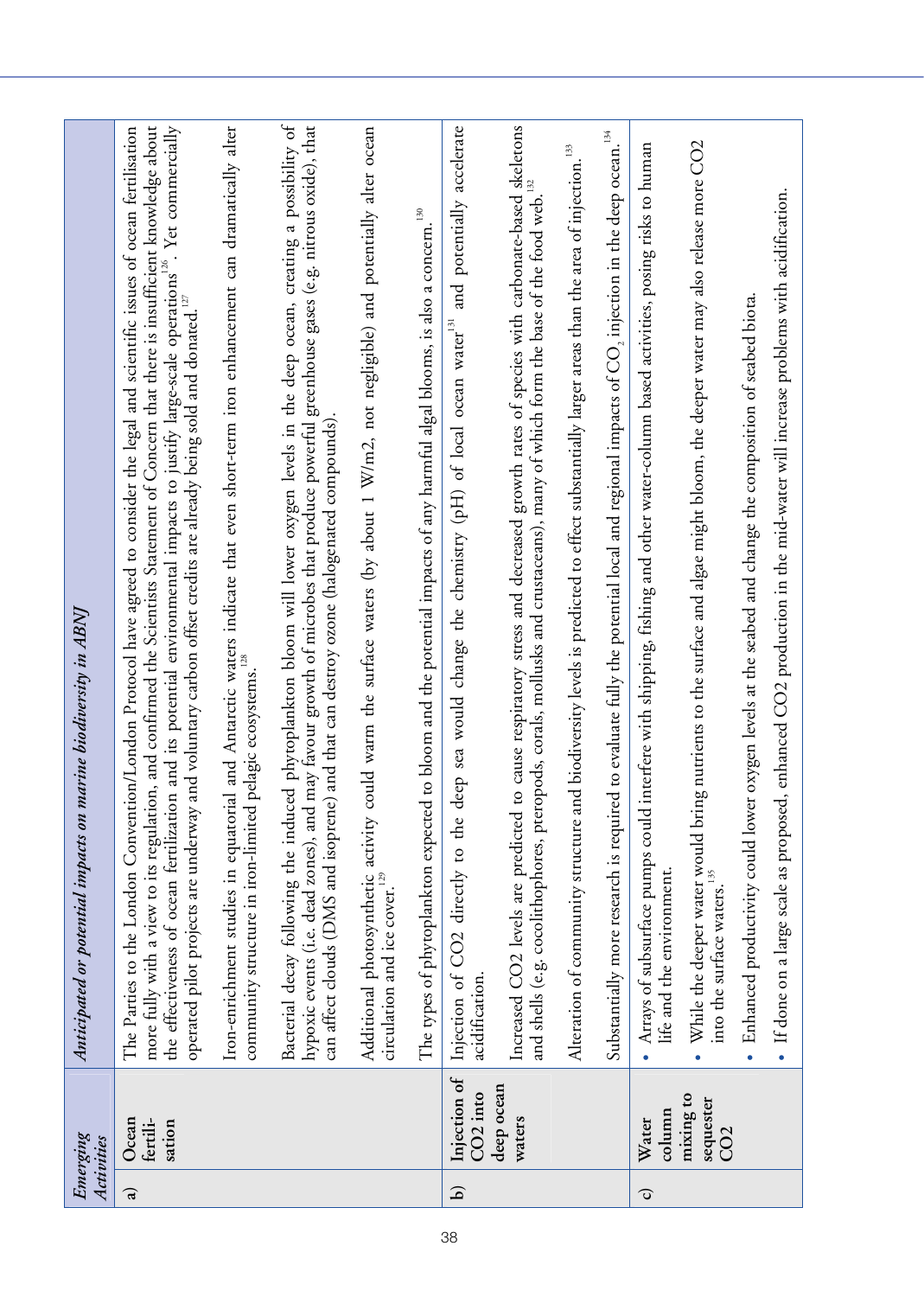| Emerging<br>Activities                               | Anticipated or potential impacts on marine biodiversity in ABNJ                                                                                                                                                                                                                                                           |
|------------------------------------------------------|---------------------------------------------------------------------------------------------------------------------------------------------------------------------------------------------------------------------------------------------------------------------------------------------------------------------------|
| Exploration and<br>exploitation of<br>seabed mineral | UNCLOS include all solid, liquid or gaseous mineral resources in situ in the Area or at or<br>Seabed mineral resources as defined in<br>beneath the seabed. <sup>136</sup>                                                                                                                                                |
| increasing.<br>resources                             | impracticable, and hence some years away, activities related to seabed mineral resources are<br>Often considered to be a technically                                                                                                                                                                                      |
|                                                      | Hard (solid) mineral mining projects are already under development in Papua New Guinea, Micronesia and New Zealand. <sup>137</sup>                                                                                                                                                                                        |
|                                                      | Substantial interest in expansion of oil and gas production in the international seabed "Area". <sup>138</sup>                                                                                                                                                                                                            |
|                                                      | continental margins, impacts of such activity may affect directly the high seas water column (and also neighbouring States) as<br>gas hydrates already underway in many countries. <sup>139</sup> Though gas hydrates occur mainly on<br>well as indirectly exacerbate global warming.<br>Research on the exploitation of |
|                                                      | Relatively low productivity and slow growth rates of many deep sea species and slow currents in many deep-sea habitats mean they<br>will be more sensitive to disturbance and recover more slowly than continental shelf species. <sup>140</sup>                                                                          |
|                                                      | Intense and chronic noise during prospecting to exploitation (from explosives and seismic air guns, surveys, engines, equipment)<br>could kill species or alter behaviour patterns, but is little studied.                                                                                                                |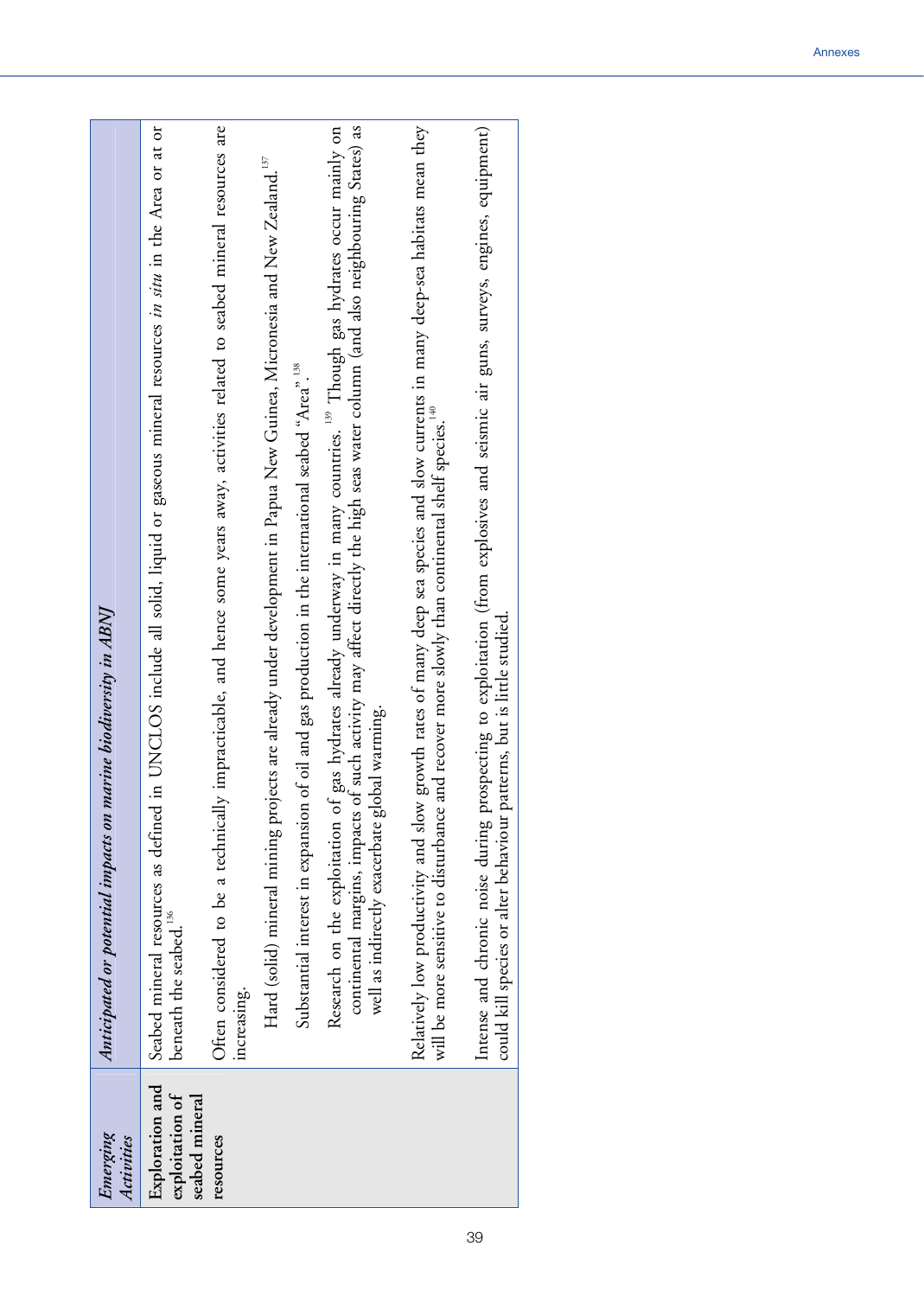|               | Emerging<br>Activities | Anticipated or potential impacts on marine biodiversity in ABNJ                                                                                                                                                                                                                                                                                                                                                                                                                                                                                                                              |
|---------------|------------------------|----------------------------------------------------------------------------------------------------------------------------------------------------------------------------------------------------------------------------------------------------------------------------------------------------------------------------------------------------------------------------------------------------------------------------------------------------------------------------------------------------------------------------------------------------------------------------------------------|
| $\widehat{a}$ | minerals<br>Hard       | could pose a severe threat to marine life in the direct vicinity as well as regionally. Some scientists suggest such mining shouldn't<br>proceed until more information is available, consistent with a precautionary approach. <sup></sup><br>such as polymetallic nodules, polymetallic sulphides and cobalt-bearing ferromanganese crusts<br>Deep seabed mining for hard minerals                                                                                                                                                                                                         |
|               |                        | and oxygen-depletion directly affecting the area, causing habitat loss and potential extinction<br>Predicted generic impacts of hard minerals mining include:<br>sediment plumes, turbidity, buria<br>of endemic species;                                                                                                                                                                                                                                                                                                                                                                    |
|               |                        | FIRM weep-occur was seen to the critical spread over 100s-1000s km <sup>2</sup> at any water column biota. For nodule mining, the effects could spread over 100s-1000s km <sup>2</sup> at any<br>discharge or injection of nutrient-rich deep-ocean water, sea-floor sediments and heavy metals from mineral fragments could<br>and productivity regimes, food-web structure, particle export and heavy-metal loading.<br>given moment, by altering light<br>affect large areas of seabed and                                                                                                |
|               |                        | Impacts unique to each type of mining include:                                                                                                                                                                                                                                                                                                                                                                                                                                                                                                                                               |
|               |                        | Polymetallic nodules: the physical removal and destruction of wide swathes of seabed and all associated fauna (nodules provide<br>the only hard substrate over much of abyssal seafloor, and provide habitat for distinct fauna).                                                                                                                                                                                                                                                                                                                                                            |
|               |                        | Cobalt crusts: severe effects of blasting to separate cobalt-rich crusts from the substrate rock on surrounding deep sea species,<br>habitats and ecosystems.                                                                                                                                                                                                                                                                                                                                                                                                                                |
|               |                        | contaminate nearby vent communities from drifting particles, ii) radically change habitat<br>) destroy or disrupt the transitional communities at extinct vent sits (e.g. cold water corals and<br>Polymetallic sulphides: the proximity of polymetallic sulphides on extinct vents to living vents means that activities could: i)<br>soft particle) and change hydrologic patterns that supply vent communities with essential<br>communities)<br>nutrients and hot water; and iii)<br>sponges, little studied microbial<br>potentially smother, clog and<br>conditions (hard substrata to |
| $\mathbf{D}$  | Oil and gas            | chemical contamination by hydrocarbons, heavy metals, chemicals and sulphides of the benthos near the cutting source, and may<br>inhibit the settlement of marine invertebrate larvae. <sup>145</sup><br>pose a significant risk to marine life through physical smothering, organic enrichment and<br>Drill cuttings and drilling mud may                                                                                                                                                                                                                                                   |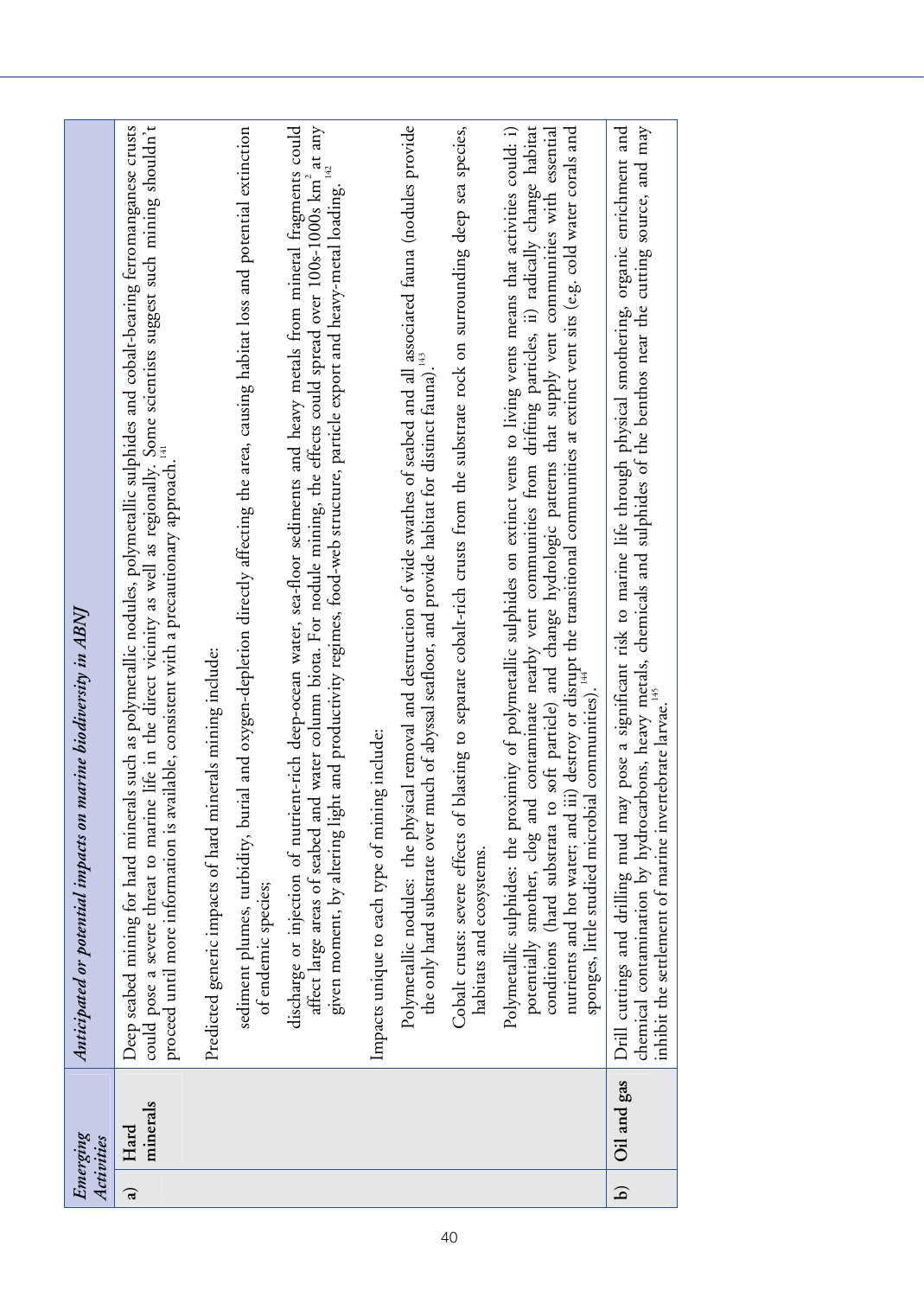|                | Emerging<br>Activities                  | Anticipated or potential impacts on marine biodiversity in ABNJ                                                                                                                                                                                                  |
|----------------|-----------------------------------------|------------------------------------------------------------------------------------------------------------------------------------------------------------------------------------------------------------------------------------------------------------------|
| $\overline{c}$ | Methane                                 | fully understood, but are presently thought to have the potential to:<br>Environmental impacts far from being                                                                                                                                                    |
|                | hydrates                                | Exacerbate effects of global warming as methane is 25 times more potent as a greenhouse gas than $\mathrm{CO}_2$                                                                                                                                                 |
|                |                                         | to act as cement in coarser-grained sediments), smothering benthic organisms and disturbing<br>Destabilise the seafloor (hydrates tend<br>seatloor structures.                                                                                                   |
|                |                                         | Trigger subsea landslides, sediment movements, tsunamis and large uncontrolled releases of methane.                                                                                                                                                              |
|                |                                         | Intensify ocean acidification through the oxidification of methane to carbon. <sup>146</sup>                                                                                                                                                                     |
|                | (e.g. wave, solar)<br>Energy facilities | struction of artificial installations and ship discharges (accidental and operational) (see above).<br>Impacts may be comparable to the con                                                                                                                      |
|                |                                         | Floating nuclear power stations used to power offshore installations could result in radioactive and thermal discharges and emissions,<br>deep sea and water column species and habitats.<br>with consequential harmful effects on                               |
|                | Open ocean<br>aquaculture               | Impacts may be comparable to the construction of artificial installations (see above).                                                                                                                                                                           |
|                |                                         | In addition, the escape of non-indigenous or genetically modified species could cause genetic pollution and shifts in species<br>composition.                                                                                                                    |
|                | (e.g. submersibles                      | Deep sea tourism Impacts could include direct and indirect damage to vent chimneys, deep sea corals and other fragile deep sea habitats from 'souvenir<br>collection', noise and light pollution, and indiscriminate scattering of ballast and debris on seabed. |
|                | to vents, coral<br>reefs, wrecks)       | Potential for disturbance of sites important for scientific research, monitoring, biodiversity conservation, historical or archaeological<br>importance.                                                                                                         |
|                |                                         |                                                                                                                                                                                                                                                                  |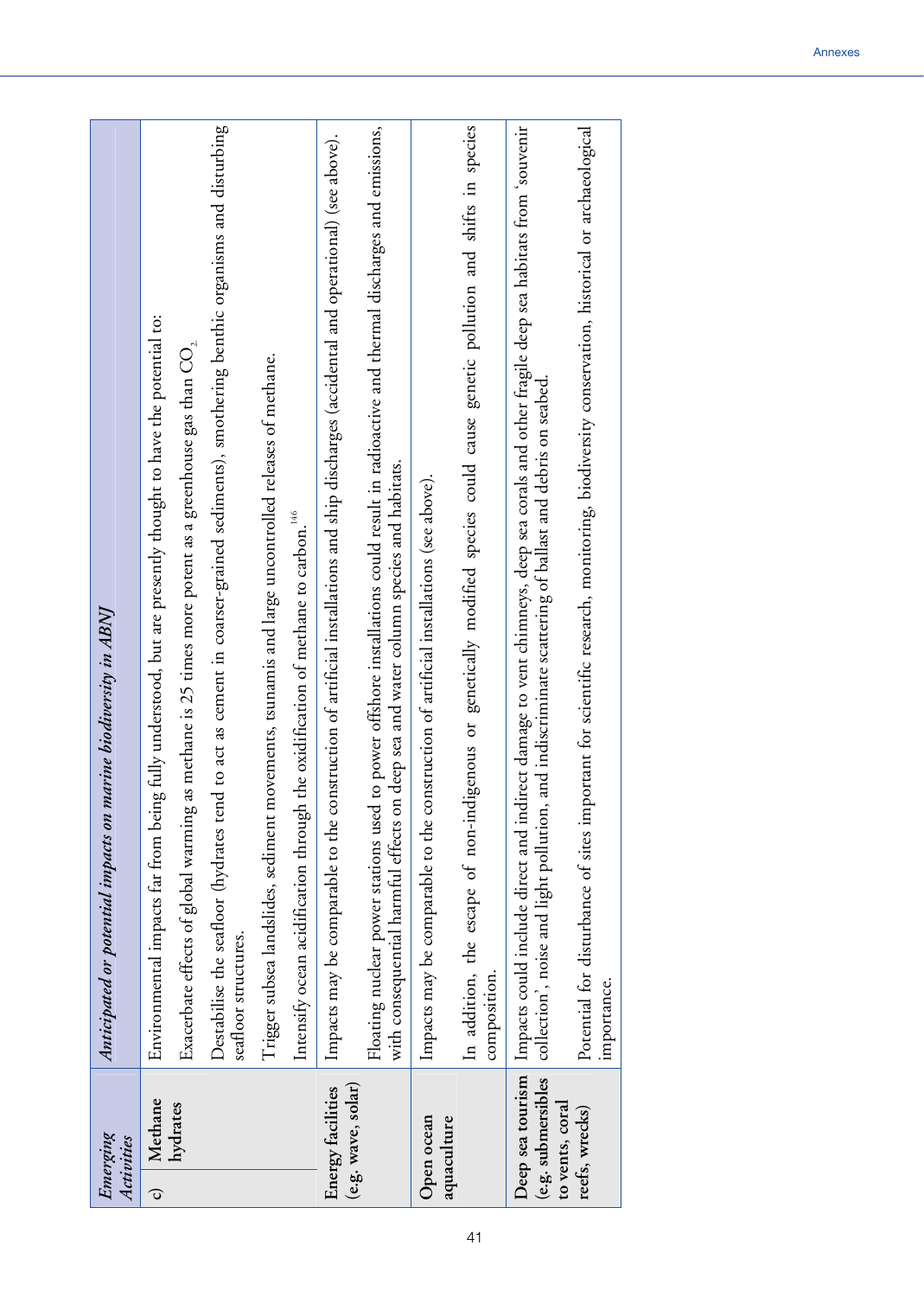| Key Global Agreements                              | ObjectivelKey rights and duties                                                                                      | Scope in relation to biodiversity in ABNJ                                                                                                                                                                                                          |
|----------------------------------------------------|----------------------------------------------------------------------------------------------------------------------|----------------------------------------------------------------------------------------------------------------------------------------------------------------------------------------------------------------------------------------------------|
| Convention on the<br>United Nations                | Objectives:                                                                                                          | UNCLOS provides the overarching legal framework for activities in ABNJ                                                                                                                                                                             |
| (UNCLOS), 1982. in<br>Law of the Sea<br>force 1994 | provides the legal order for the<br>seas/oceans to promote                                                           | Divides the marine environment into zones, in ABNJ 'high seas' water column and<br>seabed 'Area'.                                                                                                                                                  |
|                                                    | equitable and efficient utilization of<br>peaceful uses;<br>resources;                                               | Specific rights and general duties applicable to all zones, with specific regimes for<br>each zone.                                                                                                                                                |
|                                                    | study, protection and preservation of<br>ces; and<br>conservation of living resour<br>147<br>the marine environment. | resource/other rights better balanced with obligations to protect the marine<br>In high seas, freedoms of the high seas have predominated (in other zones,<br>environment).                                                                        |
|                                                    |                                                                                                                      | Environmental duties with respect to high seas are strong but very general: many<br>activities lack detailed rules and regulations, and there are few provisions for<br>specific conservation tools.                                               |
|                                                    |                                                                                                                      | General conservation duties are rigorous but outdated. <sup>148</sup> They were strengthened<br>with respect to high migratory and straddling fish stocks through the UN Fish<br>Stocks Agreement.                                                 |
|                                                    |                                                                                                                      | At present, UNCLOS does not specifically address:                                                                                                                                                                                                  |
|                                                    |                                                                                                                      | Detailed requirements for conservation and sustainable use of the "components" of marine biodiversity", or of living resources (other than fish) of the Area <sup>13</sup> ;                                                                       |
|                                                    |                                                                                                                      | Mandate or detailed requirements for the protection of 'vulnerable marine<br>ecosystems <sup>3151</sup> ;                                                                                                                                          |
|                                                    |                                                                                                                      | Specific requirements for EIA or monitoring of: intensifying or emerging uses of<br>the seas;                                                                                                                                                      |
|                                                    |                                                                                                                      | governance norms such as transparency, accountability and inclusiveness (see Table 1).<br>Modern conservation principles and tools such as the ecosystem approach, the<br>precautionary approach, SEAs, representative networks of MPAs, or modern |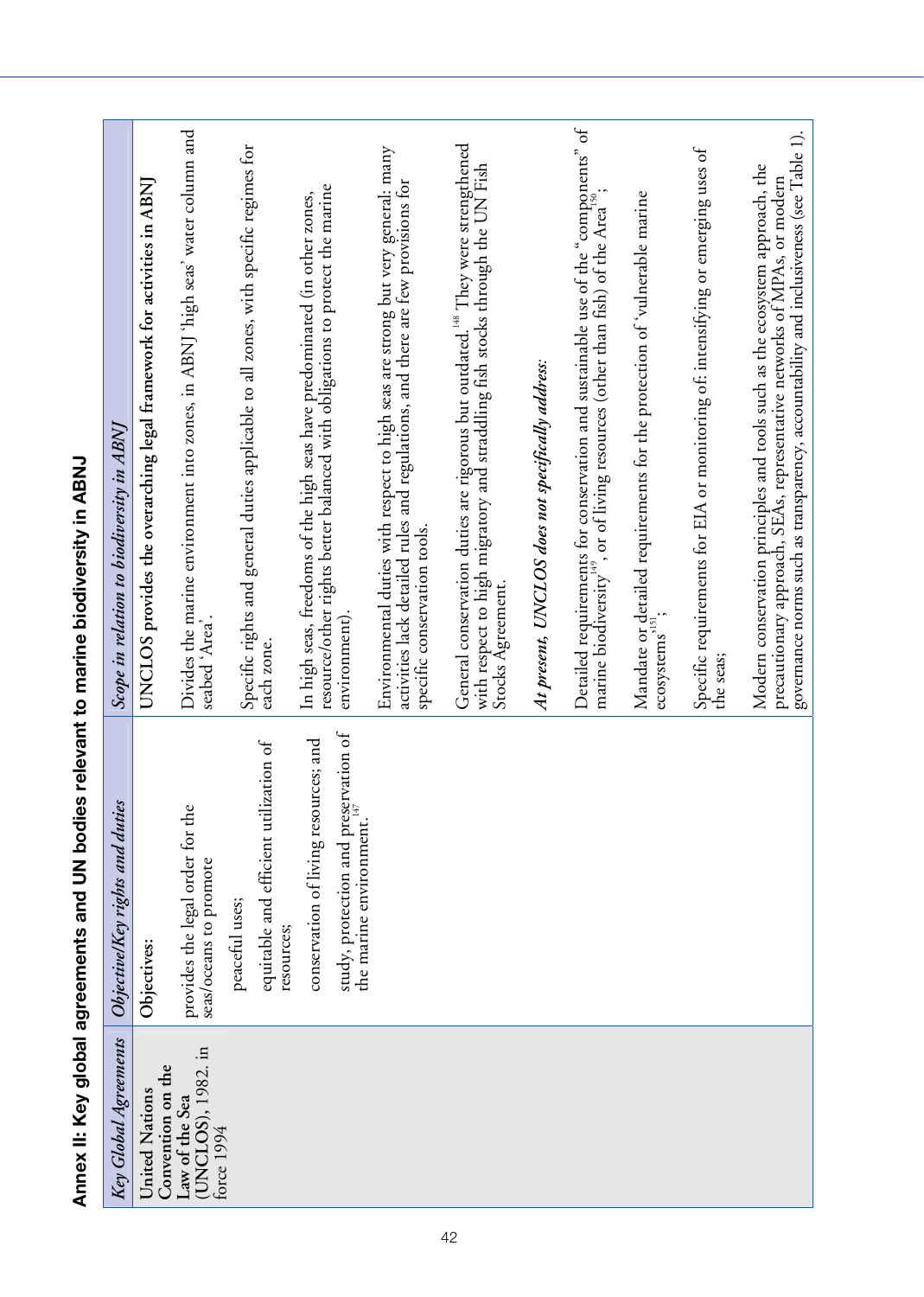| Key Global Agreements | ObjectivelKey rights and duties                                | Scope in relation to biodiversity in ABNJ                                                                                                                                          |
|-----------------------|----------------------------------------------------------------|------------------------------------------------------------------------------------------------------------------------------------------------------------------------------------|
|                       | UNCLOS - High seas freedoms                                    | (art. 87):   Include the freedom to fish, navigate, overfly, lay cables and pipelines, construct<br>artificial islands and other installations, and conduct MSR.                   |
|                       |                                                                | High seas freedoms are subject to conditions laid down by UNCLOS and other<br>rules of international law; and                                                                      |
|                       |                                                                | Are to be exercised by all States with due regard for interests of other States.                                                                                                   |
|                       | UNCLOS - Part XII general                                      | To protect and preserve the marine environment <sup>153</sup>                                                                                                                      |
|                       | 196,<br>environmental duties (arts. 192-<br>204-206)) include: | to prevent, reduce or control pollution from any source and to monitor risks or<br>effects of pollution 154 155                                                                    |
|                       |                                                                | to ensure that activities carried out under their jurisdiction or control do not<br>cause transboundary damage by pollution to other states or to ABNJ <sup>156</sup><br>$\bullet$ |
|                       |                                                                | to take measures to protect and preserve rare or fragile ecosystems and habitats of<br>marine life <sup>157</sup>                                                                  |
|                       |                                                                | to not transfer damage or hazards or transform one type of pollution into<br>another $^{\rm 158}$                                                                                  |
|                       |                                                                | to prevent introduction of new or alien species <sup>159</sup>                                                                                                                     |
|                       |                                                                | to prevent pollution resulting from the use of technologies under their<br>jurisdiction or control <sup>160</sup>                                                                  |
|                       |                                                                | to assess potential effects of planned activities under their jurisdiction or<br>$\text{control.}^{\text{161}}$                                                                    |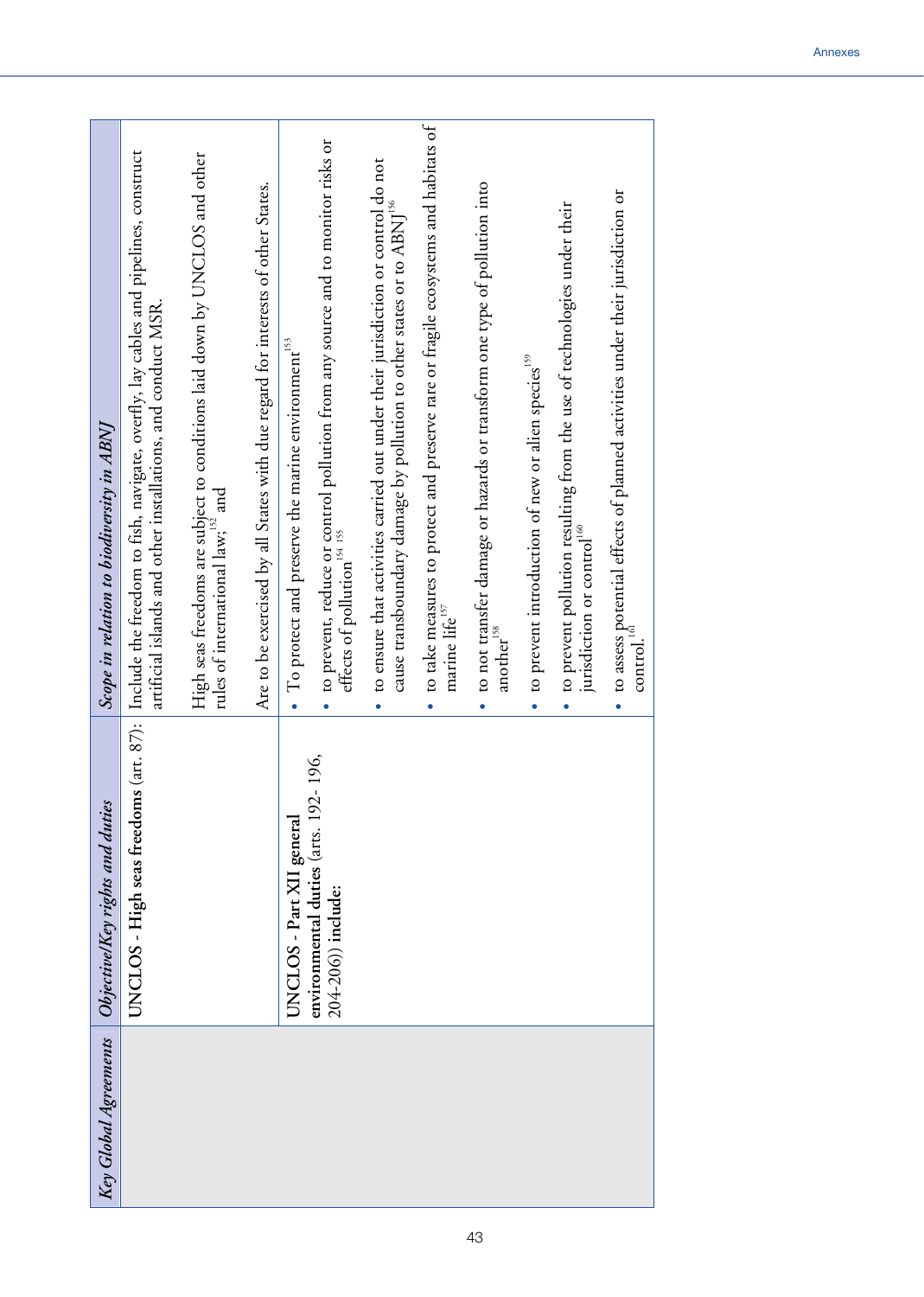| Key Global Agreements | ObjectivelKey rights and duties                                                | Scope in relation to biodiversity in ABNJ                                                                                                                                                                                                                                                                      |
|-----------------------|--------------------------------------------------------------------------------|----------------------------------------------------------------------------------------------------------------------------------------------------------------------------------------------------------------------------------------------------------------------------------------------------------------|
|                       | for the<br>UNCLOS - Part XI principles<br>International Seabed Area            | • The Area and its resources $^{162}$ are the CHOM and all rights in the resources are<br>vested in mankind as a whole: <sup>163</sup>                                                                                                                                                                         |
|                       |                                                                                | The International Seabed Authority (ISA) to act on behalf of mankind; <sup>164</sup>                                                                                                                                                                                                                           |
|                       |                                                                                | Activities in the Area to be carried out for the benefit of mankind, taking into<br>particular consideration the interests and needs of developing states;                                                                                                                                                     |
|                       |                                                                                | and interference with "ecological balance"; conservation of the natural resources<br>ISA to develop rules for, inter alia, prevention and control of marine pollution<br>of the Area and prevention of damage to the flora and fauna of the marine<br>$\mathop{\mathrm{environment}}\nolimits;\mathop{^{166}}$ |
|                       |                                                                                | The Council has the authority to "disapprove areas for exploitation where<br>substantial evidence indicates the risk of serious harm to the marine<br>environment. $^{167}$                                                                                                                                    |
|                       | activities related to mineral exploration<br>UNCLOS - State responsibility for | States have significant responsibility for the acts of their nationals for mining-<br>related activities in the Area:                                                                                                                                                                                          |
|                       | and exploitation in the Area (art. 139,<br>209, 215)                           | to adopt international rules to control pollution from activities in the Area, and<br>national rules are to be no less effective than international rules.                                                                                                                                                     |
|                       |                                                                                | or juridical persons which possess the nationality of States Parties or are effectively<br>for ensuring conformity with international rules by state enterprises or by natural<br>controlled by them or their nationals. <sup>169</sup>                                                                        |
|                       | UNCLOS - General duty to cooperate<br>$(\arct. 197)$                           | States are required to cooperate on a global, and as appropriate, on a regional basis,<br>in formulating and elaborating international rules and recommended<br>either directly or through the competent international organizations,                                                                          |
|                       |                                                                                | procedures for the protection and preservation of the marine environment<br>taking into account characteristic regional features. $\frac{170}{120}$                                                                                                                                                            |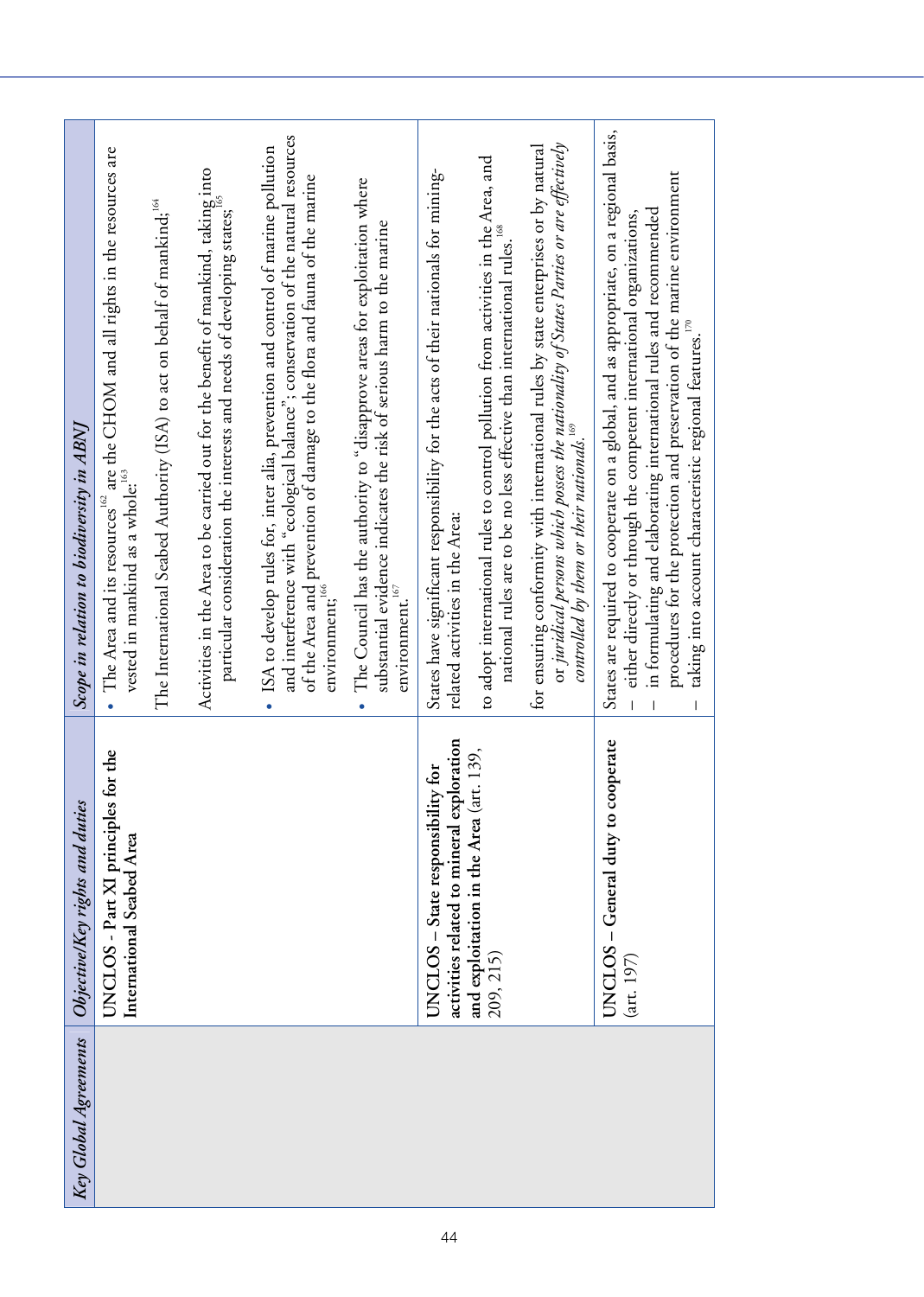| Key Global Agreements | Objective/Key rights and duties                                           | Scope in relation to biodiversity in ABNI                                                                                                                                                                                                                                                                                                                                                                                                    |
|-----------------------|---------------------------------------------------------------------------|----------------------------------------------------------------------------------------------------------------------------------------------------------------------------------------------------------------------------------------------------------------------------------------------------------------------------------------------------------------------------------------------------------------------------------------------|
|                       | duties<br>UNCLOS - General flag State<br>$(ars. 91(1), 94, 211, 217-220)$ | Flag States are required to ensure effective compliance with and enforcement of<br>States to establish conditions for registration of ships and to effectively exercise<br>applicable international pollution control rules and standards, irrespective of<br>jurisdiction and control over ships flying their flag.<br>where a violation occurs. $\sum_{1/2}$                                                                               |
|                       | Š<br>UNCLOS – Conservation dutie<br>$(arts. 116 - 120)$                   | States are also to cooperate when their nationals exploit the same species or operate<br>in the same area, by establishing, as appropriate, sub-regional or regional fisheries<br>Every State has the duty to adopt with respect to their nationals measures to<br>conserve the living resources of the high seas. $173$<br>organizations. <sup>174</sup>                                                                                    |
|                       |                                                                           | maintain or restore populations of harvested species at levels which can produce the<br>dependent species above levels at which their reproduction may become seriously threatened. <sup>175</sup><br>maximum sustainable yield and to take into consideration the effects on species<br>Minimum standards for conservation measures include the requirement to<br>with a view to maintaining or restoring populations of such associated or |
|                       | UNCLOS - Pollution from vessels<br>(arts. 194, 195, 196, 211)             | States to adopt international rules and standards, with flag State rules to have at<br>least the same effect. $^{176}$                                                                                                                                                                                                                                                                                                                       |
|                       |                                                                           | Measures shall include, inter alia, those designed to minimize to the fullest possible<br>extent: pollution from vessels, in particular measures fro preventing accidents and<br>preventing intentional and unintentional discharges. $^{\scriptscriptstyle{17}}$                                                                                                                                                                            |
|                       | UNCLOS - Dumping (arts. 194, 195,<br>196, 210)                            | to prevent and control pollution by dumping <sup>178</sup> and to ensure that dumping is not<br>carried out without permission of competent state authorities $^{\!\!(\gamma\!)}$<br>States to adopt laws and regulations and take other measures                                                                                                                                                                                            |
|                       |                                                                           | Such rules are to minimize to the fullest possible extent the release of toxic,<br>harmful or noxious substances <sup>180</sup>                                                                                                                                                                                                                                                                                                              |
|                       |                                                                           | States to endeavour to establish global and regional rules <sup>181</sup> and national laws to<br>be no less effective than the global rules and standards 182                                                                                                                                                                                                                                                                               |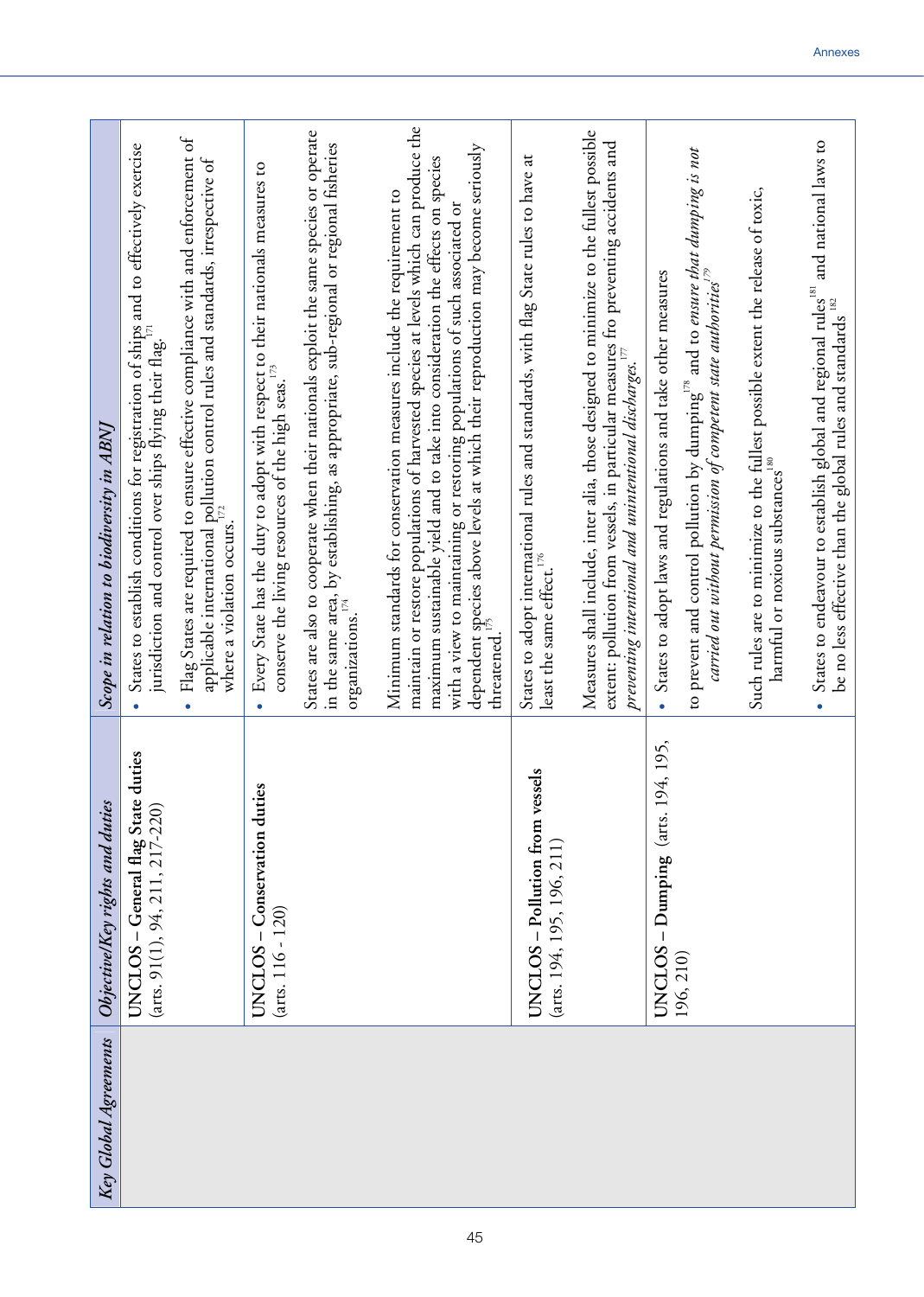| Key Global Agreements | ObjectivelKey rights and duties                                     | Scope in relation to biodiversity in ABNJ                                                                                                                                                                                                       |
|-----------------------|---------------------------------------------------------------------|-------------------------------------------------------------------------------------------------------------------------------------------------------------------------------------------------------------------------------------------------|
|                       | UNCLOS - Laying cables or pipelines<br>$(arts. 112-115)$            | States to have due regard to cables or pipelines already in position, and not<br>prejudice repair access.                                                                                                                                       |
|                       |                                                                     | States are to adopt laws for their nationals and flagged vessels making it punishable<br>to break or injure a cable or pipeline other than to save lives or ships.                                                                              |
|                       | UNCLOS - Marine scientific research<br>(MSR)                        | General principles                                                                                                                                                                                                                              |
|                       | Part XII: arts. 192, 194, 195, 196. 197,<br>204-206;                | To be conducted exclusively for peaceful purposes and in compliance with<br>regulations adopted for the protection and preservation of the marine<br>environment. <sup>185</sup>                                                                |
|                       | Part XIII on MSR; Part XI on The Area,<br>especially 143, 145, 147. | Cannot constitute the legal basis for any claim to any part of the marine<br>environment or its resources.                                                                                                                                      |
|                       |                                                                     | Cannot unjustifiably interfere with other legitimate sea uses, and shall be duly<br>respected in return.                                                                                                                                        |
|                       |                                                                     | information on proposed major programmes, their objectives, and their ultimate<br>To be transparent, thus States and international organizations are to publish<br>results.                                                                     |
|                       |                                                                     | Research in the Area                                                                                                                                                                                                                            |
|                       |                                                                     | To be carried out for the benefit of mankind as a whole. <sup>189</sup>                                                                                                                                                                         |
|                       |                                                                     | To be carried out in conformity with the provisions of Part XI on marine<br>environmental protection                                                                                                                                            |
|                       |                                                                     | programmes are developed through the ISA for the benefit of developing States and<br>States parties are to promote international cooperation by, inter alia, ensuring that<br>effectively disseminating results of the research. <sup>191</sup> |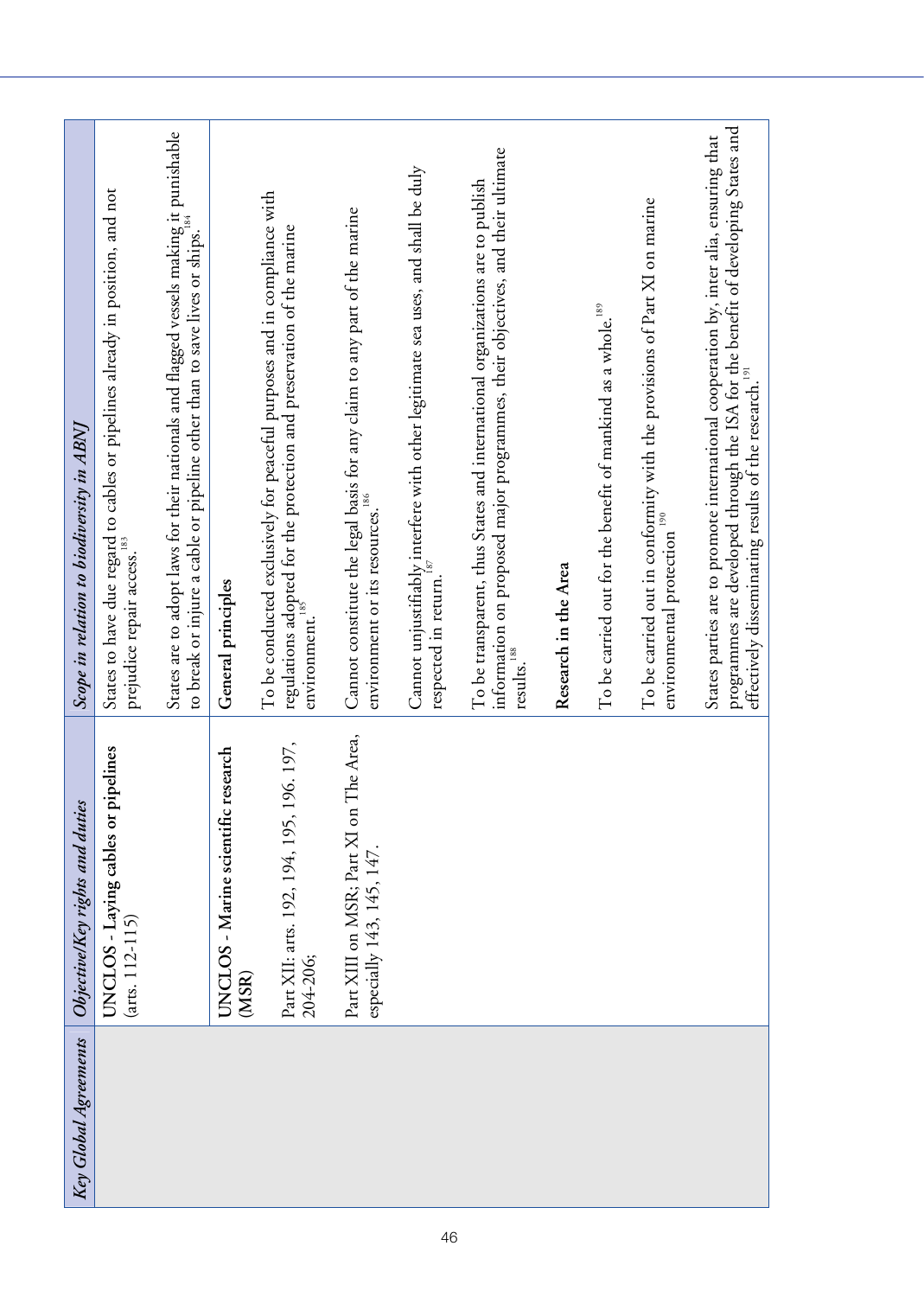| Key Global Agreements | ObjectivelKey rights and duties                                                                                                                                | Scope in relation to biodiversity in ABNI                                                                                                                                                                                                                                                      |
|-----------------------|----------------------------------------------------------------------------------------------------------------------------------------------------------------|------------------------------------------------------------------------------------------------------------------------------------------------------------------------------------------------------------------------------------------------------------------------------------------------|
|                       | operating<br>XII: arts. 192, 194, 195, 196, 197, 204 -<br>artificial islands and installations (Part<br>UNCLOS - Constructing and<br>206, 194(d), 209 and 215, | including through regulating the design, construction, equipment, operation<br>· States are to take measures to minimize pollution to the fullest possible extent,<br>and manning of such installations. <sup>193</sup>                                                                        |
|                       | mining- related installations, $147.3$ for<br>non-mining related installations) <sup>192</sup><br>Part XI arts. 145 and 147.1-.2 for                           |                                                                                                                                                                                                                                                                                                |
|                       | (arts. 95,<br>UNCLOS - Military activities<br>96, 236)                                                                                                         | Warships and ships on government non-commercial service have complete<br>immunity from the jurisdiction of any other states.                                                                                                                                                                   |
|                       |                                                                                                                                                                | UNCLOS environmental provisions not applicable, but each State to ensure by<br>appropriate measures not impairing operations or operational capabilities, that<br>such vessels and aircraft act in a manner consistent with UNCLOS, so far as is<br>reasonable and practicable. <sup>195</sup> |
|                       | UNCLOS – Archaeology (arts 303, 149))                                                                                                                          | All states have duty to protect objects of an archaeological and historical nature<br>found at sea, and to cooperate in doing so;                                                                                                                                                              |
|                       |                                                                                                                                                                | In the Area, such objects are to be preserved or disposed of for the benefit of<br>mankind, with "particular regard to the state of origin";                                                                                                                                                   |
|                       |                                                                                                                                                                | Laws of salvage and other rules of admiralty not affected.                                                                                                                                                                                                                                     |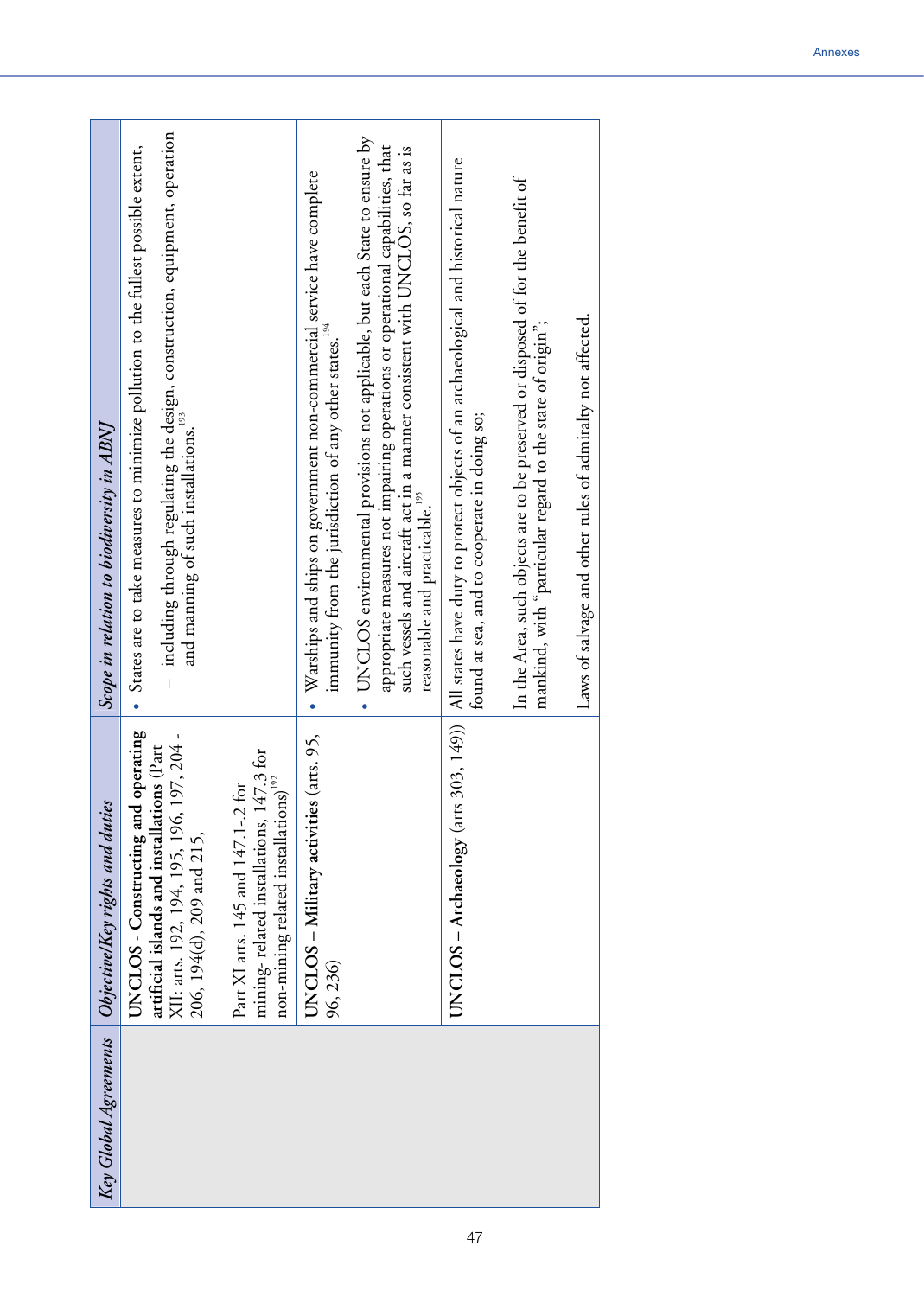| Key Global Agreements                                                                                      | ObjectivelKey rights and duties                                                                                             | Scope in relation to biodiversity in ABNJ                                                                                                                                                                                                                                                                                           |
|------------------------------------------------------------------------------------------------------------|-----------------------------------------------------------------------------------------------------------------------------|-------------------------------------------------------------------------------------------------------------------------------------------------------------------------------------------------------------------------------------------------------------------------------------------------------------------------------------|
| Implementation of the<br>Agreement for the<br>Provisions of                                                | The objective of UNFSA is to ensure the<br>long-term conservation and sustainable<br>use of straddling and highly migratory | Scope: Applies to straddling and highly migratory fish stocks but it does not apply<br>to discrete high seas fish stocks or to catadromous or anadromous species (these<br>latter two are generally covered by existing agreements). <sup>197</sup>                                                                                 |
| Straddling Fish Stocks<br>UNCLOS Relating to<br>the Conservation and<br>Management of                      | implementation of the relevant provisions<br>of UNCLOS. <sup>196</sup><br>fish stocks through improving the                 | UNFSA applies primarily beyond national jurisdiction though some if its<br>provisions also apply within areas under national jurisdiction to ensure<br>compatibility.                                                                                                                                                               |
| Fish Stocks (referred to<br>and Highly Migratory<br>UNFSA), 1995, in<br>as the Fish Stocks<br>Agreement or |                                                                                                                             | apply to fishing activities, and no comparable statement of principles governs<br>approach, duty to reduce impacts and protect biodiversity (see below) only<br>The principles of the UNFSA (e.g. precautionary approach, ecosystem<br>non-fishing activities.                                                                      |
| force: 2001                                                                                                |                                                                                                                             | discrete high seas stocks, but it still leaves a potential gap for these stocks with<br>Current state practice, including the UNGA resolution 61/105, indicate that<br>the management principles of UNFSA are now accepted as applicable to<br>respect to inspection and enforcement regimes, and dispute resolution<br>procedures. |
|                                                                                                            |                                                                                                                             | Geographic gaps:                                                                                                                                                                                                                                                                                                                    |
|                                                                                                            |                                                                                                                             | Some regions of the high seas and many targeted species (mainly discrete high<br>seas species in deep waters, but also sharks and other pelagic species) are not<br>covered by RFMOs (see Table 2).                                                                                                                                 |
|                                                                                                            |                                                                                                                             | UNFSA into their management of highly migratory and straddling fish stocks<br>Additionally, some RFMOs have yet to incorporate the general principles of<br>(see Table 2).                                                                                                                                                          |
|                                                                                                            |                                                                                                                             | Relatively low membership of UNFSA so that it does not include key fishing<br>States such as China and Republic of Korea.                                                                                                                                                                                                           |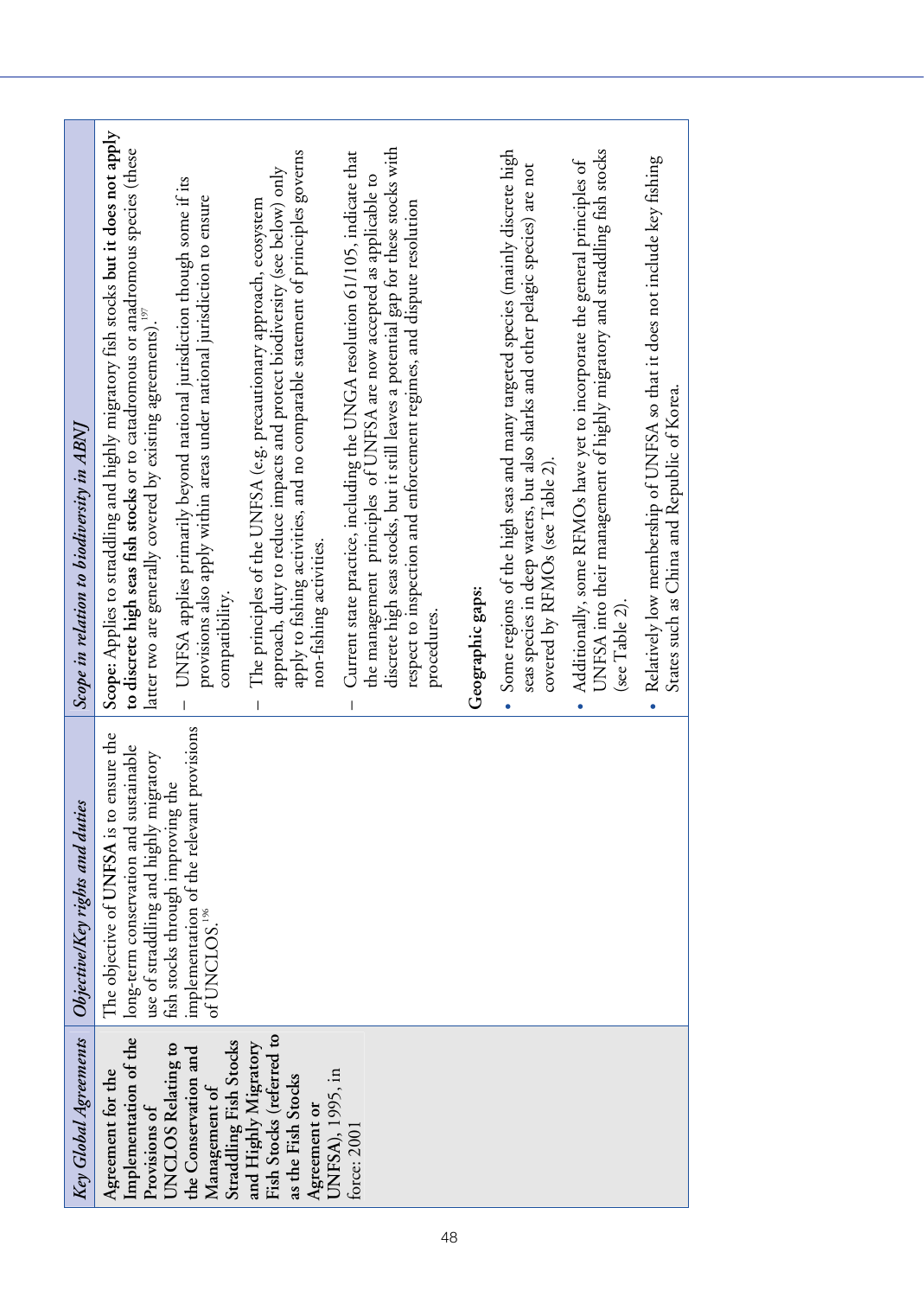| Key Global Agreements | Objective/Key rights and duties | Scope in relation to biodiversity in ABNJ                                                                                                                                                                                          |
|-----------------------|---------------------------------|------------------------------------------------------------------------------------------------------------------------------------------------------------------------------------------------------------------------------------|
|                       | UNFSA - Duty to cooperate:      | • Parties are required to cooperate either directly or through regional fisheries<br>management organizations and arrangements (RFMOs)."                                                                                           |
|                       |                                 | to observe the relevant conservation and management measures; otherwise they<br>All States fishing in the area of an RFMO to either join the RFMO or to agree<br>are not to permit their vessels to fish in the area.<br>$\bullet$ |
|                       |                                 | Flag States and RFMOs to adopt monitoring, control and enforcement<br>mechanisms.<br>$\bullet$                                                                                                                                     |
|                       | UNFSA - Conservation duties     | Fisheries management is to be based on precautionary and ecosystem<br>$\operatorname{approaches}^{\text{200}}$<br>$\bullet$                                                                                                        |
|                       |                                 | States are to, inter alia,:                                                                                                                                                                                                        |
|                       |                                 | take into account the interdependence of stocks in conservation and<br>management measures;<br>$\overline{\phantom{a}}$                                                                                                            |
|                       |                                 | assess the impacts of fishing on target species and species belonging to the same<br>ecosystem;<br>T                                                                                                                               |
|                       |                                 | adopt, where necessary, conservation and management measures for species<br>related to target stocks;                                                                                                                              |
|                       |                                 | minimize pollution, waste, discharges, catch by lost or abandoned gear, bycatch,<br>and impacts on associated and dependent species in particular endangered<br>species; and                                                       |
|                       |                                 | protect biodiversity in the marine environment. <sup>201</sup><br>$\overline{1}$                                                                                                                                                   |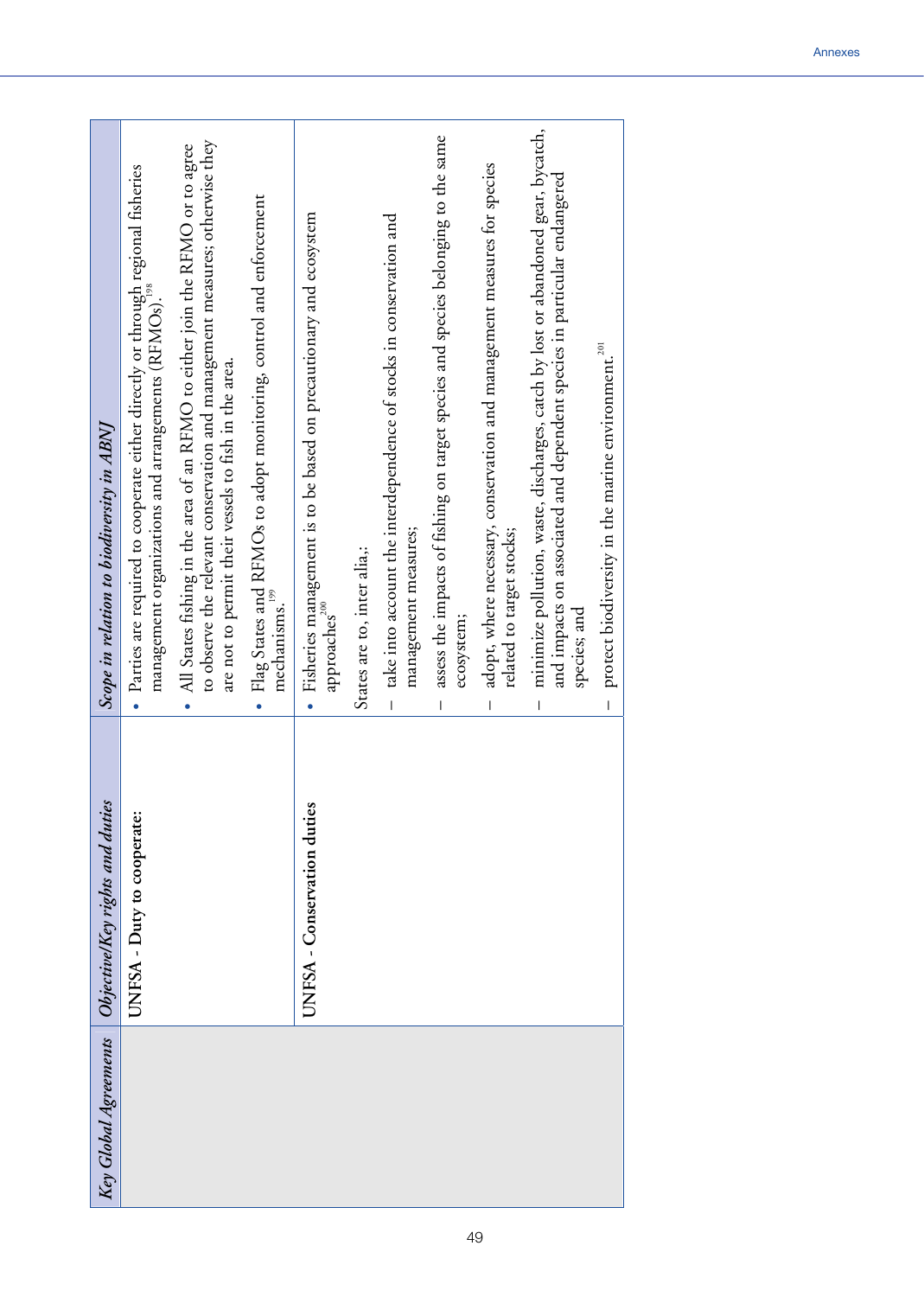| Key Global Agreements                      | Objective Key rights and duties                                                                                   | Scope in relation to biodiversity in ABNJ                                                                                                                                                                                                                                                                                                                                 |
|--------------------------------------------|-------------------------------------------------------------------------------------------------------------------|---------------------------------------------------------------------------------------------------------------------------------------------------------------------------------------------------------------------------------------------------------------------------------------------------------------------------------------------------------------------------|
|                                            | UNFSA - Flag State duties                                                                                         | • Article 18 specifies flag state duties and responsibilities in detail to include:                                                                                                                                                                                                                                                                                       |
|                                            |                                                                                                                   | conservation and management measures and that such vessels do not engage<br>to ensure that vessels flying its flag comply with subregional and regional<br>in any activity which undermines the effectiveness of such measures.                                                                                                                                           |
|                                            |                                                                                                                   | to authorize the use of vessels flying its flag for fishing on the high seas only<br>where it is able to exercise effectively its responsibilities in respect of such<br>vessels.<br>I.                                                                                                                                                                                   |
|                                            |                                                                                                                   | to control of such vessels by means of fishing licences, and to ensure effective<br>monitoring, control and surveillance of such vessels, their fishing operations<br>and related activities.                                                                                                                                                                             |
| Convention on                              | Objectives:                                                                                                       | Jurisdictional scope: in ABNJ it applies only to processes and activities carried out                                                                                                                                                                                                                                                                                     |
| <b>Biological Diversity</b><br>(CBD), 1992 | 1) conservation of biological diversity;                                                                          | under the control of Parties which may have an adverse impact on biodiversity. <sup>203</sup>                                                                                                                                                                                                                                                                             |
|                                            | 2) the sustainable use of its components;<br>and                                                                  | Convention has a key role in supporting the work of the General Assembly with<br>Role of CBD: At COP8 in 2006, Parties to the CBD recognized that the                                                                                                                                                                                                                     |
|                                            | benefits arising out of the utilization of<br>t of the<br>3) the fair and equitable sharing<br>genetic resources. | regard to MPAs beyond national jurisdiction, by focusing on provision of scientific<br>approach, and in delivering the 2010 target to significantly reduce the current rate<br>and, as appropriate, technical information and advice relating to marine biological<br>diversity, the application of the ecosystem approach and the precautionary<br>of biodiversity loss. |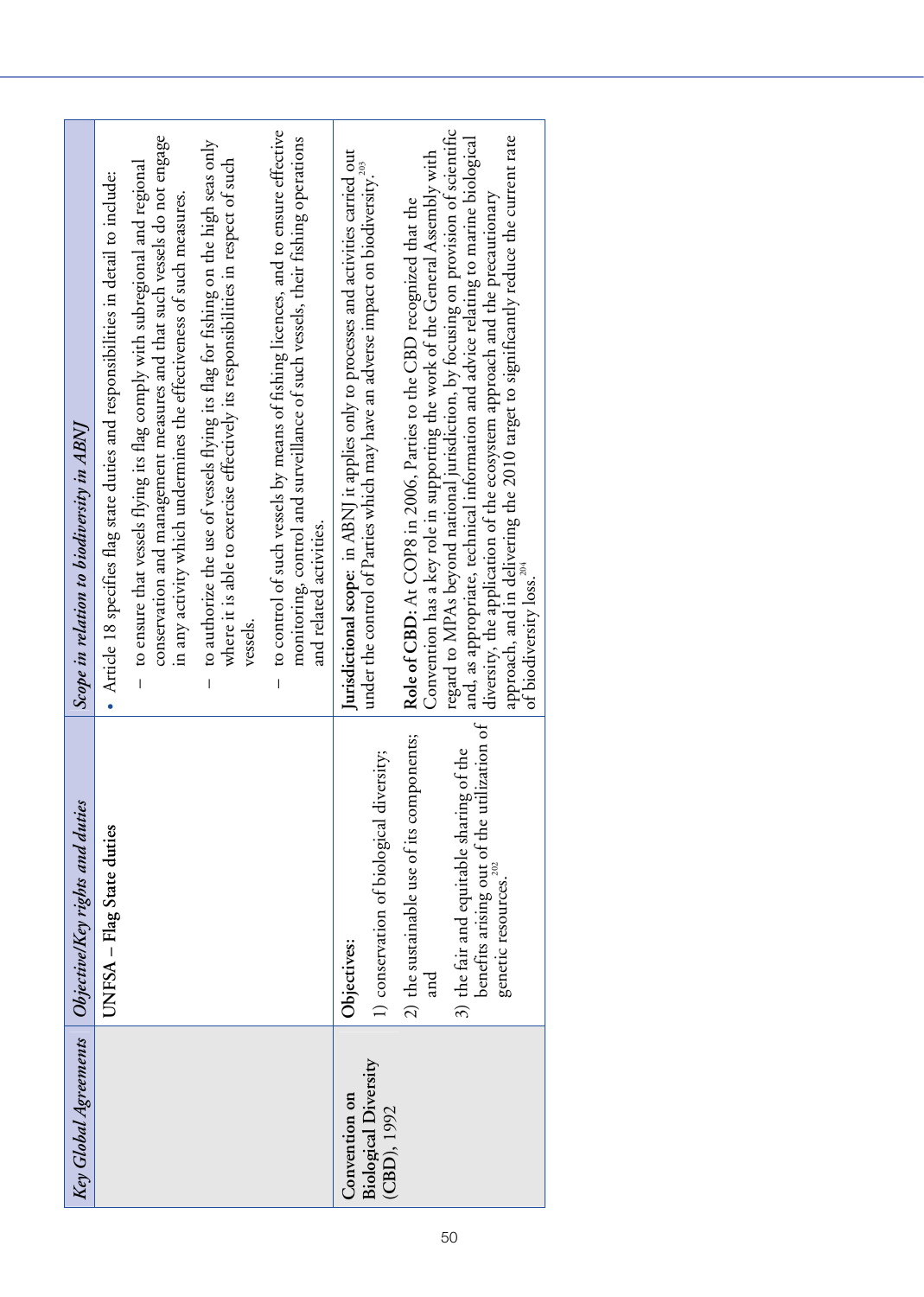| Key Global Agreements                       | Objective/Key rights and duties                                                                                                                                               | Scope in relation to biodiversity in ABNJ                                                                                                                                                                                                                                                                   |
|---------------------------------------------|-------------------------------------------------------------------------------------------------------------------------------------------------------------------------------|-------------------------------------------------------------------------------------------------------------------------------------------------------------------------------------------------------------------------------------------------------------------------------------------------------------|
|                                             | CBD - Conservation duties                                                                                                                                                     | nationals (or other entities under its jurisdiction or control) that may adversely impact<br>Each Party to apply CBD provisions to processes and activities undertaken by its<br>biodiversity in ABNJ.                                                                                                      |
|                                             |                                                                                                                                                                               | This includes the duty to                                                                                                                                                                                                                                                                                   |
|                                             |                                                                                                                                                                               | identify and monitor processes and activities that may have significant adverse<br>impacts on biodiversity ABNJ; <sup>205</sup>                                                                                                                                                                             |
|                                             |                                                                                                                                                                               | require EIA of proposed projects likely to have significant adverse impacts; <sup>206</sup> and                                                                                                                                                                                                             |
|                                             |                                                                                                                                                                               | promote consultation regarding activities under their jurisdiction or control that<br>may significantly affect biodiversity of ABNJ <sup>207</sup>                                                                                                                                                          |
|                                             |                                                                                                                                                                               | requirements for Parties to inter alia, establish a system of protected areas or areas<br>In contrast, in areas within national jurisdiction, the CBD provides detailed                                                                                                                                     |
|                                             |                                                                                                                                                                               | d<br>ecosystems and habitats in situ, and regulate important biological resources with<br>where special measures need to be taken to conserve biological diversity, protect<br>view to ensuring their conservation and sustainable use. <sup>208</sup>                                                      |
|                                             | CBD - Duty to cooperate                                                                                                                                                       | conservation and sustainable use of biodiversity in ABNJ through competent<br>Parties are to cooperate, as far as possible and appropriate, regarding the<br>international organizations or directly by Parties. <sup>209</sup>                                                                             |
|                                             | CBD - UNCLOS relationship                                                                                                                                                     | exercise of those rights and obligations would cause a serious damage or threat to biological diversity. <sup>211</sup><br>Parties to the CBD are required to implement that convention consistently with<br>the rights and obligations of States under the law of the sea, <sup>210</sup> except where the |
| Convention on the<br>Conservation of        | Objectives:                                                                                                                                                                   | jurisdiction over any part of the range of the migratory species (i.e. 'Range States'),<br>Scope: CMS promotes collaborative actions amongst those States which exercise                                                                                                                                    |
| Wild Animals (CMS),<br>Migratory Species of | (particularly those that migrate across or<br>To protect migratory listed species                                                                                             | or a flag State whose vessels engage outside national jurisdictional limits that may<br>impact on migratory species.                                                                                                                                                                                        |
| 1979, in force 1983                         | boundaries), to conserve or restore habitat<br>and to mitigate impacts that may impinge<br>on their migration or survival. <sup>212'</sup><br>outside national jurisdictional | In ABNJ, relevant listed marine migratory species include seabirds, whales,<br>dolphins and turtles.                                                                                                                                                                                                        |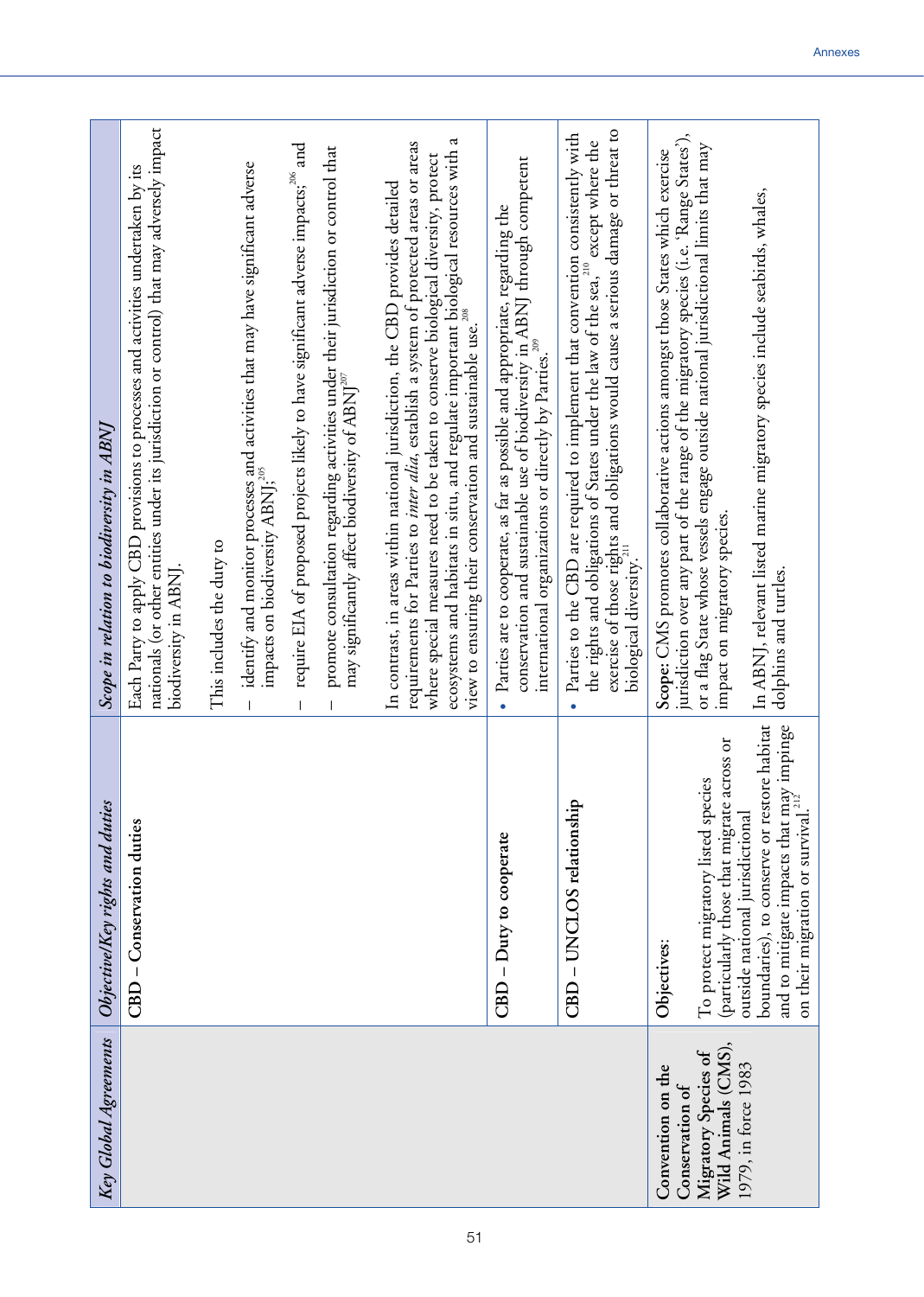| Key Global Agreements                                                             | Objective/Key rights and duties                                                                                                                         | Scope in relation to biodiversity in ABNJ                                                                                                                                                                                                                                          |
|-----------------------------------------------------------------------------------|---------------------------------------------------------------------------------------------------------------------------------------------------------|------------------------------------------------------------------------------------------------------------------------------------------------------------------------------------------------------------------------------------------------------------------------------------|
|                                                                                   | CMS - Conservation duties                                                                                                                               | Except under specific circumstances, Parties that are Range States of a migratory<br>species listed in Appendix I shall prohibit the taking of such animals. <sup>213</sup>                                                                                                        |
|                                                                                   |                                                                                                                                                         | maintenance of a network of suitable habitats appropriately disposed in relation to<br>Agreements developed under CMS are to consider, amongst other things,<br>the migration routes and procedures to eliminate illegal takings.                                                  |
|                                                                                   | CMS - Reporting duties                                                                                                                                  | Parties are to notify the Secretariat as to whether they qualify as a Range State for a<br>migratory species concerned and, where possible, to provide future plans in respect<br>species and to provide information on their flag vessels which are taking the<br>of such taking. |
| International Trade in<br>Convention on                                           | Objectives                                                                                                                                              | Scope: CITES refers to marine ABNJ in the context of 'introduction from the sea'<br>which provides for transportation into a State of listed species which are taken in                                                                                                            |
| Endangered Species of<br>Wild Fauna and Flora<br>(CITES), 1973, in<br>force: 1975 | To promote international cooperation to<br>wildlife species against over-exploitation<br>protect threatened and endangered<br>from international trade. | clarification is currently being sought by Parties to CITES as to how provisions<br>relating to 'introduction from the sea' should be interpreted and applied in<br>the marine environment outside of the jurisdiction of any State. <sup>216</sup> Further<br>practice.           |
|                                                                                   |                                                                                                                                                         | Listings of commercially valuable marine species remain controversial, and CITES<br>Among the marine listings are many species of cetaceans, turtles and corals. More<br>recently Parties have listed marine species which have a commercial value.                                |
|                                                                                   |                                                                                                                                                         | and FAO continue to work to define respective roles and capabilities.                                                                                                                                                                                                              |
|                                                                                   | <b>CITES</b> Conservation duties                                                                                                                        | To prevent trade in endangered species listed in appendix 1;                                                                                                                                                                                                                       |
|                                                                                   |                                                                                                                                                         | To regulate trade in species that might become endangered without such regulation<br>that listed in appendix 2;                                                                                                                                                                    |
|                                                                                   |                                                                                                                                                         | To cooperate to control trade in species listed at the national level in appendix 3.                                                                                                                                                                                               |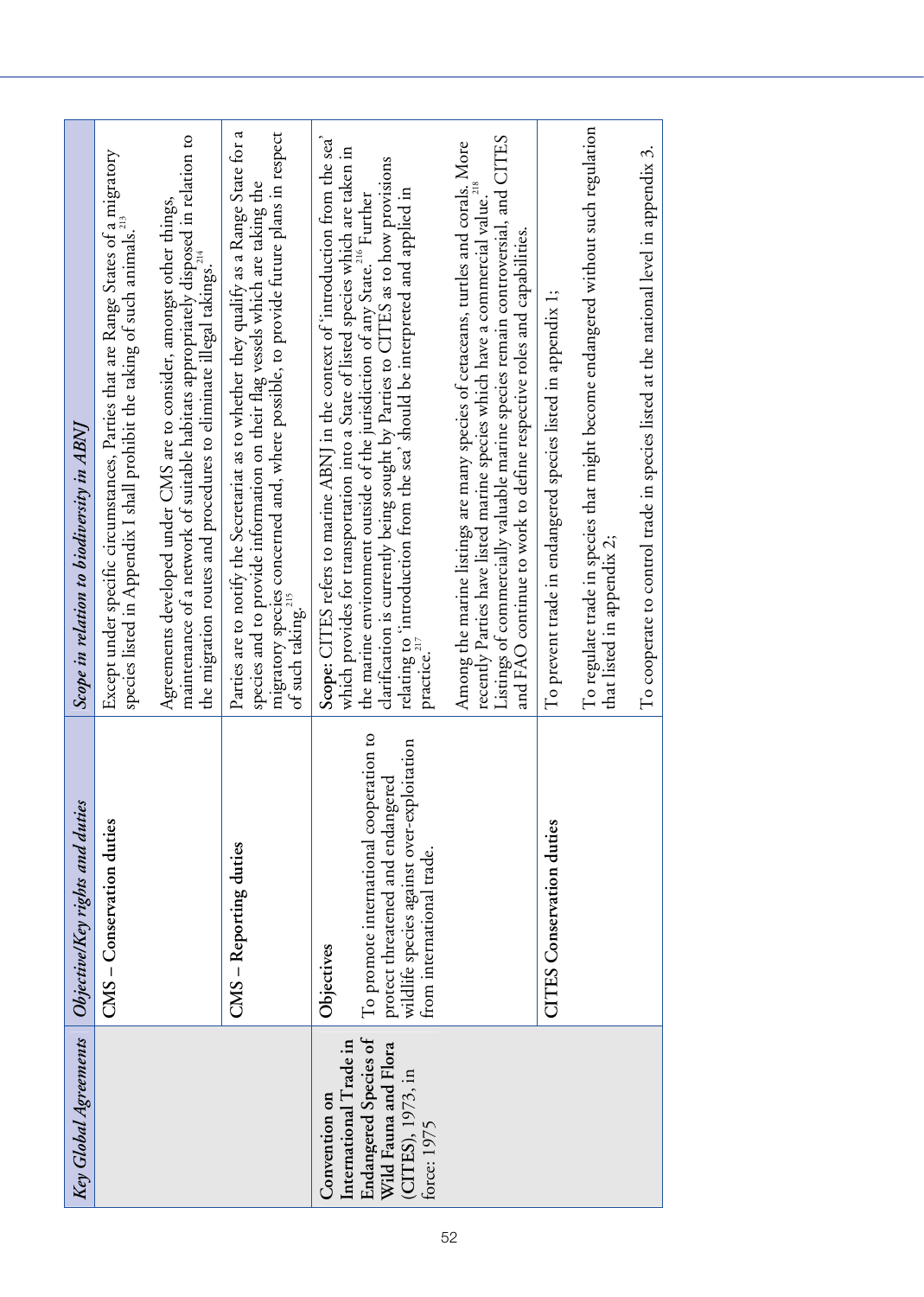| Key Global Agreements                                                                                                                                                                                                                                                                                         | ObjectivelKey rights and duties                                                                                                                                                                  | Scope in relation to biodiversity in ABNJ                                                                                                                                                                                                                                                                                                                                                                                                                               |
|---------------------------------------------------------------------------------------------------------------------------------------------------------------------------------------------------------------------------------------------------------------------------------------------------------------|--------------------------------------------------------------------------------------------------------------------------------------------------------------------------------------------------|-------------------------------------------------------------------------------------------------------------------------------------------------------------------------------------------------------------------------------------------------------------------------------------------------------------------------------------------------------------------------------------------------------------------------------------------------------------------------|
| International Whaling<br>1946, in force: 1948<br>Convention (IWC),                                                                                                                                                                                                                                            | whale<br>conservation and development of<br>To ensure proper and effective<br>Objectives                                                                                                         | applies only to commercial whaling, and does not regulate other activities that may<br>jurisdiction of Parties, and to all waters in which whaling is prosecuted. The IWC<br>Scope: Applies to factory ships, land stations, and whale catchers under the<br>impact on the health and status of whales.                                                                                                                                                                 |
|                                                                                                                                                                                                                                                                                                               | stocks.                                                                                                                                                                                          | and closed waters, including the designation of sanctuary areas, as well as prescribe<br>The International Whaling Commission is empowered to fix the limits of open<br>seasons, catch and efforts limits, and prohibited methods for capture. A<br>moratorium on whaling established by the Commission took effect in<br>1985/1986. <sup>219</sup>                                                                                                                     |
|                                                                                                                                                                                                                                                                                                               |                                                                                                                                                                                                  | Two large-scale high seas sanctuaries where commercial whaling is prohibited have<br>the 1938 Antarctic Sanctuary) and renewed since then, though not without some<br>been established in 1979 (Indian Ocean) and 1994 (Southern Ocean, expanding<br>debate. Taking of whales for scientific purposes continues. Two proposed whale<br>sanctuaries in the South Atlantic and South Pacific have failed to achieve the<br>necessary 75% majority vote to be established. |
| Pollution from Ships,<br>1973, as modified by<br>the Protocol of 1978<br>Annexes I, II, IV, V<br>Convention for the<br>(MARPOL 73/78),<br>Annex VI: 2005.<br>Annex III: 1992<br>Annex IV: 2003<br>relating thereto<br>Annex V: 1988<br>Prevention of<br>International<br>Annex I & II<br>In force:<br>and VI, | environment by oil and other substances<br>and the minimisation of their accidental<br>To achieve the complete elimination of<br>intentional pollution of the marine<br>Objectives<br>discharge. | Scope: Extends to all ships entitled to fly the flag of a Party to the Convention and<br>in all parts of the sea. <sup>220</sup>                                                                                                                                                                                                                                                                                                                                        |
|                                                                                                                                                                                                                                                                                                               |                                                                                                                                                                                                  |                                                                                                                                                                                                                                                                                                                                                                                                                                                                         |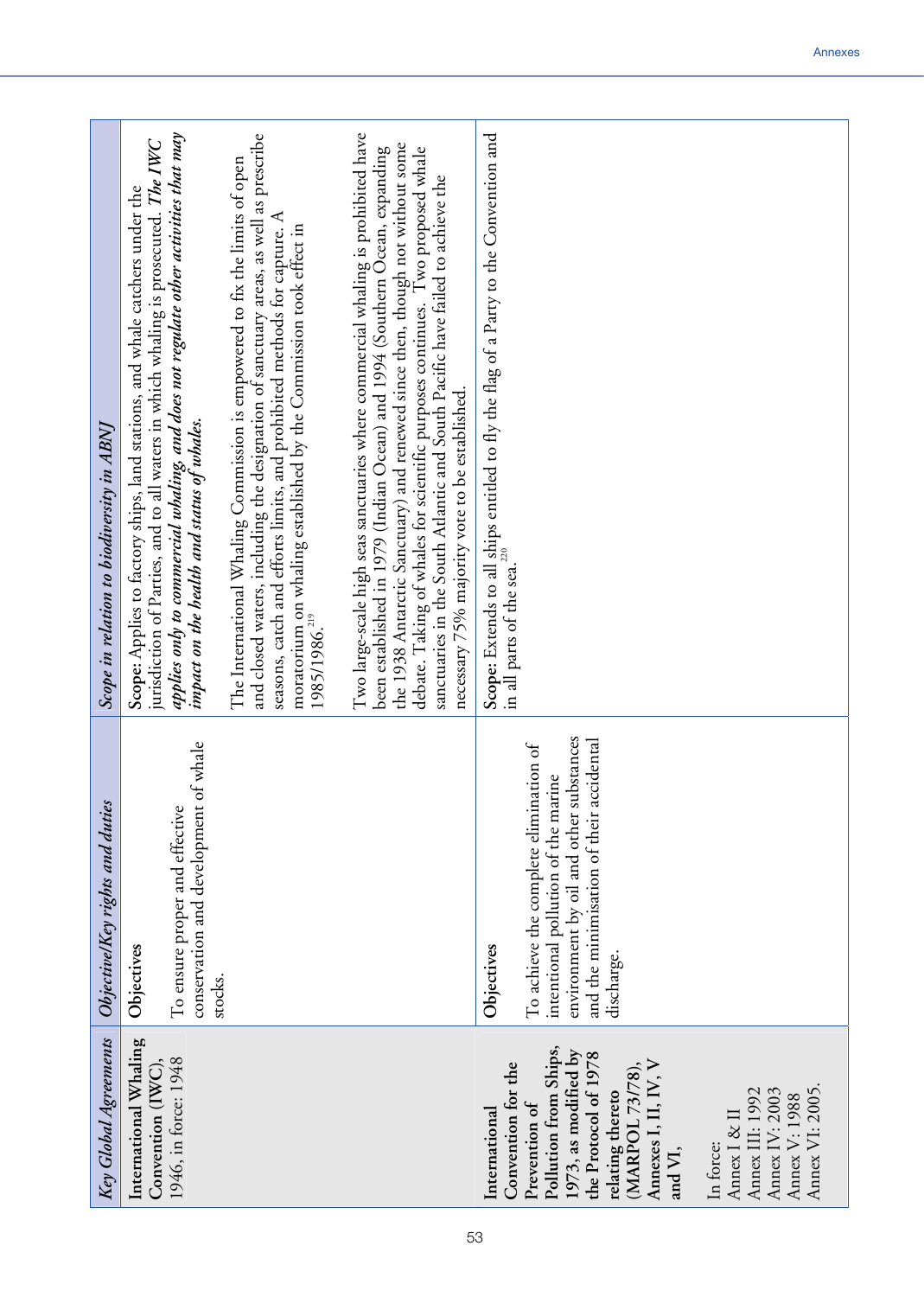| Key Global Agreements                                                                                                                                                 | ObjectivelKey rights and duties                                                                                                                                                                           | Scope in relation to biodiversity in ABNJ                                                                                                                                                                                                                                                                                                                                                                                                                                                                                                                                                                                                                                      |
|-----------------------------------------------------------------------------------------------------------------------------------------------------------------------|-----------------------------------------------------------------------------------------------------------------------------------------------------------------------------------------------------------|--------------------------------------------------------------------------------------------------------------------------------------------------------------------------------------------------------------------------------------------------------------------------------------------------------------------------------------------------------------------------------------------------------------------------------------------------------------------------------------------------------------------------------------------------------------------------------------------------------------------------------------------------------------------------------|
|                                                                                                                                                                       | MARPOL annexes                                                                                                                                                                                            | construction, design, equipment and operational standards to control pollution<br>substances carried by seas in packaged form; iv) sewage, v) garbage; and vi) air<br>from: i) oil and oily wastes; ii) noxious liquid substances in bulk; iii) harmful<br>Six technical annexes contain detailed regulations with respect to discharge,<br>pollution.                                                                                                                                                                                                                                                                                                                         |
|                                                                                                                                                                       |                                                                                                                                                                                                           | from land approach, in which discharges are less stringent beyond coastal waters<br>other than in Special Areas where discharges of oil or other substances are more strictly controlled or prohibited. <sup>221</sup> This means that the high seas are the least<br>Despite improvement over the years, MARPOL continues to rely on a distance<br>protected part of the sea. $^{222}$                                                                                                                                                                                                                                                                                        |
|                                                                                                                                                                       | MARPOL special areas                                                                                                                                                                                      | Other<br>high seas areas could be proposed or the vessel discharge standards provided under<br>except in very limited conditions. There are two Special Areas which include areas<br>which justify an almost complete prohibition on oil and other vessel discharges,<br>MARPOL could be made equally stringent across all maritime zones including<br>oceanographical, ecological and traffic conditions in a particular area of the sea<br>The concept of Special Areas in MARPOL 73/78 recognises the existence of<br>outside of national jurisdiction (Mediterranean and the Southern Ocean). <sup>223</sup><br>ABNI.                                                      |
| Management of Ships'<br>2004, not yet in force<br>Water Convention),<br>Convention for the<br>Sediments (Ballast<br>Ballast Water and<br>International<br>Control and | control and management of ships' ballast<br>eliminate the transfer of harmful aquatic<br>organisms and pathogens through the<br>To prevent, minimize and ultimately<br>water and sediments.<br>Objectives | basis for action if needed to restrict ballast water exchange in certain areas in ABNJ.<br>cooperate to address threats and risks to biodiversity in ABNJ, providing a possible<br>The specific requirements for ballast water management are contained in detailed<br>organisms and pathogens through the control and management of ships' ballast<br>complete effect to the provisions of the Convention and the Annex in order to<br>Scope: Under Article 2 General Obligations Parties undertake to give full and<br>prevent, minimize and ultimately eliminate the transfer of harmful aquatic<br>water and sediments. Art. 2(9) of the BWM Convention require Parties to |
|                                                                                                                                                                       |                                                                                                                                                                                                           | miles from the nearest land and in water at least 200 metres in depth, in all cases at<br>regulations. The standard method of treatment for existing ships is Ballast Water<br>least 50 nautical miles from the nearest land and in water at least 200 metres in<br>depth. When these requirements cannot be met areas may be designated where<br>Exchange at sea. <sup>224</sup> This is to take place, wherever possible, at least 200 nautical<br>ships can conduct ballast water exchange.                                                                                                                                                                                 |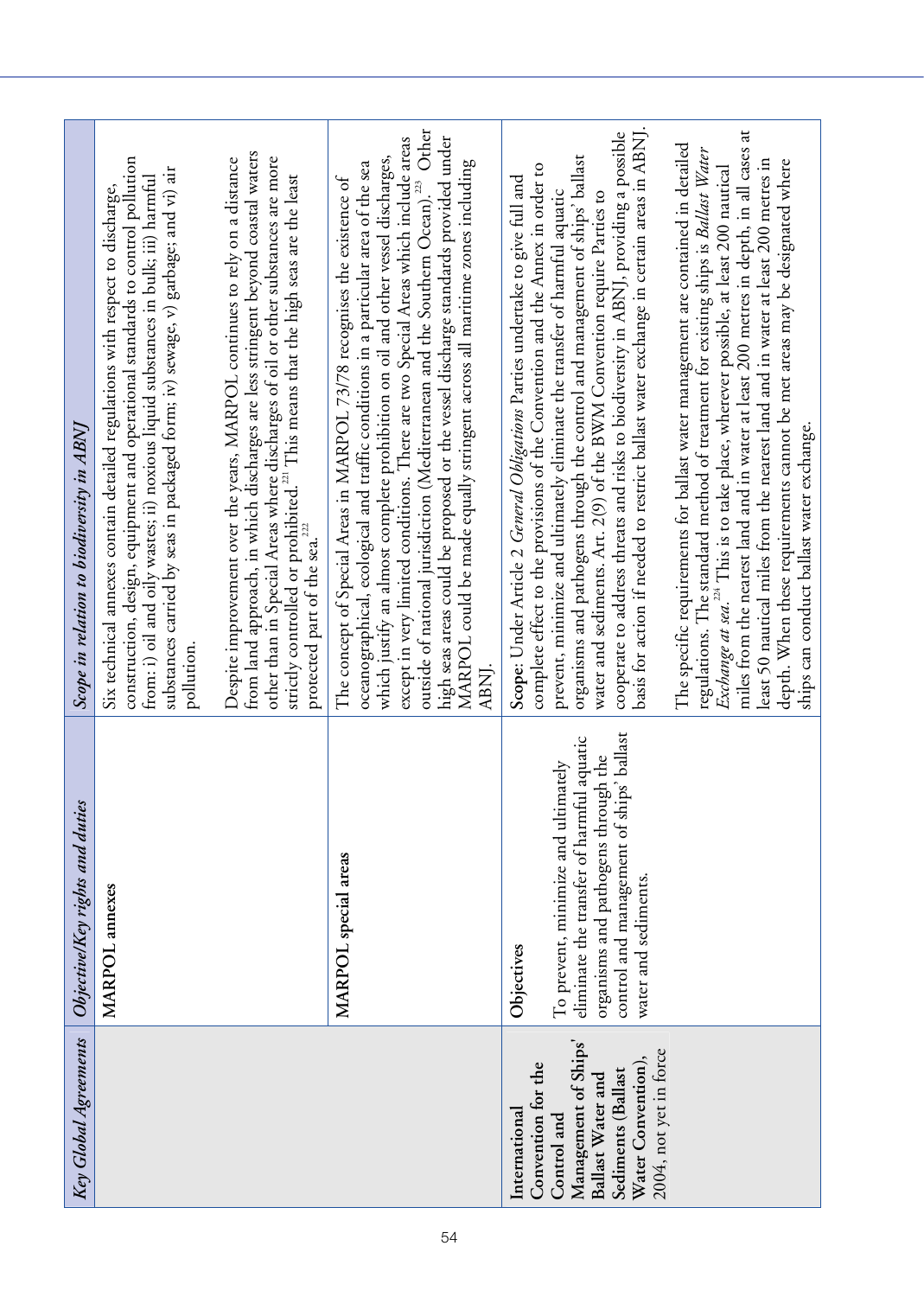| Key Global Agreements                                                                   | Objective/Key rights and duties                                                                                                                                           | Scope in relation to biodiversity in ABNJ                                                                                                                                                                                                                                                                                                                                                                                                                            |
|-----------------------------------------------------------------------------------------|---------------------------------------------------------------------------------------------------------------------------------------------------------------------------|----------------------------------------------------------------------------------------------------------------------------------------------------------------------------------------------------------------------------------------------------------------------------------------------------------------------------------------------------------------------------------------------------------------------------------------------------------------------|
| Prevention of Marine<br>Convention on the                                               | Objective:                                                                                                                                                                | Scope: Applies to all maritime areas except the internal waters of a State.                                                                                                                                                                                                                                                                                                                                                                                          |
| Pollution by Dumping<br>Convention), 1972, in<br>of Wastes and Other<br>Matter, (London | of wastes and other matter that is liable to<br>prevent pollution of the sea by dumping<br>create hazards to human health, to harm<br>To promote all practicable steps to | flag, loading in its territory or territorial sea the matter to be dumped, or vessels,<br>To be applied to vessels and aircraft registered in a Party's territory or flying its<br>aircraft and fixed or floating platforms under its jurisdiction believed to be<br>engaged in dumping.<br>$\bullet$                                                                                                                                                                |
| force: 1975                                                                             | damage amenities or to interfere with<br>$\overline{c}$<br>living resources and marine life,                                                                              | 226<br>Parties can adopt other (stricter) measures to prevent dumping at sea.<br>$\bullet$                                                                                                                                                                                                                                                                                                                                                                           |
|                                                                                         | other legitimate uses of the sea. <sup>225</sup>                                                                                                                          | However, Parties are not required to adopt measures to control the activities of<br>their nationals (private or public) that may affect ABNJ.                                                                                                                                                                                                                                                                                                                        |
|                                                                                         | $\ln \text{of}$<br>London Convention - Definitio<br>Dumping                                                                                                               | Disposition of material for purposes other than disposal when it is likely to cause<br>harm is also considered "dumping"<br>$\bullet$                                                                                                                                                                                                                                                                                                                                |
|                                                                                         |                                                                                                                                                                           | "Dumping" does not include the "placement of matter for a purpose other than<br>Dumping" is defined as the deliberate disposal at sea of wastes or other matter<br>the mere disposal thereof, provided that such placement is not contrury to the<br>from vessels, aircraft, platforms or other man-made structures, as well as the<br>deliberate disposal of these vessels or platforms themselves. <sup>227</sup><br>aims of this Convention." Article 1(5)(b)(ii) |
|                                                                                         | London Convention - Prohibited matter<br>and duties                                                                                                                       | permit for the dumping of a number of other identified materials and a prior<br>Prohibits the dumping of certain hazardous materials, requires a prior special<br>general permit for other wastes or matter.<br>$\bullet$                                                                                                                                                                                                                                            |
|                                                                                         |                                                                                                                                                                           | the dumping of radioactive waste, industrial waste (with some exceptions) and<br>Since its entry into force in 1975, Parties have agreed to phase out completely<br>sewage sludge at sea. Incineration is also prohibited. <sup>228</sup>                                                                                                                                                                                                                            |
|                                                                                         |                                                                                                                                                                           | Dumping is prohibited, except for wastes on the so-called "reverse list", subject<br>to EIA, waste assessment and permits.                                                                                                                                                                                                                                                                                                                                           |
|                                                                                         | London Convention - Duty to cooperate                                                                                                                                     | application of this Convention, particularly on the high seas, including procedures<br>for the reporting of vessels and aircraft observed dumping in contravention of this Convention. <sup>229</sup><br>Parties are to cooperate in the development of procedures for the effective                                                                                                                                                                                 |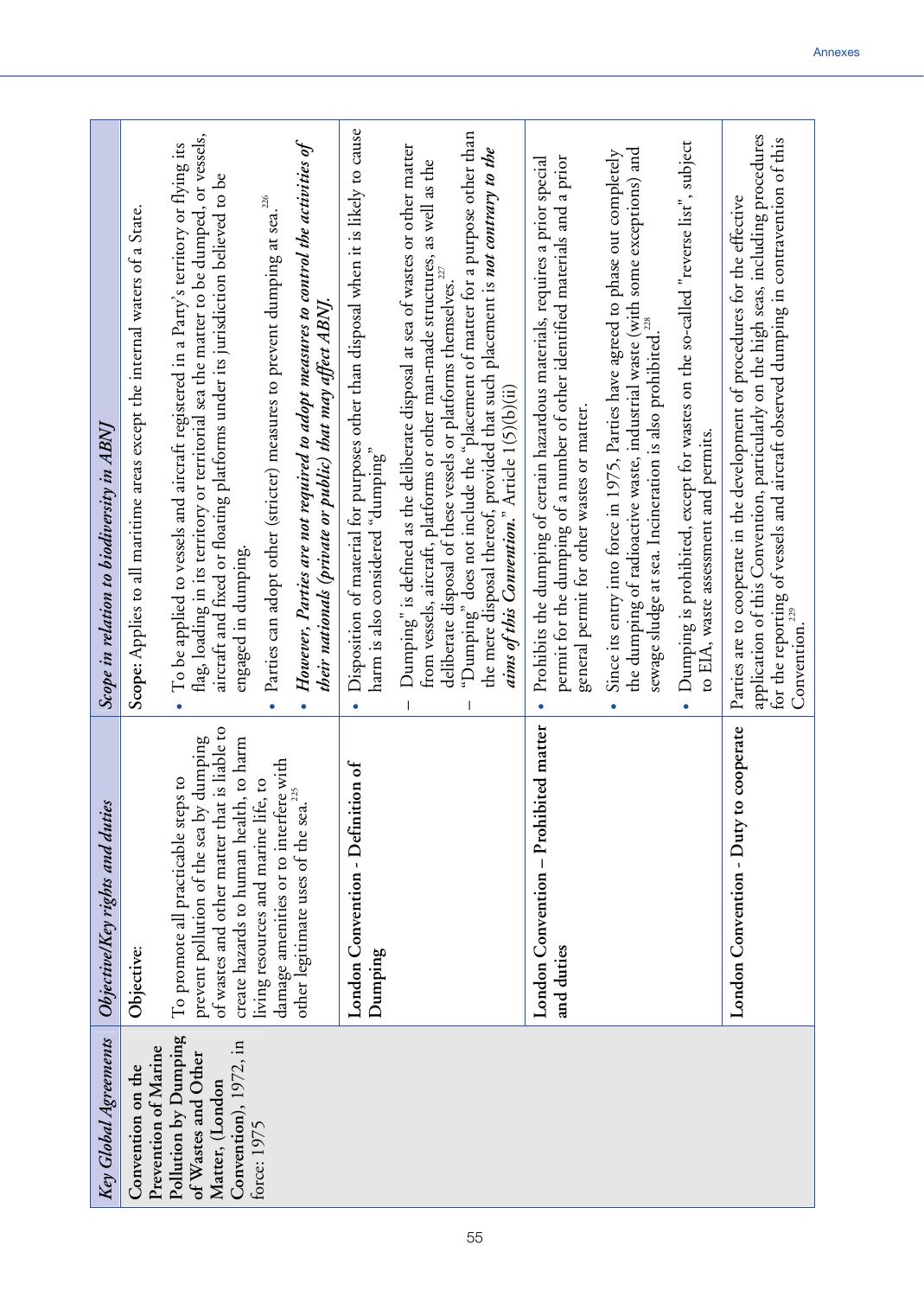| Key Global Agreements                                                            | Objective/Key rights and duties                                                                                                                                 | Scope in relation to biodiversity in ABNJ                                                                                                                                                                                                                                                                                                     |
|----------------------------------------------------------------------------------|-----------------------------------------------------------------------------------------------------------------------------------------------------------------|-----------------------------------------------------------------------------------------------------------------------------------------------------------------------------------------------------------------------------------------------------------------------------------------------------------------------------------------------|
| London Convention,<br>Protocol to the                                            | Objectives:                                                                                                                                                     | Scope: In 1996, the "London Protocol" was adopted to further modernize the<br>Convention and, eventually, replace it.                                                                                                                                                                                                                         |
| 1996, in force: 2006                                                             | dumping or incineration of wastes and<br>other matter at sea, requires Parties to<br>and<br>To eliminate pollution caused by<br>apply a precautionary approach, | Under the Protocol, the precautionary approach is applied and all dumping is<br>prohibited, with the exception of materials listed in Annex 1. <sup>231</sup>                                                                                                                                                                                 |
|                                                                                  | encourages "polluter pays"<br>implementation. <sup>230</sup>                                                                                                    | resulting from industrial fish processing operations; 4. Vessels and platforms or<br>These are: 1. Dredged material; 2. Sewage sludge; 3. Fish waste, or material<br>other man-made structures at sea; 5. Inert, inorganic geological material; 6.<br>Organic material of natural origin.                                                     |
|                                                                                  |                                                                                                                                                                 | Both the Convention and Protocol require Parties to issue permits for the dumping<br>of wastes and other matter at sea.                                                                                                                                                                                                                       |
|                                                                                  |                                                                                                                                                                 | for a purpose other than the mere disposal thereof, they do apply if such placement<br>While the London Convention and Protocol do not apply to placement of matter<br>is contrary to the aims of the Convention/Protocol. <sup>232</sup>                                                                                                     |
| Agreement to Promote<br>Conservation and<br>Compliance with<br>International     | reflagging as a means to avoid compliance<br>To deter the practice of flagging or<br>Objectives:                                                                | Scope: Applies to fishing vessels of Parties that are used or intended for fishing on<br>the high seas <sup>233</sup> but it does not apply to vessels fishing in areas where there are no<br>RFMOs or agreed international conservation and management measures.                                                                             |
| Management Measures<br>by Fishing Vessels on<br>the High Seas (FAO<br>Compliance | management measures for living marine<br>resources and to reinforce the duties of<br>with international conservation and<br>flag States to exercise effectively | international cooperation and provides for the ability of port States to investigate<br>The flag State must authorize its vessels to fish on the high seas, and it may only<br>do so if it can effectively exercise its responsibilities under the Agreement. The<br>Agreement relies primarily on flag state jurisdiction but also promotes  |
| Agreement), 1993, in<br>force: 2003                                              | jurisdiction and control over vessels flying<br>their flag.                                                                                                     | comprehensive centralized data base on vessels authorized to fish on the high seas<br>but due to the low number of parties to the Compliance Agreement, it is far<br>FAO has established a High Seas Vessel Authorization Record to develop a<br>whether vessels in their ports have breached the Agreement. <sup>234</sup><br>from complete. |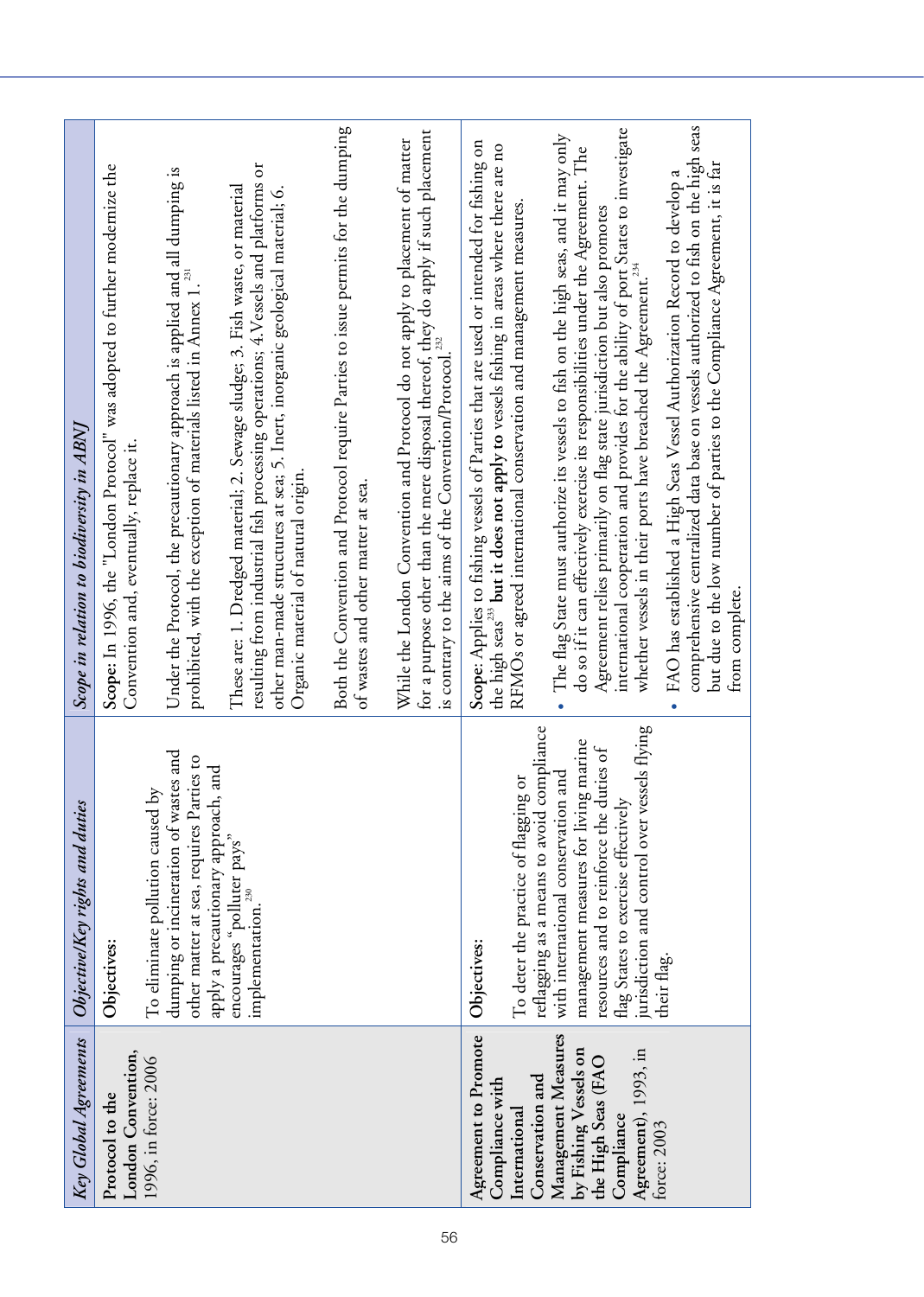| Key Global Agreements                                                                                                                                                                                                                                                                                                                                                                                                                                                             | Objective/Key rights and duties                                                                                                                                                                                                                                                                                                                                                                                                                                                                                                                                                                                                                                                                                                                                                                                                                                                                                                                                         | Scope in relation to biodiversity in ABNI                                                                                                                                                                                                                                                                                                                                                                                                                                                                                                                                                                                                                                                                                                                                                                                                                                                                                                                                                                                                                                                                                                                                                                                                                                                                                                                                                                                                                                    |
|-----------------------------------------------------------------------------------------------------------------------------------------------------------------------------------------------------------------------------------------------------------------------------------------------------------------------------------------------------------------------------------------------------------------------------------------------------------------------------------|-------------------------------------------------------------------------------------------------------------------------------------------------------------------------------------------------------------------------------------------------------------------------------------------------------------------------------------------------------------------------------------------------------------------------------------------------------------------------------------------------------------------------------------------------------------------------------------------------------------------------------------------------------------------------------------------------------------------------------------------------------------------------------------------------------------------------------------------------------------------------------------------------------------------------------------------------------------------------|------------------------------------------------------------------------------------------------------------------------------------------------------------------------------------------------------------------------------------------------------------------------------------------------------------------------------------------------------------------------------------------------------------------------------------------------------------------------------------------------------------------------------------------------------------------------------------------------------------------------------------------------------------------------------------------------------------------------------------------------------------------------------------------------------------------------------------------------------------------------------------------------------------------------------------------------------------------------------------------------------------------------------------------------------------------------------------------------------------------------------------------------------------------------------------------------------------------------------------------------------------------------------------------------------------------------------------------------------------------------------------------------------------------------------------------------------------------------------|
| <b>GOVERNANCE-</b><br><b>AGREEMENTS</b><br><i>FOCUSED</i>                                                                                                                                                                                                                                                                                                                                                                                                                         | Mandate/objective                                                                                                                                                                                                                                                                                                                                                                                                                                                                                                                                                                                                                                                                                                                                                                                                                                                                                                                                                       | Scope in relation to biodiversity in ABNJ                                                                                                                                                                                                                                                                                                                                                                                                                                                                                                                                                                                                                                                                                                                                                                                                                                                                                                                                                                                                                                                                                                                                                                                                                                                                                                                                                                                                                                    |
| Environmental Matters<br>Environmental Impact<br>(Aarhus Convention),<br>SEA Protocol: not yet<br>Decision-making and<br>Protocol on Strategic<br><b>UNECE</b> Convention<br>Convention in force:<br>Information, Public<br>Convention) and its<br>Access to Justice in<br>Assessment (SEA<br>Protocol), Espoo<br>Assessment in a<br>Context (Espoo<br>Participation in<br>Transboundary<br>Convention on<br>Environmental<br>in force: 2001<br>on Access to<br>in force.<br>1997 | environmental matters in accordance with<br>particularly in a transboundary context. <sup>256</sup><br>information presented to decision makers<br>protection of the right of every person of<br>decision-making, and access to justice in<br>so that environmentally sound decisions<br>ensure<br>Objective: In order to contribute to the<br>present and future generations to live in<br>necessary tool to improve the quality of<br>tion to<br>explicit consideration of environmental<br>factors at an early stage in the decision-<br>minimizing significant adverse impact,<br>an environment adequate to his or her<br>making process by applying EIA, at all<br>health and well-being, each Party shall<br>, as a<br>the provisions of this Convention. <sup>255</sup><br>information, public participation in<br>The Espoo Convention seeks to<br>appropriate administrative levels,<br>can be made paying careful atten<br>guarantee the rights of access to | Scope: The Espoo (EIA) Convention sets out the obligations of Parties to assess the<br>actions in one state would impact another state, but not when such activities would<br>Both the Espoo Convention and its SEA Protocol set forth standards for where the<br>down the general obligation of States to notify and consult each other on all major<br>environmental impact of certain activities at an early stage of planning. It also lays<br>At the second meeting in 2005, the Parties adopted the Almaty Guidelines on<br>environmental impact across borders. This agreement may also be acceded to by<br>Scope: The Aarhus Convention sets forth environmental governance standards,<br>The agreement may be acceded to by states outside of Europe, but this is not<br>· The Parties are to promote the application of its principles to international<br>Promoting the Application of the Principles of the Aarhus Convention in<br>environmental decision-making processes and within the framework of<br>primarily with respect to national institutions, but it also has a focus on<br>projects under consideration that are likely to have a significant adverse<br>impact areas outside the territory of another state (i.e. the High Seas).<br>international organizations in matters relating to the environment.<br>participation of civil society in international agreements.<br>states outside of Europe.<br>International Forums.<br>well publicized |
|                                                                                                                                                                                                                                                                                                                                                                                                                                                                                   |                                                                                                                                                                                                                                                                                                                                                                                                                                                                                                                                                                                                                                                                                                                                                                                                                                                                                                                                                                         |                                                                                                                                                                                                                                                                                                                                                                                                                                                                                                                                                                                                                                                                                                                                                                                                                                                                                                                                                                                                                                                                                                                                                                                                                                                                                                                                                                                                                                                                              |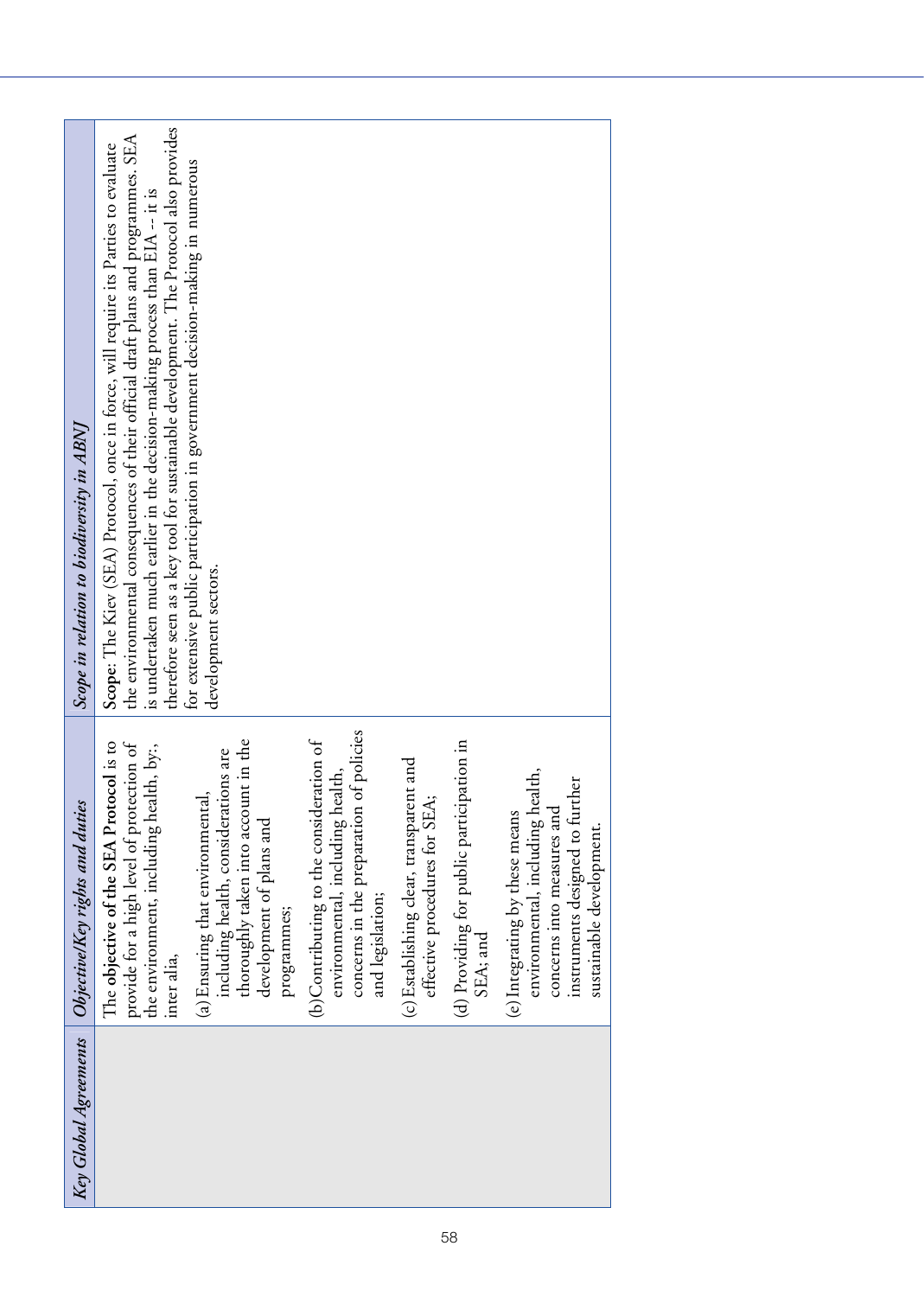| <b>OTHER BODIES</b><br><b>KEY UN AND</b>                                                  | Scope in relation to biodiversity in ABNJ                                                                                                                                                                                                                                                                                                                                                                                                                                                                                                                                                                                                                                                                                                                                                                                                                                                                                                                                                                                                                               |
|-------------------------------------------------------------------------------------------|-------------------------------------------------------------------------------------------------------------------------------------------------------------------------------------------------------------------------------------------------------------------------------------------------------------------------------------------------------------------------------------------------------------------------------------------------------------------------------------------------------------------------------------------------------------------------------------------------------------------------------------------------------------------------------------------------------------------------------------------------------------------------------------------------------------------------------------------------------------------------------------------------------------------------------------------------------------------------------------------------------------------------------------------------------------------------|
| General Assembly<br>United Nations<br>(UNGA)                                              | The United Nations General Assembly (UNGA) is the key political forum for member states to raise issues relevant to oceans<br>and law of the sea. The UNGA adopts an annual resolution on oceans and law of the sea, which combined with the related<br>These resolutions identify a broad range of marine and maritime issues, and include specific recommendations, calls and<br>resolution on sustainable fisheries, provide general policy guidance to a wide range of international institutions as well as states.<br>invitations to international institutions and states on actions to be taken.                                                                                                                                                                                                                                                                                                                                                                                                                                                                |
| Division on Oceans<br>and Law of the Sea<br>(DOALOS or the<br>United Nations<br>Division) | The Division serves as the secretariat of the United Nations Convention on the Law of the Sea and provides information,<br>advice and assistance to States with a view to promoting a better understanding of the Convention and the related Agreements,<br>their wider acceptance, uniform and consistent application and effective implementation. More specifically, the Division<br>consultative process on oceans and the law of the sea and since 2005 the meetings of the Ad Hoc Working Group to study<br>monitors developments in all relevant areas in order to report annually to the General Assembly on matters relating to the law<br>secretariat services to the Meetings of States Parties to the Convention and to the Commission on the Limits of the<br>of the sea and ocean affairs. Since 1999, the Division has serviced the meetings of the United Nations Open-ended informal<br>issues related to the conservation and sustainable use of marine biological diversity in ABNJ. The Division also provides<br>Continental Shelf. <sup>237</sup> |
| on Oceans and Law of<br>Consultative Process<br>The UN Informal<br>(UNICPOLOS)<br>the Sea | it enables states, international institutions, NGOs and other actors to explore specific problems, exchange views, and identify<br>The UN Informal Consultative Process on Oceans and Law of the Sea (UNICPOLOS) was established in 2000 to provide a<br>forum for informal discussions on pressing issues in the area of oceans affairs and to enhance coordination. Meeting annually,<br>debates on oceans and law of the sea in the UN General Assembly, which also agrees on the focus and topics of forthcoming<br>protection of vulnerable marine ecosystems, including those in ABNJ, was discussed by<br>action which should be taken to address these problems. The reports of UNICPOLOS provide guidance and enrich the annual<br>UNICPOLOS in 2003 and 2004.<br>UNICPOLOS meetings. The                                                                                                                                                                                                                                                                      |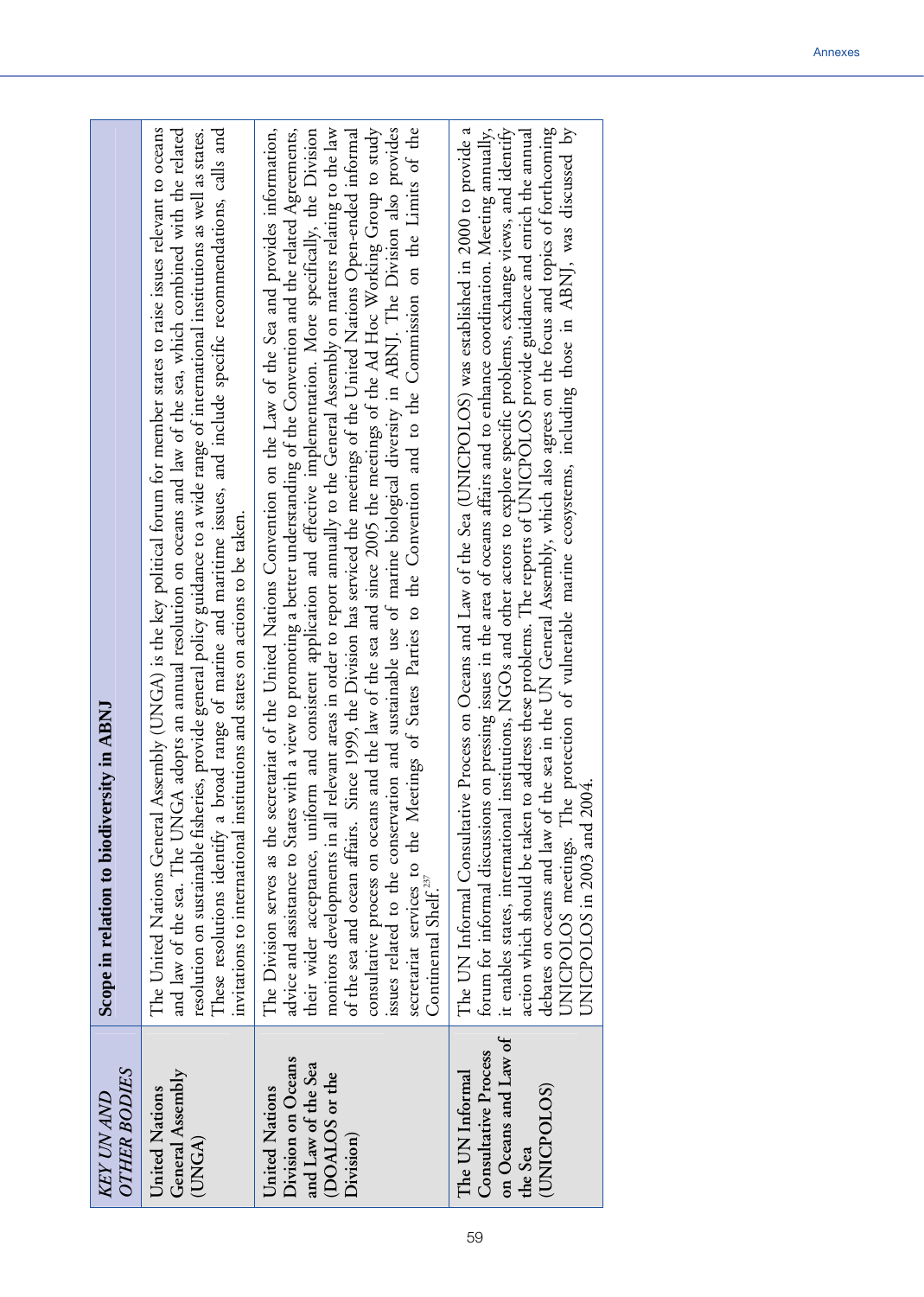| <b>OTHER BODIES</b><br><b>KEY UN AND</b> | Scope in relation to biodiversity in ABNJ                                                                                                                                                                                                                                                                                                                                                                                |
|------------------------------------------|--------------------------------------------------------------------------------------------------------------------------------------------------------------------------------------------------------------------------------------------------------------------------------------------------------------------------------------------------------------------------------------------------------------------------|
| UN-Oceans                                | marine environmental convention secretariats dealing with oceans and coastal issues. It is jointly coordinated by DOALOS<br>coordinating mechanism within the UN system, which was established in 2003 by the UN<br>General Assembly to bring together UN agencies and bodies, international financial institutions such as the World Bank and<br>(administration) and the IOC (science).<br>UN-Oceans is an interagency |
|                                          | The functions of UN-Oceans include:                                                                                                                                                                                                                                                                                                                                                                                      |
|                                          | · Strengthening coordination and cooperation of United Nations activities related to oceans and coastal areas;                                                                                                                                                                                                                                                                                                           |
|                                          | · Identifying emerging issues, defining joint actions and establishing specific task teams to deal with these, as appropriate;                                                                                                                                                                                                                                                                                           |
|                                          | • Promoting the integrated management of oceans at the international level; and                                                                                                                                                                                                                                                                                                                                          |
|                                          | • Promoting the coherence of United Nations system activities on oceans and coastal areas with the mandates of the General<br>Assembly, and the priorities contained in the Millennium Development Goals, the Johannesburg Plan of Implementation<br>members of UN-OCEANS.<br>and of governing bodies of all                                                                                                             |
|                                          | to pursue time-bound initiatives, with well-defined terms of reference, through ad hoc Task<br>Forces. The CBD Secretariat and DOALOS are currently spearheading a UN-Oceans High Seas Task Force on biodiversity<br>conservation in marine ABNJ. A more recent Task Force has been established on MPAs.<br>UN-Oceans is also empowered                                                                                  |
|                                          | to review the performance of its members to assess their consistency with the environmental<br>Millennium Development Goals, the Johannesburg Plan of Implementation, or other<br>UN-Oceans has no authority<br>objectives of UNCLOS, the<br>international legal instruments.                                                                                                                                            |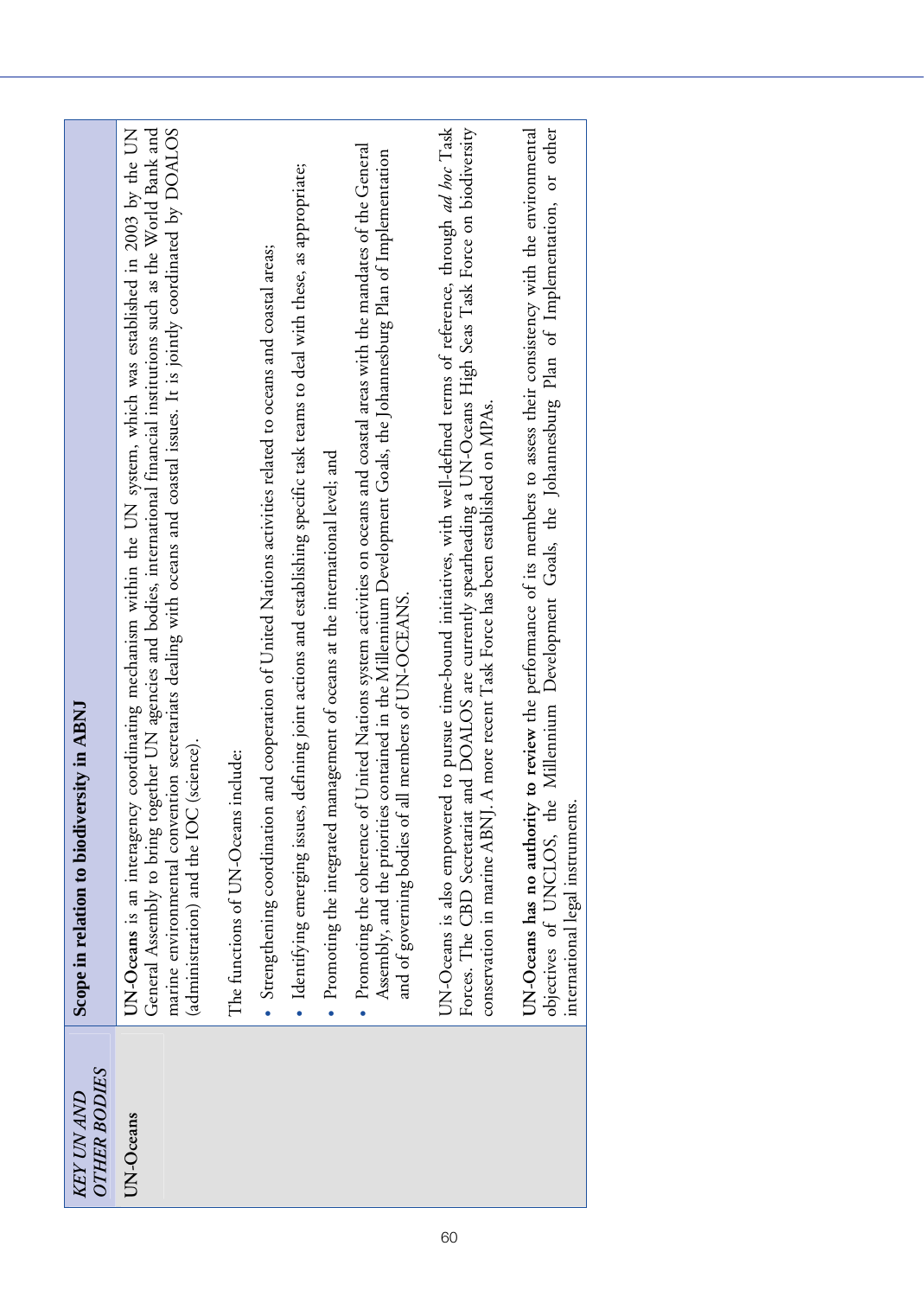| <b>OTHER BODIES</b><br><b>KEY UN AND</b>                                              | Scope in relation to biodiversity in ABNJ                                                                                                                                                                                                                                                                                                                                                                                                                                                                                                                                                                              |
|---------------------------------------------------------------------------------------|------------------------------------------------------------------------------------------------------------------------------------------------------------------------------------------------------------------------------------------------------------------------------------------------------------------------------------------------------------------------------------------------------------------------------------------------------------------------------------------------------------------------------------------------------------------------------------------------------------------------|
| The International<br>Seabed Authority<br>$\mathbf{(ISA)}^{238}$                       | UNCLOS as the organisation through which States organise and control all activities for<br>exploration for and exploitation of the resources of the Area, <sup>239</sup> particularly with a view to administering mining activities. <sup>240</sup><br>The term 'resources' only refers to non-living resources, <sup>241</sup> therefore the ISA does n<br>management of living natural resources<br>The ISA is established under                                                                                                                                                                                    |
|                                                                                       | The ISA is responsible for developing rules and procedures to protect and preserve the marine environment with respect to<br>activities in the Area; for promoting and encouraging MSR and for the collection and dissemination of the results of such<br>research and analysis, when available, with particular emphasis on research related to the environmental impact of activities in<br>the Area.                                                                                                                                                                                                                |
|                                                                                       | Activities in the Area must be carried out for the benefit of all mankind and the ISA must provide for the equitable sharing of<br>financial and other economic benefits derived from activities in the Area. <sup>242</sup>                                                                                                                                                                                                                                                                                                                                                                                           |
|                                                                                       | The ISA is apparently not empowered to adopt rules to protect the marine environment with respect to the conduct of MSR,<br>biological prospecting, the laying of cables and pipelines, or the construction of seabed installations when these are not related<br>all such activities may have an impact on biodiversity.<br>to seabed mining, even though                                                                                                                                                                                                                                                             |
| Organization (FAO),<br>Fisheries (COFI)<br>Committee on<br>UN Food and<br>Agriculture | COFI is the global inter-governmental forum where major international fisheries and aquaculture problems and issues are<br>work, the Committee supplements rather than supplants other organizations working in the<br>examined and recommendations developed for governments, regional fishery bodies, NGOs, fishworkers, FAO and<br>(FAO COFI website)<br>international community. In its<br>field of fisheries and aquaculture                                                                                                                                                                                      |
|                                                                                       | COFI is to review the programmes of work of FAO in the field of fisheries and aquaculture and their implementation, and to<br>conduct periodic reviews of fishery and aquaculture problems of an international character and appraise such problems and<br>their possible solutions with a view to concerted action by nations, by FAO, inter-governmental bodies and the civil society.                                                                                                                                                                                                                               |
|                                                                                       | specific fisheries-related matters at the request of Members or the United Nations General<br>The Committee can also review<br>Assembly                                                                                                                                                                                                                                                                                                                                                                                                                                                                                |
|                                                                                       | COFI has also been used as a forum to negotiate global agreements and non-binding instruments such as the FAO Code of<br>seabird by-catch and combating IUU fishing. COFI meetings regularly assess implementation of these agreements, and the<br>Conduct for Responsible Fisheries, the FAO Compliance Agreement (see below) and four International Plans of Action<br>(IPOAs). The IPOAs call for the development of national action plans for reducing overcapacity, conserving sharks, reducing<br>FAO assists in their implementation inter alia, through data gathering and assistance to developing countries. |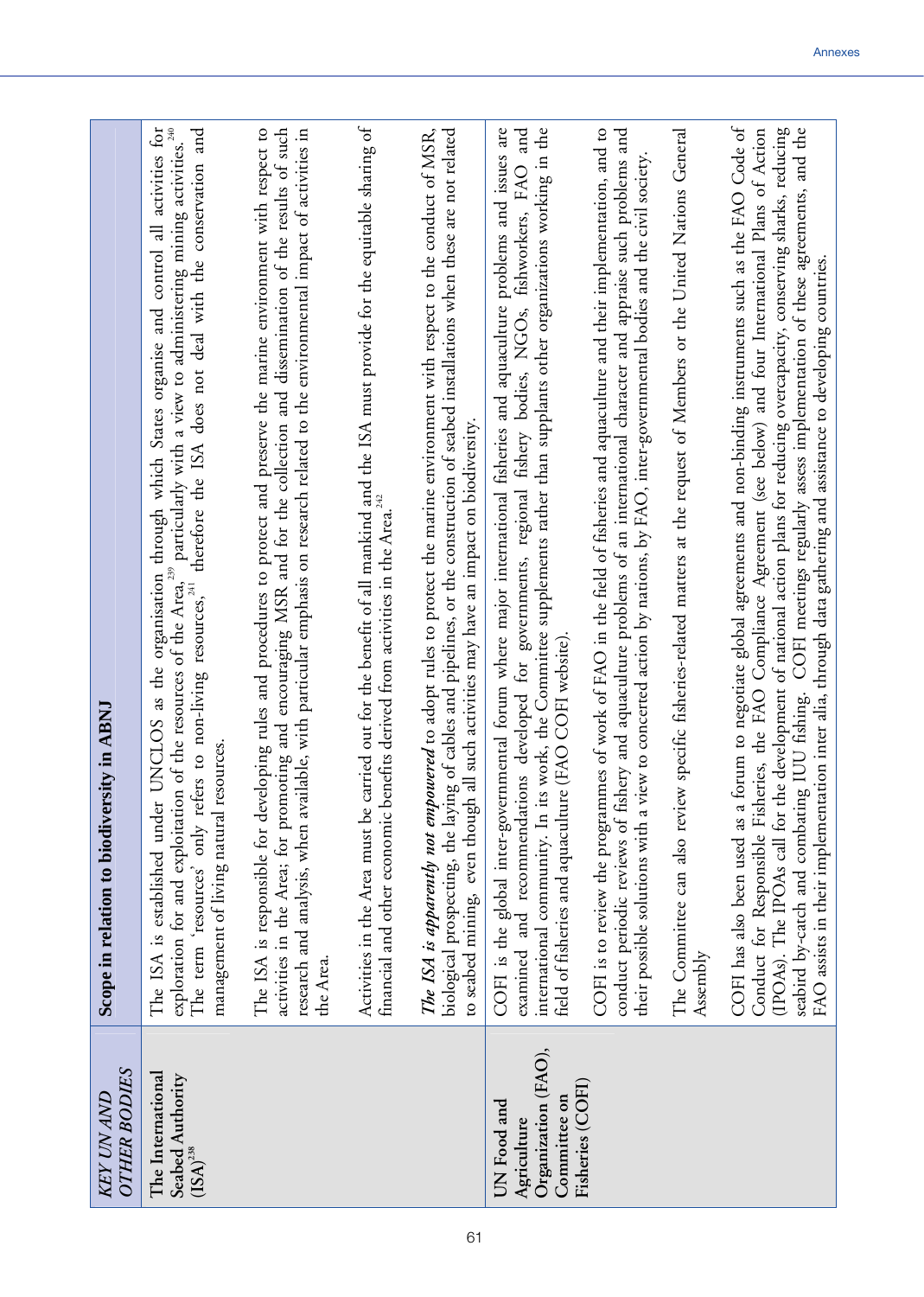| <b>OTHER BODIES</b><br><b>KEY UN AND</b>               | Scope in relation to biodiversity in ABNJ                                                                                                                                                                                                                                                                                                                                                                                                                                                                                                                                                                                                                                                                                                                                                                                                                                                                 |
|--------------------------------------------------------|-----------------------------------------------------------------------------------------------------------------------------------------------------------------------------------------------------------------------------------------------------------------------------------------------------------------------------------------------------------------------------------------------------------------------------------------------------------------------------------------------------------------------------------------------------------------------------------------------------------------------------------------------------------------------------------------------------------------------------------------------------------------------------------------------------------------------------------------------------------------------------------------------------------|
| Organization (IMO)<br>International<br>Maritime        | maritime safety, efficiency of navigation and prevention and control of marine pollution from ships. IMO can also consider<br>IMO provides the machinery for co-operation in the field of governmental regulation and practices affecting shipping engaged<br>to encourage the general adoption of the highest practicable standards in matters concerning<br>any matters concerning the effect of shipping on the marine environment that are referred to it by any organ or specialized<br>agency of the United Nations. <sup>243</sup> Its mandate is: to ensure "safe, secure and efficient shipping on clean oceans."<br>in international trade, in order                                                                                                                                                                                                                                            |
|                                                        | These apply uniformly to all ships (non-discriminatory) and include routing and discharge<br>national jurisdiction. IMO is considered the competent authority to establish special protective measures in defined areas<br>IMO Rules and standards are widely recognized as minimum standards applicable to all States vessels both within and beyond<br>ements<br>where shipping presents a risk.<br>restrictions and reporting requir                                                                                                                                                                                                                                                                                                                                                                                                                                                                   |
|                                                        | IMO has also developed the concept of Particularly Sensitive Sea Areas as "an area that needs special protection through action<br>PSSAs are not based on any treaty level instrument, but provide a lens to review potential protective measures available<br>by IMO because of its significance for recognized ecological, socio-economic, or scientific attributes where such attributes may<br>Designation of Particularly Sensitive Sea Areas, one or more governments may seek protective measures for discrete areas both<br>be vulnerable to damage by international shipping activities." Under the Revised Guidelines for the Identification and<br>of the territorial sea which are vulnerable to the impacts of international shipping activities.<br>through existing IMO instruments or within IMO's competence to adopt.<br>within and beyond the limits                                   |
| Commission (IOC)<br>Intergovernmental<br>Oceanographic | international leadership for education and training programmes and technical assistance essential for systematic observations of<br>international oceanographic research programmes to improve understanding of global and regional ocean processes and their<br>operational global ocean observing system and the dissemination of ocean data and information." IOC also provides<br>The IOC of the UN Economic, Social and Cultural Organization (UNESCO) focuses on "developing and facilitating<br>development and stewardship of ocean resources; the establishment and coordination of an<br>the global ocean and its coastal zone and related research. Much of IOC's work has clear relevance to enhancing conservation<br>and sustainable use of open ocean and deep seabed areas.<br>relationship to the sustainable                                                                            |
| Programme (UNEP)<br>United Nations<br>Environment      | UNEP has supported and coordinated activities and major international programmes for the conservation and sustainable use<br>inform governments and stakeholders and to raise awareness of the need to conserve and sustainably manage and use marine<br>with various other ocean-related initiatives, such as the Global Invasive Species Programme (GISP) and the Marine Mammal<br>Action Plan. In recent years, UNEP, in collaboration with various partners, has prepared a number of reports and products to<br>for the Protection of the Marine Environment from Land-based Activities (GPA), and programmes of work on Small Island<br>of the oceans, including Regional Seas Conventions and Action Plans covering 140 countries, the Global Programme of Action<br>Developing States (SIDS) and coral reefs. UNEP also cooperates closely<br>biodiversity in areas beyond national jurisdiction. |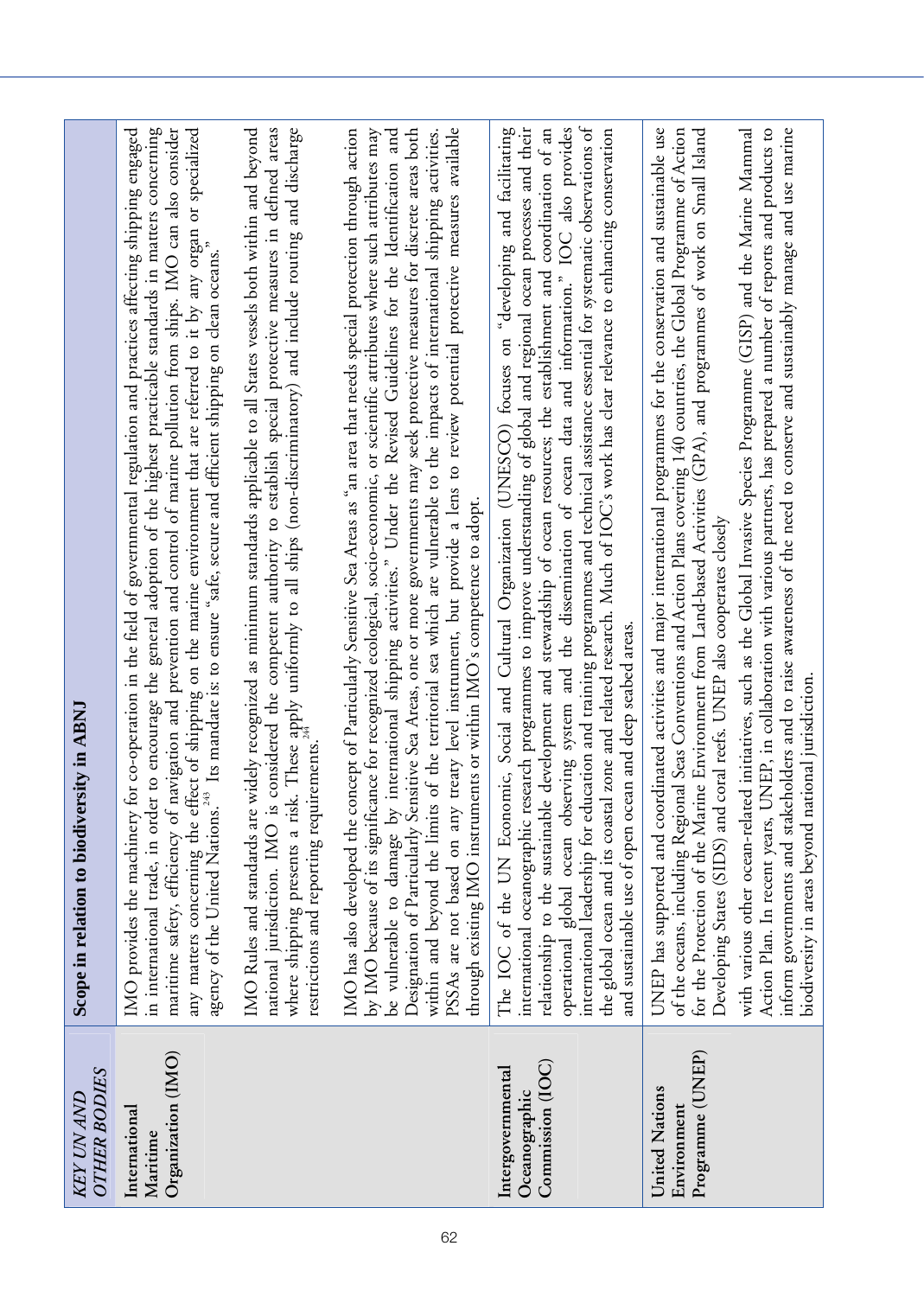## **Annex III: List of acronyms and abbreviations used in the report**

| ASMA(s)       | Antarctic Specially Managed Area(s)                                                           |
|---------------|-----------------------------------------------------------------------------------------------|
| ASPA(s)       | Antarctic Specially Protected Area(s)                                                         |
| <b>CBD</b>    | Convention on Biological Diversity                                                            |
| <b>CCAMLR</b> | Convention on the Conservation of Antarctic Marine Living Resources                           |
| <b>CCSBT</b>  | Commission for the Conservation of Southern Bluefin Tuna                                      |
| <b>CEP</b>    | Commission for Environmental Protection                                                       |
| <b>CITES</b>  | Convention on International Trade in Endangered Species of Wild Fauna and Flora               |
| <b>CMS</b>    | Convention on the Conservation of Migratory Species of Wild Animals                           |
| CoML          | Census of Marine Life                                                                         |
| <b>COP</b>    | Conference of the Parties                                                                     |
| <b>DOALOS</b> | (United Nations Office of Legal Affairs) Division for Ocean Affairs and the Law of the<br>Sea |
| EEZ           | <b>Exclusive Economic Zone</b>                                                                |
| FAO           | Food and Agriculture Organization of the United Nations                                       |
| <b>GFCM</b>   | General Fisheries Commission of the Mediterranean                                             |
| HSMPA(s)      | High seas marine protected area(s)                                                            |
| <b>IATTC</b>  | Inter-American Tropical Tuna Commission                                                       |
| <b>ICCAT</b>  | International Commission for the Conservation of Atlantic Tunas                               |
| <b>ICES</b>   | International Council for the Exploration of the Seas                                         |
| <b>IGO</b>    | Intergovernmental Organisation                                                                |
| <b>IMO</b>    | International Maritime Organization                                                           |
| <b>IOTC</b>   | Indian Ocean Tuna Commission                                                                  |
| <b>ISA</b>    |                                                                                               |
|               | <b>International Seabed Authority</b>                                                         |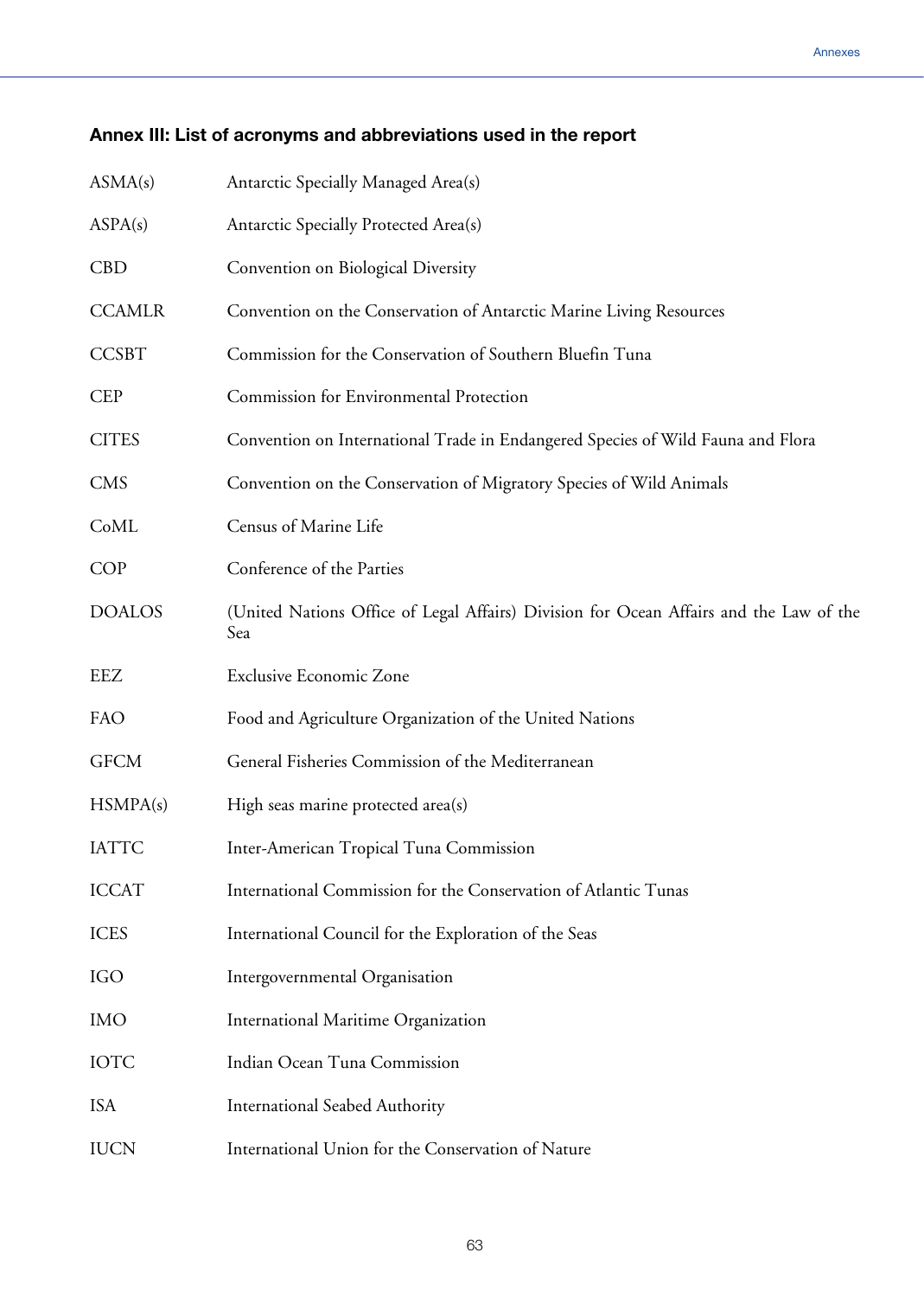| IUU              | Illegal, unreported and unregulated (fishing)                                                                     |
|------------------|-------------------------------------------------------------------------------------------------------------------|
| <b>IWC</b>       | <b>International Whaling Commission</b>                                                                           |
| MARPOL 73/78     | International Convention for the Prevention of Pollution from Ships, 1973, as modified<br>by the Protocol of 1978 |
| MPA(s)           | Marine protected area(s)                                                                                          |
| <b>NAFO</b>      | Northwest Atlantic Fisheries Organisation                                                                         |
| <b>NASCO</b>     | North Atlantic Salmon Conservation Organization                                                                   |
| <b>NEAFC</b>     | Northeast Atlantic Fisheries Commission                                                                           |
| <b>NPAFC</b>     | North Pacific Anadromous Fish Commission                                                                          |
| <b>OSPAR</b>     | Convention for the Protection of the Marine Environment of the North-East Atlantic                                |
| <b>RFMO</b>      | Regional Fisheries Management Organisation                                                                        |
| <b>SBT</b>       | Southern Bluefin Tuna                                                                                             |
| <b>SEAFO</b>     | Southeast Atlantic Fisheries Organisation                                                                         |
| <b>SIOFA</b>     | South Indian Ocean Fisheries Agreement                                                                            |
| SPAMI(s)         | Specially Protected Area(s) of Mediterranean Importance                                                           |
| <b>SPREP</b>     | Pacific Regional Environment Programme                                                                            |
| <b>UNGA</b>      | <b>United Nations General Assembly</b>                                                                            |
| <b>UNCLOS</b>    | United Nations Convention on the Law of the Sea                                                                   |
| <b>UNEP</b>      | United Nations Environment Programme                                                                              |
| <b>UNFSA</b>     | United Nations Fish Stocks Agreement                                                                              |
| <b>UNICPOLOS</b> | United Nations Open-ended Informal Consultative Process on Oceans and the Law of the<br>Sea                       |
| <b>WCPFC</b>     | Western and Central Pacific Fisheries Commission                                                                  |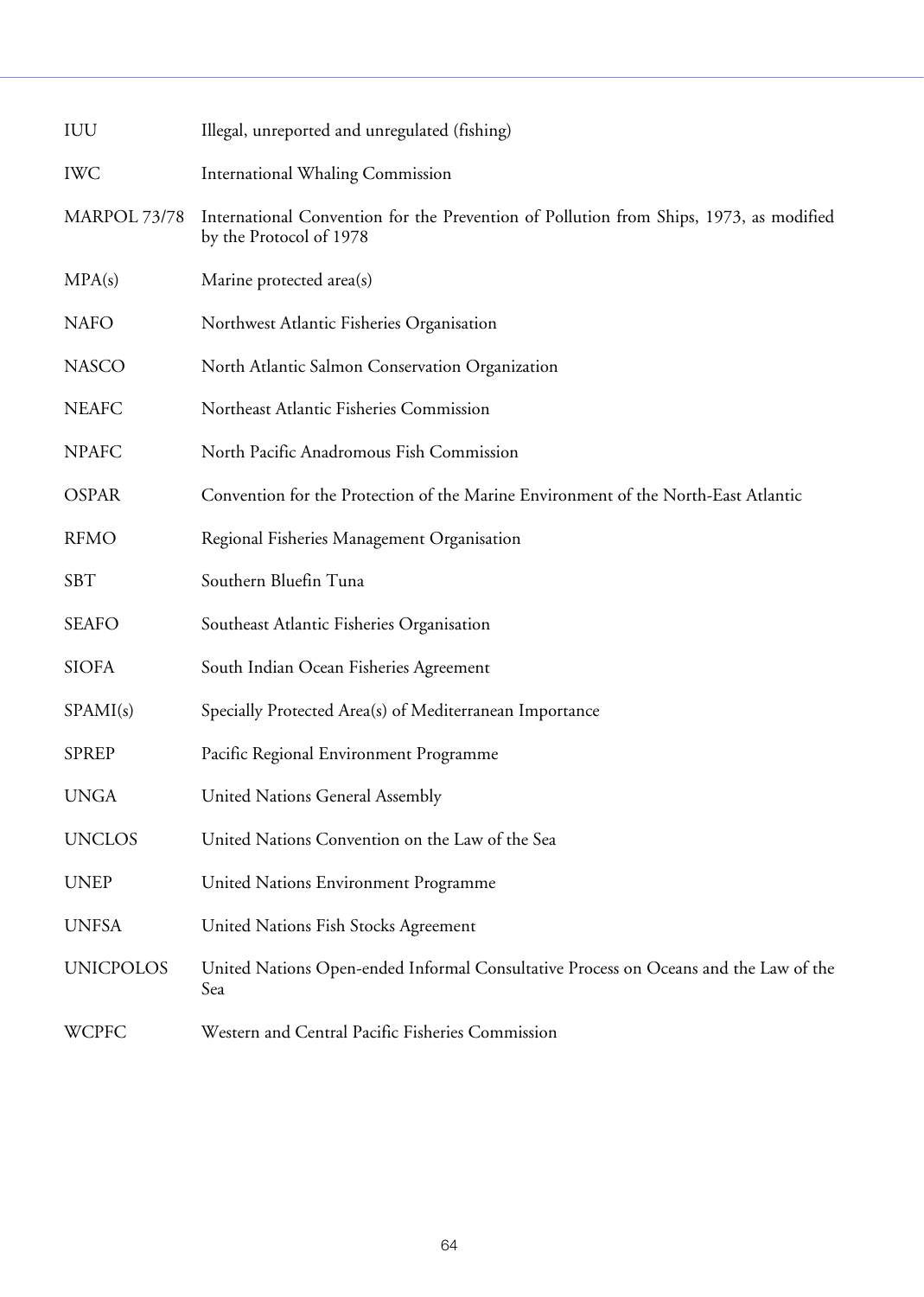## **Endnotes**

- 1 Although giving the ISA a clear mandate relating to the "marine environment," neither UNCLOS nor the Agreement Relating to the Implementation of Part XI of the Convention (the "Part XI Agreement) specifically discuss any particular responsibility relating to benthic marine life of the Area. Hence, it is not clear who is responsible for these resources, or which elements of UNCLOS's regime shall apply to them, other than in some areas with respect to fishing for sedentary species (see Table 2).
- UNGA Res. 61/105, among other things, calls upon flag States and RFMOs to take action to prevent significant adverse impacts to vulnerable marine ecosystem from high seas bottom fishing, but this still leaves them vulnerable to other human activities such as mining, cable-laying, construction of seabed installations, marine scientific research and bioprospecting. 3
- "Norms" are standards or practices that may not yet be codified in formal law, but that nevertheless influence the behaviour of individuals, corporations, or governments. In the realm of environmental governance, emerging norms include increasing expectations for transparency and public participation in decisionmaking. Environmental Governance Today, WORLD RESOURCES 2002–2004, Chapter 2. The Espoo Convention and its Protocol and Aarhus Conventions (described in Annex II) arguably reflect modern norms of conservation and governance with respect to environmental impact assessments (EIAs) and strategic environmental assessments (SEAs,) and public participation and access to information, respectively. <sup>4</sup>
- Growing pressure for measurable results through programs such as the Millennium Development Goals has increased emphasis on performance assessment. Additionally, an analytically based understanding the strengths and weaknesses of the current system is necessary to developing effective plans for improvement. UNEP Global Environmental Governance project, http://www.environmentalgovernance.com/foundations/analysis.php. 5
- Equitable use of natural resources implies that use by one state must take account of the needs of other states (intragenerational equity) and of future generations (intergenerational equity). These aspects are considered by many to be fundamental components of the general principle of sustainable development. See, Philippe Sands, 1995. Principles of international environmental law, vol. 1, Frameworks, standards and implementation. Manchester University Press,
- Manchester and New York, pp. 198-200.<br>6 The ocean regions in ABNJ that have some mechanisms for biodiversity conservation are the Northeast Atlantic, the Mediterranean and the Southern Ocean, as  $described$  in  $\tilde{T}$ able 2.
- The FAO Compliance Agreement is only applicable where "international conservation and management measures are in place"; hence is arguably not applicable in areas where there are no RFMOs, or no agreed interim measures. Article 1.
- Robin Warner, 2006. Protecting the Diversity of the Depths: Strengthening the International Law Framework, Thesis Submitted for the Degree of Doctor of Philosophy, University of Sydney at 231-232.
- This is evidenced by discussions during the negotiations for a new RFMO in the South Pacific, aimed at managing discrete, non-migratory species. A call for interim measures prohibiting bottom trawling was initially blocked by several of the negotiating states. See "Northern Nations Block South Pacific Fish Conservation", available at http://www.ens-newswire.com/ens/nov2006/2006-11-13-03.asp. However, at the third meeting of the negotiations, parties agreed on extensive interim measures conforming to General Assembly Resolutions on destructive fishing practices. The negotiations of the RFMO are creating interesting
- 
- IMO now encourages flag States to participate in a voluntary performance audit, but does not require it.<br>IMO now encourages flag States to participate in a voluntary performance audit, but does not require it.<br>IN Robin War Philosophy, University of Sydney, p. 254. Under the Annexes of MARPOL 73/78, States "undertake to ensure" that their ports are provided with facilities for the reception of wastes, but are not directly required to provide
- Art. 2(9) of the BWM Convention requires contracting Parties to cooperate to address threats and risks to biodiversity in ABNJ, but does not contain a specific procedure for the designation of ballast waster control areas if needed to restrict BW exchange in certain areas in ABNJ.<br><sup>13</sup> See Annex II.
- 
- <sup>14</sup> UNCLOS Article 218.1.
- 15 IMO's Revised Guidelines for the Designation of Particularly Sensitive Sea Areas provide some scope for protection of ABNJ vulnerable to the impacts of shipping but there are no provisions yet for recognition or endorsement of representative networks of MPAs. IMO Assembly Resolution A.982(24), adopted 2005
- 
- <sup>16</sup> UNCLOS, articles 1(1)(4), 192, London Convention article I and III 1(b(ii)).<br><sup>17</sup> Statement of Concern from the Scientific Groups to the London Convention and London Protocol, issued 22 June 2007, IMO Briefing 25/200 "The Scientific Groups of the London Convention and the London Protocol take the view that knowledge about the effectiveness and potential environmental<br>impacts of ocean iron fertilisation currently is insufficient to just
- The London Convention encourages States Parties to develop a cooperative system of monitoring compliance with the Convention's provisions on the high seas but there has been no practical implementation of this article as yet, Robin Warner, 2006. Protecting the Diversity of the Depths: Strengthening the International Law Framework, Thesis Submitted for the Degree of Doctor of
- 
- UNCLOS Part XIII does not cover all types of science conducted in the marine environment.<br>In addition to its mandate to encourage MSR in the Area, the ISA has jurisdiction to regulate the impacts of MSR on mining activitie
- remains unclear is whether the ISA has jurisdiction to regulate the impacts of (non-mining) MSR on the environment and biodiversity.<br>
<sup>21</sup> MARPOL 73/78 Art. 3(3).
- 
- <sup>22</sup> UNCLOS art. 246.5(b))
- 23 Philome` ne A. Verlaan, 'Experimental Activities that Intentionally Perturb the Marine Environment: Implications for the marine environmental protection and marine scientific provisions of the 1982 United Nations Convention on the Law of the Sea' (2007) 31 *Marine Policy* 210-216.<br>MARPOL 73/78 Art. 3(3).
- 
- 25 Philome` ne A. Verlaan, 'Experimental Activities that Intentionally Perturb the Marine Environment: Implications for the marine environmental protection and marine scientific provisions of the 1982 United Nations Convention on the Law of the Sea' (2007) 31 *Marine Policy* 210-216.<br>Bioprospecting and MSR are often carried out by the same institutions to decrease cost of researc
- 
- nothing about environmental protection.<br><sup>28</sup> UNCLOS art. 114, 115.
- 
- Lee A. Kimball, 2005. *The International Legal Regime of the High Seas and the Seabed Beyond the Limits of National Jurisdiction CBD Technical Series No. 19 at 9.9* Art. 236 provides that provisions in UNCLOS regarding the protection and preservation of the marine environment do not apply to warships, naval auxiliary, other vessels or aircraft owned used for government non-commercial service, but each State is to ensure that such vessels or aircraft act in a manner consistent with the Convention, so far as is reasonable and practicable,
- 
- <sup>31</sup> The London Convention and Protocol also regulate dumping from aircraft.<br><sup>32</sup> The Kyoto Protocol does not include international aviation emissions in its targets, but calls on Parties to pursue limitations or reduction
- Philosophy, University of Sydney, at 406. NEAFC applies to fisheries in the Northeast Atlantic sector. The Arctic states have agreed on an non-binding Arctic
- CCAMLR applies to the Southern Ocean surrounding Antarctica south of 60°S latitude and between that latitude and the Antarctic Convergence
- Robin Warner, 2006. Protecting the Diversity of the Depths: Strengthening the International Law Framework, Thesis Submitted for the Degree of Doctor of<br>Philosophy, University of Sydney, at 209. The catch documentations sch
- Antarctic Treaty art. 4. Some Antarctic treaty claimants with offshore maritime zones do not necessarily agree that ABNJ begin at the continent's edge. (e.g. Australia, New Zealand, France and Norway.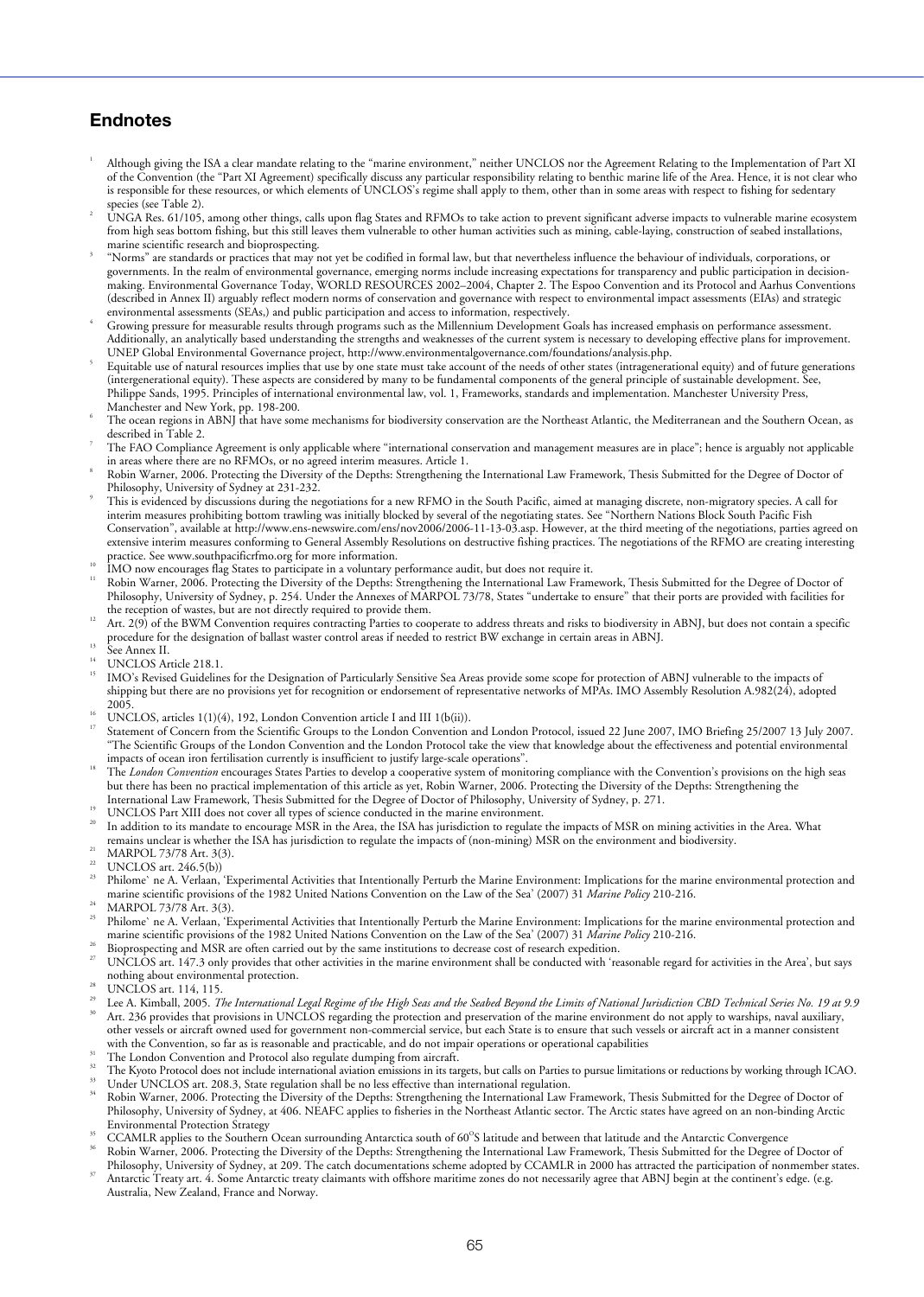- Antarctic Treaty Preamble<br>Antarctic convergence is included in the remit of CCAMLR, but not the ATCM.
- Robin Warner, 2006. Protecting the Diversity of the Depths: Strengthening the International Law Framework, Thesis Submitted for the Degree of Doctor of<br>Philosophy, University of Sydney at 427
- Environment Protocol to the Antarctic Treaty, Preamble, art. 2 and 3. Five annexes set forth detailed provisions for: i) Environmental impact assessment; ii) waste disposal and waste management; iii) prevention of marine pollution; and iv) area protection and management.<sup>41</sup> Annex IV specifically provides for the<br>establishment of a system of Antarctic Specially Protected Areas
- As part of its comprehensive regime, the Environment Protocol to the Antarctic Treaty requires environmental impact assessments for all proposed activities, such as scientific research, tourism and related logistic support. If the activity is deemed likely to have more than a minor or transitory impact, a comprehensive<br>environmental evaluation is subject to review by a meeting
- Willock A. and Lack, M. 2006. Follow the Leader: Learning from experience and best practice in regional fisheries management organizations. WWF
- International and Traffic International, at 19.<br>ICCAT covers the Atlantic Ocean, including adjacent seas. In November 2004 ICCAT adopted a binding measure on shark finning but it does not appear that<br>any regulations regard
- Robin Warner, 2006. Protecting the Diversity of the Depths: Strengthening the International Law Framework, Thesis Submitted for the Degree of Doctor of Philosophy, University of Sydney at 187. Warner notes that there appears to be a disjunction between ICCAT's failure to adopt a cooperative compliance and
- enforcement scheme among its members and its rigorous measures against fishing by non-party vessels<br>NASCO applies to salmon stocks which migrate beyond areas of fisheries jurisdiction of coastal States of the Atlantic Ocea
- their migratory range.<br>Evelyne Meltzer. 2005. Global Overview of Straddling and Highly Migratory Fish Stocks: Maps and Charts: Maps and Charts Detailing RFMO Coverage and Implementation. *International Journal of Marine and Coastal Law*, volume 20, numbers 3-4. NASCO has adopted resolutions to incorporate precautionary<br>approach and to apply it to habitat protection and bycatch reduction.
- NEAFC covers roughly the North East Atlantic Ocean and Arctic Oceans including the Reykjanes-Azores area, and the Irminger Sea (Banana Hole), but <u>not</u> the<br>Barents Sea Loophole.
- Willock and Lack, Follow the Leader: Learning from experience and best practice in regional fisheries management organizations. WWF International and<br>Traffic International at 19
- Willock and Lack, Follow the Leader: Learning from experience and best practice in regional fisheries management organizations. WWF International and<br>Traffic International at 19.
- Evelyne Meltzer. 2005. Global Overview of Straddling and Highly Migratory Fish Stocks: Maps and Charts: Maps and Charts Detailing RFMO Coverage and<br>Implementation. International Journal of Marine and Coastal Law, vol. 20,
- Amendments to the 1982 Convention have been adopted in 2004 and 2006 by the NEAFC Commission. Contracting parties have agreed to use the "new"
- 
- Convention on a provisional basis, pending ratification.<br>
<sup>53</sup> WGFN 2007-06, 22/03/2007 para. 4.4.1,<br>
<sup>54</sup> The 'OSPAR Maritime Area' includes a substantial high seas area adjacent to national EEZs and includes the seabed.<br>
- 
- The three annexes to the OSPAR Convention elaborate on obligations to prevent and eliminate pollution from land-based sources (annex I), dumping or incineration (annex II), or from offshore sources (annex III), one annex details requirements for assessment of the quality of the marine environment (annex IV), and one, adopted after the main instrument, in 1998, on ecosystems and biodiversity (Annex V) details obligations for protecting ecosystems and conserving biodiversity. (See Erik Jaap Molenaar and Harm Dotinga (in press), The Mid-Atlantic Ridge: A case study on the conservation and sustainable use of marine biological diversity in areas beyond national jurisdiction).
- Robin Warner, 2006. Protecting the Diversity of the Depths: Strengthening the International Law Framework, Thesis Submitted for the Degree of Doctor of
- Philosophy, University of Sydney at 412 NAFO proposed convention, article II.
- Robin Warner, 2006. Protecting the Diversity of the Depths: Strengthening the International Law Framework, Thesis Submitted for the Degree of Doctor of Philosophy, University of Sydney at 171
- Erik Jaap Molenaar, 2005. Addressing Regulatory Gaps in High Seas Fisheries. International Journal of Marine and Coastal Law, volume 20, numbers 3 4, at
- 538.<br>Anna Willock and Lack, 2007, Follow the Leader: Learning from experience and best practice in regional fisheries management organizations. WWF<br>International and Traffic International at 19
- In September 2005, the North Atlantic Fisheries Organization (NAFO) adopted a resolution modeled after the IATTC and ICCAT measures, banning shark finning in all NAFO-managed fisheries, and mandated the collection of information on shark catches. Gilman, E., Clarke, S., Brothers, N., Alfaro-Shigueto-J., Mandelman, J., Mangel, J., Petersen, S., Piovano, S., Thomson, N., Dalzell, P., Donoso, M., Goren, M., Werner, T. 2007. *Shark Depredation and Unwanted Bycatch in Pelagic Longline Fisheries: Industry Practices and Attitudes, and Shark Avoidance Strategies*. Western Pacific Regional Fishery Management Council,
- Honolulu, USA.<br>Robin Warner, 2006. Protecting the Diversity of the Depths: Strengthening the International Law Framework, Thesis Submitted for the Degree of Doctor of<br>Philosophy, University of Sydney at 173
- The Cartagena Convention applies to the Gulf of Mexico, the Caribbean Sea and the adjacent areas of the Atlantic Ocean south of 30° north latitude and within 200 nautical miles of the Atlantic coasts of states parties to t
- Protocol Concerning Co-operation in Combating Oil Spills in the Wider Caribbean Region; adopted 1983, in force 1986, Protocol concerning Protected Areas and Wildlife (SPAW); adopted 1990; (not yet in force) Protocol on the prevention, reduction and control of land-based sources and activities; adopted 1999 (not ver in force).
- Robin Warner, 2006. Protecting the Diversity of the Depths: Strengthening the International Law Framework, Thesis Submitted for the Degree of Doctor of<br>Philosophy, University of Sydney at 391
- 
- WCAFC covers extensive areas of the Western Central Atlantic, including areas both within and beyond national jurisdiction. FAO area 31 and part of 41.<br>http://www.fao.org/fi/body/rfb/wecafc/wecafc\_mandate.htm FAO, 1973 Con
- 
- Angola<br>Robin Warner, 2006. Protecting the Diversity of the Depths: Strengthening the International Law Framework, Thesis Submitted for the Degree of Doctor of<br>Philosophy, University of Sydney at 173
- Evelyne Meltzer. 2005. Global Overview of Straddling and Highly Migratory Fish Stocks: Maps and Charts: Maps and Charts Detailing RFMO Coverage and Implementation. International Journal of Marine and Coastal Law, volume 20
- <sup>72</sup> The Indian Ocean north of the Antarctic convergence. FAO areas 51 and 57, and adjacent seas, north of the Antarctic Convergence. There is an overlap on the western boundary with WCPFC. In 1999, it was agreed that area of competence be extended to 20°. Evelyne Meltzer. 2005. Global Overview of Straddling and Highly Migratory Fish Stocks: Maps and Charts: Maps and Charts Detailing RFMO Coverage and Implementation. *International Journal of Marine and Coastal*
- Robin Warner, 2006. Protecting the Diversity of the Depths: Strengthening the International Law Framework, Thesis Submitted for the Degree of Doctor of
- 
- Philosophy, University of Sydney at 201<br>Southern Indian Ocean between Africa and Australia. Covers all species save tuna and selected tuna- like species.<br>In 1997 the General Fisheries Council for the Mediterranean was tran which has regulatory functions.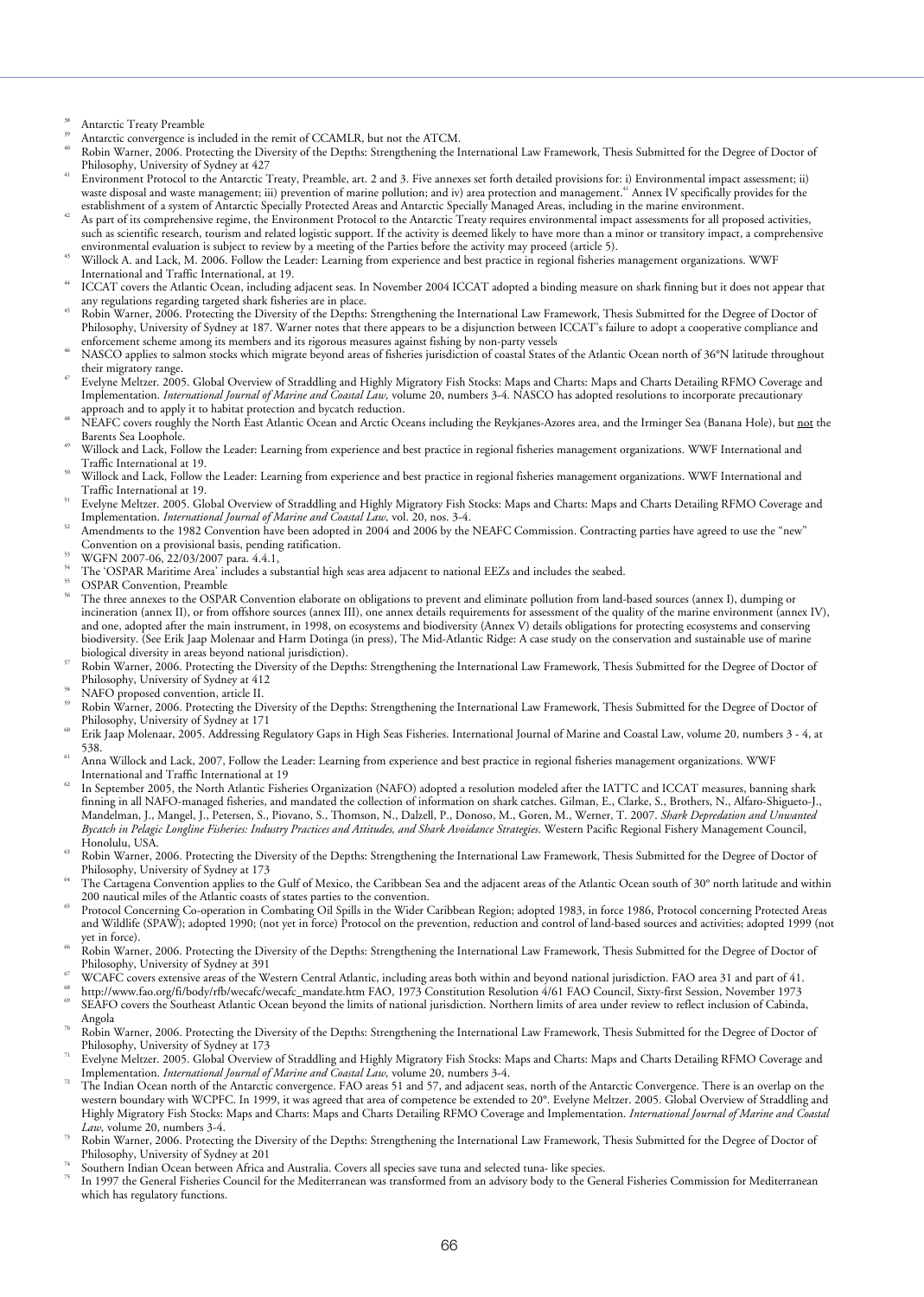- Robin Warner, 2006. Protecting the Diversity of the Depths: Strengthening the International Law Framework, Thesis Submitted for the Degree of Doctor of<br>Philosophy, University of Sydney at 190
- Anna Willock and Lack, 2007, Follow the Leader: Learning from experience and best practice in regional fisheries management organizations. WWF<br>International and Traffic International.
- 
- In 1995, the Barcelona Convention was revised to incorporate principles contained in the Rio Declaration and Agenda 21.<br>The obligations are elaborated in a series of associated protocols addressing: i) dumping from ships a combating pollution emergencies; iii) pollution from land-based sources; iv) specially protected areas (1982) revised in 1995 to cover specially protected areas and biodiversity; v) pollution from exploration and exploitation of the continental shelf; and pollution from transboundary movements of hazardous wastes. For full list and access to protocols, see http://www.unep.ch/regionals
- Convention contains a commitment to invite non-parties to the protocol and international organizations to cooperate and implement an implementation of the protocol and to adopt appropriate measures consistent with international law to ensure that no one engages in activity contrary to the principles or purposes of the protocol. Robin Warner, 2006. Protecting the Diversity of the Depths: Strengthening the International Law Framework, Thesis Submitted for the Degree of
- Robin Warner, 2006. Protecting the Diversity of the Depths: Strengthening the International Law Framework, Thesis Submitted for the Degree of Doctor of Philosophy, University of Sydney at 386 citing Barcelona Convention, a
- 
- The Central Bering Sea Convention applies to pollock resources in the high seas area (donut hole) of the Bering Sea.<br>NPAFC covers the waters of the North Pacific Ocean and its adjacent seas, north of 33 degrees North Latit
- The scope of application of the Northeast Pacific Convention comprises the maritime areas of the Northeast Pacific, defined in conformity with the United
- Nations Convention on the Law of the Sea.<br>NWPOFA applies to the high seas areas of the North Western Pacific Ocean defined, for the purposes of this document, as those occurring within FAO statistical area No. 61, including all such areas and marine species other than: (i) those already covered by existing international fisheries management instruments, including bilateral agreements and regional fisheries management organizations or arrangements, and (ii) closed high seas areas that are surrounded
- The Western and Central Pacific Fisheries Commission (WCPFC) area extends from the south coast of Australia south along 141° E to its intersection with 55°S then east along 55° S to its intersection 150°E; then south along 150° E to its intersection with 60°S; then east along 60°S to its intersection with 130°W; then north along 130°W to its intersection with 4°S; then west al
- Robin Warner, 2006. Protecting the Diversity of the Depths: Strengthening the International Law Framework, Thesis Submitted for the Degree of Doctor of Philosophy, University of Sydney
- Noumea Convention, article 2(a)(ii) applies to the maritime areas out to 200 nm from contracting Parties and also areas beyond national jurisdiction that are completely enclosed by 200-nautical miles exclusive economic zones (EEZ), i.e. high seas enclaves.<br>Noumea Convention article 5.1.
- 
- The Convention builds on UNCLOS by setting forth obligations with respect to pollution from various sources, mining and coastal erosion, the protection of wild flora and fauna and the establishment of specially protected areas, environmental impact assessments, scientific and technical cooperation and other assistance. Noumea Convention articles 5-18.Protocol for the Prevention of Pollution of the South Pacific Region by Dumping; adopted 1986, in force 1990.
- Protocol Concerning Co-operation in Combating Pollution Emergencies in the South Pacific Region; adopted 1986, in force 1990<br>IATTC applies to large area of eastern Pacific Ocean off the coasts of North, Central and South A and more precisely defines the area to be along the 50° N parallel from the coast of North America to the intersection with 150° W, and from that line to the intersection with 50° S and from that line to its intersection
- In 2003 the member states adopted the Convention for the Strengthening of the IATTC Convention, which was designed to implement the provisions of the UN Fish Stocks Agreement and the Code of Conduct.
- In June 2005, the Inter-American Tropical Tuna Commission (IATTC) adopted a Resolution on the Conservation of Sharks Caught in Association with Fisheries in the Eastern Pacific Ocean, which bans shark finning and mandates the collection of information and advice on stock status of shark species. The resolution also requires members to comply with the FAO International Plan of Action on sharks and take measures to require that their fishers fully utilize any retained sharks. Gilman, E., Clarke, S., Brothers, N., Alfaro-Shigueto-J., Mandelman, J., Mangel, J., Petersen, S., Piovano, S., Thomson, N., Dalzell, P., Donoso, M., Goren, M., Werner, T. 2007. *Shark Depredation and Unwanted Bycatch in Pelagic Longline Fisheries: Industry Practices and Attitudes, and Shark*
- The Lima Convention applies to the sea area and the coastal zone of the South-East Pacific within the 200-mile maritime area of the High Contracting Parties and, beyond that area, the high seas up to a distance within whic
- Robin Warner, 2006. Protecting the Diversity of the Depths: Strengthening the International Law Framework, Thesis Submitted for the Degree of Doctor of
- Philosophy, University of Sydney at 403<br>The western boundary of the proposed South Pacific RFMO should abut the eastern boundary of the proposed Agreement area to be established under the Southern Indian Ocean Fisheries Agreement; the southern boundary of the proposed South Pacific RFMO should abut the northern boundary of the Agreement area of the Commission for the Conservation of the Antarctic Living Marine Resources (CCAMLR); the eastern boundary of the proposed South Pacific RFMO should abut the outer limit of the maritime jurisdictions of South American states; the northern boundary of the proposed South Pacific RFMO should not be delineated until the meeting had discussed fishery resources to be managed, the regulation of high seas enclaves within the proposed area and had received further scientific and technical information".
- 
- http://www.southpacificrfmo.org/<br>CCSBT covers entire range for southern bluefin tuna, in all oceans and the spawning ground south of Java, Indonesia.
- <sup>100</sup> CCSBT Commission has established an Ecologically Related Species Working Group charged with reducing bycatch and evaluating effects on associated species.<br><sup>101</sup> Anna Willock and Lack, 2006. Follow the Leader: Learnin
- International and Traffic International at 38. Provisions for NGO participation at the CCSBT include a very long lead time for applications to attend, the possibility of applications being rejected its on the basis of an objection by single-member and the possibility of excluding observers from a session of the
- 
- commission at request for single-member.<br><sup>102</sup> UN Sec. General Report A/60/63/Add.1 para. 132.<br><sup>103</sup> Gilman, E., Clarke, S., Brothers, N., Alfaro-Shigueto-J., Mandelman, J., Mangel, J., Petersen, S., Piovano, S., Thomson, M., Werner, T. 2007. *Shark Depredation and Unwanted Bycatch in Pelagic Longline Fisheries: Industry Practices and Attitudes, and Shark Avoidance Strategies*.
- Quantifying the loss of marine resources due to "ghost fishing" is difficult to estimate, but several studies on static gears have shown it to be about 10% of the
- target population. http://www.oceansatlas.com/world\_fisheries\_and\_aquaculture/html/issues/ecosys/gearloss/default.htm<br>Greenpeace, 2006. Where have all the tuna gone? How tuna ranching and pirate fishing are wiping out blue
- 
- 
- http://oceans.greenpeace.org/en/documents-reports/tuna-gone<br>UN Sec. Gen. Report A/60/63/Add.1 para. 147-148.<br>Robin Warner, 2006. Protecting the Diversity of the Depths: Strengthening the International Law Framework, Thesis
- Accidental oil spills and chronic discharges can have significant impacts on open ocean oceanographic features where biological activity is concentrated, such as in convergence zones, gyres and eddies, near sea-ice fronts and in polynyas (areas of open water surrounded by sea ice). Impacts can be particularly significant in high latitudes, where low temperatures impede the microbial breakdown of toxic hydrocarbons. A/60/63/Add.1 para. 156.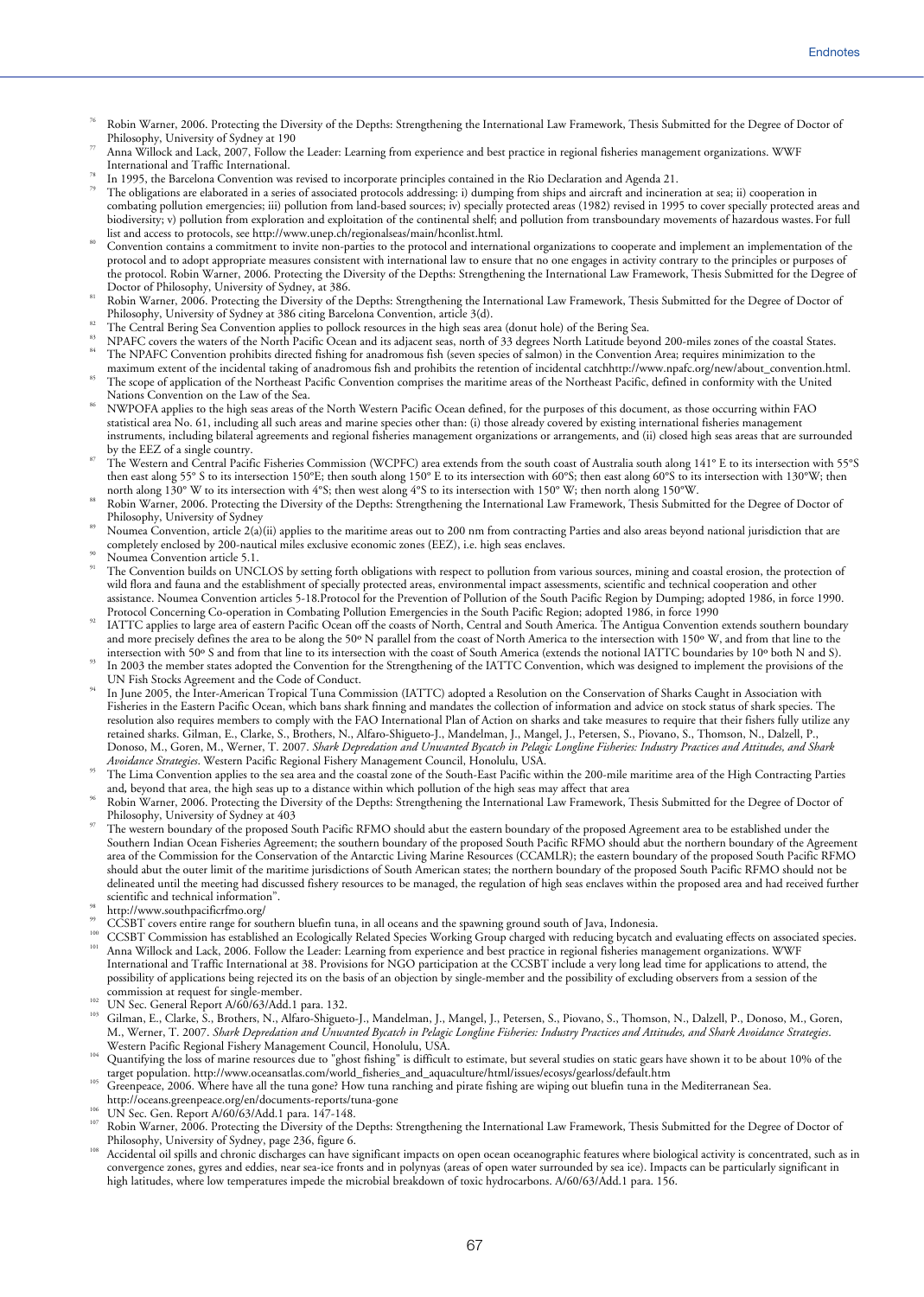- http://www.usatoday.com/money/world/2006-08-03-cargo-problems-usat\_x.htm (quotes the figure of 2,000 to 10,000 containers fall off ships each year, less than 1% of the number of containers sent by sea annually but shipping containers are 20 feet to 40 feet long and 8 feet high, and such information is not
- 
- <sup>110</sup> Some unscrupulous firms with ships hired to transport hazardous cargoes may instead dump them at sea to save transport costs.<br><sup>111</sup> Steve Raaymakers, 2003. 'Maritime Transport and High Seas Governance Regulation, R
- 112 Robin Warner, 2006. Protecting the Diversity of the Depths: Strengthening the International Law Framework, Thesis Submitted for the Degree of Doctor of<br>Philosophy, University of Sydney, p. 248.
- 
- John Vidal, 2007. CO2 output from shipping twice as much as airlines.<br>http://www.guardian.co.uk/environment/2007/mar/03/travelsenvironmentalimpact.transportintheuk
- 
- 
- 
- II4 UN Sec. Gen report A/59/62/Add.1 para. 234<br>II5 UN Sec. Gen report A/59/62/Add.1 para. 234<br>II6 UN Sec. Gen report A/59/62/Add.1 para. 234<br>II7 Hjalmar Thiel has reported that cable-laying has interfered with a long-term designation of "Unique Science Priority Areas", See Hjalmar Thiel, 2003. Science as Stakeholder: a proposal for Unique Science Priority Areas, Ocean
- Challenge, Vol. 12, No1 (special European Issue). 118 Many potentially adverse side effects had been observed from iron fertilization experiments but none of the experiments conducted so far has been designed to quantify or assess these effects. Mark Lawrence, Max Planck Institute for Chemistry, Department of Atmospheric Chemistry, Mainz, Germany, personal communication, following Woods Hole Symposium on Ocean Iron Fertilization,
- 
- <sup>119</sup> UN Sec. Gen report 2005. A/ 60/63/Add.1, para. 174.<br><sup>120</sup> S. Arico and C. Salpin, *Bioprospecting of Genetic Resources in the Deep Seabed: Scientific, Legal and Policy Aspects (Yokohama: United Nations University Ins*
- of Advanced Studies, 2005), para. 3.3.<br>1<sup>121</sup> Faber, Maunsell and Metoc Plc, 2007 Scottish Marine Renewables Strategic Environmental Assessment (Sea) Non-Technical Summary.<br>1<sup>121</sup> http://www.seaenergyscotland.net/SEA\_Publi
- 
- $\frac{1}{12}$  Necropsies on toolfed whales that mass stranded after being in the vicinity of sonar-using military vessels and seismic vessels have shown ruptured earbones, haemorrhages in fatty tissues of the head, and air bubbles in the lungs and brain. Other observed effects include stranding and displacement from habitat, tissue
- 
- damage and mortality.<br><sup>123</sup> Sec. Gen report 2005. A/60/63/Add.1, para. 161-164.<br><sup>124</sup> http://www.atmocean.com/sequestration.htm and http://www.atmocean.com/faqs.htm. According to the company website, a single pump consists flexible tube, valve assembly, cable between the buoy and cylinder, and solar panel to power. To prevent interference with shipping, they intend to deploy these buoys only outside of the 200 mile territorial limit. "When fully deployed, our 3m diameter by 200m deep pumps spaced 2 km apart will be positioned across
- 80% of the world's oceans". (emphasis added)<br>125 John J. Cullen. "Intended and Unintended Consequences of Large-Scale Ocean Fertilization, presentation at Woods Hole Symposium "Exploring Ocean Iron<br>125 John J. Cullen. "Int
- <sup>126</sup> Statement of Concern from the Scientific Groups to the London Convention and London Protocol, issued 22 June 2007, IMO Briefing 25/2007 13 July 2007.<br><sup>126</sup> Statement of Concern from the Scientific Groups to the Londo
- seas. 128 Koslow and Smith: K. H. Coale and others, 1996. "A massive phytoplankton bloom induced by an ecosystem-scale iron fertilization experiment in the equatorial
- Pacific Ocean", Nature, vol. 383, No. 6600); G. C. Rollwagen Bollens and M. R. Landry, 2000. "Biological response to iron fertilization in the eastern
- equatorial Pacific (IronEx II). II. Mesozooplankton abundance, biomass, depth distribution and grazing<sup>5</sup>, Marine Ecology Progress Series, vol. 201.<br>Mark Lawrence, Max Planck Institute for Chemistry, Department of Atmosphe 2007, "Some (other) possible climate and biogeochemical effects of iron fertilization" presentation at Woods Hole Symposium on Ocean Iron Fertilization,
- September 25-27, 2007.<br><sup>130</sup> Statement of Concern from the Scientific Groups to the London Convention and London Protocol, issued 22 June 2007, IMO Briefing 25/2007 13 July 2007.<br><sup>131</sup> IPCC Working Group III., 2005 Carbon
- 
- Available at: htpp://www.eur-<br>
See e.g., Scott Doney, 2006. "The Dangers of Ocean Acidification", Scientific American, March 2006, pp.58-65; http://www.eur-<br>
oceans.eu/WP9/Factsheets/FS7/FS7\_webprint.pdf
- 
- 
- 
- 
- 
- <sup>133</sup> UN Sec. Gen report A/60/63/Add.1, para. 163.<br><sup>134</sup> UN Sec. Gen report A/60/63/Add.1, para. 163.<br><sup>134</sup> UN Sec. Gen report A/60/63/Add.1, para. 163.<br><sup>135</sup> Saving Gaia, New Scientist, 29 September 2007, page 4.<br><sup>136</sup> UN
- 
- 
- <sup>138</sup> UN Sec. Gen report A/60/63/Add.1, para. 166.<br><sup>139</sup> Hydrate is a crystalline solid consisting of gas molecules, usually methane, each surrounded by a cage of water molecules. Japan, US, Canada, India, EU and others are developing the technology needed for commercial production of methane from hydrate by 2015 and for understanding the role of hydrate deposits in global climate change and seafloor stability. Edith Allison, (Office of Natural Gas and Petroleum Technology, United States Department of Energy),<br>Presentation to 4<sup>th</sup> UN Informal Consultative Process on Oceans and Law of
- 
- UN Sec. Gen report A/60/63/Add.1., para 142.<br>Anna Stablum 12 Sep 2007 (Reuters) ANALYSIS-Seabed miners face delays, environmental woes.<br>http://www.planetark.org/dailynewsstory.cfm/newsid/44293/story.htm.
- 
- 143 Jochen Halfar and Rodney M. Fujita, Danger of Deep-Sea Mining threat to marine ecosystems, 2 SCIENCE VOL 316 18 MAY 2007, 987.<br><sup>143</sup> UN Sec. Gen report A/60/63/Add.1, para. 168-171. The predicted impacts of nodule mini recommended the abandonment of manganese mining efforts to avoid a large-scale and long-term risk to Pacific ecosystems and fisheries. See e.g. Jochen Halfar1 and Rodney M. Fujita, Danger of Deep-Sea Mining threat to marine ecosystems, 2 SCIENCE VOL 316 18 MAY 2007, 987, citing Tusch Research Group, in and *Proceedings International Symposium Kiel Institute of International Law*, R. Wolfrum, Ed., Kiel, Germany, 17 to 20 May 1989 (Duncker & Humblot, Berlin,<br>1990)
- 1990). 144 Jochen Halfar and Rodney M. Fujita, Danger of Deep-Sea Mining threat to marine ecosystems, 2 SCIENCE VOL 316 18 MAY 2007, 987, Anna Stablum 12<br>Sep 2007 (Reuters) ANALYSIS-Seabed miners face delays, environmental
- 
- 
- 
- <sup>145</sup> UN Sec. Gen report A/60/63/Add.1, para. 166.<br><sup>146</sup> Carole Durussel, 2007. Methane Hydrates: Implications and management, Presentation prepared for IUCN Global Marine Program.<br><sup>147</sup> UNCLOS preamble, paragraph 4.<br><sup>148</sup>
- The Convention on Biological Diversity expressly excludes "components" of biodiversity from its scope with respect to areas beyond national jurisdiction, while acknowledging that the fundamental requirement for the conservation of biological diversity is the conservation of ecosystems and natural habitats and the maintenance and recovery of viable populations of species in their natural surroundings (preamble). What the CBD provides instead is for parties to regulate processes and activities carried out under their jurisdiction or control and for cooperation with other parties, directly or through competent international (CBD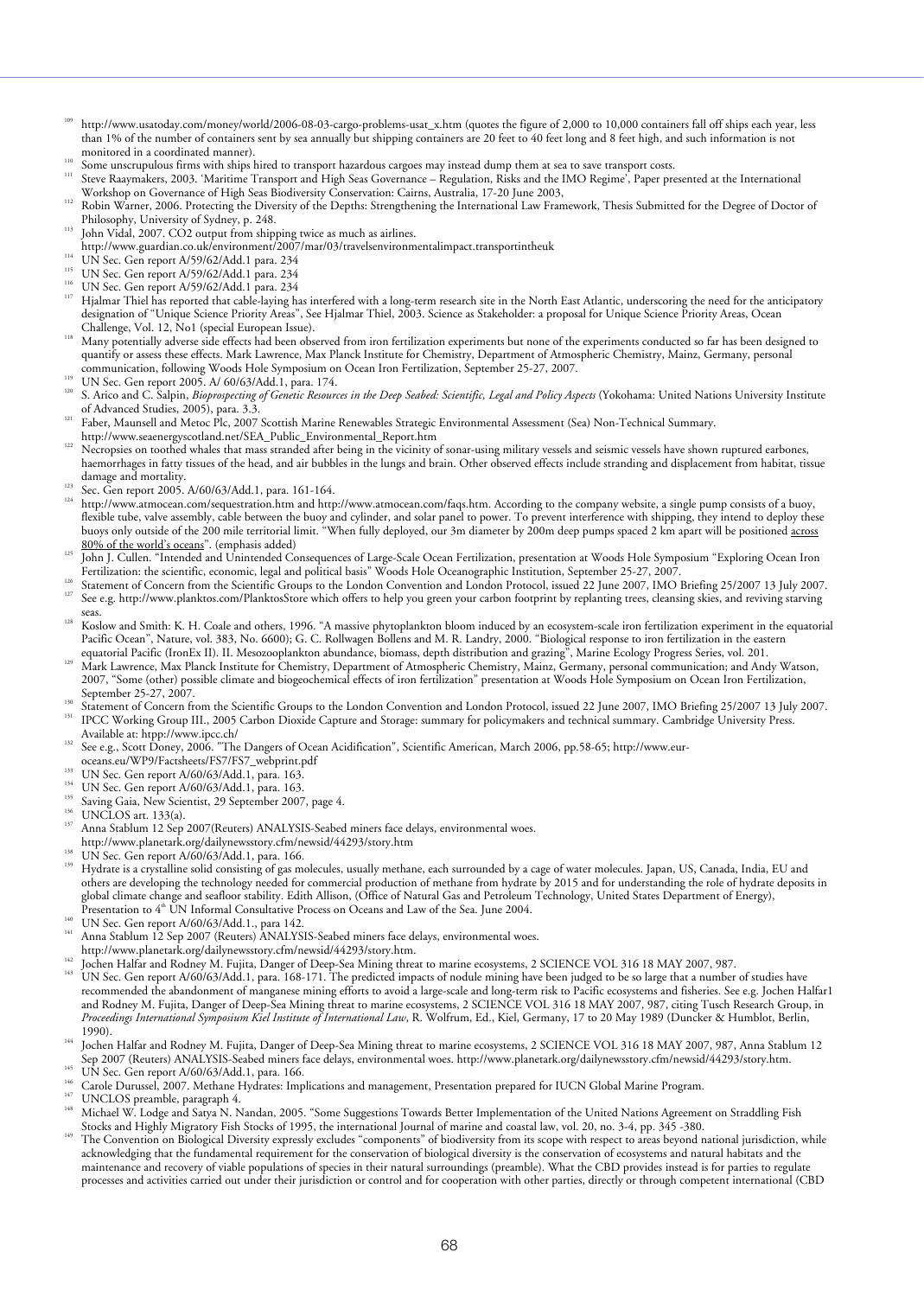Article 4(b) and 5) (see Annex II). An indicative list of categories of biodiversity 'components' relevant for identification and monitoring purposes is set down in<br>CBD Annex I

- <sup>150</sup> Although giving the ISA a clear mandate relating to the "marine environment," neither UNCLOS nor the Agreement Relating to the Implementation of Part XI of the Convention (the "Part XI Agreement) specifically discuss any particular responsibility relating to benthic marine life of the Area. Hence, it is not clear who is responsible for these resources, or which elements of UNCLOS's regime shall apply to them, other than in some areas with respect to fishing for sedentary species (see Table 2).
- species (see Table 2). 151 UNGA res. 61/105 calls upon flag States and RFMOs to take action to prevent significant adverse impacts to vulnerable marine ecosystems, but there are no comparable provisions regarding the prote
- 
- 
- 153 UNCLOS Article 87(1)<br><sup>153</sup> UNCLOS Article 87(1)<br><sup>153</sup> UNCLOS Article 192 damage or hazards or transform one type of pollution into another (art. 195). The duty to monitor risks or effects of pollution is provided for in UNCLOS art. 204.<br>UNCLOS indirectly incorporates by reference treaties on du
- In taking measures to prevent and control pollution, States to refrain from "unjustifiable interference" with legitimate activities of other States.
- 
- UNCLOS art 194(2).<br><sup>157</sup> Specifically UNCLOS art.194(5) states that "The measures taken in accordance with this Part shall include those necessary to protect and preserve rare or fragile ecosystems as well as the habitat of depleted, threatened or endangered species and other forms of marine life. The placement of this paragraph in the article dealing primarily with measures to control pollution has led to confusion, with some suggesting that this paragraph of Part XII only applies in the context of pollution control and not the full range of human activities. Others point out that the text specifically refers to "measures "taken in accordance with this Part", which is Part XII, containing the more general obligation
- 
- 
- 
- <sup>158</sup> UNCLOS art. 195.<br><sup>159</sup> UNCLOS art. 195.<br><sup>159</sup> UNCLOS art. 196<br><sup>160</sup> UNCLOS art. 206. This duty is to be implemented if the State has reasonable grounds for believing that such activities may cause substantial polluti
- 
- 
- 
- 
- 
- <sup>162</sup> Resources" means all solid, liquid or gaseous mineral resources *in situ* in the Area. Resources when recovered are referred to as minerals (UNCLOS art. 133).<br><sup>163</sup> UNCLOS art. 136.<br><sup>164</sup> UNCLOS art. 140.1.<br><sup>166</sup> UNC
- 
- 
- 
- 
- 
- 
- 
- 
- 
- 
- 
- 
- 
- 
- 
- 
- 
- 
- 
- 
- 
- 
- 
- 
- 11 milioliting the right to suspend operations likely to cause substantial harm to the matine environment of the Area.<br>
20 INCLOS art. 139 and 215.<br>
20 INCLOS art. 139.<br>
20 INCLOS art. 139.<br>
20 INCLOS art. 139.<br>
20 INCLOS
- 
- 
- 
- 
- 
- provisions of the agreement (e.g. flag state and RFMO duties, enforcement, dispute resolution). A/RES/61/105, adopted 6 December 2006, paragraph 19;<br><sup>198</sup> UNFSA art. 8.<br><sup>199</sup> Lee A. Kimball, 2005. *The International Legal*
- 
- 11; UNFSA also contains detailed provisions for compliance and enforcement, including: at sea boarding and inspection arrangements, port State inspection and
- 
- 
- 
- 
- 
- controls, (Articles 19-23); special requirements for developing States (Article 24); and peaceful settlement of disputes (arts. 27-32).<br><sup>200</sup> UNFSA art. 6 and Annex II, and art. 5.<br><sup>202</sup> UNFSA art. 5 (d)- 5(g))<br><sup>203</sup> UNFSA take measures to urgently manage activities and processes under their jurisdiction and control which may have significant adverse impacts and to report on measures taken as part of the national CBD reporting process.<br><sup>206</sup> CBD art. 14.(a)<br><sup>207</sup> CBD art. 14 (c)<br><sup>208</sup> CBD, art. 8.<br><sup>209</sup> CBD art. 5.
- 
- 
- 
- 

69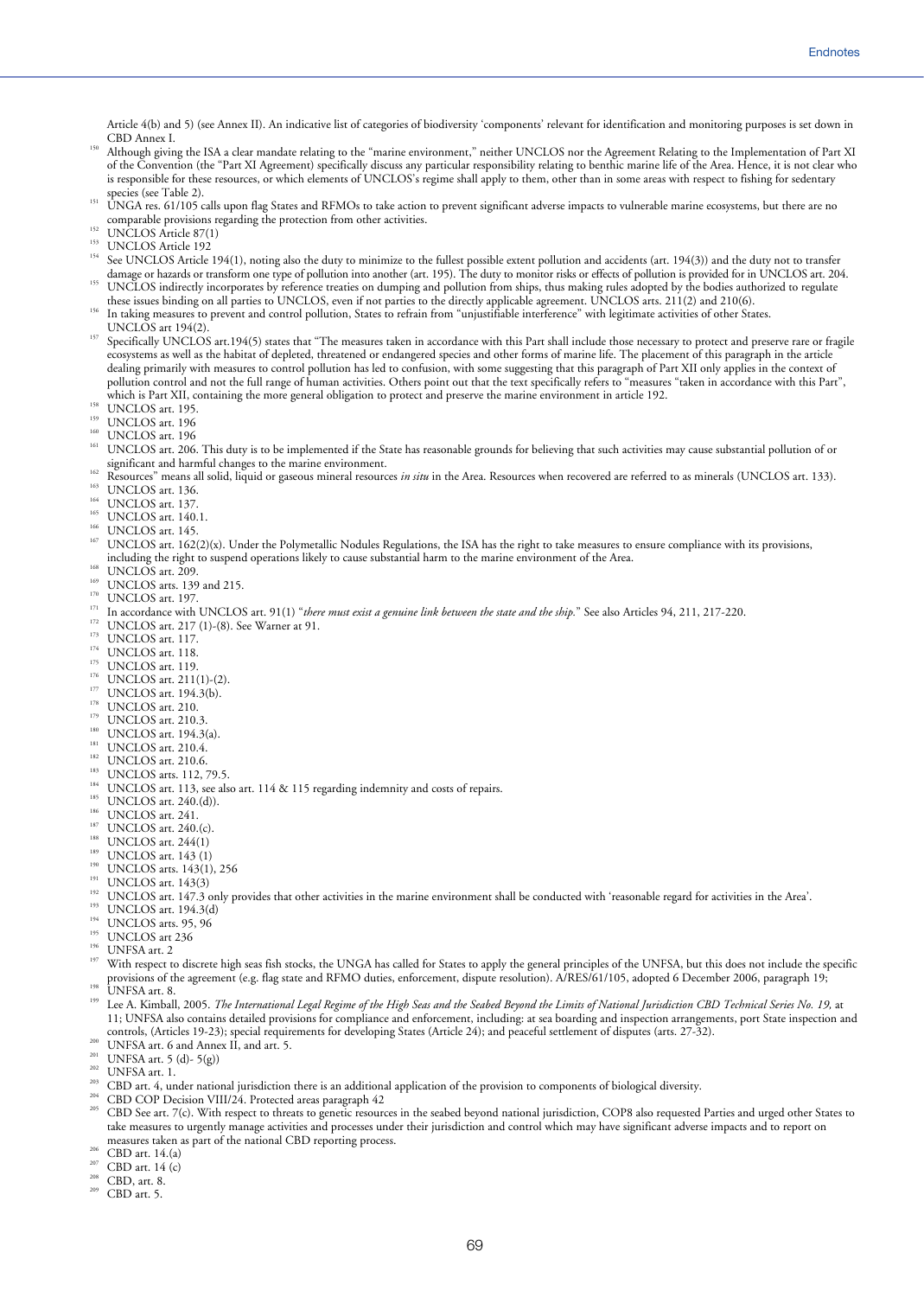- 210 CBD art. 22(2) The CBD recognises that UNCLOS provides the legal framework for regulation of activities in marine ABNJ and the law of the sea prevails in
- $\frac{1}{211}$  CBD art. 22.1. Article 22(1) provides an important exception to the requirements for consistency with the law of the sea where the exercise of those rights and obligations would cause a serious damage or threat to biological diversity. Thus in the case of serious damage or threat to biological diversity, the CBD prevails. See also Alan Boyle, Further Development of the 1982 Convention on the Law of the Sea: Mechanisms for Change, in The Law of the Sea: progress and prospects, edited by David Freestone, Richard Barnes, and David Ong, Oxford
- <sup>212</sup> Under the framework agreement of CMS, Agreements (e.g. Agreement on the Conservation of Albatrosses and Petrels) and Memorandum of Understanding (e.g. MOU concerning Conservation Measures for Marine Turtles of the Atlantic Coast of Africa) are also developed. See http://www.cms.int/ for further
- 
- 
- 
- <sup>213</sup> CMS art. III(5).<br><sup>214</sup> CMS art. V(5)(f) and (k).<br><sup>215</sup> CMS art. V(5)(f) and (k).<br><sup>215</sup> CMS art. VI(2).<br><sup>216</sup> Defined in CITES Article I(e), further outlined in Article III(5) in relation to Appendix I species and in
- http://www.cites.org/eng/cop/14/doc/E14-33.pdf. 218 Fish species with a commercial value were listed at COP12 in 2002 including basking (*Cetorhinus maximus*) and whale sharks (*Rhincodon typus*) and all seahorse species (*Hippocampus spp.*); at COP13 in 2004 the Humphead Wrasse (*Cheilinus undulatus*) and the Great White Shark (*Carcharodon carcharias*) were listed and<br>at COP14 in 2007 the European Eel (*Anguilla anguilla*) was li
- 
- Lee A. Kimball, 2005. The International Legal Regime of the High Seas and the Seabed Beyond the Limits of National Jurisdiction CBD Technical Series No. 19. at 13.<br>MARPOL 73/78 Preamble. Article 3(1). MARPOL does not exten service (e.g. warships, research vessels), though Parties are to ensure that such ships act consistently so far as is reasonable and practicable. (MARPOL 73/78 Art.
- 3(3)). 221 Robin Warner, 2006. Protecting the Diversity of the Depths: Strengthening the International Law Framework, Thesis Submitted for the Degree of Doctor of
- Philosophy, University of Sydney at 237. 222 Raaymakers, Steve, 'Maritime Transport and High Seas Governance –Regulation, Risk and the IMO Regime," Paper presented at he the International
- Workshop on Governance of High Seas Biodiversity Conservation: Cairns, Australia, 17-20 June 2003.<br><sup>225</sup> Lee A. Kimball, 2005. *The International Legal Regime of the High Seas and the Seabed Beyond the Limits of National J*
- 
- 
- 
- Philosophy, University of Sydney at 256, citing Olave Schram Stokke, 'Beyond Dumping? The Effectiveness of the London Convention (1998) Yearbook of International Cooperation on Environment and Development 39 & 41 and Molenaar, Erik Jaap, 'The 1996 Protocol to the London Convention' (1997) 12(3)
- 
- International Journal of Marine and Coastal Law, 397, 397.<br><sup>239</sup> London Convention art. VII.3.<br><sup>239</sup> Lee A. Kimball, 2005. *The International Legal Regime of the High Seas and the Seabed Beyond the Limits of National Juris*
- 
- 
- 
- 
- 
- 
- 
- 
- 
- 
- <sup>239</sup> UNCLOS art. 1, para. 1 (3).<br><sup>249</sup> UNCLOS art. 157.<br><sup>241</sup> UNCLOS art. 133: 'resources' means all solid, liquid or gaseous mineral resources *in situ* in the Area at or beneath the seabed, including polymetallic nodule
- 
- 
-